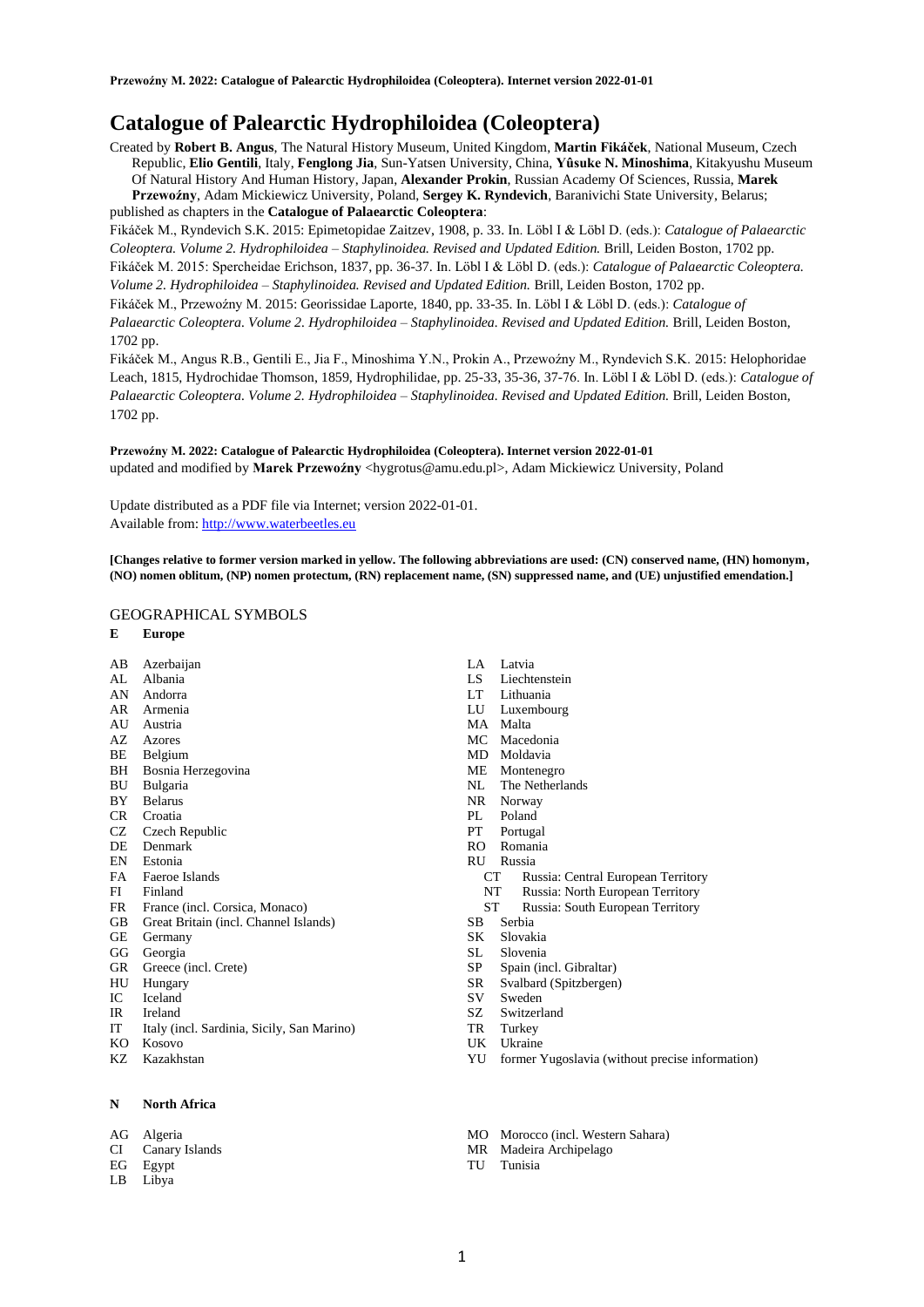# **A Asia**

| AE |            | <b>United Arab Emirates</b>                 |  |
|----|------------|---------------------------------------------|--|
| AF |            | Afghanistan                                 |  |
| AP |            | India: Arunachal Pradesh                    |  |
| BA |            | Bahrain                                     |  |
| ВT |            | <b>Bhutan</b>                               |  |
| CН |            | China                                       |  |
|    | <b>ANH</b> | Anhui (Anhwei)                              |  |
|    | BЕI        | Beijing (Peking or Peiping)                 |  |
|    | CE         | China: Central Territory                    |  |
|    | CHO.       | Chongqing                                   |  |
|    | <b>FUJ</b> | Fujian (Fukien)                             |  |
|    | GAN        | Gansu (Kansu)                               |  |
|    | <b>GUA</b> | Guandong (Kwantung)                         |  |
|    | GUI        | Guizhou (Kweichow)                          |  |
|    | GUX        | Guangxi (Kwangsi)                           |  |
|    | HAI        | Hainan                                      |  |
|    | HEB        | Hebei (Hopeh)                               |  |
|    | HEI        | Heilongjiang (Heilungkiang)                 |  |
|    | <b>HEN</b> | Henan (Honana)                              |  |
|    | HKG        | Hong Kong                                   |  |
|    | <b>HUB</b> | Hubei (Hupeh)                               |  |
|    | <b>HUN</b> | Hunan                                       |  |
|    | JIA        | Jiangsu (Kiangsu)                           |  |
|    | JH.        | Jilin (Kirin)                               |  |
|    | JIX        | Jiangxi (Kiangsi)                           |  |
|    | LIA        | Liaoning                                    |  |
|    | MAC        | Macao                                       |  |
|    | NE         | China: Northeast Territory                  |  |
|    | NIN        | Ningxia (Ningsia)                           |  |
|    | NMO        | Nei Mongol (Inner Mongolia)                 |  |
|    | NO         | China: Northern Territory                   |  |
|    | NW.        | China: Northwest Territory                  |  |
|    | OIN.       | Qinghai (Tsinghai)                          |  |
|    | SCH        | Sichuan (Szechwan)                          |  |
|    | <b>SE</b>  | China: Southeastern Territory (incl. Macao, |  |
|    |            | Hong Kong)                                  |  |
|    | SHA        | Shaanxi (Shensi)                            |  |
|    | SHG        | Shanghai                                    |  |
|    | <b>SHN</b> | Shandong (Shantung)                         |  |
|    | <b>SHX</b> | Shanxi (Shansi)                             |  |

SW China: Southwestern Territory

TAI Taiwan (Formosa)<br>TIA Tianjin (Tientsin)

- TIA Tianjin (Tientsin)<br>WP China: Western Pl
- WP China: Western Plateau<br>XIN Xinjiang (Sinkiang)<br>XIZ Xizang (Tibet)
- Xinjiang (Sinkiang)
- Xizang (Tibet)
- YUN Yunnan
- ZHE Zhejiang (Chekiang) CY Cyprus
- 
- HP India: Himachal Pradesh<br>IN Iran Iran
- 
- IQ Iraq IS Israel
- JA Japan
- JO Jordan
- 
- KA Kashmir Kyrgyzstan
- 
- KU Kuwait<br>KZ Kazakh Kazakhstan
- LE Lebanon
- 
- MG Mongolia<br>NC North Kor
- NC North Korea<br>NP Nepal Nepal
- 
- OM Oman<br>PA Pakist Pakistan
- 
- QA Qatar
- RU Russia
	- ES Russia: East Siberia<br>FE Russia: Far East
	- FE Russia: Far East<br>WS Russia: West Sib Russia: West Siberia
	-
- SA Saudi Arabia<br>SC South Korea
- SC South Korea<br>SD India: Sikkin SD India: Sikkim, Darjeeling District
- Egypt: Sinai
- SY Syria
- TD Tajikistan
- TM Turkmenistan
- TR Turkey
- UP India: Uttarakhand (= Uttaranchal), Uttar Pradesh
- UZ Uzbekistan
- YE Yemen (incl. Suqutra)

# **World Zoogeographical Regions**

**AFR** Afrotropical Region **AUR** Australian Region

**NAR** Nearctic Region

**NTR** Neotropical Region

**ORR** Oriental Region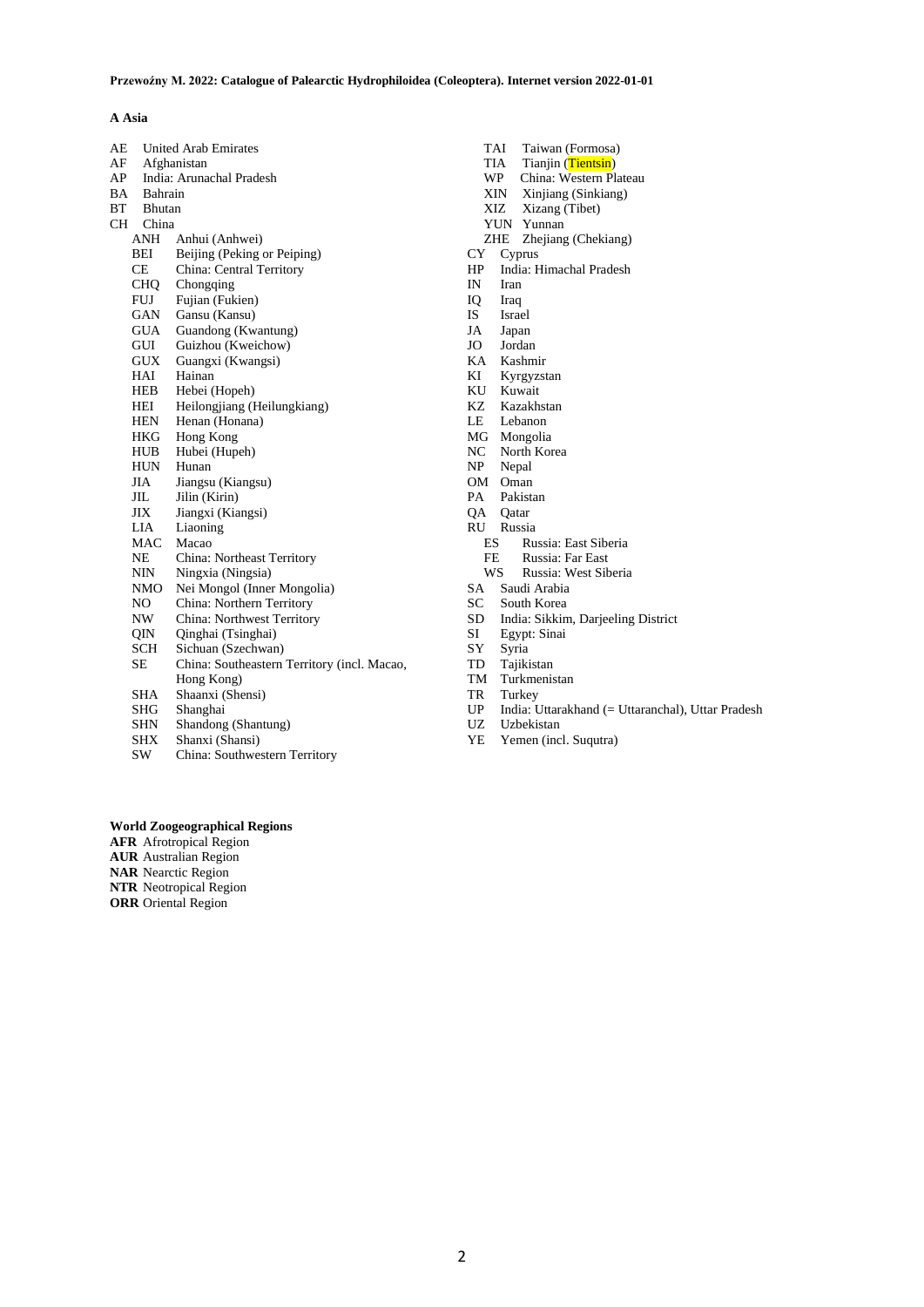# **superfamily HYDROPHILOIDEA Latreille, 1802**

# family HELOPHORIDAE Leach, 1815

**genus** *Helophorus* **Fabricius, 1775: 66** type species *Silpha aquatica* Linnaeus, 1758

**subgenus** *Empleurus* Hope, 1838: 149 type species *Elophorus nubilus* Fabricius, 1777 *Bradempleurus* Sharp, 1915a: 131 type species *Elophorus schmidti* A. Villa & G. B. Villa, 1838 *Megempleurus* Sharp, 1915a: 131 type species *Elophorus rugosus* Olivier, 1795 (= *Opatrum rufipes* Bosc, 1791) *Simempleurus* Sharp, 1915a: 132 type species *Helophorus porculus* Bedel, 1881

*hirsutiventris* Angus, 1984: 544 **E**: AL BH GR **A**: TR *hispanicus* Sharp, 1915a: 137 (*Empleurus*) **E**: SP *nubilus* Fabricius, 1777: 213 **E**: AU BH BU BY CR CT CZ DE EN FI FR GB GE GR HU IR IT LA LT MC NL NR NT PL PT RO SK SL SP ST SV SZ TR UK YU "Transcaucasus" **A**: IN TR *costatus* Goeze, 1777: 148 (*Dermestes*) *linearis* Kuwert, 1885: 309 [HN] *lineellus* Kuwert, 1886b: 225 (*Empleurus*) [RN] *meridionalis* Motschulsky, 1860b: 107 (*Empleurus*) *mesopotamiae* Kuwert, 1886a: 90 *nigromaculatus* Dalla Torre, 1877: 69 *striatus* Geoffroy, 1785: 20 (*Dermestes*) *peyerimhoffi* d'Orchymont, 1926a: 91 **N**: AG *porculus* Bedel, 1881: 298 **E**: BE CR FR GB GE GR HU IR IT NL PT SP TR **N**: AG MO *aper* Kuwert, 1886b: 224 (*Empleurus*) *rufipes* Bosc, 1791: 8 (*Opatrum*) **E**: BE BH BU CR FR GB GE GR HU IT NL PT SP **N**: AG MO *apulicus* Fiori, 1915: 77 *cinereus* Marsham, 1802: 410 (*Hydrophilus*) *fennicus* Paykull, 1798: 243 *pyrenaeus* Kuwert, 1885: 229 *rugosus* Olivier, 1795: 38: 6 *siculus* Kuwert, 1886a: 137 *variegatus* Mulsant, 1844a: 30 *schmidti* A. Villa & G. B. Villa, 1838: 63 **E**: AU FR GE IT PT RO SP SZ *alpinus* Heer, 1841: 476 *fracticostis* Fairmaire, 1859a: 29

**subgenus** *Eutrichelophorus* Sharp, 1915b: 156 type species *Elophorus micans* Faldermann, 1835

*micans* Faldermann, 1835a: 234 **E**: AB AR AU BU CZ GR HU SK ST UK **A**: AF CY IN IQ IS PA TD TR UZ *acutipalpus* Mulsant & Wachanru, 1852: 5 *baklarensis* Sharp, 1915b: 158 (*Eutrichelophorus*) *besicanus* Sharp, 1915b: 157 (*Eutrichelophorus*) *elegans* Ballion, 1871: 329 *ibericus* Sharp, 1915b: 159 (*Eutrichelophorus*) *opalisans* Motschulsky, 1860b: 107 (*Empleurus*) *subcostatus* Kolenati, 1846b: 65 *tessellatus* Kuwert, 1886b: 225 (*Empleurus*) *tigrinus* Kuwert, 1890b: 190 *oxygonus* Bedel, 1881: 299 **E**: FR **N**: AG MO *bedelianus* Sharp, 1915b: 157 (*Eutrichelophorus*)

**subgenus** *Gephelophorus* Sharp, 1915c: 198 type species *Helophorus auriculatus* Sharp, 1884

*auriculatus* Sharp, 1884b: 464 **A**: ANH BEI GUX HEI JA JIA JIX QIN XIN YUN ZHE *chinensis* Sharp, 1915c: 200 (*Gephelophorus*) *sibiricus* Motschulsky, 1860b: 104 (*Empleurus*) **E**: FI NR NT SV **A**: ES FE HEI JA MG WS YUN **NAR** *costulifer* Knisch, 1922: 90 *dovrensis* Kuwert, 1886b: 226 *gyllenhalii* J. Sahlberg, 1875: 210 [RN] *mukawaensis* N. Watanabe, 1983: 44

**subgenus** *Helophorus* Fabricius, 1775: 66 type species *Silpha aquatica* Linnaeus, 1758 *Elophorus* Fabricius, 1775: 66 [incorrect original spelling] *Megahelophorus* Kuwert, 1886b: 226 type species *Silpha aquatica* Linnaeus, 1758

*aequalis* Thomson, 1868: 300 **E**: AU BE BU BY CZ DE FA FI FR GB GE HU IR IT LA LU NL NR PL SK SP SV UK YU *aquaticus* Linnaeus, 1758: 362 (*Silpha*) **E**: AU BE BH BU BY CR CT CZ DE EN FI FR GE HU IT LA LT LU MC ME NL NT PL PT RO SK SL SP ST SZ TR UK YU "Caucasus" **N**: MO **A**: IN TR WS *alpigena* Dalla Torre, 1877: 69 *frigidus* Graëlls, 1847: 305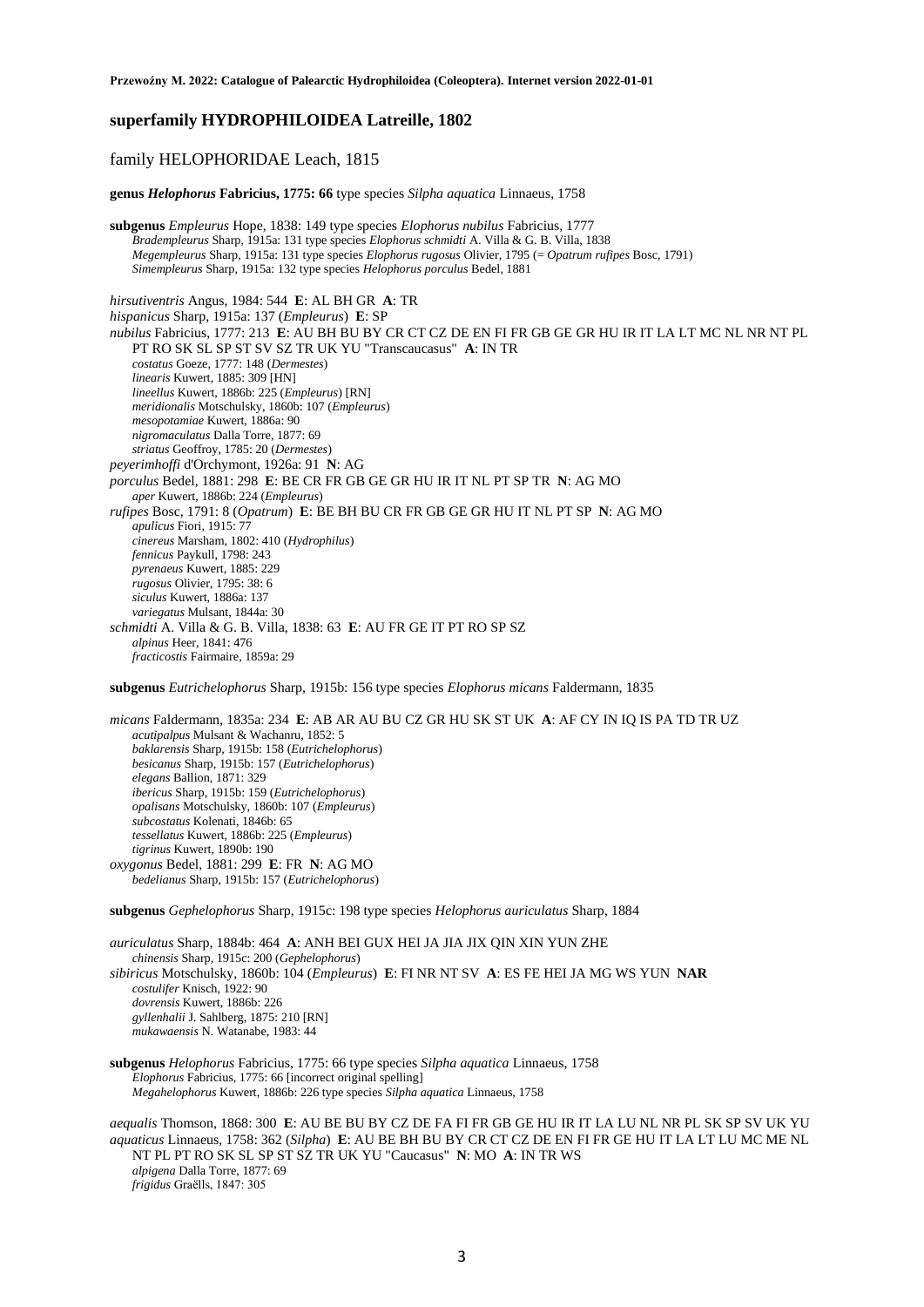*fuscoaeneus* Dalla Torre, 1879: 46 *splendens* Sharp, 1915c: 202 (*Meghelophorus*) *bergrothi* J. Sahlberg, 1880a: 62 **E**: NT **A**: ES FE MG WS *dracomontanus* Angus, 2017: 134 **A**: SCH *grandis* Illiger, 1798: 272 **E**: AU BE BU BY CT CZ DE EN FI FR GB GE IR LA LT LU NL NR NT PL SK SP SV SZ UK **N**: MO **A:** TR **NAR**i *stagnalis* Marsham, 1802: 409 (*Hydrophilus*) *hammondi* Angus, 1970a: 47 **E**: ST **A**: ES FE HEI KA KZ MG QIN *jaechi* Angus, 1995: 188 **A**: FUJ QIN SCH *khnzoriani* Angus, 1970a: 50 **A**: MG WS *kozlovi* Zaitzev, 1908c: 423 **A**: QIN UZ *liguricus* Angus, 1970a: 33 **E**: AU CR CZ FR GR HU IT PL SK ST UK **A**: IN TR *manchuricus* Sharp, 1915c: 203 (*Meghelophorus*) **A**: "Manchuria" *maritimus* Rey, 1885b: 370 **E**: BH CR FR MC ME SP **N**: TU *milleri* Kuwert, 1886a: 92 **E**: FR (Corse) GR IT *brevipilis* Guillebeau, 1893: xxxiv [DA] *italus* Kuwert, 1890b: 201 *niger* J. Sahlberg, 1880a: 61 **A**: ES FE WS *occidentalis* Angus, 1983: 12 **E**: PT SP **N**: MO *oscillator* Sharp, 1915b: 163 (*Trichelophorus*) **A**: IS SY TR *robustus* Angus, Litovkin & Jia, 2019: 128 **A**: KZ *strandi* Angus, 1970a: 46 **E**: FI NR NT SV *syriacus* Kuwert, 1885: 231 **E**: AB **A**: CY IN IS KZ SA TD TM TR UK *thauma* Angus & Toledo, 2010: 107 **E**: IT *vereschaginae* Angus, Litovkin & Jia, 2019: 128 **A**: UZ

**subgenus** *Kyphohelophorus* Kuwert, 1886b: 223 type species *Elophorus tuberculatus* Gyllenhal, 1808

*tuberculatus* Gyllenhal, 1808: 129 **E**: BE BY CZ DE EN FI FR GB GE LA LT NL NR NT PL SV SZ UK **A**: BT ES FE NP SCH **NAR** *baicalicus* Motschulsky, 1860b: 107 (*Empleurus*) *scaber* LeConte, 1850: 218

**subgenus** *Lihelophorus* Zaitzev, 1908c: 421 type species *Helophorus lamicola* Zaitzev, 1908

*lamicola* Zaitzev, 1908c: 421 **A**: QIN *ser* Zaitzev, 1908c: 422 **A**: KA QIN XIZ *yangae* Angus, Fikáček & Jia, 2016: 123 **A**: KA QIN XIZ

**subgenus** *Orphelophorus* d'Orchymont, 1927a: 103 type species *Helophorus wandereri* d'Orchymont, 1927a (= *Helophorus obscurellus* Poppius, 1907)

*arcticus* Brown, 1937a: 109 **A**: ES FE **NAR** *obscurellus* Poppius, 1907a: 3 **E**: NT **A**: ES KZ MG QIN WS *bernhaueri* Breit, 1916b: 83 *fausti* Kuwert, 1887b: 165 *turca* İncekara, 2008: 421 **A**: TR

**subgenus** *Rhopalohelophorus* Kuwert, 1886b: 247 type species *Elophorus griseus* Herbst, 1793 *Atractohelophorus* Kuwert, 1886b: 227 type species *Helophorus arvernicus* Mulsant, 1846 *Thaumhelophorus* Angus, 1995: 194 type species *Helophorus inexpectatus* Angus, 1995

*abeillei* Guillebeau, 1896b: 239 **E**: AR ST **A**: IN LE SY TR *algiricus* Motschulsky, 1860b: 106 **N**: AG MO TU *cognatus* Rey, 1884b: 268 *altaicus* Ganglbauer, 1901a: 316 **A**: WS *altosichuanensis* Angus, 2019: 123 **A**: SCH *angusi* Hebauer, 1999: 3 **A**: NP *angustatus* Motschulsky, 1860b: 105 **E**: AR **N**: AG EG MO **A**: IN IQ KI KU KZ SA *aegyptiacus* Motschulsky, 1860b: 105 *araraticus* Iablokoff-Khnzorian, 1962b: 113 *deplanus* Kuwert, 1886b: 250 *maroccanus* Kuwert, 1885: 264 *punctatosulcatus* Kuwert, 1892a: 102 *apfelbecki* Kniž, 1910a: 51 **E**: MC *aquila* Angus, F.-L. Jia & Z.-N. Chen, 2014: 210 **A**: QIN *armeniacus* Ganglbauer, 1901a: 315 **E**: AR GG **A**: TR *arvernicus* Mulsant, 1846: 281 **E**: AU BE BY CR CT CZ DE EN FI FR GB GE HU IR IT LA LT LU NL NT PL RO SK SP SZ UK YU **A**: TR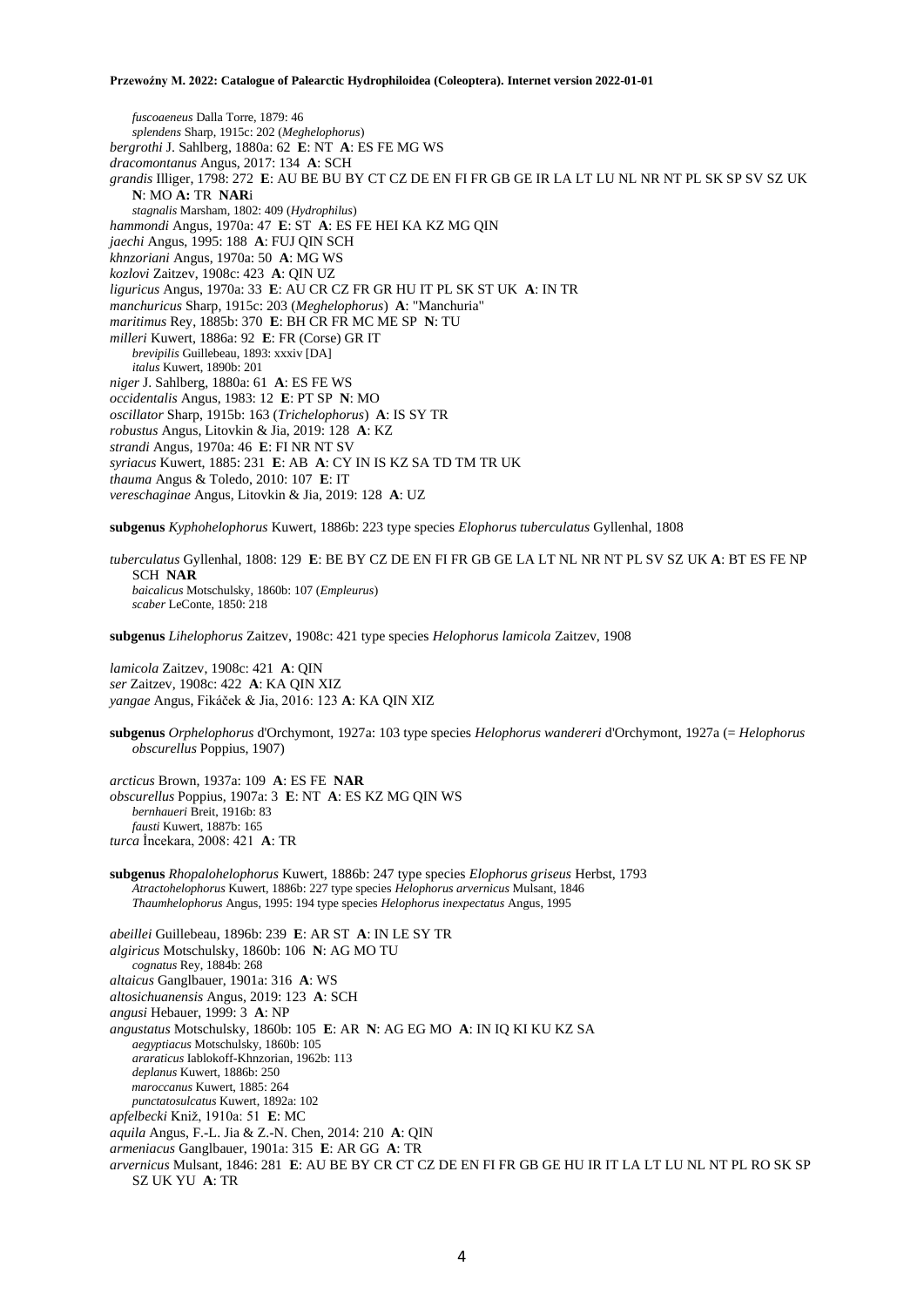*asperatus* Rey, 1885a: 19 **E**: AU CZ DE FR GE GR HU IT LU PL SK SV SZ *crenatus* Rey, 1884b: 268 [HN] *ganglbaueri* Sharp, 1916b: 130 [HN] *umbilicollis* Kuwert, 1885: 310 *aspericollis* Angus, 1973: 309 **A**: ES FE KZ MG QIN WS *asturiensis* Kuwert, 1885: 262 **E**: FR IT PT SP **N**: AG MO TU *iricollis* Sharp, 1916b: 165 *atlantis* Angus & Aouad, 2009: 295 **N**: MO *auricollis* Eschscholtz, 1822: 43 **A**: ES FE WS **NAR** *angustulus* Mannerheim, 1853: 165 *consimilis* Mannerheim, 1853: 164 *inquinatus* Mannerheim, 1852b: 343 *bameuli* Angus, 1987: 52 **E**: SP *banghaasi* Kniž, 1919: 11 **A**: AF KI KZ TD *barbarae* Angus, 1985c: 743 **E**: ST **A**: KZ WS *biltoni* Angus, Mahdizadeh & Hosseinie, 2005: 196 **E**: AB **A**: IN *brevipalpis brevipalpis* Bedel, 1881: 301 **E**: AB AR AU BH BU BY CR CT CZ DE EN FA FI FR GB GE GG GR HU IR IT LA LT LU MD NL NR NT PL PT RO SK SP ST SV SZ TR UK YU **A**: CY IN IQ IS LE SY TR **NAR**i *bulbipalpis* Kuwert, 1890b: 196 *creticus* Kiesenwetter, 1858b: 40 [suppressed] *insignis* Rey, 1885b: 392 *mixtus* Rey, 1885b: 392 *rufipennis* Hubenthal, 1911b: 189 *brevipalpis levantinus* Angus, 1988b: 226 **A**: IN IQ LE TR *brevitarsis* Kuwert, 1890b: 191 **E**: AL AU BH BU CR CZ IT PL RO SK *deubeli* Krauss, 1900a: 239 *browni* McCorkle, 1970: 280 **A**: ES FE HEI JIL MG **NAR** *calpensis* Angus, 1988a: 178 **E**: SP *carsoni* Angus, 1970b: 269 **A**: ES MG QIN SCH WS *cincticollis* Guillebeau, 1893: xxxv **E**: SP **N**: AG MO TU *biscrensis* Sharp, 1916b: 166 *chobauti* Guillebeau, 1896b: 232 *confrater* Kuwert, 1886a: 169 **E**: BU PL UK "Balkan" *knothyi* Ganglbauer, 1901a: 319 *costulatus* Kuwert, 1887b: 167 **E**: "Caucasus" *croaticus* Kuwert, 1886b: 248 **E**: AU BE BY CR CT CZ FR GE HU LA NL PL SK ST YU **A**: ES TR WS *fausti* Sharp, 1916a: 85 [HN] *moscoviticus* A. Semenov, 1899: 610 *daedalus* d'Orchymont, 1932b: 395 **A**: IN TR *dalmatinus* Ganglbauer, 1901a: 312 **E**: ME *difficilis* Angus, 1988b: 230 **A**: IS LE TR *discrepans* Rey, 1885a: 19 **E**: AU BY CR CT CZ EN FI FR HU IT LU NT PL SP ST UK "Transcaucasus" **N**: MO **A**: IN TR WS *iteratus* Sharp, 1916b: 174 *discretus* d'Orchymont, 1925a: 147 **A**: KZ TM *dixoni* Angus, 1987: 51 **A**: IS TR *dorsalis* Marsham, 1802: 410 (*Hydrophilus*) **E**: AU BH CR CT CZ FR GB GE HU IT LU NL PL RO SK ST SZ TR UK **A**: TR *demoulini* Mathieu, 1858: 34 [DA] *quadrisignatus* Bach, 1851: 389 *elizabethae* Angus, 1987: 53 **N**: MO *erzurumicus* İncekara, Mart & Erman, 2005: 44 **A**: TR *faustianus* Sharp, 1916d: 195 (*Atracthelophorus*) **E**: GG ST **A**: TR *fauveli* Ganglbauer, 1901a: 314 **E**: IT SZ *ganglbaueri* Kniž, 1909: (297) *flavipes* Fabricius, 1792a: 205 **E**: AU BH BU BY CR CT CZ DE EN FA FI FR GB GE HU IR IT LA LT LU MC NR NT PL PT SK SP SV SZ UK **N**: MO **A**: CY TR *arcuatus* Mulsant, 1844a: 36 *balticus* Kuwert, 1886a: 138 *monticola* Rey, 1885b: 385 *phalleterus* Sharp, 1916b: 129 *planicollis* Thomson, 1870b: 327 *shetlandicus* Kuwert, 1890b: 227 *sphagnicola* Hardy, 1871: 254 *viridicollis* Stephens, 1828: 112 *fosteri* Angus, 1985c: 725 **A**: KI TD UZ *frater* d'Orchymont, 1926a: 93 **A**: ES IN KA NP TR UP XIZ *hingstoni* d'Orchymont, 1926a: 95 *fulgidicollis* Motschulsky, 1860b: 105 **E**: DE FR GB GE IR IT NL PT SP SV **N**: AG MO TU **A**: TR *emaciatus* Kuwert, 1886b: 249 *exasperatus* Sharp, 1916a: 83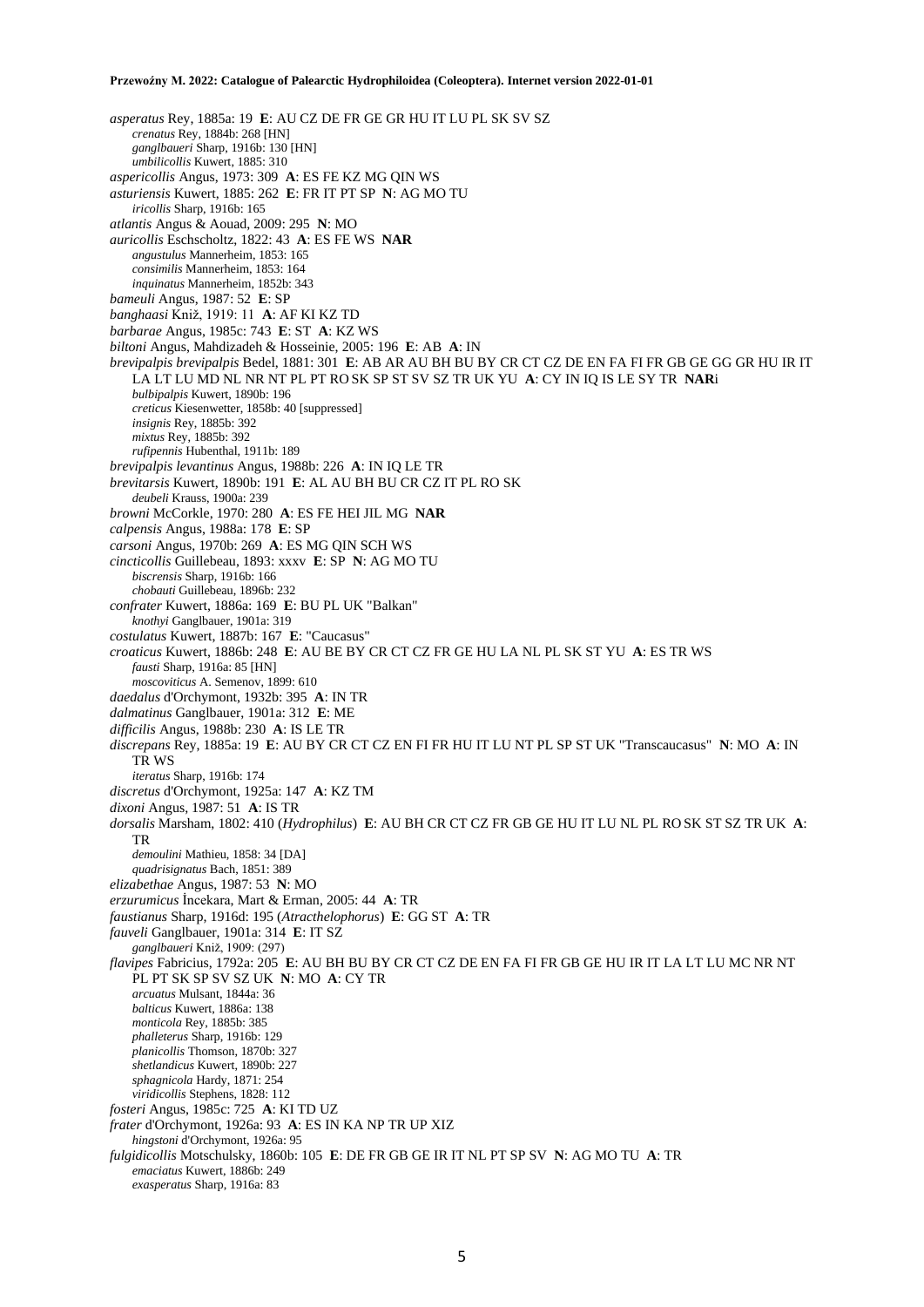*filitarsis* L. W. Schaufuss, 1882c: 621 *mulsanti* Cox, 1874: 136 *glacialis* A. Villa & G.B. Villa, 1833b: 34 **E**: AU BU FI FR GE GR IT MC NR NT PL PT SK SP SV SZ *inalpinus* Dufour, 1851: 363 *insularis* Reiche, 1861: 204 *nivalis* Thomson, 1853: 44 [HN] *granularis* Linnaeus, 1760: 214 (*Buprestis*) **E**: AU BH BY CR CT CZ DE EN FI FR GB GE GG HU IR IT LA LT LU MC NL NR NT PL PT SK SP ST SV SZ UK **A**: ES TR WS *brevicollis* Thomson, 1868: 307 *latus* Kuwert, 1886b: 282 *minimus* Kuwert, 1887b: 168 [HN] *opacus* Kuwert, 1886b: 282 [DA] *pusillus* Motschulsky, 1860b: 106 *pygmaeus* Fabricius, 1792a: 205 *ytenensis* Sharp, 1914b: 103 *gratus* Angus, 1987: 47 **E**: PT SP **N**: AG MO TU *pusillus* Rey, 1885b: 392 [HN] *griseus* Herbst, 1793: 143 **E**: AR AU BU BY CT CZ DE EN FI FR GB GE HU IR IT LA LT LU MD NL NR NT PL RO SK SP ST SV SZ TR UK **A**: TR *affinis* Marsham, 1802: 409 (*Hydrophilus*) [HN] *lateralis* Dalla Torre, 1877: 70 *gurjevae* Angus, 1985c: 725 **A**: KI KZ UZ *guttulus* Motschulsky, 1860b: 106 **E**: AR GG ST **A**: TR *caucasicus* Kuwert, 1885: 232 *dormitans* Sharp, 1916d: 196 (*Atracthelophorus*) *helenae* Angus, 1998: 5 **A**: TR *hilaris* Sharp, 1916b: 125 **E**: AB AR GG ST **A**: IN LE TR *eichleri* d'Orchymont, 1926c: 391 *illustris* Sharp, 1916b: 126 **E**: FR GR IT MC SP UK **A**: TR *imaensis* d'Orchymont, 1926a: 97 **A**: KA QIN SCH XIZ *jocoteroi* Angus & Diaz Pazos, 1991: 419 **E**: PT SP *karatavicus* Angus & Litovkin, 2018: 60 **E**: KZ *kaszabianus* Angus, 1970b: 274 **A**: MG *kayae* Angus, 1985c: 741 **A**: TD UZ *kazakhstanicus* Angus, 1995: 196 **A**: KZ *kerimi* Ganglbauer, 1901a: 318 **E**: AB GG **A**: ES IN KI KZ MG NMO QIN TR WS XIN XIZ *kervillei* d'Orchymont, 1932b: 394 **E**: GR **A**: TR *kirgisicus* Kniž, 1914: (114) **E**: ST **A**: IN KZ TR *korotyaevi* Angus, 1985a: 89 **E**: SP *kryzhanovskii* Angus, 1985c: 745 **A**: ES FE MG *laferi* Angus, 1995: 201 **A**: FE *lapponicus* Thomson, 1853: 42 **E**: BY CT DE FI GG IT NT SP SV **A**: ES FE IN IS KZ LE TR UZ WS *celatus* Sharp, 1916b: 171 *jakowlewi* A.P. Semenov, 1900a: 89 *jeniseiensis* Kuwert, 1886b: 285 *satunini* Zaitzev, 1946: 260 *suturalis* Motschulsky, 1860b: 105 *laticollis* Thomson, 1853: 43 **E**: BY CT DE EN FI FR GB GE IC NL NR NT PL SK SV *pallidulus* Thomson, 1868: 304 *leontis* Angus, 1985c: 740 **E**: SP *lewisi* Angus, 1985c: 740 **E**: GG **A**: IS TR *limbatus* Motschulsky, 1860b: 106 **A**: ES IN KZ MG WS *longipennis* Ganglbauer, 1901a: 315 **A**: KI KZ *longitarsis* Wollaston, 1864: 86 **E**: AU FR GB GE HU IT LT NL PL SK SP ST UK YU **N**: CI MO TU **A**: KZ TR *diffinis* Sharp, 1916b: 168 *erichsoni* Bach, 1866: xi [RN] *punicus* Sharp, 1916b: 167 *punientanus* L.W. Schaufuss, 1882c: 620 *semifulgens* Rey, 1885b: 388 *maculatus* Motschulsky, 1860a: 106 **E**: AB AR **A**: IN KZ TR *matsumurai* Nakane, 1963c: 63 **A**: FE JA *mervensis* A.P. Semenov, 1900b: 587 **E**: AR **A**: AF IN KA KZ SA TD TM TR UZ YE *arabicus* Sharp, 1916a: 83 *fryanus* Sharp, 1916b: 171 *infelix* Sharp, 1916a: 84 *lederi* Sharp, 1916b: 174 *minutus* Fabricius, 1775: 66 **E**: AU BH BU BY CR CT CZ DE EN FI FR GB GE GG GR HU IR IT LA LT LU NL NR NT PL RO SK SL SP ST SV SZ TR UK YU **N**: AG MO **A**: IS TR *mongoliensis* Angus, 1970b: 257 **A**: KZ MG QIN *montanus* d'Orchymont, 1926a: 97 **A**: AF KI KZ QIN SCH UP WS XIZ *montenegrinus* Kuwert, 1885: 261 **E**: AU BH BU CR CZ GE GG HU IT MC ME PL RO SK TR UK YU **A**: TR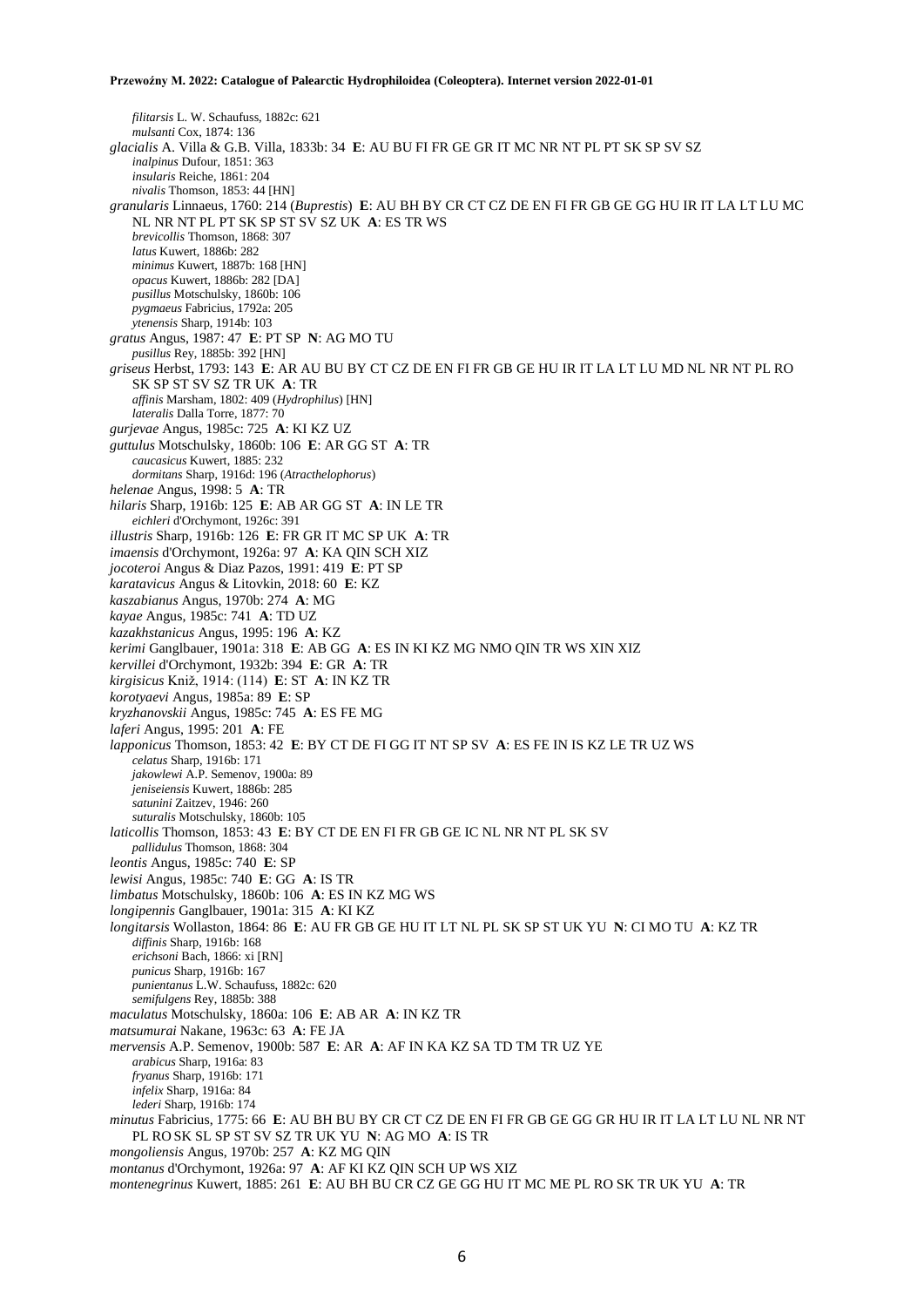*nanus* Sturm, 1836: 40 **E**: AU BY CR CT CZ DE EN FI FR GB GE HU IR IT LA LT LU NL NR NT PL SK SL ST SV SZ UK "Transcaucasus" **A**: ES FE HEI NMO TR WS *nevadensis* Sharp, 1916d: 196 (*Atracthelophorus*) **E**: SP *nigricans* Poppius, 1907a: 9 **A**: ES FE HEI JA MG NMO WS *transbaikalicus* d'Orchymont, 1945c: 11 *nivalis* Giraud, 1852: 92 **E**: AL AU CR CZ FR GE IT MC ME PL SK SZ YU *nivalis* L. Miller, 1852a: 109 [HN] *semicostatus* Rey, 1885b: 375 *nivicola* Sainte-Claire Deville, 1926a: 93 **N**: MO *oblongus* LeConte, 1850: 217 **E**: NT **A**: ES FE WS **NAR** *laevicollis* Poppius, 1907a: 5 *obscurus* Mulsant, 1844a: 36 **E**: AU BH<sup>21</sup> BU CZ DE FI FR GB GE GG GR HU IR IT LU NL PL SK SP ST SV TR UK **A**: TR *aeneipennis* Thomson, 1853: 43 *apicatus* Rey, 1885b: 386 *krueperi* Kuwert, 1886b: 284 *simplex* Rey, 1885b: 386 *subcrenatus* Rey, 1885b: 386 *walkeri* Sharp, 1916b: 108 *orientalis* Motschulsky, 1860b: 106 **E**: NT **A**: ES FE HEI JA WS **NAR** *sahlbergi* Kuwert, 1886a: 90 *pallidipennis* Mulsant & Wachanru, 1852: 6 **E**: GR **A**: CY IS TR *reitteri* Kuwert, 1885: 262 *vinctus* Sharp, 1916b: 167 *pallidus* Gebler, 1830: 103 **E**: EN FI NR NT SV **A**: ES FE WS *borealis* R.F. Sahlberg, 1834: 4 *incertus* Kuwert, 1886a: 136 *pallidipennis* Thomson, 1853: 41 [HN] *parallelus* Motschulsky, 1860b: 105 *quadricollis* Kuwert, 1886b: 247 [RN] *thomsonis* Kuwert, 1885: 312 [RN] *parajacutus* Angus, 1970b: 279 **A**: MG *paraminutus* Angus, 1986: 150 **E**: AU BY CT CZ GE GR HU PL SK ST UK **N**: TU **A**: TR WS *paramontanus* Angus, 1985c: 744 **A**: TR TD *parasplendidus* Angus, 1970b: 272 **A**: ES FE **NAR** *pici* Guillebeau, 1893: xxxiv **N**: AG MO *pictus* Ganglbauer, 1901a: 317 **A**: TD UZ *pitcheri* Angus, 1970b: 277 **A**: ES FE<sup>8</sup> JIL *ponticus* Angus, 1988b: 234 **A**: TR *poppii* Angus, 1970b: 263 **A**: ES FE *praenanus* Łomnicki, 1894: 69 **A**: ES FE MG QIN WS *birulai* Zaitzev, 1910: 48 *jacutus* Poppius, 1907a: 7 *pumilio* Erichson, 1837: 197 **E**: AU CR CT DE FI FR GE LA LU NL NT PL SK SZ YU **A**: ES WS *fallax* Kuwert, 1886a: 135 *puncticollis* Rey, 1885b: 382 **E**: FR (Corse) *corsicanus* Kuwert, 1885: 310 *redtenbacheri* Kuwert, 1885: 264 **E**: AU BY CZ DE EN GE HU IT LT PL SK ST SV UK **A**: KZ WS *spinifer* Sharp, 1916a: 84 *richterae* Angus, 1985c: 737 **E**: GG ST *rinki* Angus, 1985c: 744 **E**: IT *salinus* Angus & Litovkin, 2018: 58 **E**: KZ *seidlitzii* Kuwert, 1885: 261 **E**: PT SP *carpetanus* Sharp, 1916b: 111 *impressus* Kuwert, 1886b: 282 *longulus* Kuwert, 1886b: 284 *shatrovskyi* Angus, 1985b: 163 **A**: MG *similis* Kuwert, 1887b: 166 **E**: ST **A**: ES HEI KZ LIA MG TR WS *elongatus* Motschulsky, 1860b: 105 [HN] *motschulskyi* Angus, 1970b: 265 [RN] *singularis* L. Miller, 1881: 189 **E**: AL CR GR ME *sinoglacialis* Angus, Ryndevich & Zhang, 2017: 240 **A**: XIN *splendidus* J. Sahlberg, 1880a: 62 **A**: ES FE WS **NAR** *strigifrons* Thomson, 1868: 308 **E**: AU BY CT CZ DE EN FI FR GB GE HU IT IR LA LT LU NL NR NT PL SK SV SZ UK **A**: ES TR WS *championi* Sharp, 1915e: 236 *subarcuatus* Rey, 1885b: 386 **E**: FR (Corse) IT (Sardegna) *aritzuensis* Sharp, 1916b: 110 *lancifer* Sharp, 1916b: 111 *purpuratus* Rey, 1885b: 386 *subcarinatus* Angus, 1985c: 743 **A**: IS LE TR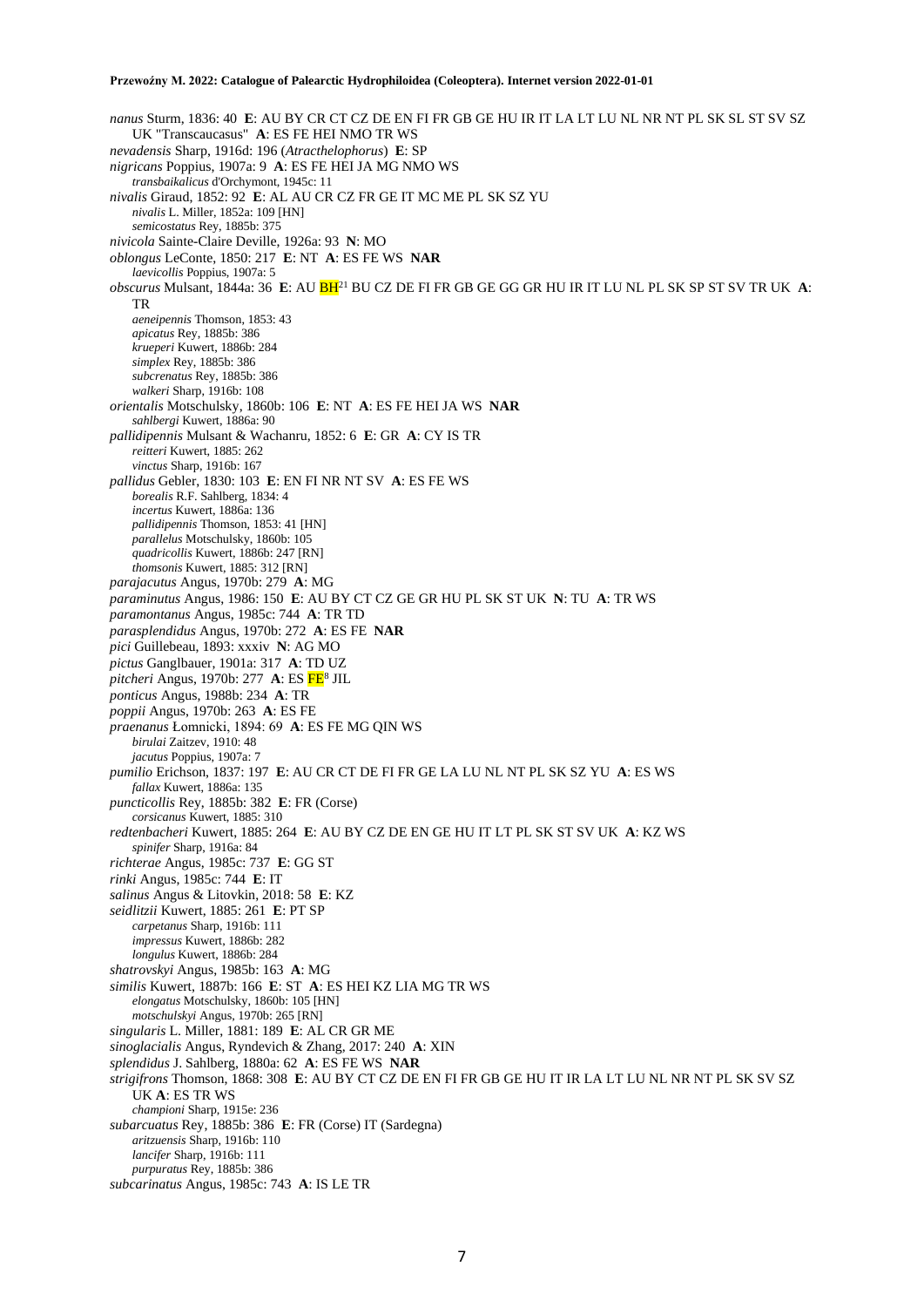*theryi* d'Orchymont, 1925a: 145 **N**: MO *timidus* Motschulsky, 1860b: 106 **A**: ES FE HEI JIL MG NMO *trisulcatus* Guillebeau, 1896b: 232 **N**: AG *uvarovi* Angus, 1985c: 742 **E**: CT ST **A**: FE KZ WS *villosus* Duftschmid, 1805: 296 **E**: AU CZ GE HU RO SK *pinkeri* Ganglbauer, 1904a: 171 *zoppae* Ganglbauer, 1901a: 319 *wrootae* Angus, 1988b: 237 **E**: GR *yammounensis* Angus, 1988b: 232 **A**: IS LE *zagrosicus* Angus, 1988b: 236 **A**: IN TR

**subgenus** *Transithelophorus* Angus, 1970b: 252 type species *Helophorus crinitus* Ganglbauer, 1901

*beibienkoi* Angus, 1984: 539 **A**: KZ TD UZ *crinitus* Ganglbauer, 1901a: 312 **A**: ES FE HEI QIN SHA XIZ WS *kardakoffi* Stöcklein, 1954: 268 *terminassianae* Angus, 1984: 540 **E**: AR **A**: LE TR

**subgenus** *Trichohelophorus* Kuwert, 1886b: 223 type species *Elophorus alternans* Gené, 1836

*alternans* Gené, 1836: 184 **E**: CR FR GB GR IT NL PT SP **N**: AG MO TU *intermedius* Mulsant, 1844a: 32 *mauritanicus* Sharp, 1915b: 162 (*Trichelophorus*)

family Helophoridae, **nomen dubium** (possibly not even Hydrophiloidea) *Helophorus cicatricosus* Gravenhorst, 1807: 107 [DA] [no type locality given]

### family EPIMETOPIDAE Zaitzev, 1908

**genus** *Eumetopus* **Balfour-Browne, 1949: 13** type species *Sepidulum bullatum* Sharp, 1875 *acutimontis* Ji & Jäch, 1998: 202 **A**: HAI **ORR**<sup>1</sup> *asperatus* Champion, 1919d: 237 (*Epimetopus*) **A**: HP NP UP *bullatus* Sharp, 1875b: 249 (*Sepidulum*) **A**: "India"<sup>1</sup> *weigeli* Skale & Jäch, 2003: 195 **A**: NP UP<sup>1</sup>

# family GEORISSIDAE Laporte, 1840

**genus** *Georissus* **Latreille, 1809: 377** type species *Pimelia pygmaea* Fabricius, 1798 (= *Byrrhus crenulatus* P. Rossi, 1794)

**subgenus** *Georissus* Latreille, 1809: 377 type species *Pimelia pygmaea* Fabricius, 1798 (= *Byrrhus crenulatus* P. Rossi, 1794)

*babai* Satô, 1970: 199 **A**: JA *canalifer* Sharp, 1888a: 244 **A**: FE JA *crenulatus* P. Rossi, 1794: 81 (*Byrrhus*) **E**: AL AU BY CR CZ DE EN FI FR GB GE GG GR HU IR IT LA LT LU NL NR NT PL PT RO SK SP ST SV SZ **A**: ES FE IS KZ MG WS TR *bisulcatus* Motschulsky, 1843: 657 *canaliculatus* Reiche, 1879: 237 [HN] *corcyraeus* J. Sahlberg, 1903b: 25 *dubius* Panzer, 1799a: no. 5 (*Trox*) *incisus* Motschulsky, 1843: 649 *integrostriatus* Motschulsky, 1843: 650 *major* Motschulsky, 1843: 647 *mutilatus* Motschulsky, 1843: 655 *nepos* Fairmaire, 1879c: 182 *punctatus* Grimmer, 1841: 40 *pygmaeus* Fabricius, 1798: 45 (*Pimelia*) *siculus* Ragusa, 1873: 233 *spinicollis* Motschulsky, 1843: 653 *substriatus* Heer, 1841: 472 **E**: AU BU FR GE GR IT RO SZ "Balkan" "Caucasus" *tenuepunctatus* Motschulsky, 1843: 652

**subgenus** *Neogeorissus* Satô, 1972: 209 type species *Georissus japonicus* Satô, 1972

*bipartitus* Champion, 1923b: 177 **A**: UP *caelatus* Erichson, 1847: 504 **E**: AU CR FR GR IT RO **A**: SY TR *chameleo* Fikáček & Trávníček, 2009: 145 **E**: AE OM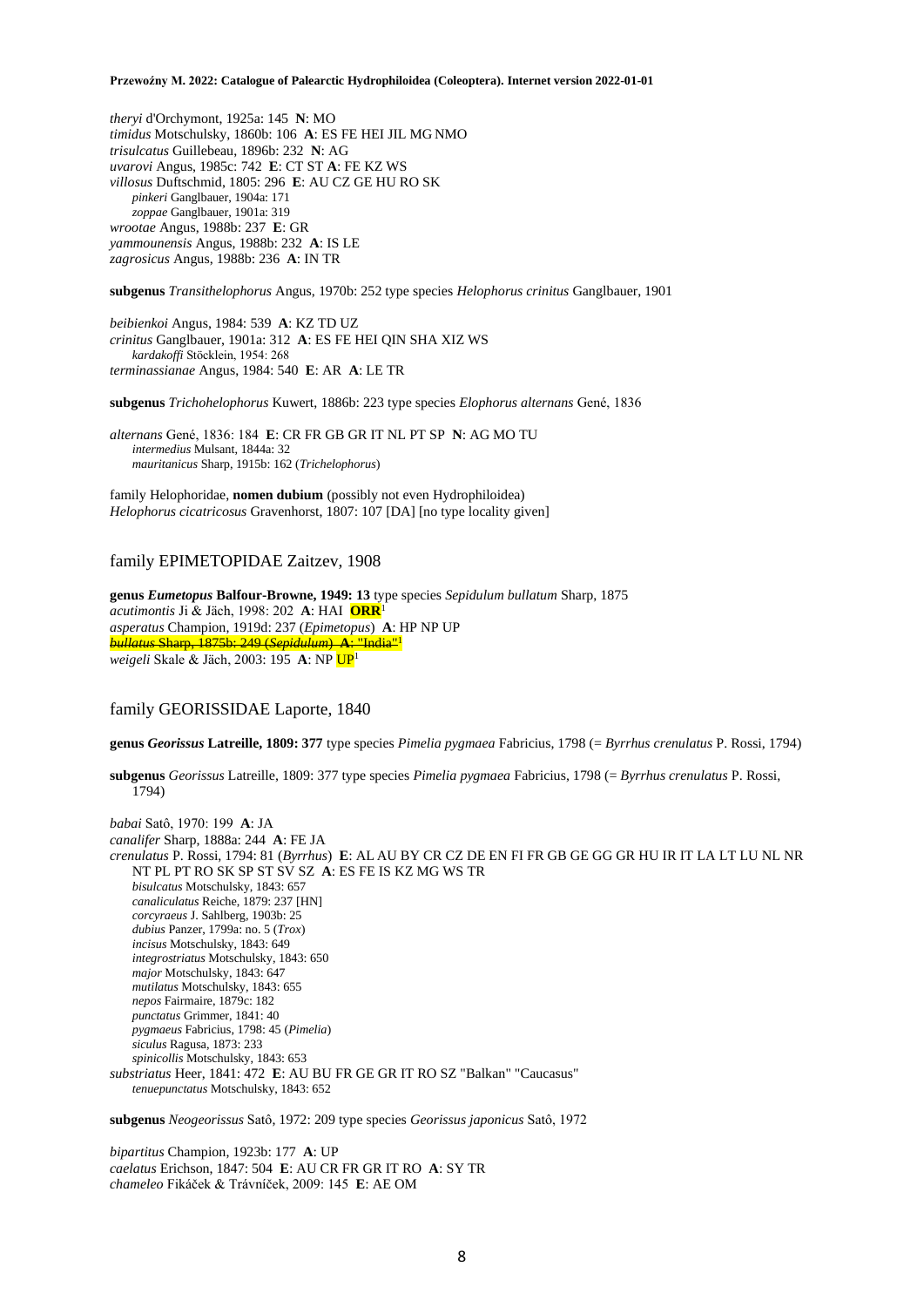*coelosternus* Champion, 1923b: 177 **A**: UP *costatus* Laporte, 1840b: 45 **E**: AL BU CT FR GR IT PT SP ST **N**: AG EG **A**: IS TR WS *carinatus* Rosenhauer, 1856: 112 *cupreus* Reiche, 1879: 237 *latreillei* Dufour, 1843: 57 *pimelioides* Fairmaire, 1859a: 45 *formosanus* Kôno, 1936: 53 **A**: TAI *fusicornis* Champion, 1923b: 175 **A**: SD UP *instabilis instabilis* Champion, 1923b: 176 **A**: UP *instabilis minusculus* Champion, 1923b: 176 **A**: UP *japonicus* Satô, 1972: 210 **A**: FE JA *katsuoi* Nakane, 1995: 42 **A**: JA *kurosawai* Nakane, 1963c: 63 **A**: JA *laesicollis* Germar, 1832: pl. 3 **E**: AB AL AU BU CR CZ FR GE GR IT RO SP SZ UK **A**: LE TR *canaliculatus* Motschulsky, 1843: 659 *maritimus* Fikáček, Delgado & Gentili, 2012: 49 **A**: YE (Suqutra) *nemo* Fikáček, Delgado & Gentili, 2012: 112 **A**: YE (Suqutra) *persicus* Fikáček & Falamarzi, 2010: 108 **A**: IN *sakaii* Satô, 1972: 211 **A**: JA *septemcostatus* Champion, 1923b: 178 **A**: UP *trifossulatus* Motschulsky, 1843: 658 **E**: GG **N**: EG

**subgenus** *Nipponogeorissus* Satô, 1972: 212 type species *Georissus granulosus* Satô, 1972

*granulosus* Satô, 1972: 212 **A**: JA

# family HYDROCHIDAE Thomson, 1859

**genus** *Hydrochus* **Leach, 1817: 90** type species *Silpha elongata* Schaller, 1783 *Amrishius* Makhan, 1998a: 143 type species *Hydrochus lacustris* Nietner, 1856 *Aschius* Makhan, 2004: 12 type species *Hydrochus squamifer* LeConte, 1855 *Deepakius* Makhan, 1998a: 141 type species *Deepakius amrishi* Makhan, 1998 *Kiransus* Makhan, 1994: 160 type species *Kiransus aschnaae* Makhan, 1994 *Rishihydroius* Makhan, 2001a: 84 type species *Hydrochus megaphallus* Berge Henegouwen, 1988 *Rishwanius* Makhan, 1998a: 144 type species *Hydrochus soesilaae* Makhan, 1994 (= *Hydrochus richteri* Bruch, 1915) *Satishius* Makhan, 2004: 11 type species *Satishius tishi* Makhan, 2004 *Soesilius* Makhan, 2001b: 390 type species *Hydrochus dewnaraini* Makhan, 1992 *aequalis* Sharp, 1884b: 457 **A**: JA *adiyamanensis*Taşar, 2017: 356 **A**: TR *aljibensis* Castro & Delgado, 1999: 26 **E**: PT SP **N**: MO *angusi* Valladares, 1988: 84 **E**: SP *angustatus* Germar, 1824: 90 **E**: BE CR FR GB GE HU IR IT LU NL PT SK SP **N:** MO *ramiroi* Roubal, 1934d: 43 *rugiceps* Rey, 1886: 9 *salinus* Rey, 1886: 10 *sculptus* Rey, 1886: 10 *subcyanescens* Gozis, 1919: 127 *brevis* Herbst, 1793: 141 (*Elophorus*) **E**: AU BE BY CT CZ DE EN FI FR GB GE GG HU IR IT LA LT LU NL NR NT PL SK SV SZ UK **A**: ES WS *chubu* Balfour-Browne & Satô, 1962: 3 **A**: JA SC *crenatus* Fabricius, 1792a: 205 (*Elophorus*) **E**: AU BE BU BY CR CT CZ DE EN FI FR GB GE HU IT LA LT LU NL PL SK SL ST SV SZ UK **A**: WS *carinatus* Germar, 1824: 89 *elongatus* Schaller, 1783: 257 (*Silpha*) **E**: AU BE BU BY CR CT CZ DE FR GB GE HU IT LA LT LU PL SK SL ST SV SZ **A**: ES KZ WS TR "Central Asia" *cicindeloides* Marsham, 1802: 411 (*Hydrophilus*) *crenulatus* Motschulsky, 1860b: 104 *elongatus* Fabricius, 1792a: 204 (*Elophorus*) [HN] *sibiricus* Motschulsky, 1860b: 104 *farsicus* Hidalgo-Galiana, Jäch & Ribera, 2010: 61 **A**: IN TR *flavipennis* Küster, 1852: no.55 **E**: AB AL AU BH BU CR CT CZ FR<sup>12</sup> GR HU IT ME PL PT SK SP ST UK **N**: MO TU **A**: IN TR *filiformis* Kuwert, 1887c: 291 [DA] *foveostriatus* Fairmaire, 1859b: 786 [DA] *fuscipennis* Kuwert, 1887c: 291 [DA] *obtusicollis* Fairmaire, 1877a: 141 [DA] *testaceipennis* Kuwert, 1887c: 291 [DA] *grandicollis* Kiesenwetter, 1870: 73 **E**: FR IT SL SP **N**: CI MO TU *ibericus* Valladares, Díaz & Delgado, 1999: 82 **E**: PT SP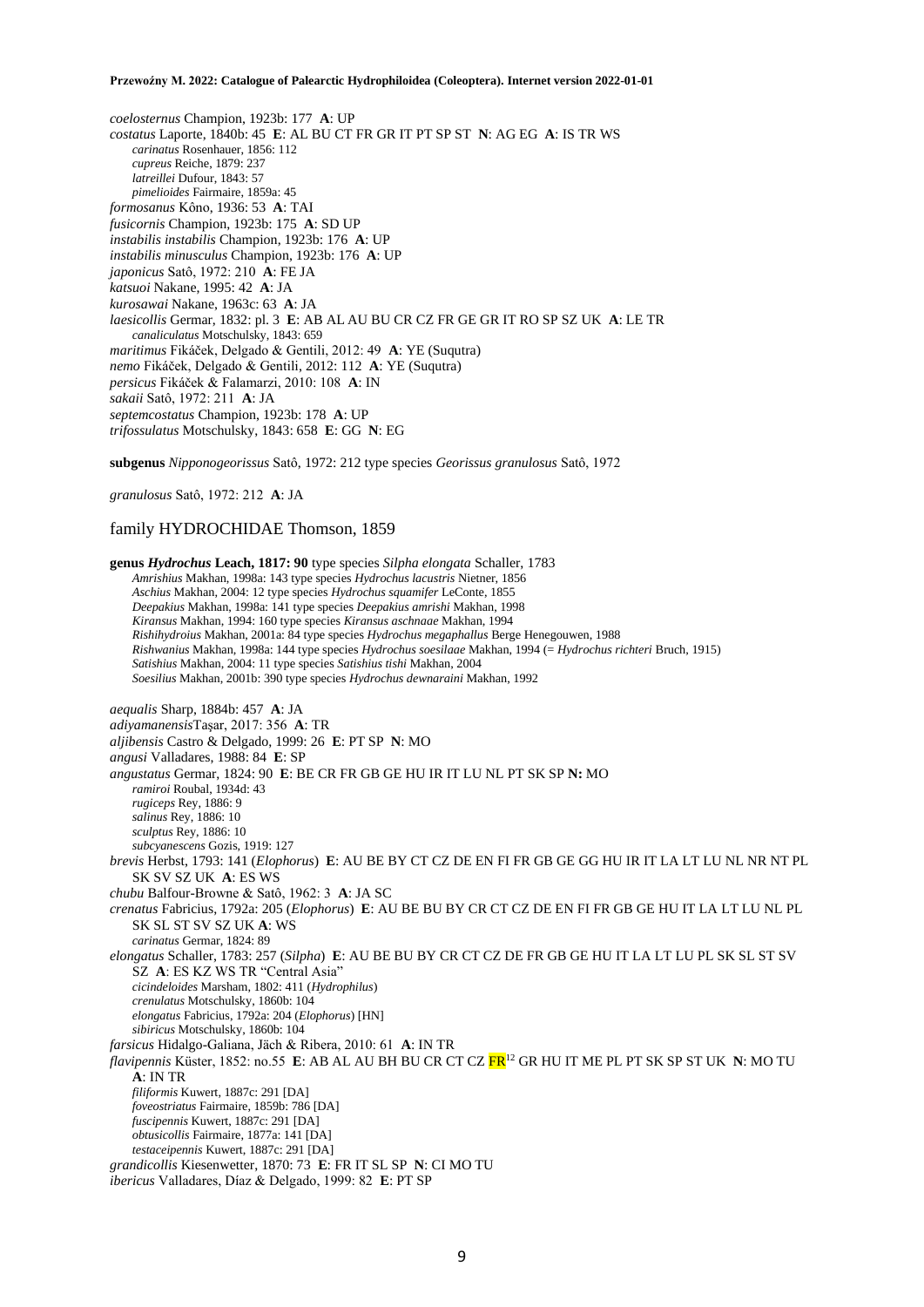*ignicollis* Motschulsky, 1860b: 104 **E**: AU BE BU BY CT CZ DE EN FI FR<sup>12</sup> GB GE HU IR LA LT LU NR NT PL SK ST SV YU **A**: IN TR WS *interruptus* L. Heyden, 1870: 72 **E**: PT SP *martinae* Makhan, 1996: 185 *japonicus* Sharp, 1873b: 64 **A**: HUN JA LIA SC TAI **AUR ORR** *annamita* Régimbart, 1903b: 64 *kirgisicus* Motschulsky, 1860b: 103 **E**: BY CT HU NT UK **A**: ES FE KZ WS *lacustris* Nietner, 1856: 14 **A**: "India" **ORR** *laferi* Shatrovskiy, 1989: 275 **A**: FE *megaphallus* Berge Henegouwen, 1988: 19 **E**: AU BE BY CZ DE EN FI FR<sup>12</sup> GB GE HU LA NL NR PL RO SK ST SV TR UK **A**: TR *mitamurai* Hirasawa & Yoshitomi, 2021: 302 **A**: JA *niloticus* Sharp, 1904: 3 **N**: EG *nitidicollis* Mulsant, 1844a: 49 **E**: BE FR GB GE IT PT SP **N**: MO "Northwest Africa" **A**: CY *flavipennis* Gozis, 1919: 125 [HN] [DA] *funebrior* Gozis, 1919: 125 [DA] *impressus* Rey, 1885a: 21 [HN] *nodulifer* Reitter, 1897d: 210 **E**: AB **A**: IN TR *nooreinus* Berge Henegouwen & Sáinz-Cantero, 1992: 26 **E**: SP *octocarinatus* Hochhuth, 1871: 249 **E**: UK *opacus* Motschulsky, 1860b: 103 **A**: "India" *violaceomicans* Motschulsky, 1860b: 103 *rishi* Makhan, 1995: 193 **A**: GUX HUN **ORR** *rhytipterus* Jia & W. Wu, 1999: 308 **A**: HUN *roberti* Shatrovskiy, 1993: 828 **E**: AB ST *smaragdineus* Fairmaire, 1879b: 159 **E**: FR PT SP **N**: AG MO TU *bicolor* Rey, 1885a: 20 *fossula* Rey, 1886: 11 *tariqi* Ribera, Hernando & Aguilera, 1999: 99 **E**: SP **N**: MO

# family SPERCHEIDAE Erichson, 1837

**genus** *Spercheus* **Kugelann, 1798: 241** type species *Dytiscus emarginatus* Schaller, 1783

*belli babylonicus* Hebauer, 1997a: 34 **A**: IQ KU *belli belli* Champion, 1919d: 239 **A**: PA UP **ORR** *binodulus* Champion, 1919d: 239 *gibbus* Champion, 1919d: 238 *cerisyi* Guérin-Méneville, 1842: 71 **N**: EG **A**: IQ IS **AFR** *capicola* Péringuey, 1892b: 107 *crenaticollis* Régimbart, 1906: 271 *emarginatus* Schaller, 1783: 327 (*Dytiscus*) **E**: AB AU BE BU BY CR CT CZ DE EN FR GB GE GR HU IT LA LT LU NL NT PL RO SK ST SV SZ TR UK **N**: EG **A**: FE IN KZ TD TR "Central Asia" "South Siberia" *luridus* Mathieu, 1858: 33 *sordidus* Marsham, 1802: 403 (*Hydrophilus*) *texanus* Spangler, 1961: 117 *verrucosus* Marsham, 1802: 404 (*Hydrophilus*) *platycephalus interruptus* Fairmaire, 1892a: 88 **N**: EG **AFR** *senegalensis* Laporte, 1832: 398 **A**: TR **AFR** *algoensis* Péringuey, 1892b: 108 *distinguendus* Fairmaire, 1893a: 147 *sulcatus* Gory, 1834: pl. 20 *stangli* Schwarz & Barber, 1918: 133 **A**: JA TAI **ORR**

### family HYDROPHILIDAE Latreille, 1802

subfamily **Hydrophilinae** Latreille, 1802 tribe Amphiopini Kuwert, 1890

**genus** *Amphiops* **Erichson, 1843: 229** type species *Hydrophilus gibbus* Illiger, 1801 *Cyprimorphus* Fairmaire, 1873: 334 type species *Cyprimorphus compressus* Fairmaire, 1873 (= *Coelostoma senegalense* Laporte, 1840)

*caristripus* Jia, 1994: 100 (102) **A**: FUJ *coelopunctatus* Jia, 2014: 1089 **A**: HAI HKG *coomani* d'Orchymont, 1926b: 246 **A**: GUA HAI HKG MAC **ORR** *mater* Sharp, 1873b: 62 **A**: BEI FUJ GUA GUI GUX HAI HUB HUN JA JIA JIX NP SC SCH TAI TIA YUN ZHE **ORR** *annamita* Régimbart, 1903b: 62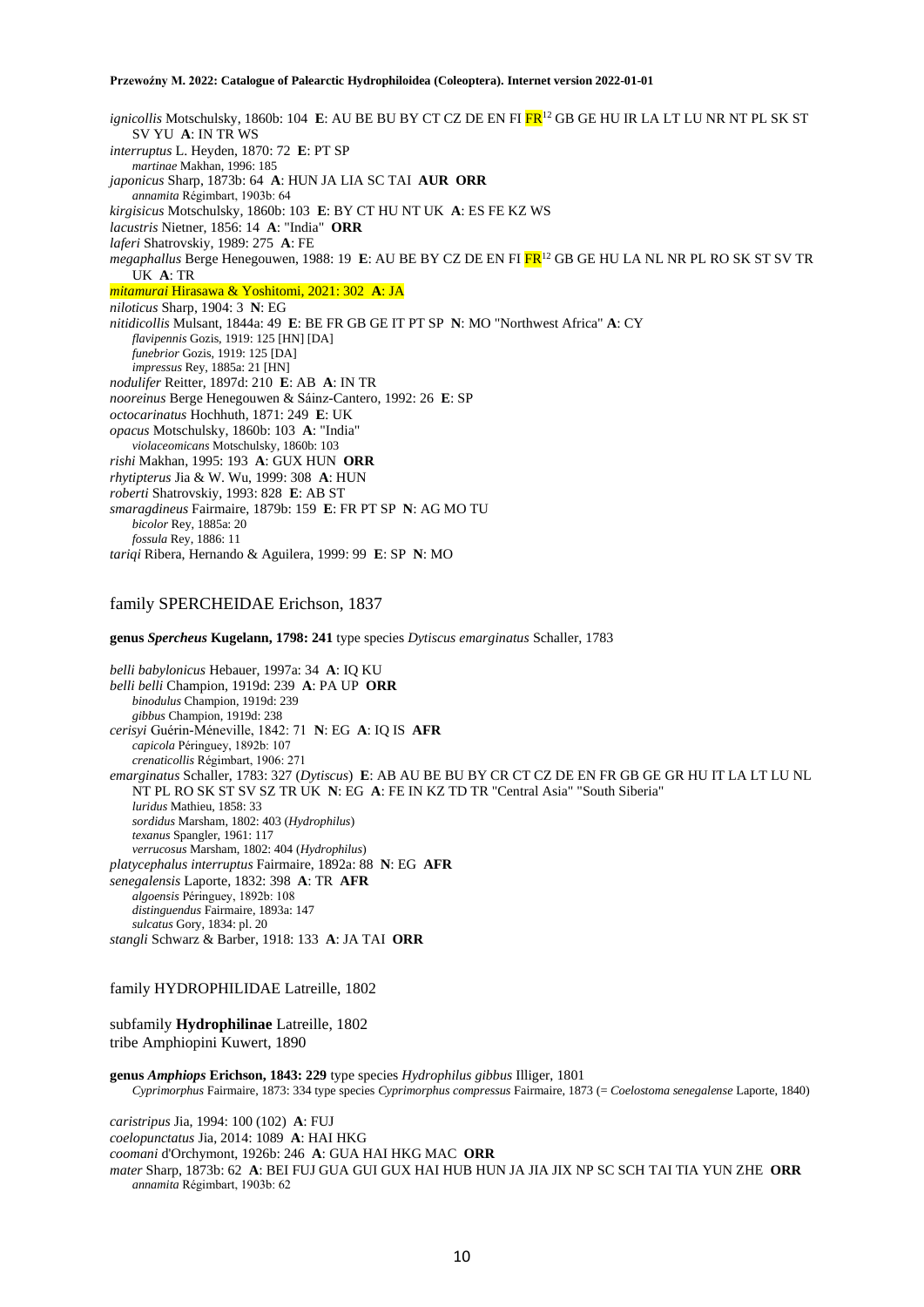*pedestris* Sharp, 1890: 354 *varians* d'Orchymont, 1922: 629

*mirabilis* Sharp, 1890: 355 **A**: GUA GUX HAI JIA SHN YUN **ORR** *variolosus* Régimbart, 1903b: 63 *yunnanensis* Pu, 1963: 82 (80) *phallicus* d'Orchymont, 1936c: 114 **N**: EG **A**: IS **AFR** *senegalensis* Laporte, 1840b: 59 (*Coelostoma*) **N**: EG MO **AFR** *abeillei* Guillebeau, 1896b: 229 *compressus* Fairmaire, 1873: 334 (*Cyprimorphus*) *lucidus* Erichson, 1843: 231 tribe Berosini Mulsant, 1844 **genus** *Allocotocerus* **Kraatz, 1883: 14** type species *Allocotocerus bedeli* Kraatz, 1883 *Ashnaia* Makhan, 2007a: 1 type species *Ashnaia soesilae* Makhan, 2007 *Globaria* Latreille, 1829: 521 [HN] type species *Globaria leachii* Hope, 1838 *Spheroides* Hope, 1838: 168 [HN] (no type species designated) *leachii* Hope, 1838: pl. 3 [fig. 6 + p. 167] (*Globaria*) **A**: GUA GUX **ORR** *narayanus* Hebauer, 2002a: 8 **A**: NP *striatopunctatus* Laporte, 1840b: 57 (*Globaria*) **A**: SA **ORR** *subditus* d'Orchymont, 1939a: 105 (*Globaria*) **A**: YUN **genus** *Berosus* **Leach, 1817: 92** type species *Dytiscus luridus* Linnaeus, 1760 *Hygrotrophus* W. J. MacLeay, 1873: 131 type species *Hygrotrophus nutans* W.J. MacLeay, 1873 *Paraberosus* Kuwert, 1890a: 113 type species *Paraberosus nigriceps* Kuwert, 1890 (= *Hydrophilus nigriceps* Fabricius, 1801) **subgenus** *Berosus* Leach, 1817: 92 type species *Dytiscus luridus* Linnaeus, 1760 *Euberosus* Acloque, 1896: 94 type species *Dytiscus luridus* Linnaeus, 1760 *affinis* Brullé, 1835: 285 **E**: AL AU BH BU CR FR GB GR HU IT MC ME NL PT SK SL SP TR YU **N**: AG EG MO TU **A**: CY IN IS SY TR *algericus* Kuwert, 1890a: 120 *murinus* Küster, 1844: no.36 *pelagicus* Kuwert, 1888c: 139 *salmuriensis* Ackermann, 1853: 197 *sardous* Kuwert, 1888c: 139 *suturalis* Küster, 1844: no.37 *byzantinus* Ganglbauer, 1904a: 225 **E**: GR **A**: IN KZ TR *corrugatus* Régimbart, 1906: 266 **N**: EG **A**: YE (Suqutra) **AFR** *dentatis* Wu & Pu, 1997: 190 [193] **A**: FUJ GUA GUI HEI HUN JIX SCH SHG YUN *dispar* Reiche & Saulcy, 1856: 355 **E**: "Caucasus" **A**: IN IQ IS LE SY TR *fuscostriatus* Fairmaire, 1892a: 87 **N**: AG **A**: OM SA YE **AFR** *geminus* Reiche & Saulcy, 1856: 356 **E**: AU CR CT CZ GE HU IT PL RO SK UK "Caucasus" *guilielmi* Knisch, 1924d: 23 **N**: MO *hispanicus* Küster, 1847: no.80 **E**: AU CR CZ FR GR HU IT MA NL PT SP **N**: AG LB MO TU **A**: TR **AFR** *lineicollis* A. Costa, 1884: 49 *subciliaris* Rey, 1885b: 348 *insolitus* d'Orchymont, 1937c: 40 **A**: IN KU PA SA *japonicus* Sharp, 1873b: 61 **A**: GUA GUI GUX HUB HUN JA JIX SC SCH TAI ZHE *luridus* Linnaeus, 1760: 214 (*Dytiscus*) **E**: AL AR AU BE BH BU BY CR CT CZ DE EN FI FR GB GE HU IR IT LA LT NL NR NT PL RO SK SL ST SV SZ UK YU "Caucasus" **A**: IN TR WS *chalcaspis* Eschscholtz, 1818: 457 (*Hydrophilus*) *fuscus* De Geer, 1774: 378 (*Hydrophilus*) [RN] *globosus* Curtis, 1828: pl. 240 *lapponicus* J. Sahlberg, 1894: 47 *sculptus* Solsky, 1873: 308 *nigriceps* Fabricius, 1801a: 254 (*Hydrophilus*) **A**: IN IQ NP OM PA SA UP YE **AFR ORR** *aeneiceps* Motschulsky, 1861a: 110 *immaculicollis* Fairmaire, 1892a: 88 *melanocephalus* Kuwert, 1890a: 113 (*Paraberosus*) *nigriceps* Kuwert, 1890a: 114 (*Paraberosus*) [HN] *problematicus* Schödl, 1993b: 214 **N**: EG **A**: IN YE *pulchellus* W.S. MacLeay, 1825: 35 **A**: HUB HUN FUJ GUA GUI GUX HAI HKG IN JA JIA JIX NP SA SCH TAI UP YUN ZHE **AUR ORR** *decrescens* Walker, 1859: 258 *pubescens* Mulsant & Rey, 1858: 319 *vestitus* Sharp, 1884b: 456 *punctipennis* Harold, 1878: 67 **A**: ES FE HEI HUN JA JIA LIA MG NMO SC TAI *rubiginosus* Kuwert, 1890a: 116 **A**: OM SA YE **AFR** *australis* Péringuey, 1892a: 23 (*Spercheus*)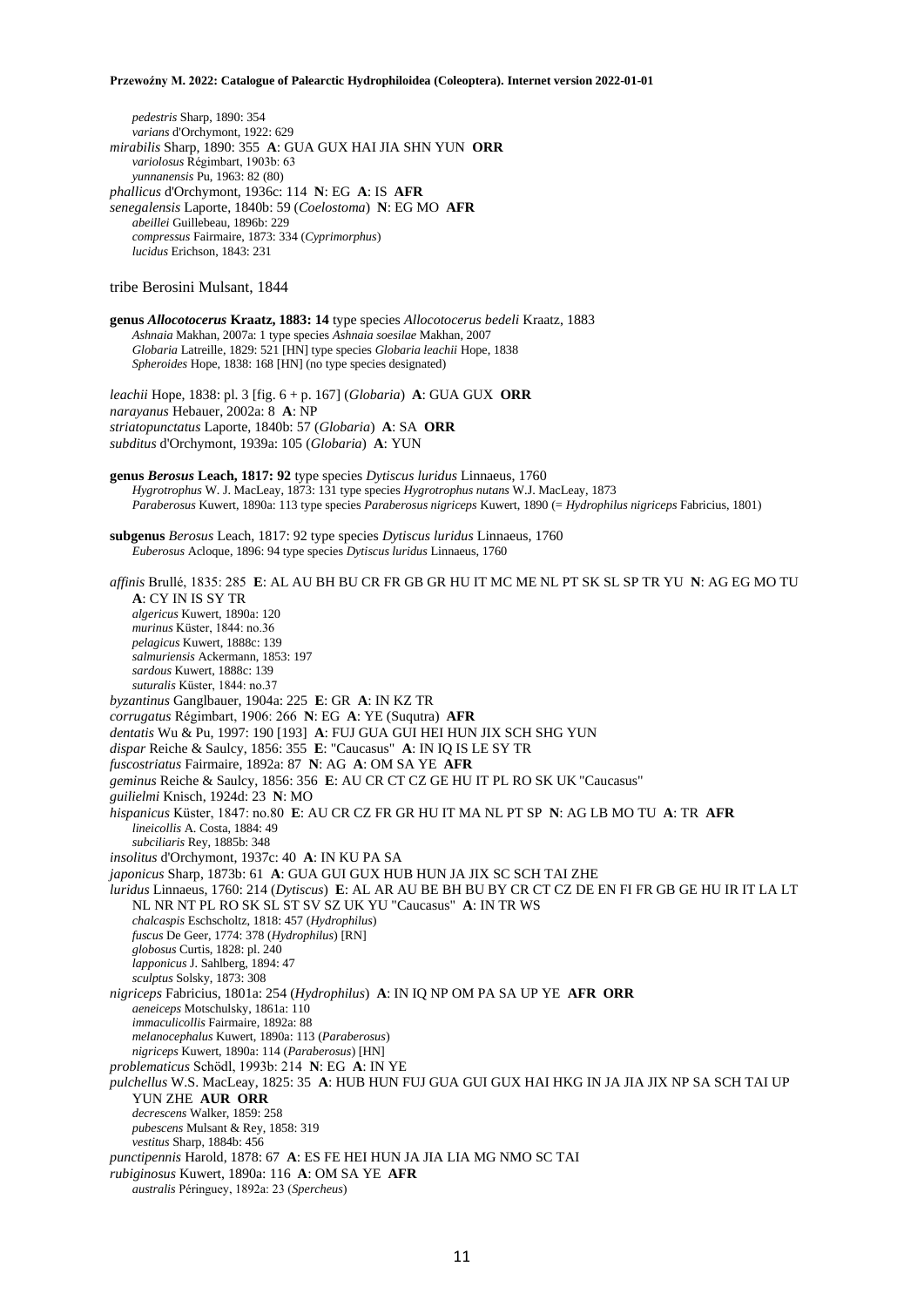*signaticollis* Charpentier, 1825: 204 (*Hydrophilus*) **E**: AL AR AU BE BH BU BY CR CT CZ DE EN FR GB GE GG GR HU IR IT LA LT MC ME NL NR PL PT RO SK SL SP ST SV SZ UK YU **N**: AG MO TU **A**: AF ES IN KZ TD TM TR UZ WS *aericeps* Curtis, 1828: pl. 240 *corsicus* Desbrochers des Loges, 1869: (45) *krueperi* Kuwert, 1890a: 117 **subgenus** *Enoplurus* Hope, 1838: 128 type species *Hydrophilus spinosus* Steven, 1808 *Acanthoberosus* Kuwert, 1888c: 130 type species *Hydrophilus spinosus* Steven, 1808 *Anchialus* Thomson, 1859: 17 [HN] type species *Hydrophilus spinosus* Steven, 1808 *asiaticus* Kuwert, 1888c: 132 **E**: AR **A**: IN IQ KU TR XIN *assamensis* Schödl, 1992: 141 **A**: NP **ORR** *atlanticus* Queney, 2007: 93 **E**: FR *atrodorsus* Jia & Pu, 1997: 190 [194] **A**: HEI *bispina* Reiche & Saulcy, 1856: 356 **E**: AR AU GR IT SP ST UK **N**: AG EG TU **A**: AF CY IN IS KZ LE SY TM TR UZ *aethiops* Kuwert, 1888c: 135 *numidicus* Kuwert, 1888c: 131 *chinensis* Knisch, 1922: 111 **A**: AF GUA GUX HKG IN KA NP PA SD UP YUN **ORR** *fallax* d'Orchymont, 1937b: 30 *cuspidatus* Erichson, 1843: 228 **N**: EG **AFR** *acutispina* Fairmaire, 1869a: 196 *bispinosus* Boheman, 1851: 591 *gracilispina* Régimbart, 1906: 264 *dentalis* İncekara, Mart, Polat, Aydoğan, Türken, Taşar & Bayram, 2011: 238 **E**: GG **A**: TR *elongatulus* Jordan, 1894: 112 **A**: AF GUA GUX FUJ HKG JIX JA TAI YUN **AFR ORR** *fairmairei* Zaitzev, 1908b: 355 [RN] **A**: FUJ GUA GUX HAI HEN HKG JA NP PA TAI TIA YUN **ORR** *acutispina* Fairmaire, 1889b: 336 [HN] *fischeri* Schödl, 1993a: 29 **A**: BEI ES FE GAN HEI HEN MG TIA *frontifoveatus* Kuwert, 1888c: 131 **E**: AB AR AU BH BU CR CZ FR GE HU IT NR PL RO SK ST UK YU **N**: EG **A**: AF IN KZ TM TR WS *fulvus* Kuwert, 1888c: 134 **E**: AU BU DE FI FR GB GE HU NL SP ST SV UK **N**: MO<sup>2</sup> **A**: ES HEN IN KZ MG NMO TD TM TR UZ WS *furcatus* Boheman, 1851: 590 **N**: AG EG **AFR** *aegyptiacus* Kuwert, 1888c: 130 *guttalis* Rey, 1883b: 88 **E**: FR SP **N**: AG MO TU **A**: TR *huangi* Jia & Pu, 1997: 192 [193] **A**: YUN *incretus* d'Orchymont, 1937a: 12 **A**: GUA GUX HAI HKG JA MAC NP TAI UP YUN **ORR** *indicus* Motschulsky, 1861a: 110 (*Enoplurus*) **A**: NP PA UP **ORR** *indiges* Schödl, 1992: 150 **A**: PA **ORR** *ineditus* d'Orchymont, 1937a: 11 **A**: YUN **ORR** *jaechi* Schödl, 1991: 118 **E**: AL FR GR IT SP YU **N**: EG **A**: TR GAN HEB NMO *lewisius* Sharp, 1873b: 61 **A**: BEI FE HEI GUA GUX HKG HUB HUN JA JIA JIX MG NC NMO SC SCH SHA SHG SHX YUN ZHE **ORR** *litvinchuki* Prokin, 2018: 3 **E**: AB **A**: KZ TD UZ *nipponicus* Schödl, 1991: 123 **A**: JA ZHE *spinosus* Steven, 1808: 8 (*Hydrophilus*) **E**: AB AL AR AU BH BU BY CR DE EN FI FR GB GE GG GR HU IT LA MC ME NL NR PL RO SK SL ST SV TR YU UK **N**: TU **A**: AF CY IN KI KZ MG SC TD TIA TM TR UZ WS XIN *apicalis* Samouelle, 1832: no. 5-1 *lenkoranus* Kuwert, 1888c: 133 *samarkanti* Kuwert, 1888c: 132 *schusteri* Kuwert, 1888c: 133 *tayouanus* Ueng, Wang & Wang, 2007: 88 [RN] **A**: FUI TAI ZHE *salinus* Ueng, Wang & Wang, 2006: 63 [HN] *yunnanensis* Jia & Pu, 1997: 191 [194] **A**: YUN **genus** *Regimbartia* **Zaitzev, 1908b: 362** [RN] type species *Volvulus inflatus* Brullé, 1835 *Brachygaster* Mulsant, 1853: 173 [HN] (no type species designated) *Spheroides* Hope, 1838: 168 [HN] (no type species designated) *Volvulus* Brullé, 1835: 282 [HN] type species *Volvulus inflatus* Brullé, 1835 *attenuata* Fabricius, 1801a: 253 (*Hydrophilus*) **A**: AF FUJ GUA GUI HAI HKG HUN JA JIA JIX NP OM PA SC SCH TAI YE YUN "India" "Kurdistan" **AUR ORR** *aenea* Brullé, 1835: 283 (*Volvulus*) *indica* Mulsant, 1853: 179 (*Brachygaster*) *metallescens* Mulsant, 1853: 178 (*Brachygaster*) *profunda* Sharp, 1873b: 62 (*Volvulus*) *scaphiformis* Fairmaire, 1879a: 83 (*Volvulus*) *compressa* Boheman, 1851: 588 (*Volvulus*) **N**: EG **AFR** *jaegerskioeldi* Sharp, 1904: 5 (*Volvulus*)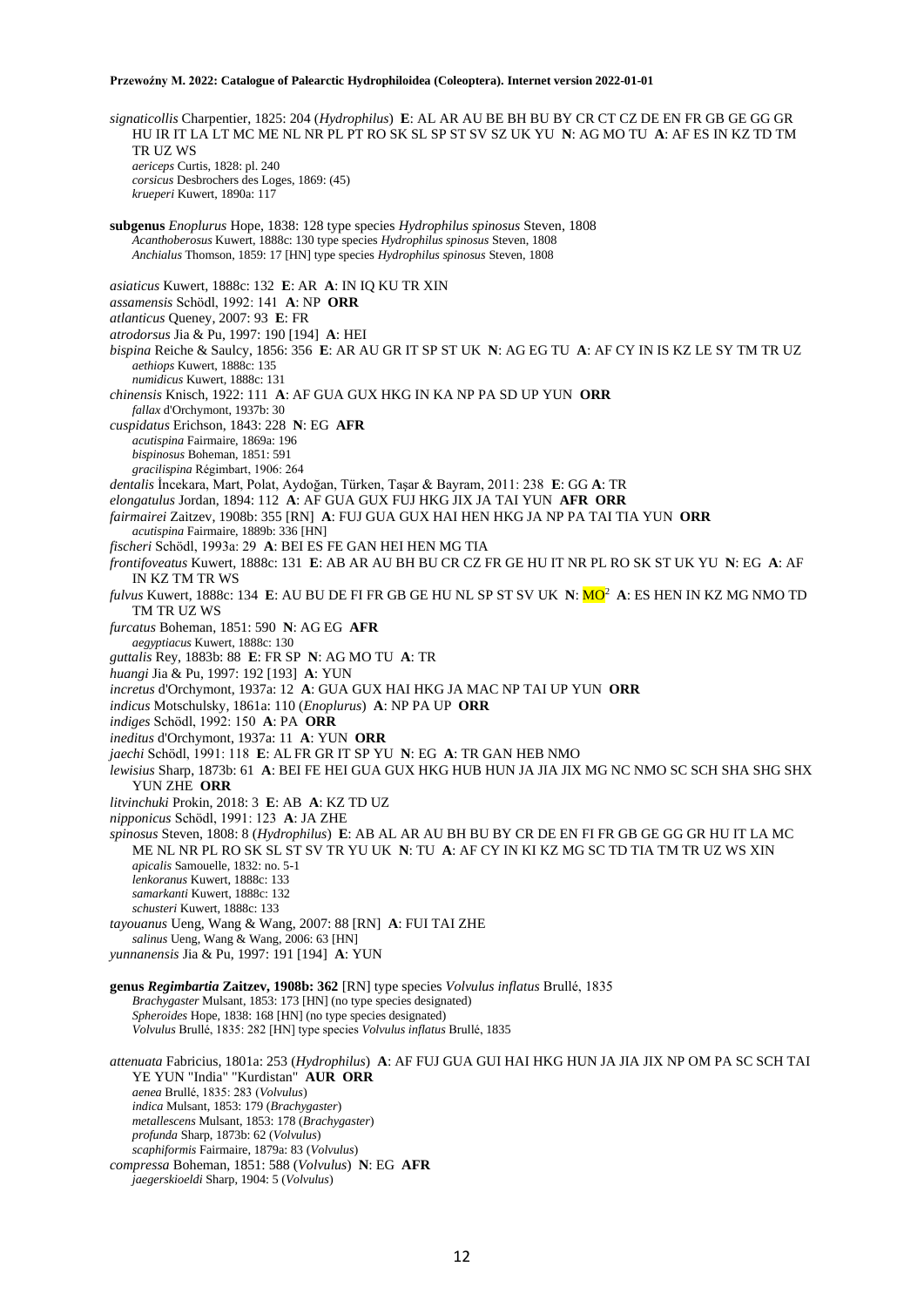*nilotica* Sharp, 1904: 5 (*Volvulus*) **N**: EG **AFR** *compressa* Régimbart, 1906: 267 (*Volvulus*) [HN]

tribe Laccobiini Houlbert, 1922

**genus** *Arabhydrus* **Hebauer, 1997c: 261** type species *Arabhydrus gallagheri* Hebauer, 1997

*gallagheri* Hebauer, 1997c: 262 **A**: OM

**genus** *Hydrophilomima* **M. Hansen & Schödl, 1997: 187** type species *Hydrophilomima jaechi* M. Hansen & Schödl, 1997

*yunnanensis* M. Hansen & Schödl, 1997: 193 **A**: YUN

**genus** *Laccobius* **Erichson, 1837: 202** type species *Chrysomela minuta* Linnaeus, 1758

**subgenus** *Compsolaccobius* Ganglbauer, 1904a: 251 type species *Hydrophilus decorus* Gyllenhal, 1827

*decorus* Gyllenhal, 1827: 275 (*Hydrophilus*) **E**: EN FI GG LA ST SV UK **A**: AF ES KI KZ MG QIN TD TM TR UZ WS *pallidissimus* Reitter, 1899b: 197 **A**: AF KI KZ TD TM UZ XIN

**subgenus** *Dimorpholaccobius* Zaitzev, 1938: 120 type species *Laccobius sulcatulus* Reitter, 1909 *Brachypalpus* Laporte, 1840b: 56 [HN] type species *Hydrophilus bipunctatus* Fabricius, 1775 *Macrolaccobius* Gentili, 1974: 550 type species *Hydrophilus striatulus* Fabricius, 1801

*aegaeus* Gentili, 1974: 558 **E**: BU ?GG GR TR UK (Krym) **A**: IN TR

*albescens* Rottenberg, 1874a: 308 **E**: AU BH CR CZ FR GE IT SL SZ

*similis* Gentili, 1973: 61

*atratus* Rottenberg, 1874a: 308 **E**: AU BE CZ FR GB GE IR NL PT SK SP **N**: MO TU *subregularis* Rey, 1885b: 299

*atricolor* d'Orchymont, 1938a: 4 **N**: MR

*atrocephalus atrocephalus* Reitter, 1872: 178 **E**: IT PT SP **N**: AG EG LB MO TU **A**: IS SY **AFR**

*carreti* Guillebeau, 1896b: 227 (245)

*purpuratus* Guillebeau, 1896b: 227 *atrocephalus canariensis* d'Orchymont, 1940d: 71 **N**: CI

*azerus* Gentili, 2016: 180 **E**: AB **A:** IN

*bipunctatus* Fabricius, 1775: 229 (*Hydrophilus*) **E**: ?AB AL ?AR AU BE BH BU BY CR CZ DE EN FI FR GB GE ?GG GR HU IR IT LA LT LU MC ME NL NR NT PL RO SB SK SL SP ST SV SZ UK YU  $N:$   $\frac{MQ^2}{WQ^2}$  TU  $A:$  IN KZ TM TR WS XIN

*alutaceus* Thomson, 1868: 313

*emmeryanus* Rottenberg, 1874a: 318

*graecus* Rottenberg, 1874a: 317

*chiesai* Gentili, 1974: 556 **A**: IN KZ NP TR *elmii* Gentili & Sadeghi, 2004: 40 **A**: IN

*eremita* Gentili, 1989b: 100 **A**: SA

*fresnedai* Gentili & Fikáček, 2015: 102 **E**: IT SP **N**: MO

*gloriana* Gentili & Ribera, 1998: 194 **E**: SP

*halophilus* Gentili, 1982: 37 **A**: IN TR

*hauserianus* Kniž, 1914: (116) **A**: KZ IN IQ TD TM TR

*hindukuschi* Chiesa, 1966: 302 **E**: AB AR GG RU **A**: AF HP IN IQ KI NP PA TD TM TR UP UZ *farsicus* Gentili, 1975: 128

*hispanicus* Gentili, 1974: 553 **E**: FR IT SP **N**: AG MO

*hoberlandti* Gentili, 1982: 35 **E**: AB **A**: IN TR

*znojkoi* Shatrovskiy, 1984: 320

*hopaensis* Mart, İncekara & Erman, 2003: 77 **A**: TR

*kashmirensis* d'Orchymont, 1943d: 1 **A**: KA PA

*levantinus* Balfour-Browne, 1939a: 31 **A**: IS "Palestine"

*lycius* Gentili & Whitehead, 2000: 74 **A**: TR

*meridionalis* Gentili, 1974: 560 **E**: AB **A**: AF IN TD **ORR**

*moraguesi* Régimbart, 1898: 350 **E**: IT MA SP **N**: AG MO TU **A**: IN

*peyerimhoffi* d'Orchymont, 1939c: 369

*neapolitanus* Rottenberg, 1874a: 308 **E**: AU CZ FR GE GR IT SK SL SP SZ **N**: AG MO TU *laevis* Gerhardt, 1877a: 20 [DA]

*obscuratus* Rottenberg, 1874a: 308 **E**: AB AL AR AU BE BH BU CR CZ FR GB GE GG GR HU IT LU MC ME NL PL PT RO SK SL SP SZ UK **A**: CY IN IS LE SY TD TM TR **AFR**

*minor* Rottenberg, 1874a: 308 [HN]

*obscurus* Gerhardt, 1877a: 20

*orchymonti* Gentili, 1976: 143

*regularis* Rey, 1885a: 14

*rufescens* Rottenberg, 1874a: 308 [DA]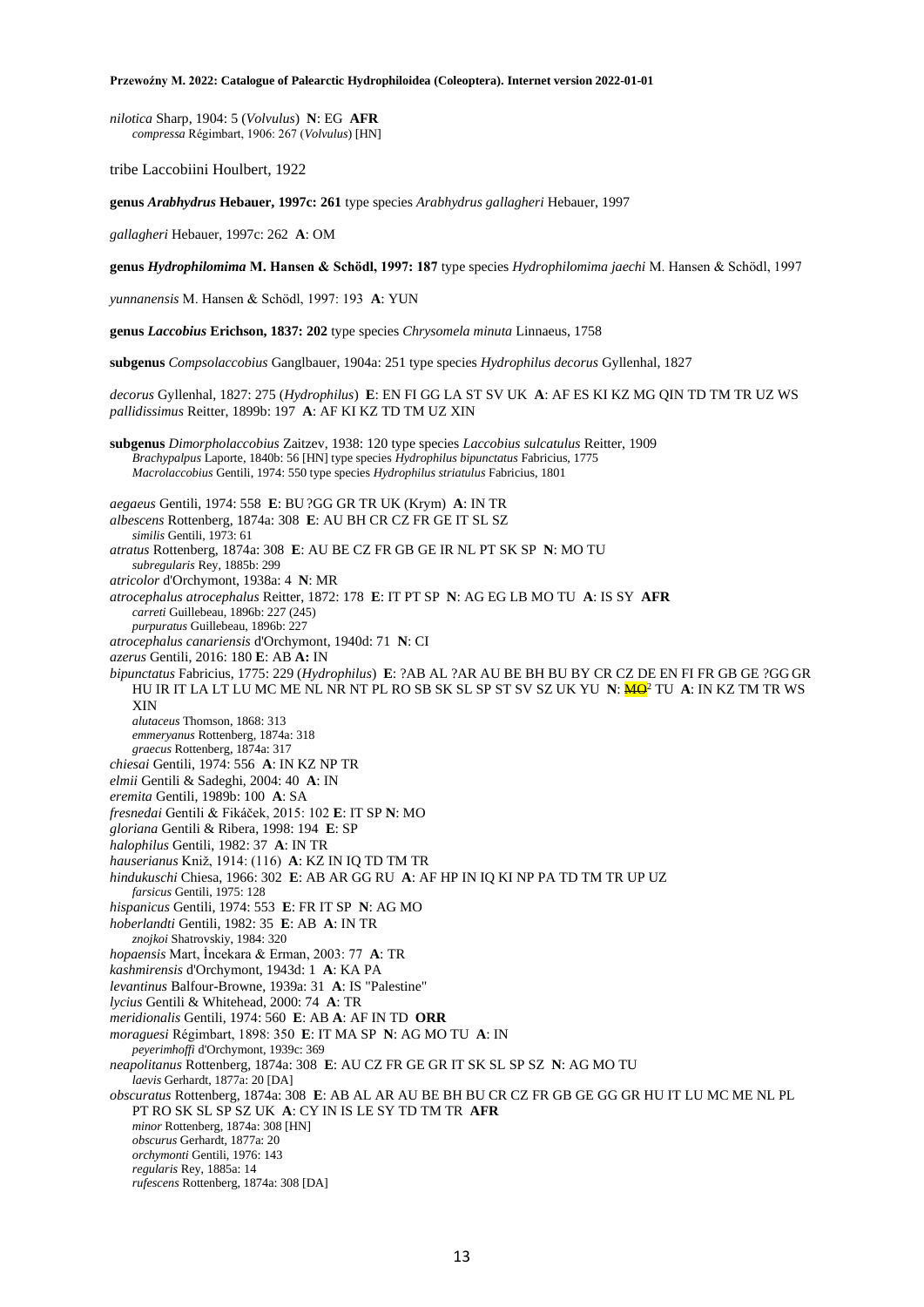*sculptus* d'Orchymont, 1935: 17 **E**: FR GB **N**: MO **A**: IQ TR *scutellaris* Motschulsky, 1855b: 84 **E**: AB BH BU CR GR MC ME SL TR **N**: EG TU **A**: CY IN IS JO LE TR *sternocrinis* Kuwert, 1890a: 77 *siculus* Gentili & Rocchi, 2017: 700 **E**: IT (Sicilia) *simulans* d'Orchymont, 1923a: 7 **A**: HP NP SCH SD UP YUN **ORR** *knischi* Balfour-Browne, 1939a: 30 *simulatrix* d'Orchymont, 1932b: 398 **E**: AB AL AR AU BH BU CR CT CZ FR GB GG GR HU IT MC ME PL RO SB SK ST TR UK (Krym) YU **A**: AF IN KZ TM TR *kuwerti* Zaitzev, 1938: 117 *sinuatus binaghii* Gentili, 1974: 554 **E**: FR (Corse) IT (Sardegna) *sinuatus sinuatus* Motschulsky, 1849: 80 **E**: AU BE BH BU BY CR CT CZ DE FI FR GB GE GR HU IT LA LT NL NT PL PT RO SK SP ST SV SZ UK **N**: AG MO TU **A**: IN TR *cupreus* Rey, 1884b: 267 [HN] [DA] *oblongus* Gorham, 1907: 54 *sipylus* d'Orchymont, 1939c: 371 **E**: AB AR GG **A**: IN IQ LE TR *striatulus* Fabricius, 1801a: 254 (*Hydrophilus*) **E**: AB AL AR AU BE BH BU BY CR CT CZ DE EN FI FR GB GE GG GR HU IR LA LT LU MC ME NL NR NT PL PT RO SB SK SL SP ST SV SZ TR UK YU **N**: MO<sup>2</sup> TU **A**: IN KI KZ TR UZ XIN *belgicus* Gentili, 1979b: 47 *bucciarellii* Gentili, 1974: 550 *maculiceps* Rottenberg, 1874a: 308 *maculiceps* Gerhardt, 1877a: 17 [HN] *nigriceps* Thomson, 1853: 50 *purpurascens* Newbery, 1908: 30 *signiceps* Kuwert, 1890a: 78 [DA] *sulcatulus* Reitter, 1909c: 80 **E**: AB ?AR GG **A**: IN TD TM TR *syriacus* Guillebeau, 1896b: 228 **E**: AB AL AR AU BH BU CZ GG GR HU MC ME RO SB SK UK YU **N**: AG EG **A**: AF CY IN IQ IS JO KI KZ LE MG ST SY TD TM TR <mark>UZ</mark><sup>13</sup> **ORR** *afghanus* Chiesa, 1966: 301 *laevicollis* Ganglbauer, 1904a: 254 *torbaticus* Sadeghi & Gentili, 2004: 75 **A**: IN *varius* Gentili, 1975: 127 **E**: AU RO SK UK *ytenensis* Sharp, 1910b: 250 **E**: BE CZ FR GB GE IR IT NL PL PT SP SZ **N**: MO TU *ziguensis* Jia, 1997b: 650 **A**: HUB **subgenus** *Glyptolaccobius* Gentili, 1989a: 36 type species *Laccobius affinis* Knisch, 1927 *Cyclolaccobius* Gentili, 1991: 381 type species *Laccobius rectus* Sharp, 1890 *affinis* Knisch, 1927: 132 **A**: NP UP *almoranus* Gentili, 1995: 255 **A**: UP *arabicus* Gentili, 1980: 31 **N**: EG **A**: JO SA YE **AFR** *bacchusi* Gentili, 1979a: 44 **A**: HP NP UP *celsus* Gentili, 1989a: 36 **A**: NP *confusus* Gentili, 1996: 23 **A**: HP NP PA *cribratus* Gentili, 1989a: 35 **A**: NP UP *cyclicus* Gentili, 1996: 24 **A**: SD **ORR** *egregius* Gentili, 1995: 252 **A**: UP *eliogentilii* Hebauer, 2002a: 14 **A**: NP *fuscus* Gentili, 1995: 256 **A**: HP UP *globulus* Gentili, 1995: 257 **A**: UP *guttalis* Gentili & Fikáček, 2009: 611 **A**: NP *hainanensis* Jia, Gentili & Fikáček, 2013: 406 **A**: HAI *hanka* Gentili & Fikáček, 2009: 612 **A**: AP *imperialis* Knisch, 1924b: 35 **A**: BT NP SD UP *incisus* Gentili, 1989a: 36 **A**: NP UP *inermis* Gentili, 1995: 255 **A**: UP *jaechi* Gentili, 1988: 32 **A**: NP *josefi* Gentili & Fikáček, 2009: 615 **A**: AP *kumaonicus* Gentili, 1988: 36 **A**: UP *martini* Jia, Song & Gentili, 2013: 92 **A**: GUX *masatakai* Kamite, Ogata & Hikida, 2007: 35 **A**: JA

- 
- *moriyai* Kamite, Ogata & Hikida, 2007: 36 **A**: JA *motuoensis* Jia, Chen & Fikáček, 2019: 67 **A**: XIZ
- *munus* Gentili, 1995: 251 **A**: NP
- *nitidus* Gentili, 1984: 32 **A**: AHN FUJ GUI HUN JIX SHA SCH ZHE
- *patruelis* Knisch, 1924b: 36 **A**: HP NP PA UP **ORR**
- *inermis* Hebauer & Wang, 1998: 42 (*Oocyclus*) [HN]
- *manalicus* Short & Fikáček, 2011: 101 [RN] *politus* Gentili, 1979a: 46 **A**: TAI YUN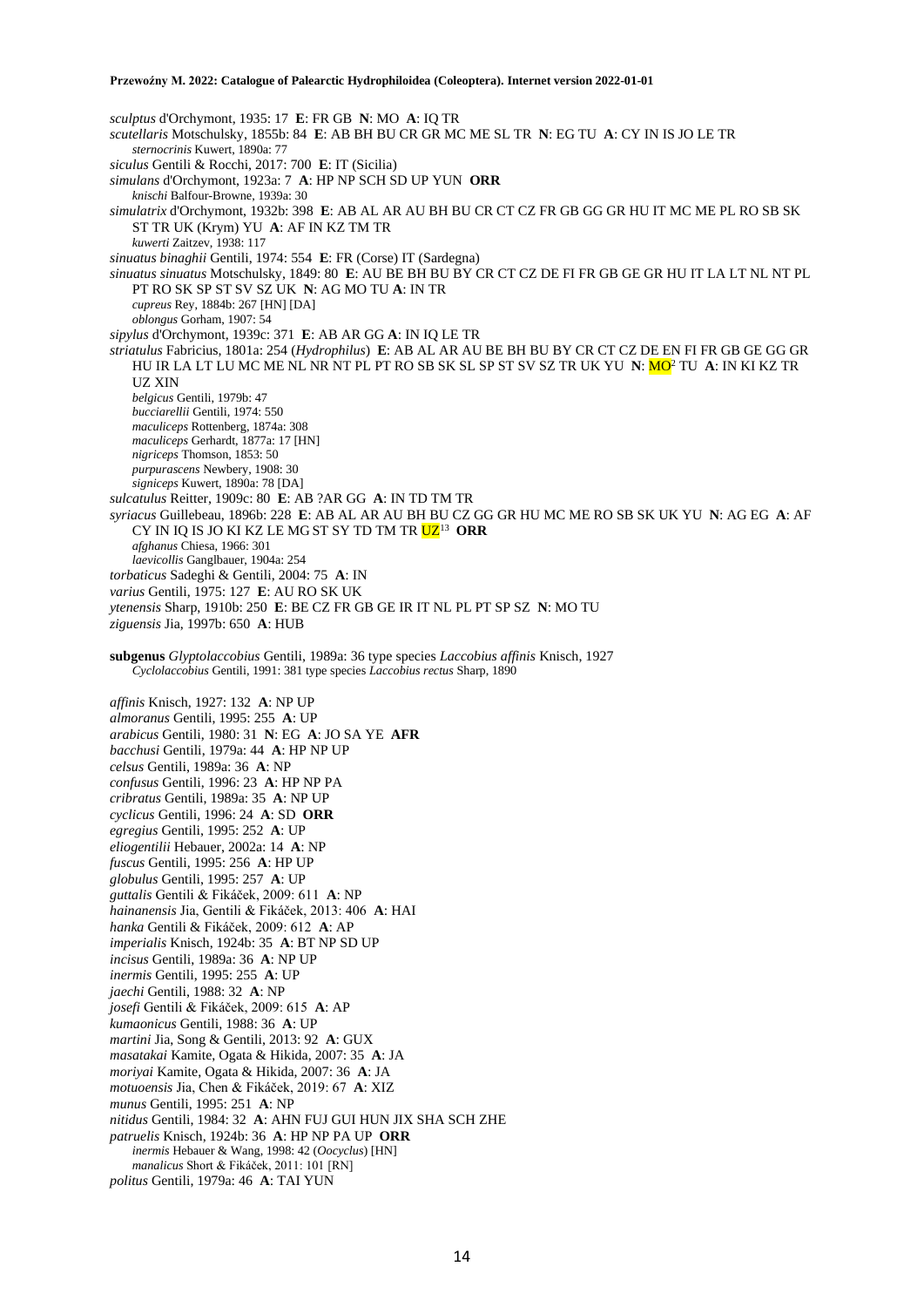*flaveolus* Hebauer & Wang, 1998: 41 (*Oocyclus*) *regalis* Knisch, 1924b: 34 **A**: UP *qinlingensis* Jia, Gentili & Fikáček, 2013: 403 **A**: SHA *schawalleri* Gentili, 2003: 414 **A**: NP *sharmai* Gentili, 1995: 252 **A**: NP *silvester* Gentili, 2006: 72 **A**: NP *yinziweii* Zhang & Jia, 2017: 396 **A**: YUN *yunnanensis* Gentili, 2003: 415 **A**: SW YUN **ORR subgenus** *Hydroxenus* Wollaston, 1867: 40 type species *Hydroxenus subpictus* Wollaston, 1867 *Platylaccobius* Gentili, 1974: 549 type species *Laccobius mulsanti* Zaitzev, 1908 *femoralis femoralis* Rey, 1885b: 294 **E**: FR IT *femoralis mulsanti* Zaitzev, 1908b: 393 [RN] **E**: FR IT PT SP SZ **N**: AG MO *pallidus* Mulsant & Rey, 1861a: 61 [HN] *hingstoni* d'Orchymont, 1926a: 104 **A**: UP XIZ *championi* Knisch, 1927: 132 *jumlanus* Gentili 2015: 158 **A**: NP PA *leucaspis* Kiesenwetter, 1870: 68 **N**: EG **A**: IN IS LE OM SA **AFR** *mascarensis* Spangler, 1980: 703 *revelieri* Perris, 1864: 278 **E**: FR IT PT SP **N**: AG MO TU **AFR** *debilis* Rottenberg, 1874a: 322 *elongatus* Tournier, 1878: 437 [HN] *subpictus erlangeri* Régimbart, 1905: 218 **A**: SA YE **AFR** *propinquus* Régimbart, 1905: 218 *zugmayeri* Kniž, 1910b: 451 **A**: XIZ **subgenus** *Laccobius* Erichson, 1837: 202 type species *Chrysomela minuta* Linnaeus, 1758 *albipes* Kuwert, 1890a: 83 **E**: AL AU BE BH BU CT CZ FR GE GR HU IT LA ME NL PL RO SB SK ST YU **A**: KZ TR *bedeli* Sharp, 1884b: 455 **A**: FE HEI JA LIA NMO SC XIN *binotatus* d'Orchymont, 1934b: 109 A: ANH BEI CHQ FE FUJ GAN GUA GUI HEI HEN HUB HUN JIL LIA MG<sup>17</sup> NMO NC QIN SC SCH SHA SHN SHX YUN ZHE *czerskii* Zaitzev, 1938: 116 *cinereus* Motschulsky, 1860b: 103 **A**: ES FE KI LIA MG NMO QIN SHX UZ XIN *densatus* Rey, 1884b: 267 [DA] *littoralis* J. Sahlberg, 1900b: 189 *colon* Stephens, 1829c: 133 (*Hydrobius*) **E**: AU BE BH BU BY CR CT CZ DE FI FR GB GE HU IR LA LU MC NL NT PL RO SK SL ST SV SZ UK YU **A**: ES FE HEI IN KZ MG NIN NMO SHA TIA UZ WS XIN *biguttatus* Gerhardt, 1877a: 23 *mongolicus* Gentili, 1973: 62 *nanulus* Rottenberg, 1874a: 316 *exspectans* Gentili, 1980: 30 **A**: BEI SHN *inopinus* Gentili, 1980: 30 **A**: FE FUJ GUA GUI JA JIL JIX LIA *miyuki* Matsui, 1986: 86 *kunashiricus* Shatrovskiy, 1984: 308 **A**: FE JA *minutus* Linnaeus, 1758: 372 (*Chrysomela*) **E**: AU ?AR BE BH BU BY CR CT CZ DE EN FI FR GB GE ?GG HU IR IT LA LT MC ME NL NR NT PL RO SB SK SL SP SV ST SZ UK YU **A**: ES FE HEI KI KZ MG NMO SHA TR WS XIN *chrysomelinus* O.F. Müller, 1776: 69 (*Hydrophilus*) *coccinelloides* Schrank, 1781: 199 (*Dytiscus*) *dermestoides* Forster, 1771: 53 (*Dytiscus*) *globosus* Heer, 1841: 481 *perla* Geoffroy, 1785: 12 (*Scarabaeus*) *marginellus* Herbst, 1784: 129 (*Dytiscus*) [DA] *minimus* Gredler, 1863a: 77 [DA] *pallidus* Laporte, 1840b: 57 (*Brachypalpus*) [DA] *nobilis* Gentili, 1979a: 34 **A**: FE FUJ GUI HUB HUN JIX SCH YUN *shengshanensis* Peng, Ji & Bian, 2019: 197 **A**: HEI **subgenus** *Microlaccobius* Gentili, 1974: 550 type species *Laccobius gracilis* Motschulsky, 1855 *algiricus* M. Hansen, 1999a: 147 [RN] **E**: GR IT **N**: AG EG TU **A**: SA **AFR** *minimus* Kuwert, 1890a: 76 [HN] *alternus* Motschulsky, 1855b: 84 **E**: ?AB AL AR AU BH CR CZ FR GE GG GR HU IT MC ME PL RO SB SK SL SP ST SZ UK YU **A**: IN TR

*gracilis* Rottenberg, 1874a: 320 [HN] *nigritus* Rottenberg, 1874a: 320

*peezi* Chiesa, 1959: 133

*andersi* Hebauer, 2002b: 16 **A**: FE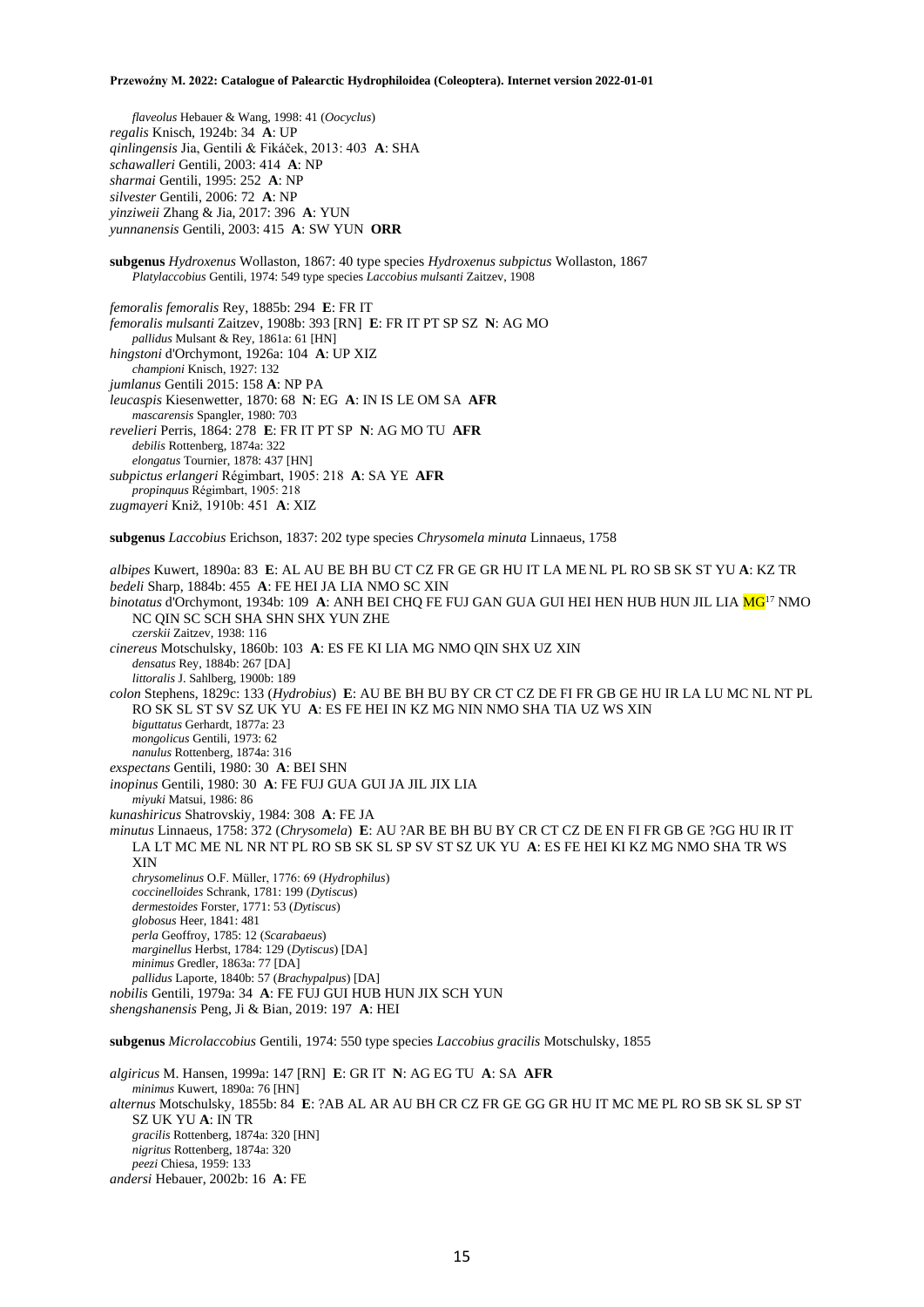*argillaceus* J. Sahlberg, 1900b: 188 **A**: KI NP SD TD UP **ORR** *cretaeus* Gentili, 1975: 132 **E**: GR (Kríti, Rhodes) *elegans* Gentili, 1979b: 45 **A**: FUJ HEN SCH SHA SHN YUN **ORR** *exilis* Gentili, 1974: 560 **E**: AB AR **A**: AF BT CY IN JO NP PA SCH SD TD TM TR UP UZ XIN **ORR** *eximius* Kuwert, 1890a: 71 **A**: SA YE (Suqutra) *florens* Gentili, 1979a: 48 **A**: FUJ GUA GUX SHN *formosus* Gentili, 1979a: 48 **A**: FE GAN GUA GUX HAI HUB HUN JIX LIA SCH SHA SHN TAI **ORR** *fragilis* Nakane, 1966: 57 **A**: GAN JA LIA SC SHA TAI *gangeticus* Gentili, 1979a: 37 **A**: NP SD UP *gracilis gracilis* Motschulsky, 1855b: 84 **E**: AB AL AR AU BE BH BU BY CR CZ FR GE GG GR HU IT MC ME PL PT RO SK SL SP ST SZ TR UK **N**: AG CI LB MO TU **A**: IN IS TR *intermittens* Kiesenwetter, 1870: 69 *signatus* Kuwert, 1890a: 79 *sardeus* Baudi di Selve, 1864: 222 *subtilis* Kiesenwetter, 1870: 69 *viridiceps* Rottenberg, 1870: 23 *gracilis sellae* Sharp, 1874d: 317 **E**: IT *hammondi* Gentili, 1984: 31 **A**: AHN BEI FUJ GAN GUA GUI GUX HUB HUN JIX LIA SCH SHA SHN TAI *harteni* Fikáček, Gentili & Short, 2010: 142 **A**: AE *hebaueri* Gentili, 1989b: 100 **N**: EG *himalayanus* Gentili, 1988: 34 **A**: NP SD YUN **ORR** *hoi* Liu & Fikáček, 2021: 592 **A**: TAI *indonesiae* Gentili, 1979a: 47 **A**: SD **ORR** *kaszabi* Chiesa, 1966: 300 **A**: AF KA PA *kyrgizicus* Gentili, 2003: 423 **A**: KI *laotianus* Gentili, 1979a: 40 **A**: IN NP **ORR** *macrophthalmus* Gentili, 1982: 32 **A**: IN *minor* Wollaston, 1867: 42 (*Hydroxenus*) **A**: IS LE SA YE **AFR** *mistus* Gentili, 1989a: 35 **A**: NP SD *nakanei* Gentili, 1982: 33 **A**: JA *nepalensis* Gentili, 1982: 33 **A**: HAI NP SD **ORR** *orientalis* Knisch, 1924b: 33 **N:** TU **A**: AF BT IN IQ KU KZ NP SD TD TM UP XIZ **ORR** *orsenigoi* Gentili, 1980: 31 **A**: IN OM *oscillans* Sharp, 1884b: 455 **A**: FE JA NC SC *nipponicus* Gentili, 1979a: 43 *ovatus* Gentili, 1979a: 36 **A**: IN **ORR** *persicus* Gentili, 1974: 562 **E**: ?AB **A**: IN TR *philipinus* Gentili, 2005: 362 **A**: TAI **ORR** *praecipuus* Kuwert, 1890a: 81 **N**: AG CI EG **A**: AE IS JO OM QA SA YE **AFR** *singularis* Kuwert, 1890a: 71 *thermalis* J. Müller, 1941b: 326 *problematicus* Gentili, 1988: 35 **A**: BT NP SD UP *quaesitus* Gentili, 1988: 35 **A**: IN NP PA TM TR *roseiceps* Régimbart, 1903b: 59 **A**: HKG JA NP TAI<sup>4</sup> UP **AUR ORR** *satoi* Gentili, 1989a: 35 **A**: JA *shatrovskyi* Gentili, 1988: 35 **A**: TD *sinicus* Gentili, 1975: 129 **A**: XIN *sublaevis* J. Sahlberg, 1900b: 189 **A**: IN KI KZ NP TD TM UP UZ XIN *thermarius jelineki* Gentili, 1975: 130 **E**: SK *thermarius thermarius* Tournier, 1878: 436 **E**: SZ *tonkinensis* Gentili, 1979a: 42 **A**: SHA **ORR** *yonaguniensis* Matsui, 1993: 319 **A**: JA

**subgenus** *Notoberosus* Blackburn, 1895a: 30 type species *Notoberosus zietzi* Blackburn, 1895 *Ortholaccobius* Ganglbauer, 1904a: 251 type species *Laccobius pommayi* Bedel, 1881

*pommayi* Bedel, 1881: 313 **N**: AG MO TU

**genus** *Oocyclus* **Sharp, 1882: 61** type species *Oocyclus brevicornis* Sharp, 1882 *Enochroides* Kuwert, 1890a: 62 type species *Enochroides decorus* Kuwert, 1890 *Beralitra* d'Orchymont 1919: 145 type species *Beralitra obscura* d'Orchymont 1919

*bhutanicus* Satô, 1979: 53 **A**: BT NP TAI **ORR** *dinghu* Short & Jia, 2011: 66 **A**: GUA *fikaceki* Short & Jia, 2011: 65 **A**: FUJ GUA JIX *magnificus* Hebauer & Wang, 1998: 43 **A**: TAI *shorti* Jia & Maté, 2012: 81 **A**: GUA HKG *sumatrensis* d'Orchymont, 1932c: 685 **A**: HAI **ORR**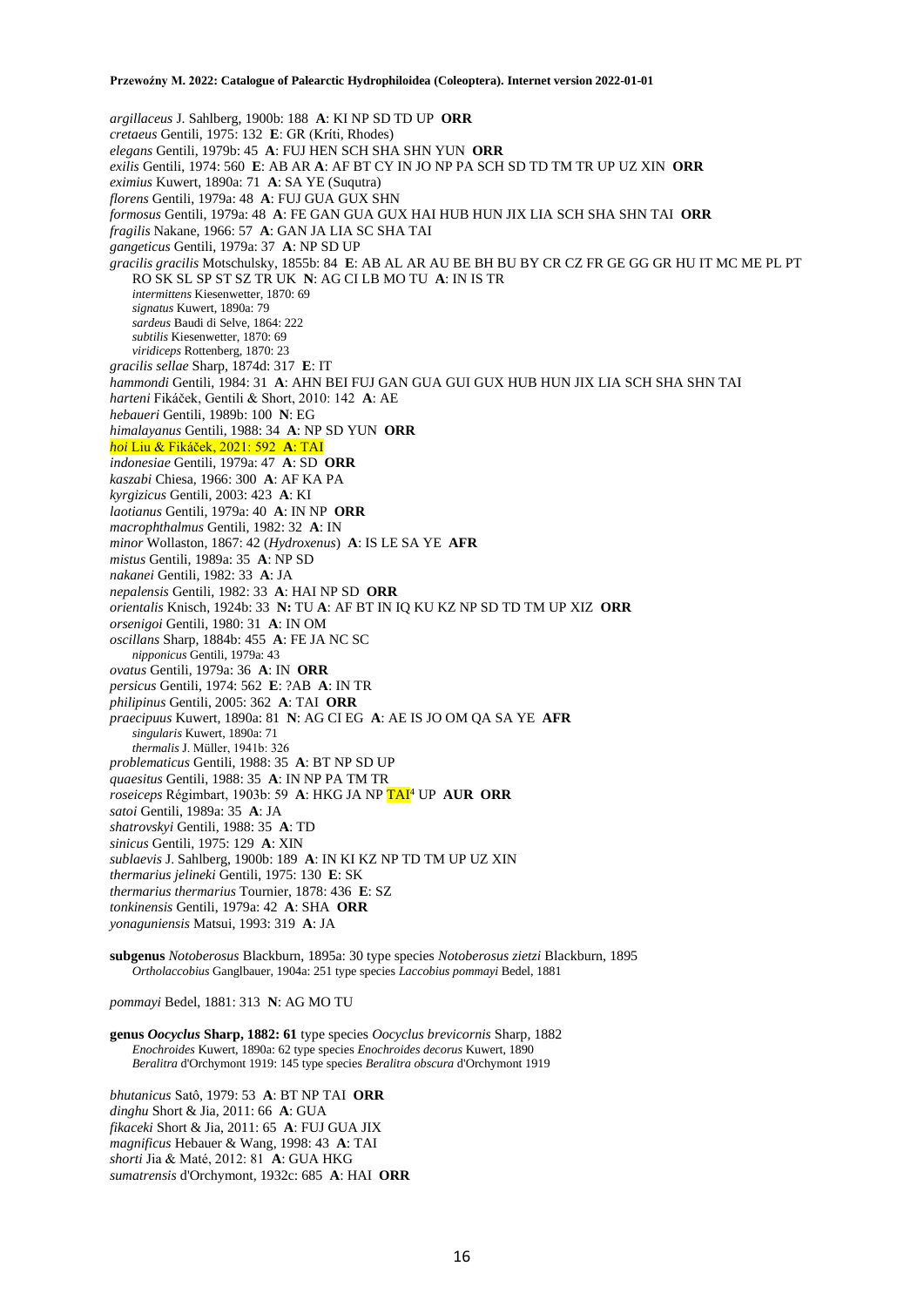*nudus* Balfour-Browne, 1939d: 296

**genus** *Paracymus* **Thomson, 1867a: 120** type species *Hydrophilus aeneus* Germar, 1824 *Eumetacymus* Brèthes, 1922: 263 type species *Eumetacymus virescens* Brèthes, 1922 (= *Paracymus rufocinctus* Bruch, 1915) *Paracymorphus* Kuwert, 1888a: 39 type species *Paracymorphus globuloides* Kuwert, 1888 (= *Hydrobius scutellaris* Rosenhauer, 1856) *Quasiparacymus* Marjanian, 2009: 124 type species *Hydrobius chalceolus* Solsky, 1874 *aeneus* Germar, 1824: 96 (*Hydrophilus*) **E**: AL AR AU BU CR CZ DE FR GB GE GR IT NL NR PL PT RO SL SP ST SV UK "Caucasus" **N**: EG MO TU **A**: ES FE IN IS JA KI KU KZ MG PA SC TD TM TR UZ XIN "Middle Asia" *cupreus* Dalla Torre, 1877: 68 (*Laccobius*) *punctulatus* Sturm, 1836: 15 (*Hydrobius*) *salinus* Bielz, 1851: 152 (*Hydrobius*) *atomus* d'Orchymont, 1925b: 202 **A**: FUJ GUA HAI JA JIX **ORR** *chalceolus* Solsky, 1874: 149 (*Hydrobius*) **E**: AB AR ST **A**: AF MG TR UZ *caucasicus* Kuwert, 1890a: 65 *maximus* Peyerimhoff, 1929c: 121 **N**: TU *mimicus* Wooldridge, 1977: 123 **A**: HAI **ORR** *orientalis* d'Orchymont, 1925b: 201 **A**: FUJ GUA GUI GUX HAI HKG JA JIX NP **ORR** *satsumanus* Matsui, 1986: 88 *phalacroides* Wollaston, 1867: 47 (*Hydrobius*) **E**: FR SP **N**: MO **AFR AUR**i **NTR**i *punctillatus* Rey, 1885b: 273 *relaxus* Rey, 1884b: 267 **E**: CR GG GR IT RO SP ST **N**: AG CI EG LB MO<sup>2</sup> TU **A**: CY IN IQ IS KU NP OM SA TD TM TR XIN YE *schneideri* Kuwert, 1888e: 293 *scutellaris* Rosenhauer, 1856: 57 (*Hydrobius*) **E**: AL AR BE BU CR FR GB GE GR IR IT NL PT SL SP **N**: AG MO TU **A**: CY IN TR *globuloides* Kuwert, 1888a: 39 (*Paracymorphus*) *nigroaeneus* J. Sahlberg, 1875: 219 (*Anacaena*) *vulgatus* Wooldridge, 1977: 120 **A**: NP PA SD UP **ORR** *zaitzevi* Shatrovskiy, 1989: 290 **A**: FE SC **genus** *Pelthydrus* **d'Orchymont, 1919: 150** type species *Pelthydrus sculpturatus* d'Orchymont, 1919 **subgenus** *Globipelthydrus* Schönmann, 1994: 193 type species *Pelthydrus jendeki* Schönmann, 1994

*championi* d'Orchymont, 1926b: 241 **A**: UP **ORR** *dudgeoni* Schönmann, 1994: 213 **A**: GUA GUX HKG JIX *grossus* Bian, Schönmann & Li, 2009: 59 **A**: YUN **ORR** *horaki* Schönmann, 1994: 218 **A**: GUX HKG **ORR** *longifolius* Bian, Schönmann & Li, 2009: 61 **A**: GUI HUN FUJ JIX *okinawanus* Nakane, 1982: 102 **A**: JA *rosa* Bian, Schönmann & Li, 2009: 62 **A**: HUN *schoenmanni* Zhu, Ji & Bian, 2019: 594 **A**: YUN *subgrossus* Bian, Schönmann & Li, 2009: 60 **A**: HUB *vietnamensis* Schönmann, 1994: 214 **A**: YUN **ORR** *waltraudae* Bian, Schönmann & Li, 2008: 267 **A**: HAI *yulinensis* Bian, Schönmann & Li, 2009: 63 **A**: GUI

**subgenus** *Pelthydrus* d'Orchymont, 1919: 150 type species *Pelthydrus sculpturatus* d'Orchymont, 1919

*angulatus* Bian, Schönmann & Li, 2008: 268 **A**: HAI *fenestratus* Schönmann, 1995: 133 **A**: GUX HKG HUN JIX *inaspectus* d'Orchymont, 1926b: 237 **A**: YUN *incognitus* Schönmann, 1995: 139 **A**: HKG **ORR** *insularis* Schönmann, 1995: 129 **A**: GUX HKG *japonicus* Satô, 1960: 78 **A**: JA *jengi* Schönmann, 1995: 140 **A**: TAI *madli* Schönmann, 1995: 125 **A**: YUN **ORR** *minutus* d'Orchymont, 1919: 153 **A**: GUX HKG HAI NP TAI UP **ORR** *nepalensis* Schönmann, 1995: 133 **A**: NP XIZ YUN *ruiliensis* Zhu, Ji & Bian, 2018: 192 **A**: YUN *sculpturatus* d'Orchymont, 1919: 153 **A**: YUN **ORR** *speculifer* Schönmann, 1995: 142 **A**: HKG *tongi* Bian, Schönmann & Li, 2008: 271 **A**: HAI *vitalisi* d'Orchymont, 1926b: 239 **A**: GUA HAI HKG TAI **ORR**

tribe Hydrobiusini Mulsant, 1844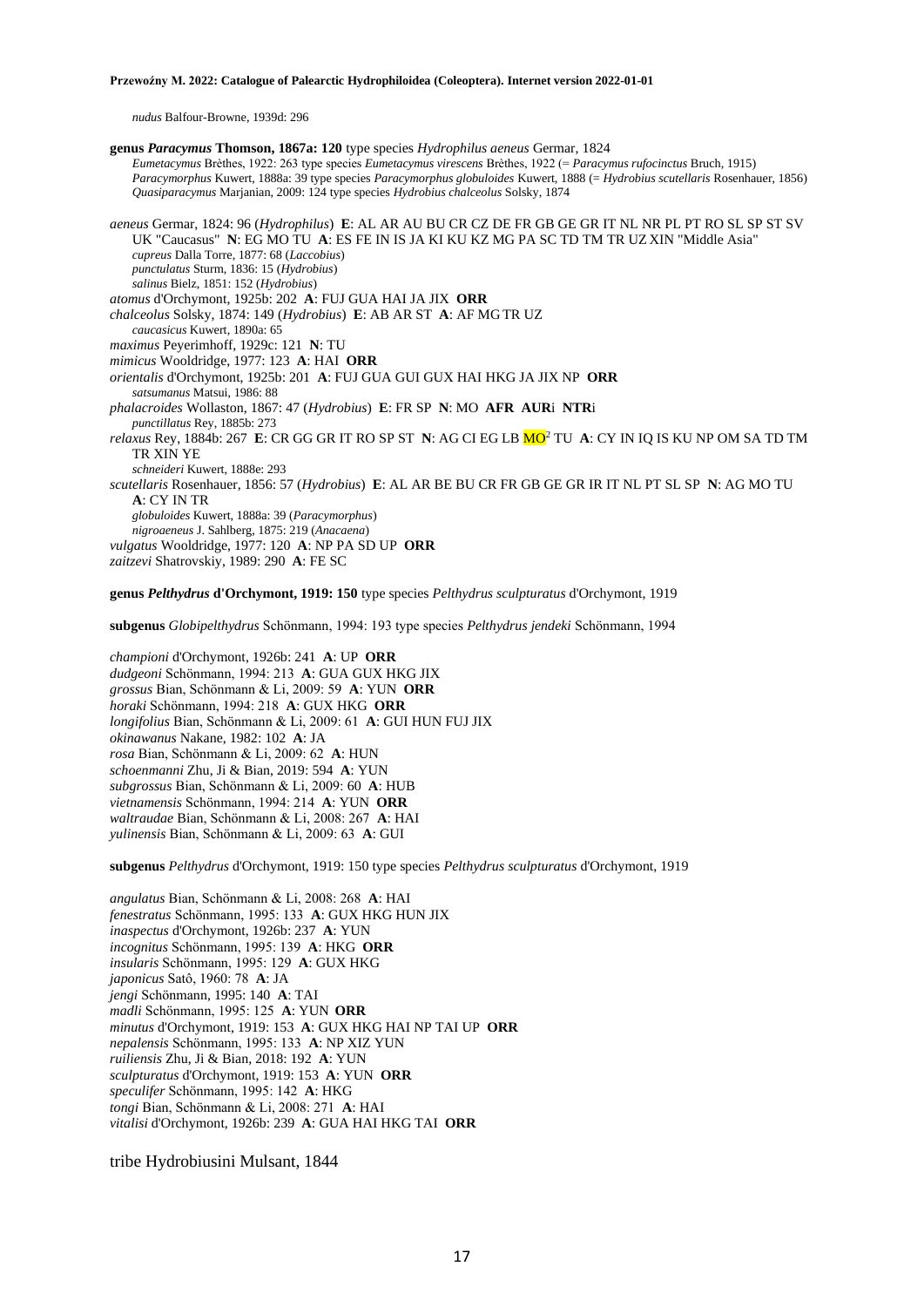**genus** *Ametor* **A.P. Semenov, 1900c: 614** type species *Ametor rudesculptus* A.P. Semenov, 1900

*elongatus* Ji & Schödl, 1998: 215 **A**: SCH *rudesculptus* A.P. Semenov, 1900c: 617 A: BT HP KZ NP SCH SD TD UZ<sup>13</sup> XIZ YUN *oberthuri* d'Orchymont, 1942e: 18 *wittmeri* Satô, 1977: 200 *rugosus* Knisch, 1924b: 32 (*Hydrocyclus*) **A**: BT HP NP SCH SD UP XIZ YUN *rufrena* d'Orchymont, 1942e: 15 (*Hydrocassis*) *scabrosus* Horn, 1873a: 133 (*Hydrobius*) **A**: FE JIL **NAR** *granulosus* d'Orchymont, 1942e: 19 *lucifer* Shatrovskiy, 1989: 289 (*Hydrocassis*) *xizangensis* Jia & Zhao, 2013: 128 **A**: XIZ

**genus** *Hydrobius* **Leach, 1815: 96** type species *Dytiscus fuscipes* Linnaeus, 1758 (ICZN, 1990)

*arcticus* Kuwert, 1890a: 34 **E**: FI NR NT SV **A**: ES IN TR *frigidus* Poppius, 1909b: 30 *fuscipes* Linnaeus, 1758: 411 (*Dytiscus*) **E**: AB AU BE BH BU BY CR CT CZ DE EN FI FR GB GE GR HU IR IT LA LT LU NL NR NT PL PT RO SK SL SP ST SV SZ UK YU **N**: AG MO TU **A**: CY ES FE IN IQ IS KZ MG NMO SY TD TR UZ WS XIN **NAR** *aeneus* Solier, 1834: 314 *aestivus* Rey, 1885b: 246 *angustatus* A. Villa & G.B. Villa, 1838: 63 (*Hydrophilus*) *aquaticus* Linnaeus, 1760: 139 (*Scarabaeus*) *arcadius* Brullé, 1832: 164 *balearicus* L. W. Schaufuss, 1882b: 528 *brevior* Kuwert, 1890a: 33 *chalconotus* Stephens, 1829c: 128 *fuscipes* O.F. Müller, 1776: 69 (*Hydrophilus*) [HN] *fuscipes* Steven, 1808: 8 (*Hydrophilus*) [HN] *gyrinoides* Schrank, 1781: 199 (*Dytiscus*) *insculptus* J. L. LeConte, 1855: 372 *levigatus* Laporte, 1840b: 55 *picicrus* Thomson, 1884b: cxxxi *regularis* LeConte, 1855: 372 *scarabaeoides* Linnaeus, 1758: 413 (*Dytiscus*) *seriatus* J. L. LeConte, 1855: 372 *pauper* Sharp, 1884b: 452 **A**: JA *pui* Jia, 1995: 131 **A**: QIN SCH *punctistriatus* Jia, 1995: 133 **A**: HEI *rottenbergii* Gerhardt, 1872: 3 **E**: BY FI GE LA NR PL SP SV **NAR** *subrotundus* Stephens, 1829c: 128 **E**: GB GE IT NR PL SP SV

**genus** *Hydrocassis* **Fairmaire, 1878a: 88** type species *Hydrocassis scapulata* Fairmaire, 1878 *Hydrocyclus* Sharp, 1884b: 451 type species *Hydrocyclus lacustris* Sharp, 1884

*anhuiensis* Ji & Schödl, 1998: 212 **A**: ANH JIX *baoshanensis* Schödl & Ji, 1995: 233 **A**: YUN *fujiwari* Kamite & Hayashi, 2019: 169 **A**: JA *gansu* Jia & Zhao, 2013: 131 **A**: GAN *hebaueri* Schödl, 2000: 178 **A**: GUA **ORR** *imperialis* Knisch, 1921b: 105 (*Hydrocyclus*) **A**: FUJ HUN JIX *jengi* Satô, 1998: 82 **A**: JA *lacustris* Sharp, 1884b: 451 (*Hydrocyclus*) **A**: JA *metasternalis* Schödl & Ji, 1995: 231 **A**: YUN **ORR** *mongolica* Liu, Ji & Jing, 2008: 175 **A**: NMO *pseudoscapha* Ji & Schödl, 1998: 212 **A**: ANH *scapha* d'Orchymont, 1942e: 13 **A**: FUJ GUA GUX HUN JIX SCH **ORR** *vietnamica* Satô, 1995: 129 *scaphoides* d'Orchymont, 1942e: 14 **A**: YUN **ORR** *scapulata* Fairmaire, 1878a: 89 **A**: GAN HEB SHA SHX SCH *schillhammeri* Schödl & Ji, 1995: 234 **A**: YUN *sichuana* Ji & Schödl, 1998: 214 **A**: SCH *taiwana* Satô, 1971: 35 **A**: TAI *uncinata* Ji & Schödl, 1998: 214 **A**: YUN **ORR**

genus *Hydrocassis,* **nomen dubium** *formosa* Knisch, 1921b: 103 (*Hydrocyclus*) **A**: FUJ

**genus** *Limnohydrobius* **Reitter, 1909a: 357** type species *Hydrobius convexus* Brullé, 1835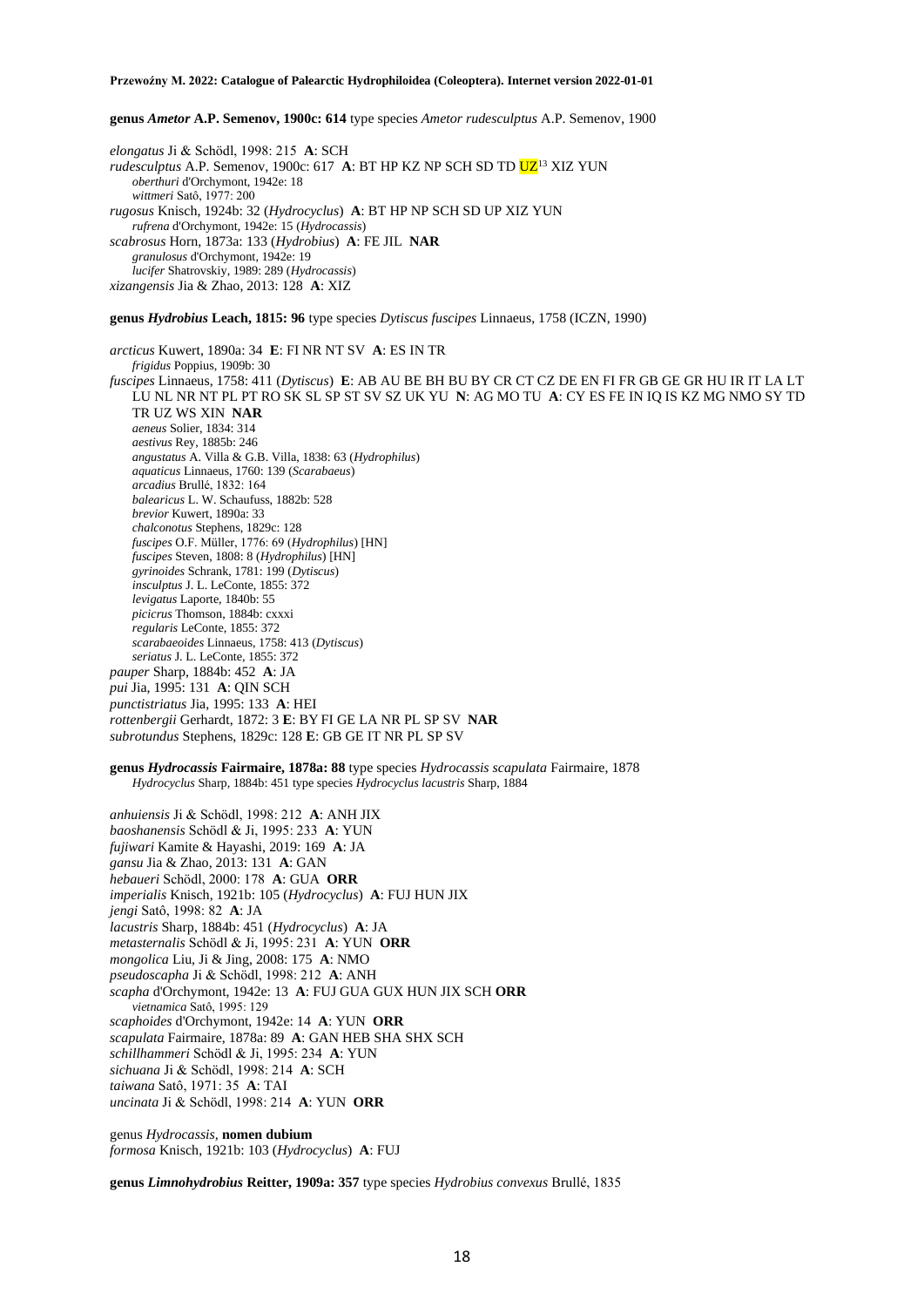*convexus* Brullé, 1835: 282 (*Hydrobius*) **E**: FR IT PT SP **N**: AG MO TU **A**: TR *grandis* Motschulsky, 1859a: 128 (*Limnoxenus*) *orientalis* Jia & Short, 2009: 26 (*Hydrobius*) **A**: GUA

**genus** *Limnoxenus* **Motschulsky, 1853b: 10** type species *Hydrophilus oblongus* Herbst, 1797 (= *Hydrophilus niger* Gmelin, 1790)

*niger* Gmelin, 1790: 1944 (*Hydrophilus*) **E**: AU BU BY CR CZ DE FR GB GE GR HU IT LT LU NL PL PT RO SK SP ST UK YU "Caucasus" N: AG <mark>MO</mark><sup>2</sup> A: IN IS LE SY TR *oblongus* Herbst, 1797: 300 (*Hydrophilus*) [HN] *olmoi* Hernando & Fresneda, 1994: 81 **E**: PT SP **N**: MO

tribe Hydrophilini Latreille, 1802

**genus** *Brownephilus* **Mouchamps, 1959: 300** type species *Neohydrophilus levantinus* Balfour-Browne, 1939

*levantinus* Balfour-Browne, 1939a: 34 (*Neohydrophilus*) **A**: JO *major* İncekara, Mart, Polat & Karaca, 2009: 318 (*Hydrochara*) **A**: TR

**genus** *Hydrobiomorpha* **Blackburn, 1888b: 814** type species *Hydrobiomorpha bovilli* Blackburn, 1888 *Neohydrophilus* d'Orchymont, 1911: 59 type species *Hydrophilus deplanatus* d'Orchymont, 1911

*occidentalis* Balfour-Browne, 1939c: 6 (*Neohydrophilus*) **N**: EG<sup>15</sup> **AFR** *spinicollis nordica* Mouchamps, 1959: 315 **A**: BT NP SD **ORR** *spinicollis spinicollis* Eschscholtz, 1822: 41 (*Hydrophilus*) **A**: FUJ GUA GUX HKG JIX TAI<sup>4</sup> YUN "India" **ORR** *elongata* Régimbart, 1902b: 471 (*Hydrophilus*) *wencki* Paulino d'Oliveira, 1880: 156 (*Hydrophilus*) **N**: EG **AFR** *loanei* Camerano, 1907: 4 (*Hydrophilus*)

**genus** *Hydrochara* **Berthold, 1827: 355** type species *Dytiscus caraboides* Linnaeus, 1758 *Hydraechus* Stephens, 1839: 88 type species *Dytiscus caraboides* Linnaeus, 1758 *Hydrochares* Sharp, 1873b: 58 type species *Dytiscus caraboides* Linnaeus, 1758 *Hydrocharis* Hope, 1838: 125 type species *Dytiscus caraboides* Linnaeus, 1758

*affinis* Sharp, 1873b: 58 (*Hydrochares*) **E**: ST "Caucasus" **A**: ANH BEI ES FE FUJ GAN GUA GUI HEI HEN HUB HUN JA JIL JIX KZ LIA MG NMO SC SCH SHG SHN SHX TD UZ XIN YUN ZHE

*caraboides* Linnaeus, 1758: 411 (*Dytiscus*) **E**: AL AU BE BH BU BY CR CT CZ DE EN FI FR GB GE GR HU IT LA LT LU NL NR NT PL RO SK SL SP ST SV SZ UK YU **N**: MO **A**: ES IN TR WS *costata* Lüderwaldt, 1897: 126 (*Hydrous*)

*flaviventris* G. Ochs, 1923: 46 (*Hydrophilus*)

*intermedia* Mulsant, 1844a: 133 (*Hydrous*)

*nigricornis* De Geer, 1774: 376 (*Hydrophilus*) [RN]

*scrobiculata* Panzer, 1799c: no. 11 (*Hydrophilus*)

*smaragdina* Bach, 1856: 246 (*Hydrophilus*) [HN]

*subaenea* Motschulsky, 1845a: 32 (*Hydrophilus*)

*substriata* Sturm, 1843: 330 (*Hydrophilus*)

*dichroma* Fairmaire, 1892b: 144 (*Hydrous*) **E**: BU GR HU SK ST TR UK **A**: CY IN IS KI LE SY TD TM TR UZ WS XIN *subvariolosa* A.P. Semenov, 1900b: 585 (*Hydrophilus*)

*flavipalpis* Boheman, 1851: 595 (*Hydrophilus*) **A**: OM YE SA **AFR**

*flavipes* Steven, 1808: 3 (*Hydrophilus*) **E**: AB AU BU CR CZ FR GE GG GR HU IT LA MC PL RO SK SL SP ST UK YU **N**: EG MO **A**: AF GAN IN IQ KU KZ TD TM TR UZ XIN

*profanifuga* A.P. Semenov, 1900b: 583 (*Hydrophilus*)

*libera* Sharp, 1884b: 450 (*Hydrocharis*) **A**: BEI FE HEI JA JIA LIA NC

- *semenovi* Zaitzev, 1908a: 150 (*Hydrophilus*) **E**: GG UK (Krym)
- *similis* d'Orchymont, 1919: 162 (*Hydrophilus*) **A**: "India"

*vicina* Bameul, 1996: 5 **A**: NC

**genus** *Hydrophilus* **Geoffroy, 1762: 180** type species *Dytiscus piceus* Linnaeus, 1758

**subgenus** *Hydrophilus* Geoffroy, 1762: 180 type species *Dytiscus piceus* Linnaeus, 1758 *Hydrodema* Laporte, 1840b: 51 type species *Hydrophilus albipes* Laporte, 1840 *Hydrosoma* Laporte, 1840b: 50 type species *Hydrophilus latipalpus* Laporte, 1840 *Hydrous* Linnaeus, 1775: 7 [RN] type species *Dytiscus piceus* Linnaeus, 1758 *Pagipherus* Kuwert, 1893b: 82 type species *Hydrophilus triangularis* Say, 1823 *Stethoxus* Solier, 1834: 302 type species *Hydrophilus ater* Olivier, 1793 (= *Hydrophilus ensifer* Brullé, 1837)

*acuminatus* Motschulsky, 1854: 44 **A**: BEI FE GUA GUI GUX HEB HEI HEN HKG JA JIX LIA NC NMO SC SCH SHG TAI TIA XIZ YUN ZHE **ORR** *cognatus* Sharp, 1873b: 57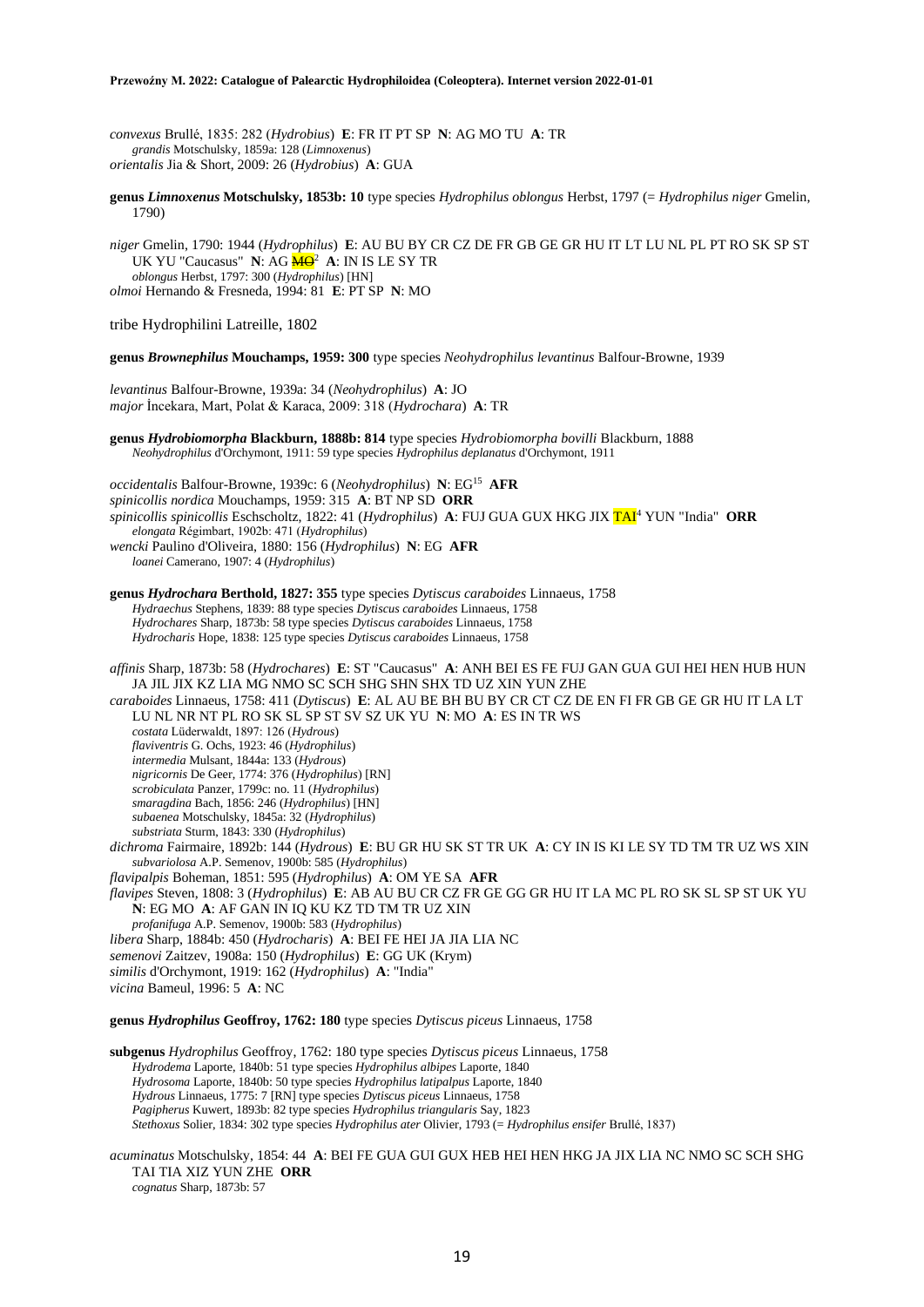*pallidipalpis* W. S. MacLeay, 1825: 35 (*Hydrous*) [DA] *sumatrae* Kuwert, 1893b: 85 (*Hydrous*) *aterrimus* Eschscholtz, 1822: 128 **E**: AU BE BU BY CR CZ DE EN FI FR GE HU IT LA LT NL NT PL RO SK SV SZ UK "Caucasus" **A**: IN TM TR WS *africanus* Kuwert, 1893b: 86 (*Hydrous*) *barbatus* Letzner, 1884: 301 *morio* Sturm, 1835: 109 *bilineatus bilineatus*W.S. MacLeay, 1825: 36 (*Hydrous*) **A**: FUJ "India" **AUR ORR** *brunnipalpis* Kuwert, 1893b: 90 (*Hydrous*) *columbinus* Kuwert, 1893b: 90 (*Hydrous*) *gayndahensis* W. J. MacLeay, 1873: 129 *orientalis* Kuwert, 1893b: 91 (*Hydrous*) *picicornis* Chevrolat, 1863: 204 (*Hydroporus*) *resplendens* Kuwert, 1893b: 91 (*Hydrous*) *ruficornis* Boisduval, 1835: 151 [HN] *sabellifer* Fairmaire, 1879a: 80 *bilineatus caschmirensis* Kollar & L. Redtenbacher, 1844: 513 **A**: BT FUJ GUA GUX HAI HUB JA JIX KA SC SD SCH TAI XIZ YUN "Manchuria" **ORR** *birmanicus* Régimbart, 1902a: 202 (*Stethoxus*) *japonicus* Sharp, 1873b: 57 *cavisternum* Bedel, 1891a: 310 (*Stethoxus*) **A**: GUA HAI HKG **ORR** *dauricus* Mannerheim, 1852a: 297 **A**: ES FE GAN HEI JA LIA MG NMO SHN WS *ganssuensis* A.P. Semenov, 1889: 194 *hastatus* Herbst, 1779: 317 (*Dytiscus*) **A**: GUA HAI HKG YUN ZHE "India" **ORR** *aberrans* Kuwert, 1893b: 93 (*Hydrous*) *indicus* Bedel, 1891a: 310 (*Stethoxus*) **A**: NP SD UP *mesopotamiae* Kniž, 1914: (115) (*Hydrous*) **A**: IQ *olivaceus* Fabricius, 1781a: 289 **A**: NP SHG **ORR** *oblongus* Olivier, 1793: 125 *piceus* Linnaeus, 1758: 411 (*Dytiscus*) **E**: AB AL AR AU AZ BE BH BU BY CR CZ DE FI FR GB GE GG GR HU IT LA LT LU MC ME MD NL NR PL RO SK SL SP ST SV SZ UK YU **N**: AG EG MO **A**: FE IN IS KA KZ LE SY TD TR WS XIN *angustior* Rey, 1885b: 227 *niger* G. Eichler, 1876: 168 [HN] *plicifer* Bedel, 1891a: 313 (*Stethoxus*) *ruficornis* De Geer, 1774: 371 [RN] *turkestanus* Kuwert, 1893b: 85 (*Hydrous*) *viridicollis* Kollar & L. Redtenbacher, 1844: 513 *pistaceus* Laporte, 1840b: 50 **E**: FR IT PT SP **N**: AG MO TU *inermis* Lucas, 1846: 244 *inermis* Küster, 1852: no.56 [HN] *rufocinctus* Bedel, 1891a: 309 (*Stethoxus*) **A**: SD UP *senegalensis* Percheron, 1835: (no.4) 3 (*Hydrous*) **N**: AG EG **A**: PA SA UP YE **AFR ORR** *caffer* Boheman, 1851: 594 *convexus* Laporte, 1840b: 50 *paulinierii* Guérin-Méneville, 1842: 73 *piesbergeni* Reitter, 1906c: 40 (*Hydrous*) *sternitalis* Reitter, 1906c: 41 (*Hydrous*) **A**: HUN XIN

**subgenus** *Temnopterus* Solier, 1834: 302 type species *Temnopterus aculeatus* Solier, 1834

*aculeatus* Solier, 1834: 308 (*Temnopterus*) **N**: EG **A**: IN IS OM SA SY TR YE **AFR** *aegyptiacus* Peyron, 1856a: 723 *armatus* Laporte, 1840b: 51 *lugubris* Motschulsky, 1845a: 31 *spinipennis* Gory, 1834: pl. 20 [fig. 14]

genus *Hydrophilus*, **nomina dubia** (possibly not even Hydrophiloidea) *ater* Gmelin, 1790: 1944 [DA] **E**: "Europa" *atricapillus* Duftschmid, 1805: 243 [DA] **E**: AU *rufus* Scopoli, 1763: 98 (*Dytiscus*) [DA] **E**: AU *tricolor* Herbst, 1784: 122 [DA] **E**: GE

**genus** *Sternolophus* **Solier, 1834: 302** type species *Sternolophus rufipes* Solier, 1834 (= *Sternolophus solieri* Laporte, 1840) *Helobius* Mulsant, 1851: 75 type species *Helobius noticollis* Mulsant, 1851 (= *Sternolophus solieri* Laporte, 1840) *Neosternolophus* Zaitzev, 1909: 229 type species *Hydrobius artensis* Montrouzier, 1860 (= *Hydrobius marginicollis* Hope, 1841)

*acutipenis* Nasserzadeh & Komarek, 2017: 206 **A**: YUN **ORR** *decens* Zaitzev, 1909: 231 **A**: AE IN NP OM PA SA YE **ORR** *elongatus* Schaufuss, 1883b: cxc **A**: SA YE **AFR** *foveoliceps* Kolbe 1887: 238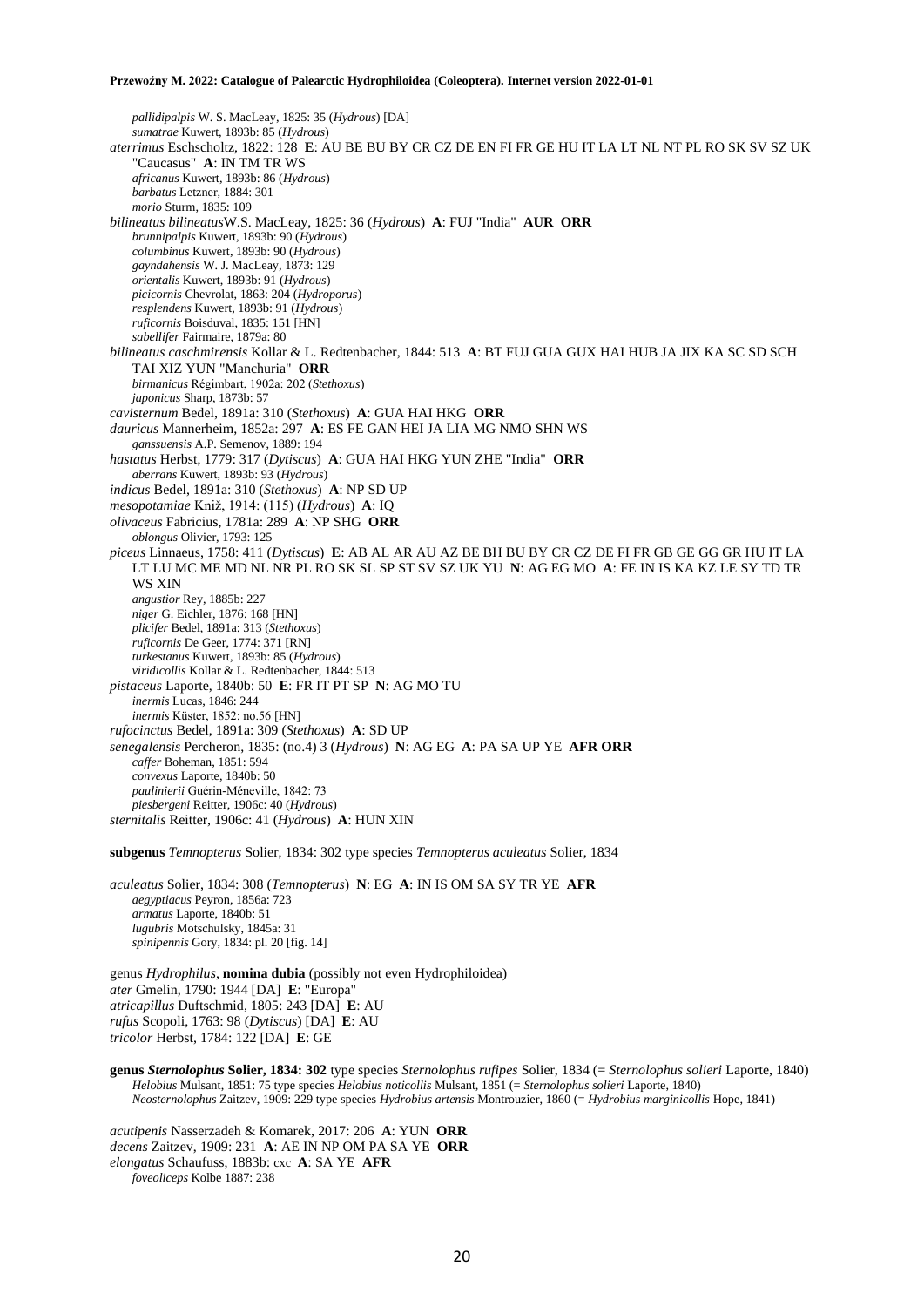*frater* L.W. Schaufuss, 1883b: cxc *inconspicuus* Nietner, 1856: 15 (*Hydrous*) **A**: FUJ GUA GUX HAI HKG JA MAC NP SC SD TAI YUN **ORR** *brachyacanthus* Régimbart, 1902b: 472 *rufipes* Fabricius, 1792a: 183 (*Hydrophilus*) **A**: BEI FUJ GUA GUI GUX HAI HKG HP HUB HUN JA JIA JIX KA NP PA SC SCH SD SHA SHG SHX TAI XIZ YUN ZHE **ORR** *fulvipes* Motschulsky, 1854: 45 *mergus* L. Redtenbacher, 1844: 514 (*Tropisternus*) [HN] *solieri* Laporte, 1840b: 54 [RN] **E**: GR ITi **N**: AG EG **A**: AF CY IN IQ IS KU PA SA YE TR **AFR ORR** *æratus* Reiche & Saulcy (in Reiche), 1854: 9 (*Hydrous*) *graecus* Baudi di Selve, 1864: 221 (*Hydrous*) *noticollis* Mulsant, 1851: 75 (*Helobius*) *punctulatus* L.W. Schaufuss, 1883b: cxc *rufipes* Solier, 1834: 311 [HN] genus *Sternolophus*, **nomina dubia** *unicolor* Laporte, 1840b: 54 **A**: YE (Suqutra) **AFR** subfamily **Chaetarthriinae** Bedel, 1881 tribe Anacaenini M. Hansen, 1991 **genus** *Anacaena* **Thomson, 1859: 18** type species *Hydrophilus globulus* Paykull, 1798 *Creniphilus* Motschulsky, 1845a: 549 [suppressed] *Enigmata* M. Hansen, 1999b: 129 type species *Enigmata brunnea* Hansen, 1999 *Grodum* M. Hansen, 1999b: 124 type species *Grodum striatum* Hansen, 1999 *Hebauerina* Gentili, 2002: 141 type species *Hebauerina nanica* Gentili, 2002 *Laccobiellus* Abeille de Perrin, 1901: 60 type species *Hydrophilus globulus* Paykull, 1798 *Metacymus* Sharp, 1882: 65 type species *Metacymus parvulus* Sharp, 1882 *Omniops* Perkins & Short, 2004: 2 type species *Omniops fasciatus* Perkins & Short, 2004 (= *Anacaena praetexta* (Gentili, 1996) *Paranacaena* Blackburn, 1888b: 820 type species *Paracymus lindi* Blackburn, 1888 *asahinai* Satô, 1982: 385 **A**: FE JA *atriflava* Jia, 1997a: 108 **A**: ANH FUJ GUA GUI JIX ZHE *bipustulata* Marsham, 1802: 406 (*Hydrophilus*) **E**: BE BU CR CZ FR GB GE IT LU NL PL PT RO SK SP SZ UK **N**: AG MO TU *kiesenwetteri* Reitter, 1872: 178 (*Laccobius*) *similis* Laporte, 1840b: 57 (*Brachypalpus*) *brachypenis* Komarek, 2012: 248 **A**: YUN *bulbifera* Pu, 1964: 400 (397) **A**: GUA GUI HUN *bushiki* Pu, 1963: 82 (79) **A**: HUN YUN *conglobata* Wollaston, 1854: 97 (*Hydrobius*) **N**: MR *gaoligongshana* Komarek, 2012: 251 **A**: YUN *gaetanae* Bameul, 2001: 226 **E**: FR (Corse) *gerula* d'Orchymont, 1942e: 54 **A**: GUI YUN *globulus* Paykull, 1798: 188 (*Hydrophilus*) **E**: AL AN AU BE BU BY CZ DE EN FA FI FR GB GE HU IR IT LA LT LU ME NL NR PL PT SK SP SV SZ UK **N**: AG MO TU **A**: TR *allabroix* Laporte, 1840b: 58 (*Coelostoma*) [DA] *elliptica* Sainte-Claire Deville, 1914: 532 *glabricollis* L.W. Schaufuss, 1869: 11 (*Hydrobius*) *nitidior* Kuwert, 1890a: 69 *haemorrhoa* Wollaston, 1864: 92 (*Hydrobius*) **N**: CI *hainanensis* Jia, 1997a: 109 **A**: HAI *jaegeri* Komarek, 2006: 289 **A**: NP *jengi* Komarek, 2011: 230 **A**: TAI *jiafenglongi* Komarek, 2012: 255 **A**: YUN *laevis* d'Orchymont, 1936d: 257 **A**: NP UP *laevoides* Komarek, 2006: 294 **A**: UP *lancifera* Pu, 1963: 81 (78) **A**: ANH FUJ GUA HUN JIX SCH YUN *lanzhujii* Komarek, 2012: 258 **A**: HAI *limbata* Fabricius, 1792a: 82 (*Sphaeridium*) **E**: AL AR AU BE BH BU BY CR CT CZ DE FI FR GB GE GR HU IR IT LA LT LU ME NL NT PL PT RO SK SP ST SV SZ UK YU **N**: AG MO<sup>2</sup> **A**: FE IN IS KZ SY TR WS **NAR**i *carinata* Thomson, 1870a: 126 *foveolata* Haworth, 1807: 86 (*Hydrophilus*) *ochracea* Stephens, 1829c: 134 (*Hydrobius*) [DA] *lohsei* Berge Henegouwen & Hebauer, 1989: 273 **E**: AU IT SZ *lushanensis* Pu, 1964: 400 (398) **A**: JIX *lutescens* Stephens, 1829c: 134 (*Hydrobius*) **E**: AR AU BE BH BU BY CR CT CZ DE EN FI FR GB GE GG GR HU IR IT LA LT LU MA MC MD NL NR NT PL PT RO RU SK SP ST SV SZ UK YU **N**: AG EG MO TU **A**: FE IN KZ TR UZ WS XIN **NAR** *ambigua* Rey, 1885a: 13 (*Brachypalpus*) *castanea* LeConte, 1878b: 597 (*Hydrobius*) [DA]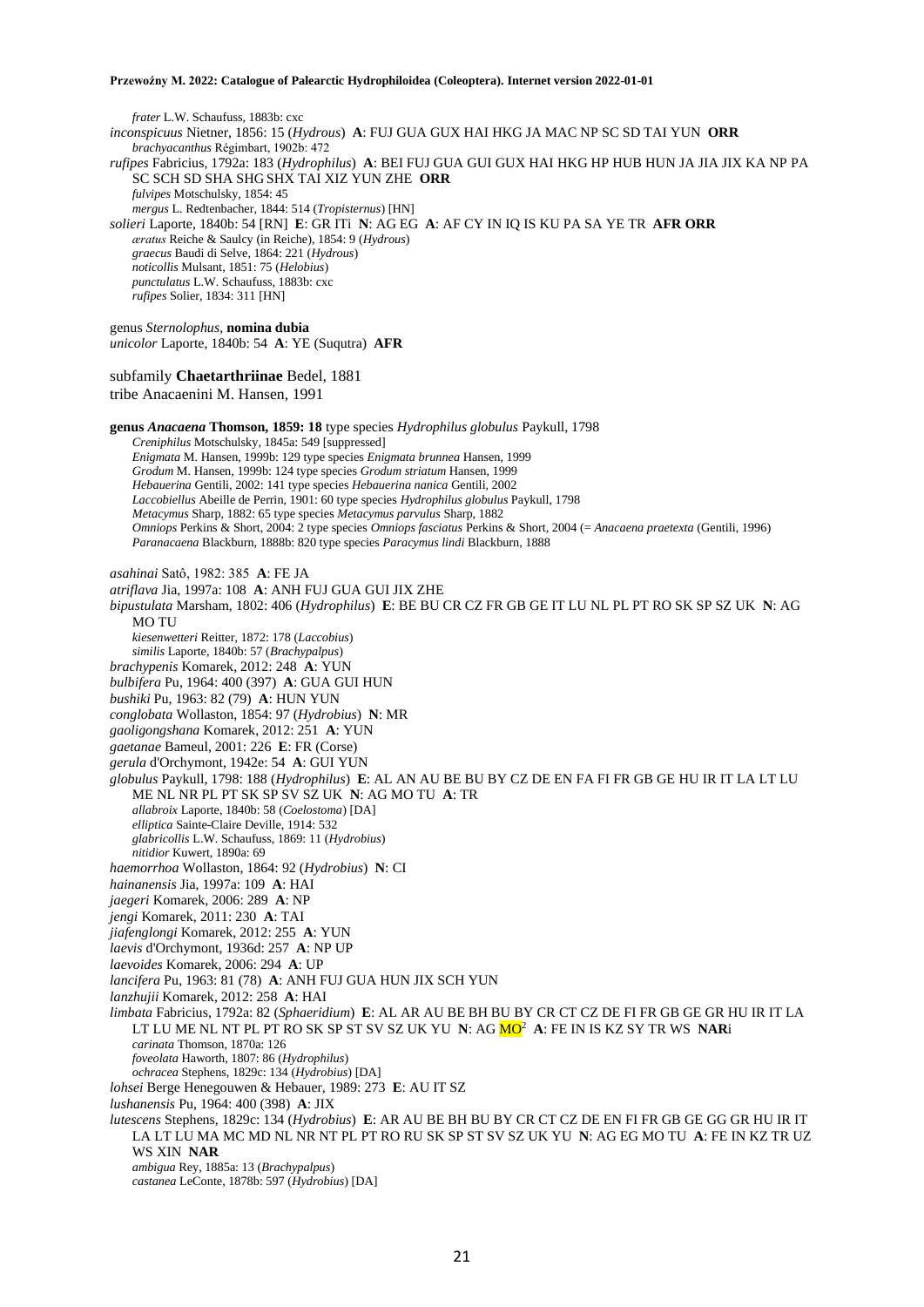*feminalis* LeConte, 1878b: 597 (*Hydrobius*) [DA] *immatura* Abeille de Perrin, 1901: 59 *infuscata* Motschulsky, 1859a: 177 (*Brachypalpus*) [DA] *marshami* Stephens, 1839: 92 (*Laccobius*) [RN] *nitida* Heer, 1841: 485 (*Hydrobius*) *ovata* Reiche, 1861: 203 (*Hydrobius*) [DA] *praecox* Dufour, 1843: 58 (*Hydrobius*) [DA] *sordens* Stephens, 1829c: 134 (*Hydrobius*) *variabilis* Sharp, 1870b: 255 *maculata* Pu, 1964: 400 (399) **A**: FUJ GUA GUI GUX HUN JIX YUN *pseudoyunnanensis* Jia, 1997a: 110 *marchantiae* Wollaston, 1857: 31 (*Hydrobius*) **N**: MR *pui* Komarek, 2012: 261 **A**: GUI HUB JIX SICH YUN *rufipes* Guillebeau, 1896b: 226 (*Paracymus*) **E**: BH GR IT YU TR **A**: CY IN IS LE SY TR *jordanensis* Burmeister, 1985: 44 *schoenmanni* Komarek, 2012: 263 **A**: YUN *sichuana* Komarek, 2012: 264 **A**: SCH *smetanai* Komarek, 2011: 232 **A**: TAI *taurica* Ryndevich, 2000: 123 **E**: AR GG ST UK (Krym) **A**: KZ *wangi* Komarek, 2012: 266 **A**: GUX HUB SCH *yunnanensis* d'Orchymont, 1942e: 49 **A**: GUX HUN YUN *hunanensis* Pu, 1964: 400 (397)

**genus** *Crenitis* **Bedel, 1881: 306** type species *Hydrobius punctatostriatus* Letzner, 1840

**subgenus** *Acrenitis* Matsui & Nakane, 1985: 91 type species *Crenitis osawai* Nakane, 1966

*formosana* Hebauer, 1994: 20 **A**: TAI *nakanei* Hebauer, 1994: 24 **A**: JA *neglecta* Matsui & Nakane, 1985: 90 **A**: JA *osawai* Nakane, 1966: 55 **A**: JA TAI *primorica* Hebauer, 1994: 27 **A**: FE LIA *satoi* Hebauer, 1994: 29 **A**: JA TAI *tokarana* Nakane, 1966: 56 **A**: JA

**subgenus** *Crenitis* Bedel, 1881: 306 type species *Hydrobius punctatostriatus* Letzner, 1840 *Aparacymus* Matsui & Nakane, 1985: 91 type species *Anacaena japonica* Nakane, 1963 *Creniphilus* Horn, 1890a: 267 type species *Hydrobius rufiventris* Horn, 1873 *Noxonus* d'Orchymont, 1925a: 164 type species *Crenitis zimmermanni* Knisch, 1924

*aduncata* Jia, Tang & Minoshima, 2016: 562 **A**: YUN *apicalis* Reitter, 1896d: 285 (*Paracymus*) **A**: ES FE HEI JA JIL LIA MG NMO SCH *protuberans* Jia, 1996: 96 *convexa* Ji & Komarek, 2003: 402 **A**: CHQ HUB NIN SCH SHA YUN *cordula* Hebauer, 1994: 18 **A**: NP YUN *hokkaidensis* Nakane, 1966: 57 (*Anacaena*) **A**: JA *japonica* Nakane, 1963c: 65 (*Anacaena*) **A**: JA *kanyukovae* Shatrovskiy, 1989: 289 **A**: FE *lianggeqiui* Jia, Tang & Minoshima 2016: 563 **A**: SCH YUN *nepalensis* Hebauer, 1994: 25 **A**: NP *obovata* Jia, Tang & Minoshima 2016: 565 **A**: GUI GUX *orientalis* Satô, 1979: 54 **A**: BT NP SD *punctatostriata* Letzner, 1840: 81 (*Hydrobius*) **E**: AU BE CZ GE PL SK SZ **A**: CY *rufula* Hebauer, 1994: 29 **A**: NP *shaanxiensis* Ji & Komarek, 2003: 408 **A**: NO SHX SCH

### tribe Chaetarthriini Bedel, 1881

**genus** *Chaetarthria* **Stephens, 1835: 401** type species *Hydrophilus seminulum* Herbst, 1797 *Cyllidium* Erichson, 1837: 211 type species *Hydrophilus seminulum* Herbst, 1797

*almorana* Knisch, 1924b: 39 **A**: UP YUN **ORR** *chenjuni* Jia & Yang, 2020: 147 **A**: GUA GUX HAI *indica* d'Orchymont, 1920: 19 **A**: GUA GUX HKG JIX NP SD YUN **ORR** *kuiyanae* Jia, Wang & Aston, 2018: 2372 **A**: GUX YUN *malickyi* Hebauer, 1995c: 8 **A**: YUN **ORR** *saundersi* d'Orchymont, 1923b: 420 **A**: HAI HKG JA JIX MAC NP YUN **ORR** *seminulum* Herbst, 1797: 314 (*Hydrophilus*) **E**: AU BH BU<sup>7</sup> BY CR CT CZ DE EN FI FR GB GE GR HU IR IT LA LT LU MC NL NR NT PL PT SK SL SP ST SV SZ UK YU "Caucasus" **N**: MO<sup>2</sup> TU **A**: IN TR "Siberia"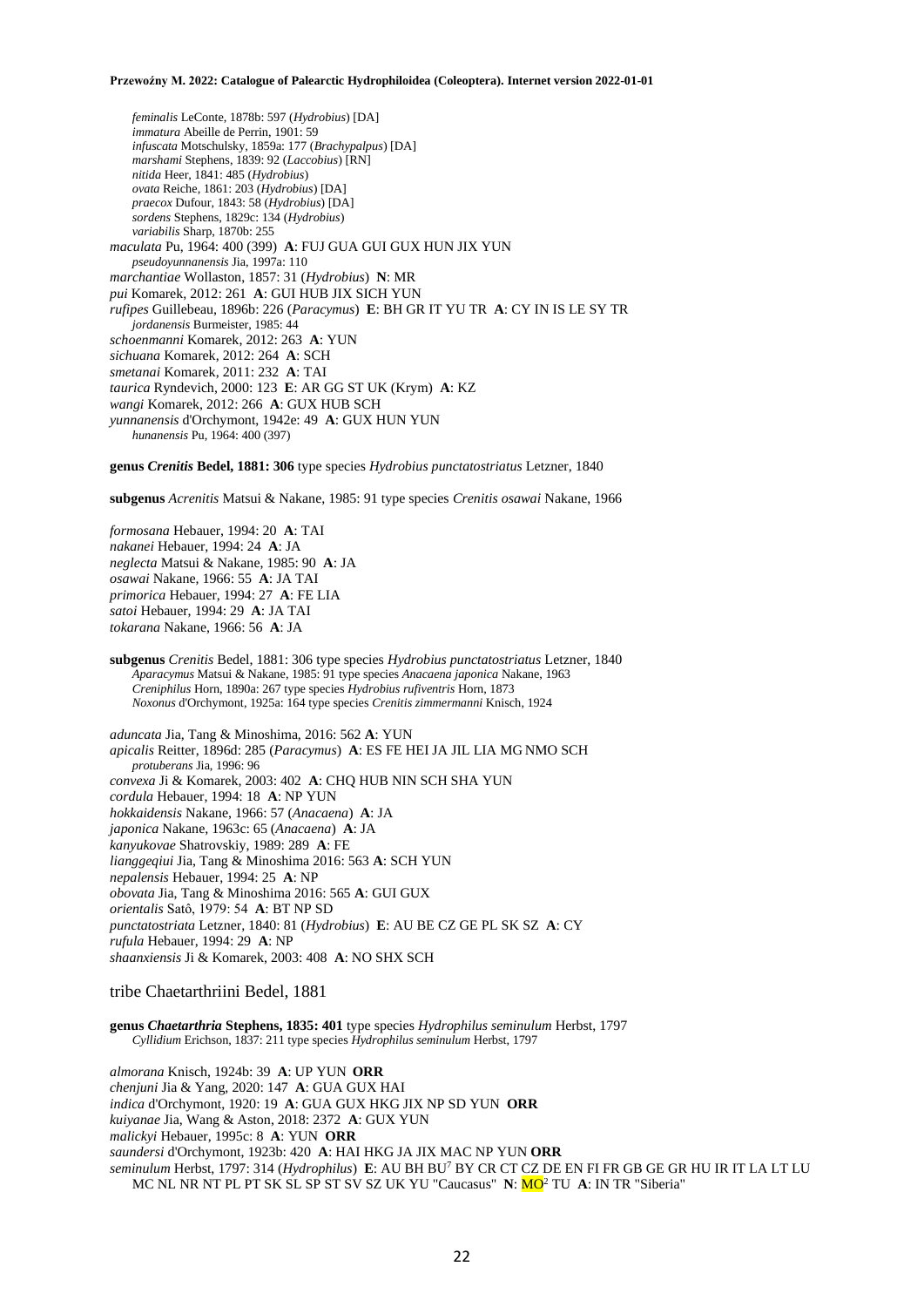*carbonaria* Sturm, 1807: 61 (*Agathidium*) [DA] *picea* Hochhuth, 1871: 246 *seminulum* Paykull, 1798: 190 (*Hydrophilus*) [HN] *sithonica* Hebauer, 1993: 1 *similis* Wollaston, 1864: 93 **E**: FR GE IT SP SZ **N**: CI EG MO **A**: IS *simillima* Vorst & Cuppen, 2003: 164 **E**: AU BE CZ FR GB GE IR LU NL SP

**genus** *Hemisphaera* **Pandellé, 1876: 57** type species *Hemisphaera infima* Pandellé, 1876 (= *Hydrobius seriatopunctatus* Perris, 1874)

*guignoti* Schaefer, 1975: 130 **E**: FR PT SP **N**: MO *miltiadis* J. Sahlberg, 1908: 23 **E**: GR A: TR *orientalis* Jia, Fikáček & Song, 2013: 302 **A**: GUX *seriatopunctata* Perris, 1874: 2 (*Hydrobius*) **E**: FR IT SP **N**: MO<sup>2</sup> *infima* Pandellé, 1876: 58 *socotrana* Fikáček, Delgado & Gentili, 2012: 119 **A**: YE (Suqutra)

**genus** *Thysanarthria* **d'Orchymont, 1926b: 242** type species *Hydrobius atriceps* Régimbart, 1903 *Chaetarthriomorphus* Chiesa, 1967: 276 type species *Chaetarthriomorphus sulcatus* Chiesa, 1967

*brittoni* Balfour-Browne, 1951: 215 **A**: YE *championi* Knisch, 1924b: 40 (*Chaetarthria*) **A**: AF NP UP YU **ORR** *sulcata* Chiesa, 1967: 276 (*Chaetarthriomorphus*) *chui* Fikáček & Liu, 2019: 243 **A**: TAI *madurensis* Hebauer, 2001b: 298 **A**: NP **ORR** *persica* Fikáček & Liu, 2019: 246 **A**: IN *saurahana* Fikáček & Liu, 2019: 246 **A**: NP *siamensis* Hebauer, 2001b: 399 **A**: NP UP **ORR** *wadicola* Fikáček & Liu, 2019: 248 **A**: AE OM

subfamily **Enochrinae** Short & Fikáček, 2013

**genus** *Cymbiodyta* **Bedel, 1881: 307** type species *Hydrophilus marginellus* Fabricius, 1792 *Cymbula* Pandellé, 1876: 58 [HN] type species *Philhydrus ovalis* Thomson, 1853 (= *Hydrophilus marginellus* Fabricius, 1792) *Hydrocombus* Sharp, 1882: 70 type species *Hydrocombus brevicollis* Sharp, 1882 *Euphilhydrus* Acloque, 1896: 94 type species *Hydrophilus marginellus* Fabricius, 1792

*lishizheni* Jia & Lin, 2015b: 446 **A**: JIX

*marginella* Fabricius, 1792a: 185 (*Hydrophilus*) **E**: AB AR AU BU BY CR CZ DE EN FI FR GB GE GR HU IR IT LA LT LU ME NL NR NT PL PT RO SK SP ST SV SZ UK **A**: ES KZ NP TR UZ WS *carbonarius* Kuwert, 1892d: 364 (*Philydrus*) *marginatus* Duftschmid, 1805: 241 (*Hydrophilus*) *margipallens* Marsham, 1802: 408 (*Hydrophilus*) *ovalis* Thomson, 1853: 52 (*Philhydrus*) *testacea* Speiser, 1893: 13 *orientalis* Jia & Short, 2011a: 348 **A**: GUA JIX

**genus** *Enochrus* **Thomson, 1859: 18** type species *Hydrophilus bicolor* sensu Gyllenhal, 1808 (= *Hydrophilus melanocephalus* Olivier, 1793)

**subgenus** *Enochrus* Thomson, 1859: 18 type species *Hydrophilus bicolor* sensu Gyllenhal, 1808 (= *Hydrophilus melanocephalus* Olivier, 1793)

*melanocephalus* Olivier, 1793: 127 (*Hydrophilus*) **E**: AR AU BH BU BY CR CT CZ DE EN FI FR GB GE HU IR IT LA LT LU NL NR NT PL PT SK SP ST SV SZ UK YU **N**: AG **A**: AF ES FE IN IS KZ MG NMO TR UZ WS *atricapillus* Stephens, 1829c: 131 (*Hydrobius*) *italus* Kuwert, 1890a: 62

**subgenus** *Holcophilydrus* Kniž, 1912: (168) type species *Holcophilydrus ussuriensis* Kniž, 1912

*hybridus* Hebauer, 2005: 53 **A**: HUB *laoticus* Hebauer, 2005: 52 **A**: YUN **ORR** *parumstriatus* Hebauer, 2005: 52 **A**: TAI *simulans* Sharp, 1873b: 59 (*Philhydrus*) **A**: BEI FE HEB HEI HUB JA JIL LIA NMO SC SCH SHA SHG SHX TAI TIA "Manchuria" *crenatostriatus* H. Kolbe, 1886: 179 (*Philhydrus*) *kishidai* Kamiya, 1935: 4 *umbratus* Sharp, 1884b: 454 (*Philydrus*) *ussuriensis* Kniž, 1912: (168)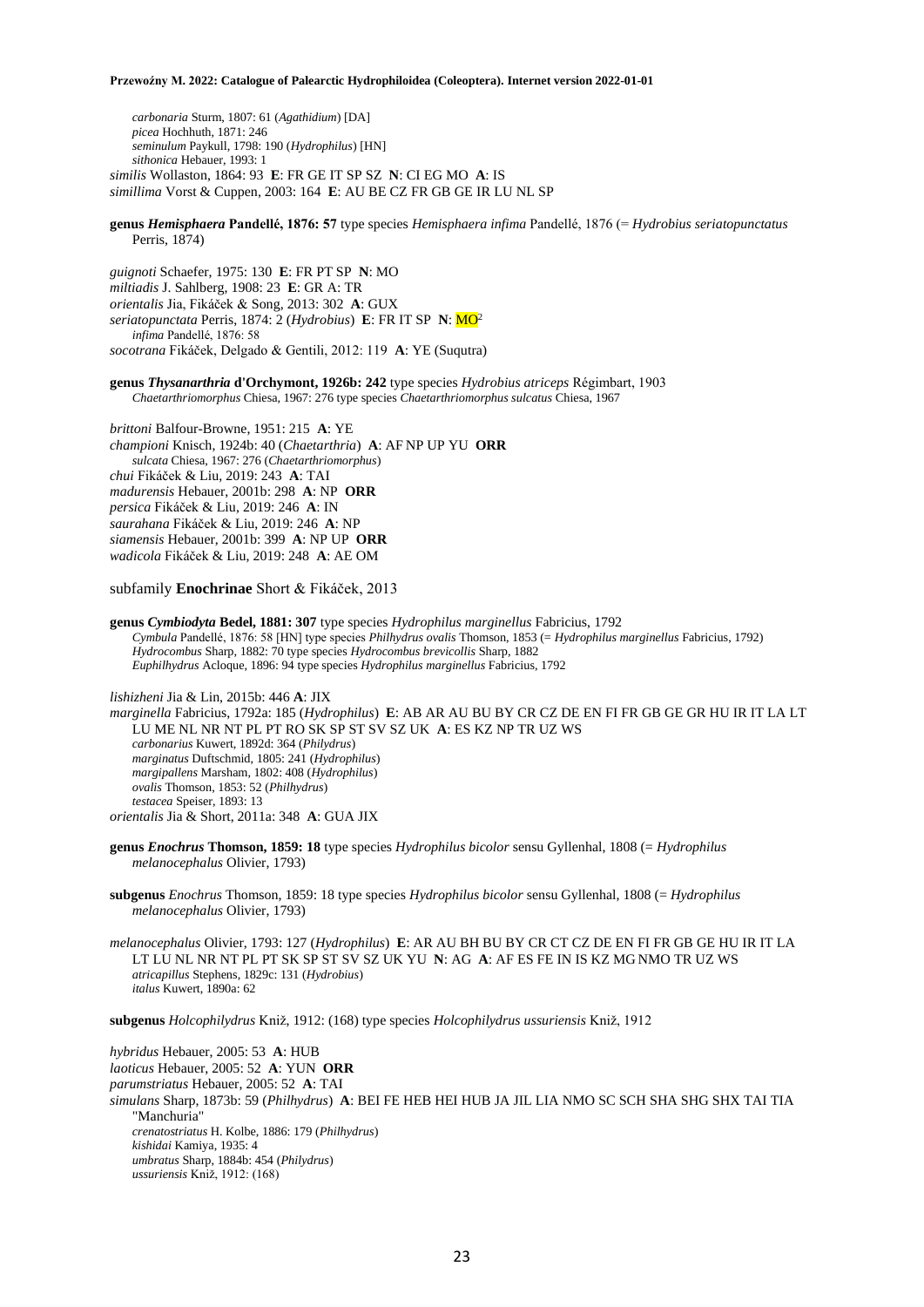**subgenus** *Hydatotrephis* W.S. MacLeay, 1873: 129 type species *Hydatotrephis mastersi* W.S. MacLeay, 1873

*liangi* Jia & Zhao, 2007: 252 **A**: GUI JIX SCH

**subgenus** *Lumetus* Zaitzev, 1908b: 385 [RN] type species *Hydrophilus melanocephalus* sensu Fabricius, 1801 (= *Philhydrus fuscipennis* Thomson, 1884)

*Philydrus* Solier, 1834: 302 [HN] type species *Hydrophilus melanocephalus* sensu Fabricius, 1801 (= *Philhydrus fuscipennis* Thomson, 1884)

*Pseudenochrus* Łomnicki, 1911: 266 type species *Hydrobius frontalis* Erichson, 1837 (= *Hydrophilus ochropterus* Marsham, 1802)

*asiaticus* Kuwert, 1893a: 17 (*Philydrus*) **A**: IN KZ TM GAN SHX

*ater* Kuwert, 1888e: 289 (279) (*Philydrus*) **E**: AU BH BU CR FR GR HU IT RO SP <mark>ST</mark><sup>11</sup> UK YU **N**: AG EG <mark>MO</mark><sup>2</sup> **A**: CY  $\mathbf{ES}^{11}$  IN IQ IS JO  $\mathbf{KI}^{11}$  KU KZ LE OM PA SA SY TD TM TR UZ XIN

*bicolor* Fabricius, 1792a: 184 (*Hydrophilus*) **E**: AB AR AU AZBH BU BY CR CT CZ DE EN FI FR GB GE GR HU IR IT LA LT LU MA ME NL NR NT PL PT RO SK SL SP ST SV UK **N**: AG CI EG MO TU **A**: ES FE IN JA KI<sup>11</sup> KZ MG NMO NP SC TD TM TR UZ WS XIN *atricornis* Kuwert, 1888e: 286 (276) (*Philydrus*) *chrysomelinus* Fabricius, 1787: 192 (*Dytiscus*) [HN] *ferrugineus* Küster, 1849b: no.10 (*Hydrobius*) [HN] *flavus* Kuwert, 1890a: 43 (*Philydrus*) *fulvus* Marsham, 1802: 408 (*Hydrophilus*) [HN] *grisescens* Gyllenhal, 1827: 276 (*Hydrophilus*) *labiatus* Rey, 1885b: 258 (*Philydrus*) [DA] *levanderi* J. Sahlberg, 1892: 225 (*Philhydrus*) [RN] *maritimus* Thomson, 1853: 51 (*Philhydrus*) *mediterraneus* J. Sahlberg, 1900b: 185 (*Philhydrus*) *rubicundus* Kuwert, 1888e: 275 (*Philydrus*) *sahlbergi* Kuwert, 1888e: 286 (276) (*Philydrus*) [HN] *sternospina* Kuwert, 1888e: 288 (277) (*Philydrus*) *torquatus* Marsham, 1802: 405 (*Hydrophilus*) [DA] *unguidebilis* Kuwert, 1888e: 287 (276) (*Philydrus*) *yukinoae* Matsui, 1994: 218 *blazquezae* Arribas & Millán, 2013: 192 **N**: MO *calabricus* Ferro, 1986c: 433 (*Philydrus*) **E**: IT **A**: TR *concii* Chiesa, 1965: 55 **E**: IT *convexius* Satô, 1977: 198 [DA] **A**: BT NP *falcarius* Hebauer, 1991a: 84 **E**: IT (Sicilia) *ferrugineus* Motschulsky, 1849: 79 (*Philhydrus*) [DA] **A**: ES<sup>11</sup> *fuscipennis* Thomson, 1884a: 1031 (*Philydrus*) **E**: AB AR AU AZBH BU CT CZ DE FI FR GB GE GG<sup>11</sup> HU IR IT LA LT LU NR NT PL PT RO SK SL SP ST SV UK **N**: MO TU **A**: ES HEI IN KI KZ NMO TD TR UZ WS XIN *berolinensis* Kuwert, 1888e: 278 (*Philydrus*) *caspius* Kuwert, 1888e: 282 (275) (*Philydrus*) *fasciatus* Kuwert, 1888e: 278 (*Philydrus*) *sahlbergi* Fauvel, 1887: 86 (*Philydrus*) [RN] *similis* Kuwert, 1888e: 278 (*Philydrus*) *halophilus* Bedel, 1879: clxix (*Philydrus*) **E**: BU DE FR GB GE HU IN IR IT NL SP ST SV UK **N**: MO<sup>2</sup> **A**: CY IN TR *brevipalpis* Sharp, 1914a: 83 (*Philydrus*) [DA] *salinus* Kuwert, 1888e: 279 (*Philydrus*) *hamifer* Ganglbauer, 1901a: 332 (*Philydrus*) **E**: AU CZ GE HU SK ST UK YU **A**: CY IN IS KI KZ TM UZ *caspius* d'Orchymont, 1933a: 308 *hispanicus* Kuwert, 1888e: 281 (275) (*Philydrus*) **E**: PT SP *jesusarribasi* Arribas & Millán, 2013: 191 **E**: SP *ochropterus* Marsham, 1802: 409 (*Hydrophilus*) **E**: AU BU BY CR CT CZ DE EN FI FR GB GE HU IR IT LA LT NL NR NT PL PT RO SK SP SV SZ UK **A**: ES IN TR WS *frontalis* Erichson, 1837: 210 (*Hydrobius*) *nigricans* Zetterstedt, 1838: 123 (*Hydrophilus*) *ferrugineus* Motschulsky, 1849: 79 (*Philydrus*) syn. nov.<sup>11</sup> *politus* Küster, 1849b: no.9 (*Hydrobius*) **E**: BU CR IT PT SP **N**: AG CI EG MO MR TU **A**: AF CY IN IS KU LE OM SY TR *agrigentinus* Rottenberg, 1870: 22 (*Philhydrus*) *atlanticus* C.É. Blanchard, 1853: 51 (*Philydrus*) *cossyrensis* Rey, 1885b: 260 (*Philydrus*) *sahariensis* Fairmaire, 1879b: 160 (*Philhydrus*) *quadrinotatus* Guillebeau, 1896b: 226 (*Philhydrus*) **A**: OM "Syria" *quadripunctatus* Herbst, 1797: 305 (*Hydrophilus*) **E**: AL AU AZ BH BU BY CR CT CZ DE EN FI FR GB GE GG GR HU IR IT LA LT LU ME NL NR NT PL PT SK SL SP ST<sup>19</sup> SV UK **A**: ES FE HEI IN IS KI KZ MG NMO TD TR XIN WS *dichrous* Krynicki, 1832: 116 (*Hydrophilus*) [DA] *frontalis* Dalla Torre, 1877: 68 (*Philhydrus*) [HN] *fulvipennis* Rey, 1885b: 262 (*Philydrus*) [HN] *marginatus* Gozis, 1916: 42 (*Philydrus*)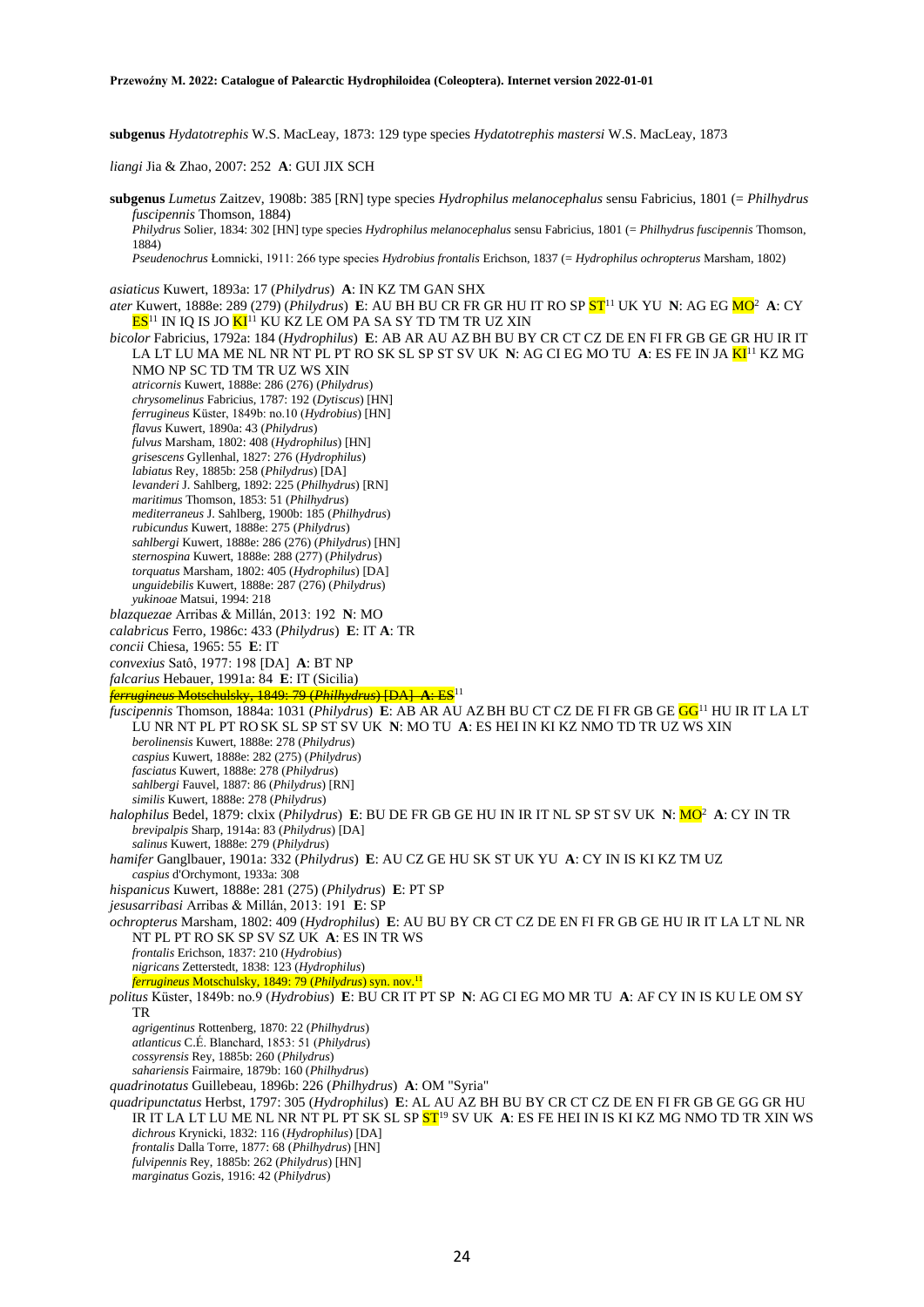*rectus* J. Sahlberg, 1875: 216 (*Philydrus*) *ytenensis* Sharp, 1915f: 323 (*Philydrus*) *risii* Arribas & Millán, 2013: 193 **N**: MO TU *salomonis* J. Sahlberg, 1900b: 187 (*Philhydrus*) **E**: SP **A**: AF IN IS JO TR *segmentinotatus* Kuwert, 1888e: 284 (276) (*Philydrus*) **E**: AL BU CR FR GR IT ME PT RO SL SP ST UK<sup>11</sup> YU **N**: AG EG LB MO TU **A**: CY ES FE IN IQ IS JO KU KZ MG SA TD TM TR UZ **AFR** *apicinotus* Kuwert, 1888e: 285 (276) (*Philydrus*) *maculiapex* Kuwert, 1888e: 284 (276) (*Philydrus*) *transcaspicus* J. Sahlberg, 1900b: 185 (*Philhydrus*) *vultur* Kuwert, 1888e: 283 (276) (*Philydrus*) *sinuatus* d'Orchymont, 1937c: 38 **A**: IN KU PA *subsignatus* Harold, 1877: 342 (*Philydrus*) **A**: BEI CHQ HUB HUN FUJ GUA JA JIA SHA SHG SC TAI *testaceus* Fabricius, 1801a: 252 (*Hydrophilus*) **E**: AB AR AU BU BY CR CT CZ DE EN FI FR GB GE GR HU IR IT LA LT LU NL NR NT PL RO SK SP ST SV SZ UK YU **N**: TU **A**: ES FE IN JA KZ MG TR WS XIN *lederi* Kuwert, 1888e: 289 (277) (*Philydrus*) [DA] *lineatus* Kuwert, 1888e: 275 (*Philydrus*) *maculicollis* Dalla Torre, 1877: 68 (*Philhydrus*) *turanicus* Schödl, 1998: 123 **A**: CY IN TM **subgenus** *Methydrus* Rey, 1885b: 253 type species *Hydrophilus affinis* Thunberg, 1794 *Agraphilydrus* Kuwert, 1888e: 280 type species *Hydrophilus affinis* Thunberg, 1794 *Gemelus* García, 2000:223 type species *Gemelus pallidus* García, 2000 *affinis* Thunberg, 1794b: 73 (*Hydrophilus*) **E**: AR AU BE BH BU BY CR CT CZ DE EN FI FR GB GE HU IR IT LA LT NL NR NT PL SK ST SV SZ UK **N**: MO<sup>2</sup> TU **A**: ES FE HEI IN JA NMO KZ WS TR *amurensis* Hebauer, 1995b: 32 **A**: FE *circumductus* Régimbart, 1905: 213 (*Philhydrus*) **A**: YE **AFR** *coarctatus* Gredler, 1863a: 75 (*Philhydrus*) **E**: AU BE BH BU BY CR CT CZ DE EN FI FR GB GE GR HU IR IT LA LT NL NR NT PL SK ST SV SZ UK **A**: FE IN MG TR WS *fulvipennis* Westhoff, 1881: 57 (*Philhydrus*) *suturalis* Sharp, 1872: 153 (*Philhydrus*) *crassus* Régimbart, 1903b: 55 (*Philhydrus*) **A**: JIX **ORR** *esuriens* Walker, 1858: 209 (*Philhydrus*) **A**: BT CHQ FUJ GUA GUX HAI HKG HUB HUN IN IQ JA JIA JIX NP PA SA SC SCH TAI YUN "India" **AUR ORR** *nigriceps* Motschulsky, 1860a: 46 (*Pylophilus*) *nigriceps* L. Redtenbacher, 1868: 26 (*Philhydrus*) [HN] *ornaticeps* Sharp, 1884b: 454 (*Philydrus*) *pullus* Fauvel, 1883b: 354 (*Philydrus*) *flavicans* Régimbart, 1903b: 56 (*Philhydrus*) **A**: FUJ GUA HKG HUB HUN JIA TAI YUN **ORR** *fragilis* Sharp, 1890: 350 (*Philydrus*) **A**: CHQ YUN **ORR** *fretus* d'Orchymont, 1932c: 703 **A**: YUN **ORR** *haroldi* Sharp, 1884b: 452 (*Philydrus*) **A**: JA **ORR** *hesperidum* Sharp, 1870a: 16 (*Philhydrus*) **E**: AB **A**: IS SA YE **AFR** *nitidulus* Kuwert, 1888e: 290 (280) (*Philydrus*) *reductus* Régimbart, 1905: 215 (*Philhydrus*) *icterus* Knisch, 1924b: 38 **A**: UP **ORR** *iteratus* Sharp, 1890: 349 (*Philhydrus*) **A**: FE **ORR** *japonicus* Sharp, 1873b: 59 (*Philhydrus*) **A**: FE GUA HEI JA JIA JIX ZHE **ORR** *latus* Kuwert, 1888e: 291 (280) (*Philydrus*) **N**: EG **A**: IN SA *limbourgi* Jia & Lin, 2015a: 51 **A**: JIX *mesopotamiae* Kuwert, 1890a: 60 (*Philydrus*) **A**: IN IQ IS *morenae* L. Heyden, 1870: 67 (*Hydrobius*) **E**: FR PT SP *natalensis* Gemminger & Harold, 1868: 480 (*Hydrobius*) [RN] **E**: IT PT SP **N**: EG MO<sup>2</sup> **A**: SY TAI "India" **AFR AUR ORR** *assimilis* Boheman, 1851: 600 (*Hydrobius*) [HN] *parvulus* Kuwert, 1888b: 280 (*Philydrus*) *pumilio* Sharp, 1904: 8 (*Philydrus*) *nigropiceus* Motschulsky, 1861a: 109 (*Philhydrus*) **A**: NP **AUR ORR** *cheesmanae* Balfour-Browne, 1939b: 475 *rubrocinctus* Régimbart, 1903b: 56 *nigritus* Sharp, 1873c: 262 (*Philhydrus*) **E**: AB AR AL BE BU CR FR GB GR HU IT LU MC ME NL PT RO SP ST TR UK YU **N**: MO TU **A**: IN KZ TR *isotae* Hebauer, 1981: 137 *nitiduloides* Kuwert, 1888e: 291 (280) (*Philydrus*) **N**: EG *pseudesuriens* Jia & Wang, 2010: 377 **A**: HAI *puetzi* Hebauer, 1995b: 32 **A**: FE *ragusae* Kuwert, 1888a: 38 (*Philydrus*) **E**: IT *satomii* Nakane & Matsui, 1986a: 78 **A**: JA *sauteri* d'Orchymont, 1913: 6 **A**: TAI *schawalleri* Hebauer, 1991b: 178 **A**: TD XIN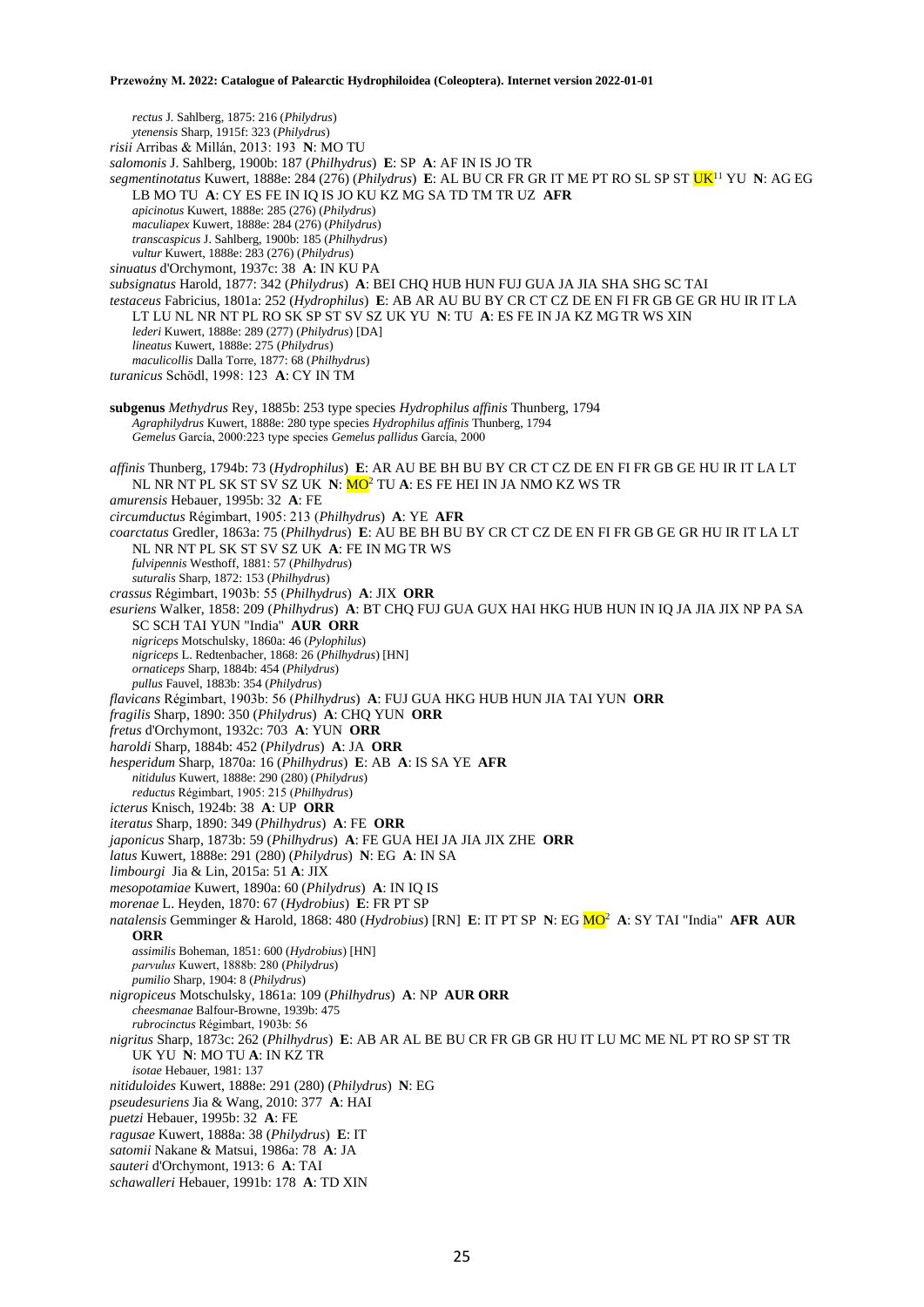*tetraspilus* Régimbart, 1903c: 335 (*Philhydrus*) **N**: EG **A**: BT NP OM TR YE **AFR ORR** *uniformis* Sharp, 1884b: 453 (*Philydrus*) **A**: FE JA SC *vilis* Sharp, 1884b: 453 (*Philydrus*) **A**: FE<sup>18</sup> JA

genus *Enochrus*, **species incertae sedis** *algarum* Jia & Short, 2013: 610 **A**: FUJ

**genus** *Notionotus* **Spangler, 1972: 139** type species *Notionotus rosalesi* Spangler, 1972

*attenuatus* Jia & Short, 2011b: 55 **A**: GUA *fenestratus* Hebauer, 2001a: 10 **A**: YUN *notaticollis* Hebauer, 2001a: 11 **A**: HAI YUN *siklisi* Hebauer, 2001a: 12 **A**: NP

### subfamily **Acidocerinae** Zaitzev, 1908

**genus** *Agraphydrus* **Régimbart, 1903a: 33** type species *Agraphydrus punctatellus* Régimbart, 1903 *Gymnhelochares* d'Orchymont, 1932c: 692 type species *Helochares geminus* d'Orchymont, 1932 *Horelophopsis* M. Hansen, 1997: 109 type species *Horelophopsis avita* M. Hansen, 1997 syn. nov. <sup>20</sup> *Megagraphydrus* M. Hansen, 1999b: 137 type species *Megagraphydrus siamensis* M. Hansen, 1999 *Pseudohelochares* Satô, 1960: 76 type species *Pseudohelochares narusei* Satô, 1960 *Pseudopelthydrus* Jia, 1998: 225 type species *Pseudopelthydrus longipalpus* Jia, 1998 *activus* Komarek & Hebauer, 2018: 18 **A**: ANH FUJ GUA HKG JIX **ORR** *agilis* Komarek & Hebauer, 2018: 20 **A**: GUX YUN **ORR** *anhuianus* Hebauer, 2000: 15 (*Megagraphydrus*) **A**: AHN HKG **ORR** *annapurnensis* Komarek, 2018: 110 **A**: NP *arduus* Komarek & Hebauer, 2018: 22 **A**: GUA HUB YUN **ORR** *ater* Komarek, 2018: 111 **A**: NP *attenuatus* M. Hansen, 1999b: 141 (*Megagraphydrus*) **A**: YUN **ORR** *audax* Komarek & Hebauer, 2018: 24 **A**: GUI HUB HUN SHA SCH *bhutanensis* Komarek, 2018: 113 **A**: BT *calvus* Komarek & Hebauer, 2018: 25 **A**: GUA GUI HKG JIX *cantonensis* Komarek & Hebauer, 2018: 27 **A**: GUA *chinensis* Komarek & Hebauer, 2018: 27 **A**: ANH FUJ ZHE *comes* Komarek & Hebauer, 2018: 28 **A**: HAI *communis* Komarek, 2018: 118 **A**: BT NP UP *confusus* Komarek & Hebauer, 2018: 29 **A**: GUI HKG YUN **ORR** *conicus* Komarek & Hebauer, 2018: 30 **A**: ANH HUN JIX *connexus* Komarek & Hebauer, 2018: 31 **A**: BT HAI NP **ORR** *constrictus* Komarek, 2018: 121 **A**: NP UP *contractus* Komarek & Hebauer, 2018: 33 **A**: FUJ GUA *coomani* d'Orchymont, 1927b: 248 (*Helochares*) **A**: FUJ GUA HAIJA TAI **AUR ORR** *ryukyuensis* Matsui, 1994: 217 (*Enochrus*) *crassipenis* Komarek, 2018: 123 **A**: BT NP *dapengensis* Yang & Jia, 2021 in Yang, Jia, Jiang & Guo: 190 **A**: GUA *decipiens* Minoshima, Komarek & Ôhara 2015: 25 **A**: TAI *elongatus* Ribera, Hernando & Cieslak, 2019: 264 **A**: OM *fasciatus* Komarek & Hebauer, 2018: 37 **A**: GUA HKG JIX *fikaceki* Komarek & Hebauer, 2018: 38 **A**: JIX *flavonotus* Komarek, 2018: 127 **A**: BT *forcipatus* Komarek & Hebauer, 2018: 39 **A**: ANH FUJ GUA GUI HUB HUN JIX ZHE *fujianensis* Komarek & Hebauer, 2018: 41 **A**: FUJ *globipenis* Komarek & Hebauer, 2018: 41 **A**: GUX HUN *gracilipalpis* Komarek & Hebauer, 2018: 42 **A**: FUJ GUA *hanseni* Satô & Yoshitomi, 2004: 42 (*Horelophopsis*) **A**: JA <sup>20</sup> *igneus* Komarek & Hebauer, 2018: 43 **A**: GUA HKG **ORR** *indicus* d'Orchymont, 1932c: 694 **A**: AP BT HP NP UP *insidiator* Minoshima, Komarek & Ôhara, 2015: 27 **A**: TAI *ishiharai* Matsui, 1994: 215 (*Enochrus*) **A**: JA *jilanzhui* Komarek & Hebauer, 2018: 45 **A**: GAN HUB SHA SCH *kempi* d'Orchymont, 1922: 626 (*Helochares*) **A**: AP BT NP UP *komareki* Yang & Jia, 2021 in Yang, Jia, Jiang & Guo: 192 **A**: GUA *longipalpus* Jia, 1998: 229 (*Pseudopelthydrus*) **A**: HAI *longipenis* Komarek & Hebauer, 2018: 47 **A**: YUN **ORR** *luteilateralis* Minoshima & Fujiwara, 2009: 55 (*Megagraphydrus*) **A**: JA *masatakai* Minoshima, Komarek & Ôhara, 2015: 29 **A**: GUA HAI HKG YUN **ORR**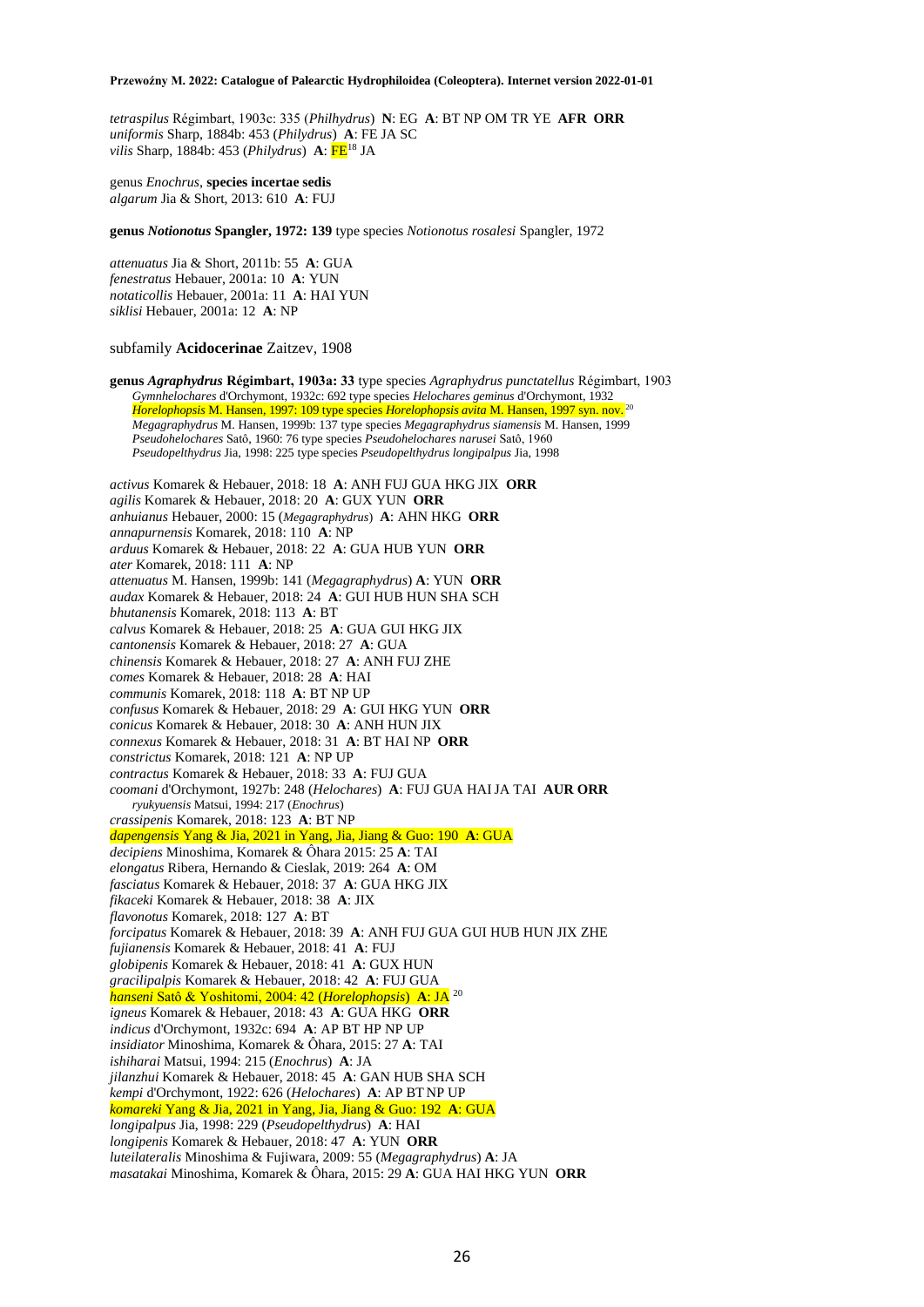*minutissimus* Kuwert, 1890a: 37 (*Helochares*) **A**: IN OM SA SY YE **AFR**<sup>20</sup> *montanus* Minoshima, Komarek & Ôhara, 2015: 33 **A**: SD *narusei* Satô, 1960: 77 (*Pseudohelochares*) **A**: JA SC *nepalensis* Komarek, 2018: 146 **A**: NP *niger* Komarek & Hebauer, 2018: 50 **A**: FUJ ZHE *ogatai* Minoshima, 2016: 359 **A**: JA *pauculus* Knisch, 1924b: 36 (*Helochares*) **A**: NP UP *politus* M. Hansen, 1999b: 138 (*Megagraphydrus*) **A**: TAI *wangi* Hebauer, 2000: 15 (*Megagraphydrus*) *protentus* Komarek, 2018: 153 **A**: NP UP *pseudoniger* Yang & Jia, 2021 in Yang, Jia, Jiang & Guo: 193 **A**: GUA JIX *pullus* Komarek, 2018: 154 **A**: NP *puzhelongi* Jia, 2010: 65 (*Megagraphydrus*) **A**: GUI JIX *pygmaeus* Knisch, 1924b: 38 (*Helochares*) **A**: BT NP UP *reductus* Komarek & Hebauer, 2018: 53 **A**: YUN *reticuliceps* Komarek & Hebauer, 2018: 53 **A**: GUI HUB HUN *robustus* Komarek & Hebauer, 2018: 55 **A**: GUA YUN *sabulosus* Yang & Jia, 2021 in Yang, Jia, Jiang & Guo: 200 A: GUA JIX *schoenmanni* Komarek & Hebauer, 2018: 56 **A**: YUN *setifer* Komarek & Hebauer, 2018: 57 **A**: YUN **ORR** *splendens* Komarek & Hebauer, 2018: 58 **A**: YUN **ORR** *stagnalis* d'Orchymont, 1937c: 37 (*Helochares*) **A**: BT HP NP PA UP *umbrosus* Komarek & Hebauer, 2018: 59 **A**: FUJ GUA *uncinatus* Komarek & Hebauer, 2018: 60 **A**: YUN *variabilis* Komarek & Hebauer, 2018: 61 **A**: ANH FUJ GUA GUI GUX HKG HUB HUN JIX TAI SCH SHA SHN YUN ZHE *wangmiaoi* Komarek & Hebauer, 2018: 63 **A**: HAI *yunnanensis* Komarek & Hebauer, 2018: 64 **A**: YUN

**genus** *Chasmogenus* **Sharp, 1882: 73** type species *Chasmogenus fragilis* Sharp, 1882<sup>20</sup>

**genus** *Crephelochares* **Kuwert, 1890a: 38** type species *Helochares livornicus* Kuwert, 1890<sup>20</sup>

*abnormalis* Sharp, 1890: 351 (*Philydrus*) **A**: GUA JA MAC TAI **ORR <sup>20</sup>** *ferrugatus* Régimbart, 1903b: 57 (*Phylhydrus*) *nigritulus* Régimbart, 1903b: 57 (*Philhydrus*) [HN] *regimbarti* Knisch, 1924a: 195 [RN] *livornicus* Kuwert, 1890a: 38 (*Helochares*) **E**: BH CR FR<sup>12</sup> GR IT SP YU **A**: IS TR TU <sup>20</sup> *orbus* N. Watanabe, 1987: 12 (*Helochares*) **A**: HKG JA <sup>20</sup> *patrobus* Jia & Tang, 2018a: 61 **A**: YUN <sup>20</sup>

**genus** *Helochares* **Mulsant, 1844a: 197** [RN] type species *Dytiscus lividus* Forster, 1771

*Enhydrus* W.S. MacLeay, 1825: 35 [suppressed] *Helocharimorphus* Kuwert, 1890a: 62 (and 1890b: 306) type species *Helocharimorphus sharpi* Kuwert, 1890 syn. nov.<sup>20</sup> *Helocharis* Thomson, 1859: 18 [incorrect subsequent spelling]<sup>20</sup> *Helophilus* Mulsant, 1844: 132 *Helophygas* Motschulsky, 1853: 11 *Hydrobaticus* W.J. MacLeay, 1873: 131 type species *Hydrobaticus tristis* W.J. MacLeay, 1873 syn. nov.<sup>20</sup> *Graphelochares* Kuwert, 1890a: 38 type species *Helophilus melanophthalmus* Mulsant, 1844<sup>20</sup> *Grapidelochares* Ganglbauer, 1904: 248; [unjustified emendation of *Graphelochares* Kuwert, 1890]<sup>20</sup> *Neohydrobius* Blackburn, 1898: 221 type species *Philhydrus burrundiensis* Blackburn, 1898 (= *Stagnicola foveicollis* Montrouzier, 1860) *Peloxenus* Motschulsky, 1845a: 549 [RN] type species *Hydrophilus griseus* Fabricius, 1787 (= *Dytiscus lividus* Forster, 1771) *Pylophilus* Motschulsky, 1845a: 32 type species *Hydrophilus griseus* Fabricius, 1787 (= *Dytiscus lividus* Forster, 1771) *Stagnicola* Montrouzier, 1860: 246 [HN] type species *Stagnicola foveicollis* Montrouzier, 1860 *anchoralis <mark>anchoralis</mark> S*harp, 1890: 352 A: <mark>CHQ</mark><sup>14</sup> FUJ GUA <mark>GUX</mark><sup>14</sup> HAI HUB <mark>JIX</mark><sup>3</sup> JA NP PA <mark>SCH</mark><sup>3</sup> TAI YUN "India" **ORR** *andreinii* d'Orchymont, 1939b: 320 **A**: OM SA YE **AFR** *crenatuloides* d'Orchymont, 1943a: 2 **A**: OM UP **ORR**

*crenatus* Régimbart, 1903b: 54 **A**: YUN **ORR** *densus* Sharp, 1890: 352 **A**: FUJ<sup>3</sup> GUA GUX<sup>3</sup> HAI HUN<sup>3</sup> JIX<sup>3</sup> MAC<sup>14</sup> NP SCH<sup>3</sup> UP YUN<sup>14</sup> ZHE<sup>3</sup> **ORR** *dilutus* Erichson, 1843: 228 (*Hydrobius*) **A**: YE (Suqutra) **AFR** *niloticus* Sharp, 1904: 7 *distinctus* Jia & Tang, 2021 in Yang, Jia, Tang & Jiang: 62 **A**: HUN JIX *fuliginosus* d'Orchymont, 1932c: 689 **A**: FUJ GUA GUX HKG MAC **ORR** *guoi* Yang & Jia 2021 in Yang, Jia, Tang & Jiang: 59 **A**: GUA *hainanensis* Dong & Bian, 2021: 168 **A**: GUA<sup>14</sup> HAI

*lentus* Sharp, 1890: 352 **A**: FUJ<sup>3</sup> GUA GUI<sup>3</sup> GUX<sup>3</sup> HKG HUN<sup>3</sup> JIX<sup>3</sup> NP SCH<sup>3</sup> TAI XIZ YUN "India" **ORR**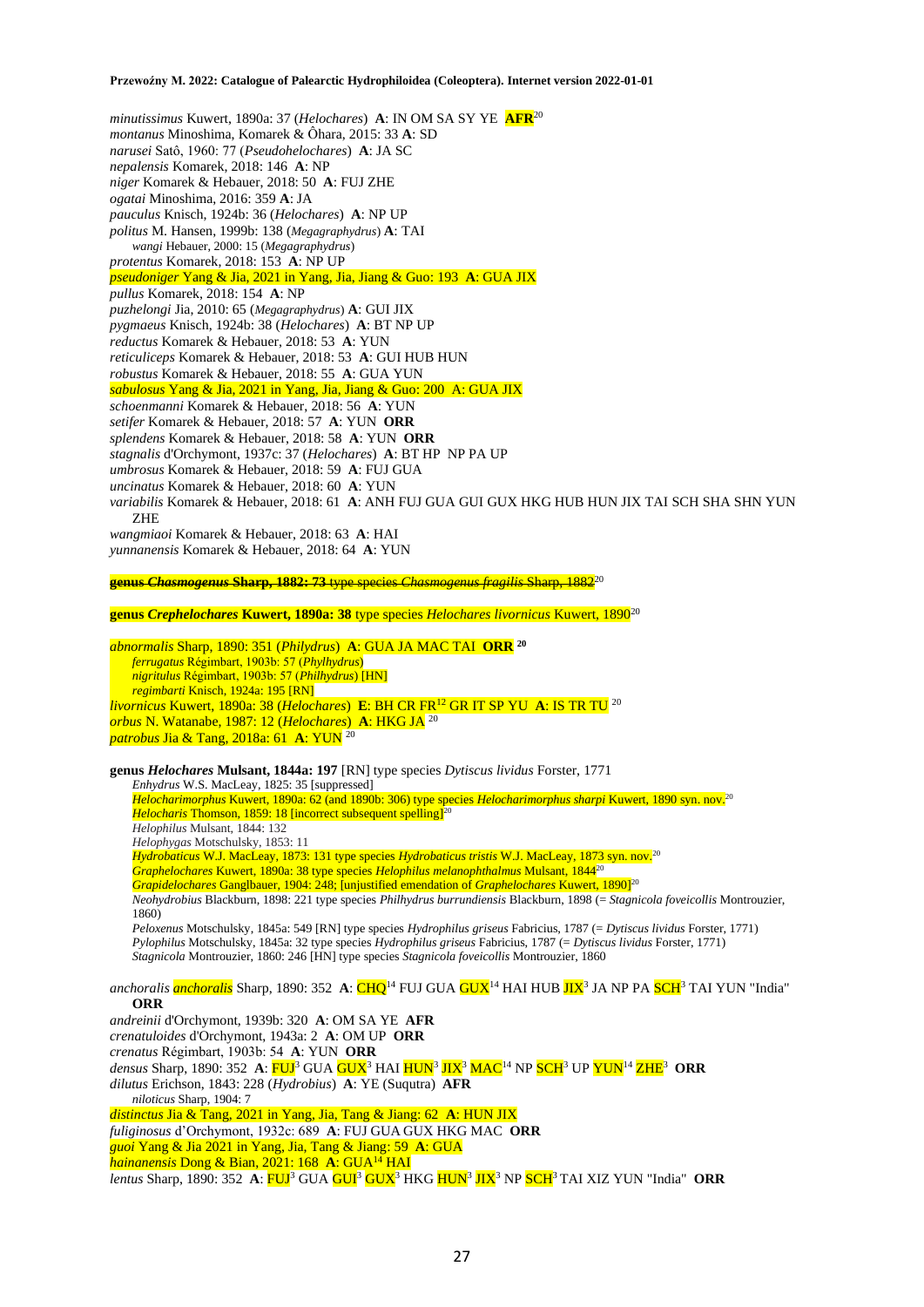*lividoides* M. Hansen & Hebauer, 1988: 27 **A**: IS TR *lividus* Forster, 1771: 52 (*Dytiscus*) **E**: AL AU AZBH BU BY CR CZ FR GB GE GR HU IT LT LU MC NL PL PT RO SK SL SP SZ UK YU **N**: AG CI MO TU **A**: IN SY TR *fulvus* Geoffroy, 1785: 65 (*Hydrophilus*) *chrysomelinus* Herbst, 1797: 313 (*Hydrophilus*) [HN] [DA] *griseus* Fabricius, 1787: 189 (*Hydrophilus*) *lividus* Herbst, 1797: 316 (*Hydrophilus*) [HN] *ludovici* L.W. Schaufuss, 1869: 11 *pallidetestaceus* Stierlin, 1900: 219 *pallidus* P. Rossi, 1792: 66 (*Hydrophilus*) *mentinotus* Kuwert, 1888e: 292 **N**: EG **A**: IS **AFR** *squalidus* Sharp, 1904: 7 *minor* d'Orchymont, 1925c: 293 **A**: HAI<sup>3</sup> **ORR** *minusculus* d'Orchymont, 1943a: 10 **A**: GUA<sup>14</sup> **ORR** *negatus* Hebauer, 1995a: 5 **A**: NP YUN<sup>14</sup> **ORR** *neglectus* Hope, 1845: 16 (*Hydrobius*) **A**: FUJ GUA GUX HAI<sup>3</sup> HKG HUB HUN JIA<sup>3</sup> JIX SCH<sup>3</sup> SHG<sup>3</sup> TAI YUN ZHE **ORR** *nigritulus* Kuwert, 1889: 8 **E**: IT *nipponicus* Hebauer, 1995a: 6 [RN] A: JA <mark>JIL<sup>3</sup> JIX</mark><sup>14</sup> <mark>NMO</mark><sup>14</sup> SC *striatus* Sharp, 1873b: 60 [HN] *obliquus* Mart, İncekara & Karaca, 2010: 299 **A**: TR *obscurus* O.F. Müller, 1776: 69 (*Hydrophilus*) **E**: AB AU BH<sup>21</sup> BU BY CR CT CZ DE EN FI FR GB GE GG GR HU IT LA LT LU ME NL NR NT PL RO SK ST SV SZ UK **A**: IN IS KZ TR WS XIN *erythrocephalus* Fabricius, 1792a: 185 (*Hydrophilus*) *subcompressus* Rey, 1885a: 14 *substriatus* J. Sahlberg, 1903b: 20 *variegatus* Herbst, 1797: 304 (*Hydrophilus*) *pallens* W.S. MacLeay, 1825: 35 (*Enhydrus*) **N**: EG **A**: CHQ CY FUJ GUA GUI GUX HAI HKG HUB HUN IS JA JIX LE MAC NP SA SCH SHA TAI TR YE XIZ YUN "India" **AFR AUR ORR** *dispar* Sharp, 1904: 7 *laeviusculus* Régimbart, 1906: 261 *lewisius* Sharp, 1873b: 60 *parvulus* Reiche & Saulcy, 1856: 359 *parvulus* Guillebeau, 1896b: 226 (*Philhydrus*) [HN] [DA] *punctatus* Sharp, 1869b: 241 **E**: BY CT DE FR GB GE IR LA LT LU NL PT SP ST UK **N**: MO<sup>2</sup> **A**: IN TR sauteri d'Orchymont, 1943a: 6 A: FUJ<sup>14</sup> GUA GUI HUB HUN<sup>14</sup> JIX SCH TAI ZHE<sup>3</sup> *sharpi* Kuwert, 1890a: 63 (*Helocharimorphus*) **N**: EG **A**: IS TR **AFR** *songi* Jia & Tang, 2018b: 3 **A**: GUX *tengchongensis* Dong & Bian, 2021: 171 **A**: YUN *uenoi* Matsui, 1995: 317 **A**: JA *wuzhifengensis* Dong & Bian, 2021: 170 **A**: JIX **subgenus** *Helocharimorphus* Kuwert, 1890a: 62 (and 1890b: 306) type species *Helocharimorphus sharpi* Kuwert, 1890<sup>20</sup> **subgenus** *Helochares* Mulsant, 1844a: 197 [RN] type species *Dytiscus lividus* Forster, 1771<sup>20</sup> **subgenus** *Hydrobaticus* W.J. MacLeay, 1873: 131 type species *Hydrobaticus tristis* W.J. MacLeay, 1873<sup>20</sup> *Graphelochares* Kuwert, 1890a: 38 type species *Helophilus melanophthalmus* Mulsant, 1844<sup>20</sup> **genus** *Peltochares* **Régimbart, 1907: 49** type species *Peltochares conspicuus* Régimbart, 1907 <sup>20</sup>

*Stagnicola* Montrouzier, 1860: 246 [preoccupied name by *Stagnicola* Gray, 1840 (Mollusca)] type species *Stagnicola foveicollis*

Montrouzier, 1860

*Neohydrobius* Blackburn, 1898: 221 type species: *Philhydrus burrundiensis* Blackburn, 1890

*atropiceus* Régimbart, 1903b: 53 (*Helochares*) **A**: GUA GUI GUX HKG JA JIX MAC NP TAI **ORR** <sup>20</sup> *ohkurai* Satô, 1976: 21 (*Helochares*) *longipalpis* Murray, 1859: 123 (*Philhydrus*) **N**: EG **A**: IS **AFR** <sup>20</sup> *filipalpis* Sharp, 1904: 6 (*Helochares*)

**genus** *Horelophopsis* **M. Hansen, 1997: 109** type species *Horelophopsis avita* M. Hansen, 1997 <sup>20</sup>

*hanseni* Satô & Yoshitomi, 2004: 42 **A**: JA <sup>20</sup>

subfamily **Sphaeridiinae** Latreille, 1802 tribe Coelostomatini L. Heyden, 1891 **genus** *Coelostoma* **Brullé, 1835: 293** type species *Hydrophilus orbicularis* Fabricius, 1775

**subgenus** *Coelostoma* Brullé, 1835: 293 type species *Hydrophilus orbicularis* Fabricius, 1775 *Cyclonotum* Erichson, 1837: 212 type species *Hydrophilus orbicularis* Fabricius, 1775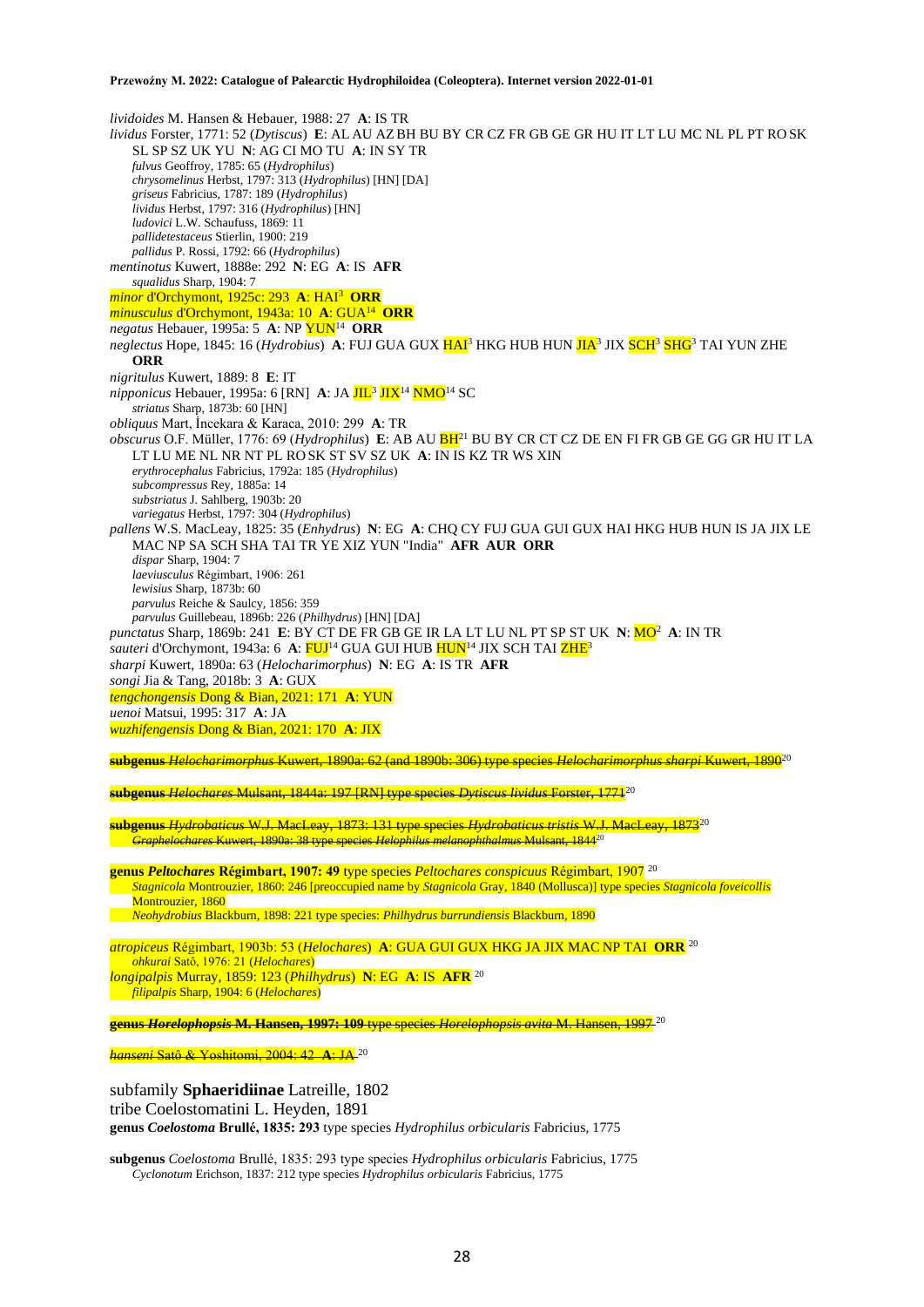*fallaciosum* d'Orchymont, 1936a: 19 **A**: FUJ GUA HKG NP TAI UP YUN **ORR** *hispanicum* Küster, 1848a: no. 39 (*Cyclonotum*) **E**: AL FR GR IT PT SP **N**: CI MO TU **A**: CY *maroccanum* Kuwert, 1890b: 176 *montanum* Mouchamps, 1958: 28 **A**: NP UP *orbiculare* Fabricius, 1775: 229 (*Hydrophilus*) **E**: AB AR AU BE BU BY CR CT CZ DE EN FI FR GB GE GG<sup>16</sup> GR HU IR IT LA LT LU ME NL NR NT PL PT RO SK SL SP SV ST SZ UK YU **A**: BEI ES FE HEB HEN IN JA KZ TR WS XIN *breve* Sharp, 1874e: 419 (*Cyclonotum*) *brevitarse* L. Heyden, 1870: 74 (*Cyclonotum*) *dalmatinum* Küster, 1848a: no.40 (*Cyclonotum*) *graecum* Kuwert, 1890b: 178 *immaculatum* P. Rossi, 1790: 48 (*Sphaeridium*) *minus* Sharp, 1873c: 262 (*Cyclonotum*) *pilula* O.F. Müller, 1776: 69 (*Hydrophilus*) *punctatum* Goeze, 1777: 616 (*Dytiscus*) [RN] *puncticolle* Reitter, 1906b: 32 *subaereum* Reitter, 1906b: 32 *subditum* d'Orchymont, 1936a: 20 **A**: HKG YUN **ORR** *sulcatum* Pu, 1963: 81 **A**: XIZ YUN *syriacum* d'Orchymont, 1936a: 9 **A**: IN IS LE SY *vitalisi* d'Orchymont, 1923b: 418 **A**: GUA GUX HAI HKG JA NP SHN TAI UP YUN **ORR** *vividum* d'Orchymont, 1936a: 28 **A**: GUA NP PA **ORR**

**subgenus** *Holocoelostoma* Mouchamps, 1958: 3 type species *Hydrobius stultus* Walker, 1858

*bhutanicum* Jayaswal, 1972: 409 **A**: BT JA NP TAI UP *stultum* Walker, 1858: 209 (*Hydrobius*) **A**: AE AF CHQ FUJ GUA GUX HAI HKG HUN JA JIX SCH NP OM PA SA SC SCH TAI UP XIZ YE YUN **AFR ORR** *simplex* Sharp, 1874e: 419 (*Cyclonotum*) *sulcatum* Pu, 1963: 81

**subgenus** *Lachnocoelostoma* Mouchamps, 1958: 4 type species *Cyclonotum horni* Régimbart, 1902

*bifidum* Jia, Aston & Fikáček, 2014: 359 **A**: GUA GUX JIX HKG *bipunctatum* Jayaswal, 1972: 410 **A**: AP NP UP *coomani* d'Orchymont, 1932c: 668 **A**: GUI GUX SCH YUN **ORR** *gentilii* Jia, Aston & Fikáček, 2014: 366 **A**: XIZ *hajeki* Jia, Aston & Fikáček, 2014: 363 **A:** GUA GUX *himalayanum* Hebauer, 2002a: 29 **A**: NP *hongkongense* Jia, Aston & Fikáček, 2014: 364 **A**: HKG YUN *horni* Régimbart, 1902b: 474 (*Cyclonotum*) **A**: BT NP OM SA YE YUN XIZ "India" **AFR ORR** *huangi* Jia, Aston & Fikáček, 2014: 368 **A**: GUX JIX *jaculum* Jia, Angus & Bian 2019: 295 **A**: YUN *jaechi* Jia, Lin, Chan, Skale & Fikáček, 2017: 114 **A**: HKG *martensi* Hebauer, 2002a: 29 **A**: NP *medianum* Hebauer, 2002a: 30 **A**: NP *phallicum* d'Orchymont, 1940f: 158 **A**: GUA GUX HAI HUN JIX SN TAI XIN YUN **ORR** *phototropicum* Jia, Angus & Bian, 2019: 292 **A**: XIZ *rubens* Hebauer, 2002a: 31 **A**: NP *surkhetensis* Hebauer, 2002a: 32 **A**: NP *taiwanense* Liu, Hu & Fikáček, 2020: 156 **A**: TAI *tangliangi* Jia, Lin, Chan, Skale & Fikáček, 2017: 115 **A**: HAI *transcaspicum* Reitter, 1906b: 32 **A**: IN OM SA SHN TM UZ TD TR **ORR** *turnai* Hebauer, 2006: 3 **A**: HUB HUN *vagum* d'Orchymont, 1940f: 159 **A**: ANH FUJ SHN YUN **ORR** *wui* d'Orchymont, 1940f: 160 **A**: FUJ HEN HUB HUN JIX SHA SHN TAI XIN "Korea" **genus** *Dactylosternum* **Wollaston, 1854: 99** type species *Dactylosternum roussetii* Wollaston, 1854 (= *Sphaeridium abdominale* Fabricius, 1792) *Macrocercyon* Alluaud, 1899: 379 [RN] type species *Trichopoda cassidaeformis* Brullé, 1835

*Trichopoda* Brullé, 1835: 294 [HN] type species *Trichopoda cassidaeformis* Brullé, 1835

*abdominale* Fabricius, 1792a: 79 (*Sphaeridium*) **E**i: AU AZ CR CZ FR GB GE GR HU IT PL<sup>6</sup> SP SZ **N**i: AG CI EG MR TU **A**i: AE CY GUA HKG IN JA SY TAI<sup>4</sup> YE "India" **AFR AUR**i **NAR**i **NTR**i **ORR**i *foveonitidum* Kuwert, 1890b: 179 *insulare* Laporte, 1840b: 59 (*Coelostoma*) *mulsanti* Murray, 1859: 352 (*Cyclonotum*) *natalense* Gemminger & Harold, 1868: 495 (*Cyclonotum*) [RN] *nitidum* Boheman, 1851: 602 (*Cyclonotum*) [HN]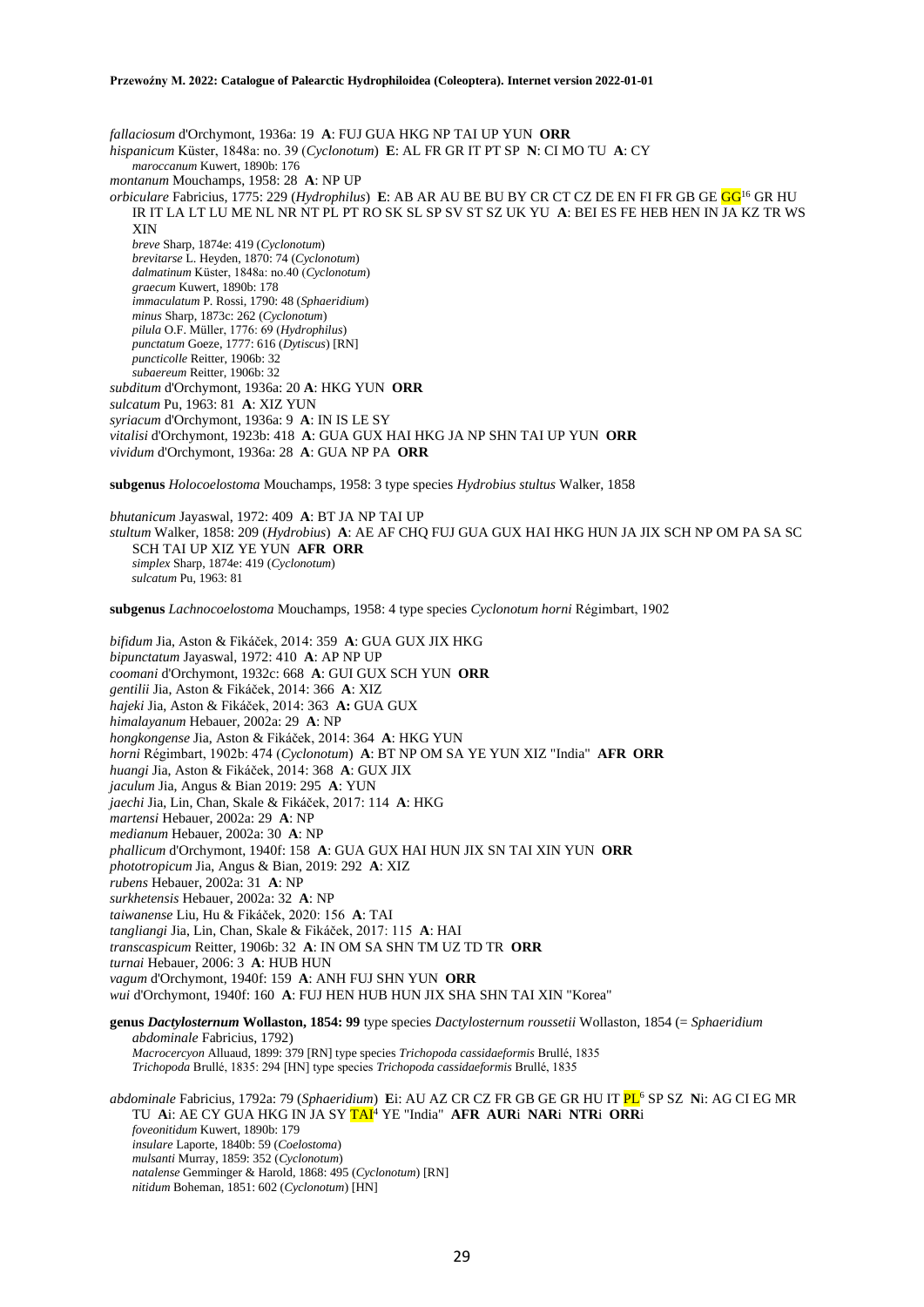*perezdearcei* Moroni, 2000 (*Andotypus*) *roussetii* Wollaston, 1854: 100 *semistriatum* L.W. Schaufuss, 1887: 108 (*Hydrobius*) *arabicum* Balfour-Browne, 1951: 205 **N**: EG **A**: YE *corbetti* Balfour-Browne, 1942: 860 **A**: HKG TAI **ORR** *hydrophiloides* W.S. MacLeay, 1825: 36 (*Sphaeridium*) **A**: BT FUJ GUA GUI GUX HAI HKG NP SD TAI YUN **AFR**i **AUR**i **NTR**i **ORR** *capense* Mulsant, 1844b: 170 (*Cyclonotum*) *nitidum* Laporte, 1840b: 58 (*Coelostoma*) *rubripes* Boheman, 1858: 24 (*Cyclonotum*) *latum* Sharp, 1873b: 64 (*Cyclonotum*) **A**: JA *pui* Jia, 2002: 75 **A**: GUX *vitalisi* d'Orchymont, 1925c: 271 **A**: FUJ HAI JIX YUN **ORR**

**genus** *Elocomosta* **Hansen, 1989: 254** type species *Elocomosta nigra* Hansen, 1989

*lilizheni* Lin, Jia & Fikáček, 2016: 85 **A**: GUX

tribe Megasternini Mulsant, 1844 subtribe Megasternina Mulsant, 1844<sup>7</sup>

**genus** *Armostus* **Sharp, 1890: 358** type species *Armostus optatus* Sharp, 1890

*amplelevatus* Jia, 1995: 130 (*Cercyon*) **A**: GUA HUN *caudatus* Hebauer, 2002a: 37 **A**: NP *crenulatus* Régimbart, 1903c: 337 (*Cercyon*) **A**: JA NP UP **ORR** *cuneatus* Hebauer, 2002a: 37 **A**: NP *nigricans* Hoshina & Satô, 2006: 97 **A**: JA SC *ohyamatensis* Hoshina & Satô, 2006: 102 **A**: JA *optatus* Sharp, 1890: 359 **A**: UP **ORR** *schenklingi* d'Orchymont, 1914: 323 (*Cercyon*) **A**: GUA HKG MAC TAI **ORR**

**genus** *Cercyon* **Leach, 1817: 95** type species *Dermestes melanocephalus* Linnaeus, 1758

**subgenus** *Acycreon* d'Orchymont, 1942a: 3 type species *Cercyon punctiger* Knisch, 1921

*apiciflavus* Hebauer, 2002a: 40 **A**: NP *punctiger* Knisch, 1921a: 79 **A**: GUA HKG JIX NP MAC **ORR**

**subgenus** *Arcocercyon* Hebauer, 2003b: 8 type species *Cercyon dieganus* Régimbart, 1903

*circumcinctus* Reitter, 1889d: 254 **E**: AL GR YU **A**: IN IS TR *ostentum* Shatrovskiy, 1999: 5 *dieganus* Régimbart, 1903a: 48 **N**: EG **AFR**

**subgenus** *Cercyon* Leach, 1817: 95 type species *Dermestes melanocephalus* Linnaeus, 1758 *Cerycon* Rey, 1886: 156 type species *Sphaeridium minutum* sensu Gyllenhal, 1808 (= *Sphaeridium triste* Illiger, 1801) *Cheilocercyon* Seidlitz, 1888: [Arten] 112 type species *Scarabaeus quisquilius* Linnaeus, 1760 *Cyceron* Shatrovskiy, 1992: 362 (365) type species *Cercyon dux* Sharp, 1873 *Epicercyon* Kuwert, 1890b: 168 type species *Cercyon granarium* Erichson, 1837 *Ercycon* Rey, 1886: 129 type species *Sphaeridium littorale* Gyllenhal, 1808 *Paraliocercyon* Ganglbauer, 1904a: 274 type species *Cercyon depressum* Stephens, 1829

*abeillei* Guillebeau, 1896b: 231 **A**: IS TR *aequalipunctus* Hebauer, 2002a: 40 **A**: UP *algarum* Sharp, 1873b: 65 **A**: LIA FE JA *alinae* Ryndevich, 2004: 61 **A**: SCH *alpinus* Vogt, 1969: 180 **E**: AU CZ GB GE IT PL<sup>5</sup> RO UK YU *aptus* Sharp, 1873b: 65 **A**: FE JA HEB *arenarius* Rey, 1885a: 31 **E**: BU CR FR GR IT SP **N**: CI TU **A**: TR **AUR**i *bellus* Jia, Liang, Ryndevich & Fikáček, 2019: 502 **A**: HEB HUB JIX *berlovi* Shatrovskiy, 1999: 7 **A**: GAN QIN SCH XIZ *signifer* Hebauer, 2002b: 8 *bifenestratus* Küster, 1851b: no.15 **E**: AR AU BU BY CT CZ DE EN FI FR GB GE HU IT LA LT LU NL NT PL SK ST SV SZ UK **A**: ES FE KZ MG WS XIN *palustris* Thomson, 1853: 55 *biltoni* Jia, Liang, Ryndevich & Fikáček, 2019: 505 **A**: SCH *bononiensis* Chiesa, 1964a: 118 **E**: CZ GE HU IT SK SL

*hungaricus* Endrödy-Younga, 1967: 67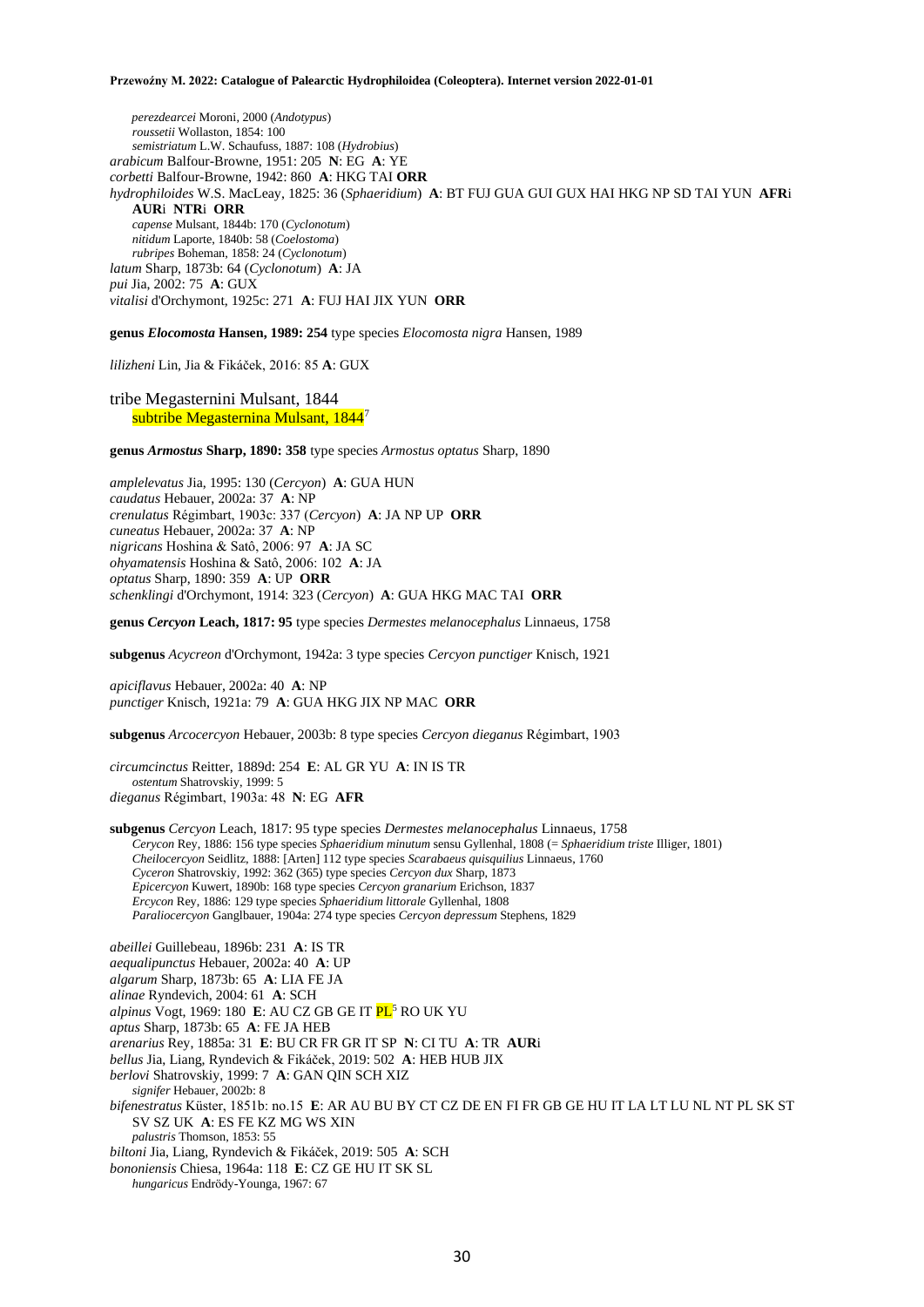*borealis* Baranowski, 1985: 341 **E**: FI NR SV **A**: ES FE SHA *castaneipennis* Vorst, 2009: 60 **E**: BY CI CT CZ GB LA NL PL SK ST SV *cavus* Hebauer, 2002a: 40 **A**: NP *convexiusculus* Stephens, 1829c: 146 **E**: AU BY CZ DE EN FI FR GB GE HU IR IT LA LT NL NR NT PL SK ST<sup>19</sup> SV SZ UK "Caucasus" **A**: ES WS *alni* Vogt, 1969: 186 *intermixtus* Sharp, 1918: 276 *costiventris* Hebauer, 2002a: 41 **A**: NP *costulipennis* Nakane, 1966: 55 **A**: JA *cultriformis* Wu & Pu, 1995: 125 **A**: GUA SCH *depressus* Stephens, 1829c: 138 **E**: AZ BU DE EN FI FR GB GE IR NL NR NT SV UK **AUR**i **NAR**i **NTR**i *dorsostriatus* Thomson, 1853: 54 *uruguayanus* Knisch, 1924c: 120 *deserticola* Fikáček, Gentili & Short, 2010: 156 **A**: AE *dilutus* Régimbart, 1903c: 338 **A**: SD **ORR** *divisus* Hebauer, 2002a: 42 **A**: NP SCH SD YUN *dux* Sharp, 1873b: 65 **A**: FE JA *emarginatus* Baranowski, 1985: 344 **E**: FI NR SV *fimbriatus* Mannerheim, 1852b: 344 **E**i: NT **NAR** *paradoxus* Kuwert, 1890b: 165 (321) *flavimarginatus* Ryndevich, Jia & Fikáček 2017: 543 **A**: YUN *granarius* Erichson, 1837: 221 **E**: AU BH BY CR CT CZ DE EN FR GB GE HU IT LA LT LU NL NT PL SK SL SZ UK YU "Caucasus" **A**: FE KZ XIZ "South Siberia" *haemorrhoidalis* Fabricius, 1775: 67 (*Sphaeridium*) **E**: AL AR AU AZ BH BU BY CR CT CZ DE EN FA FI FR GB GE GG GR HU IR IT LA LT ME NL NR NT PL PT SK SL SP ST SV SZ UK YU **N**: AG TU **A**: ES FE IN IS SY TR WS **AUR**i **NAR**i **NTR**i **ORR**i *aquatilis* Donisthorpe, 1932d: 129 *basillaris* Notman, 1920b: 187 *calthae* Scopoli, 1763: 18 (*Dermestes*) [DA] *erythropterus* Mulsant, 1844a: 180 *erythropterus* Küster, 1851a: no.8 [HN] *femoralis* Stephens, 1829c: 143 *flavipes* Fabricius, 1792a: 81 (*Sphaeridium*) *infuscatus* Stephens, 1829c: 144 *nigricollis* Say, 1825b: 190 (*Sphaeridium*) *obscurus* Fabricius, 1792a: 185 (*Hydrophilus*) [HN] *picinus* Marsham, 1802: 69 (*Dermestes*) *similis* Marsham, 1802: 68 (*Dermestes*) *striatus* Turton, 1802: 422 (*Hydrophilus*) [RN] *suturalis* Stephens, 1829c: 142 *hebaueri* Ryndevich, 2007: 309 **A**: "India" *impressus* Sturm, 1807: 9 (*Sphaeridium*) **E**: AR AU BU BY CT CZ DE FI FR GB GE GG HU IR IT LA LT NL NR NT PL SK SP ST SV SZ TR UK **NAR**i *apicalis* Dalla Torre, 1877: 73 [HN] *melanocephaloides* Kuwert, 1890b: 163 *piceus* Marsham, 1802: 69 (*Dermestes*) [HN] *xanthocephalus* Stephens, 1829c: 143 *inquinatus* Wollaston, 1854: 103 **E**i: AU AZ CR CZ IT **N**i: CI MR **A**: GUA JA JIL TR<sup>10</sup> **AFRi AURi NARi NTRi ORR** *austriacus* Vogt, 1974: 190 *faeceus* Balfour-Browne, 1954: 230 *gebieni* Knisch, 1925: 202 *knischi* J. Müller, 1924b: 77 *rhombicus* Jia, 1995: 128 *jonensis* Nakane, 1965: 54 **A**: JA *kabaki* Ryndevich, 2004: 59 **A**: GUX SCH *korbianus* Kniž, 1912: (169) **A**: FE WS *kryzhanovskii* Shatrovskiy, 1989: 284 **A**: FE *kubani* Ryndevich, Jia & Fikáček 2017: 547 **A**: YUN *lateralis* Marsham, 1802: 69 (*Dermestes*) **E**: AB AR AU BU BY CR CZ DE EN FI FR GB GE GG HU IR IT LA LT NL NR NT PL PT SK SP ST SV SZ UK YU **N**: CI **A**: ES FE KZ TD WS **NAR**i *incrematus* Notman, 1920b: 186 *lencoranus* Kuwert, 1890b: 162 **E**: AB GG ST *littoralis* Gyllenhal, 1808: 111 (*Sphaeridium*) **E**: AZ DE EN FA FI FR GB GE IC IR LA LT NL NR NT PL PT RO SP ST SV UK YU **N**: CI **A**: TR **NAR** *binotatus* Stephens, 1829c: 137 *dilatatus* Stephens, 1829c: 138 *normannus* L. Benick, 1916a: 204 *ruficollis* Schilsky, 1888: 190 *ruficornis* Stephens, 1829c: 137 *lividulus* d'Orchymont, 1926b: 204 **A**: BT **ORR**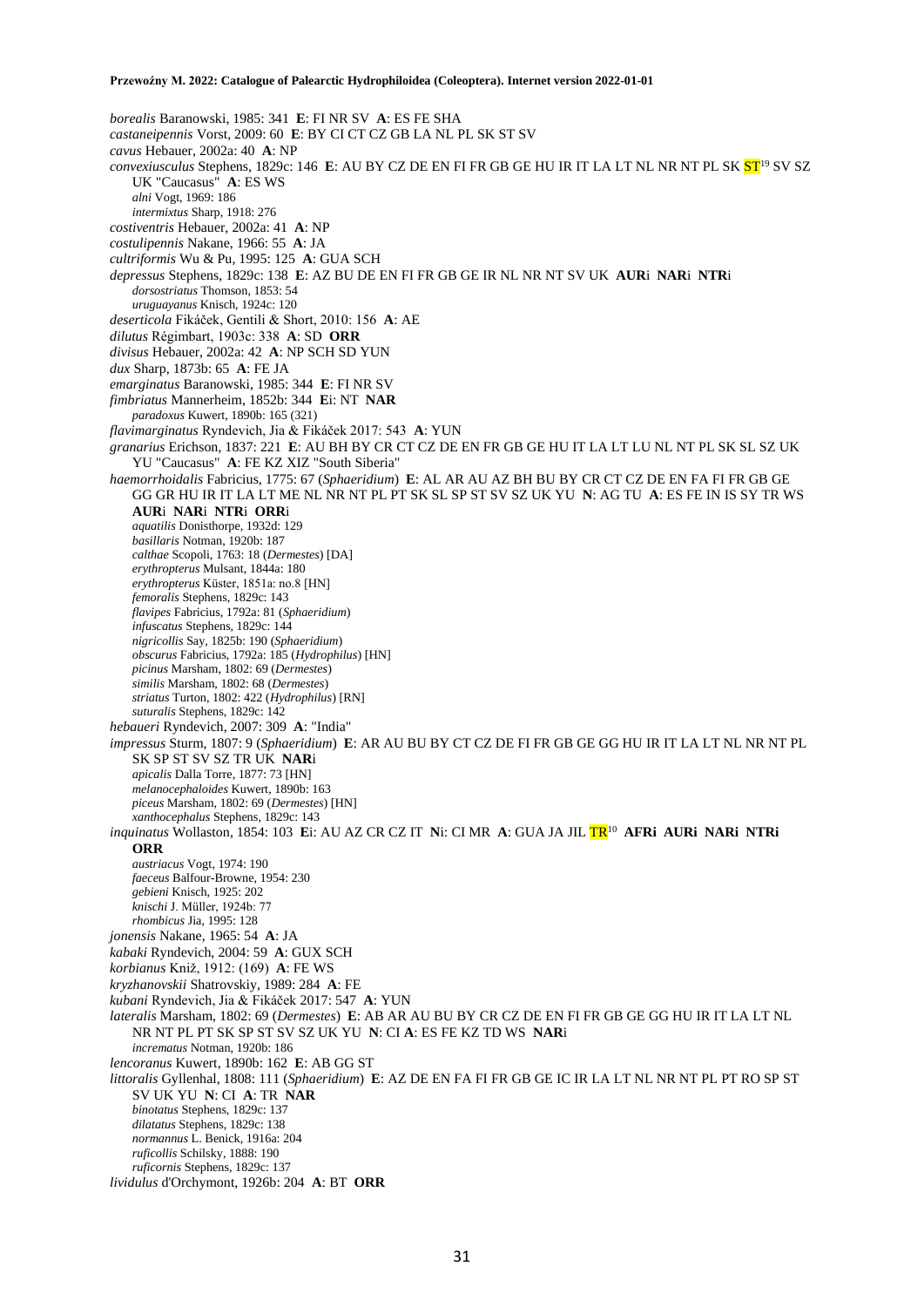*longulus* Hebauer, 2002a: 43 **A**: NP *marinus* Thomson, 1853: 54 **E**: AU BY CT CZ DE EN FA FI FR GB GE HU IR IT LA LT LU NL NR NT PL SP ST SV SZ UK "Caucasus" **A**: ES FE GUA HEI JA KZ MG NMO NP TM TR WS XIN **NAR** *aquaticus* Laporte, 1840b: 61 [HN] *heilongjiangensis* Wu & Pu, 1995: 127 *medvedorum* Shatrovskiy, 1999: 5 **A**: QIN *melanocephalus* Linnaeus, 1758: 356 (*Dermestes*) **E**: AR AU BH BY CR CT CZ DE EN FI FR GB GE GR HU IC IR IT LA LT NL NR NT PL SK SL SP ST SV SZ UK **A**: ES LE UZ WS *rubripennis* Kuwert, 1890b: 164 *mirandulus* Hebauer, 2002a: 44 **A**: NP *moroderi* Dodero, 1932:14 **E**: SP *nigriceps* Marsham, 1802: 72 (*Dermestes*) **E**i: AL AU AZ BY CR CT CZ DE EN FI FR GB GE HU IR IT LA LT MA NL NR NT PL PT RO SK ST SV SZ UK **N**: CI MR TU **A**i: BT GUA IN JA NP SA TAI TR YE "India" **AFR**i **AUR**i **NAR**i **NTR**i **ORR** *atricapillus* Marsham, 1802: 72 (*Dermestes*) *atriceps* Stephens, 1829c: 151 *atriceps* Gemminger & Harold, 1868: 496 [RN] [HN] *bimaculatus* Stephens, 1829c: 152 *centrimaculatus* Sturm, 1807: 23 (*Sphaeridium*) *inustus* Marsham, 1802: 76 (*Dermestes*) *laevis* Marsham, 1802: 73 (*Dermestes*) *mundus* Melsheimer, 1844b: 102 *nigriceps* Motschulsky, 1863: 445 [HN] *nubilipennis* Stephens, 1835: 401 *panamensis* M. Hansen, 1999a: 286 [RN] *pulchellus* Heer, 1841: 492 *striatus* Sharp, 1882: 108 [HN] *testaceus* Stephens, 1829c: 152 *ustulatus* Stephens, 1829c: 152 [HN] *vicinalis* Walker, 1859: 258 *numerosus* Shatrovskiy, 1989: 281 **A**: FE JA SC *obsoletus* Gyllenhal, 1808: 107 (*Sphaeridium*) **E**: AR AU AZ BY CR CT CZ DE EN FI FR GB GE HU IR IT LA LT NL NR NT PL PT SK SL SP SV SZ UK **N**: CI AG **A**: IN *obscurus* Dalla Torre, 1877: 73 [HN] *tristis* Dalla Torre, 1877: 73 [HN] *olibrus* Sharp, 1874e: 418 **A**: JA FE JIL JIX SHA TAI *omjenus* Hebauer, 2002a: 45 **A**: NP *ovillus* Motschulsky, 1860b: 129 **A**: ANH ES FE HEB JA NMO MG SHA WS XIN *paranigriceps* Ryndevich & Hebauer, 2010: 335 **A**: FE **ORR** *parametricus* Hebauer, 2002a: 45 **A**: NP *peltoides* Hebauer, 2002a: 46 **A**: NP *pentatomicus* Hebauer, 2002a: 46 **A**: NP *pseudodilutus* Satô, 1979: 52 **A**: NP SD *pygmaeus* Illiger, 1801: 40 (*Sphaeridium*) **E**: AR AU BU BY CR CT CZ DE EN FI FR GB GE HU IR IT LA LT ME NL NR NT PL SK SL SP ST SV SZ UK YU **N**: EG **A**: ES IN WS **NAR**i *apicialis* Say, 1823: 203 (*Sphaeridium*) *conspurcatus* Sturm, 1807: 15 (*Sphaeridium*) *erythropus* Stephens, 1829c: 148 *fuscescens* Stephens, 1829c: 150 *merdarius* Sturm, 1807: 26 (*Sphaeridium*) *stercorator* Stephens, 1829c: 147 *quisquilius* Linnaeus, 1760: 138 (*Scarabaeus*) **E**: AR AU AZ BU BY CR CZ DE EN FI FR GB GE GR HU IR IT LA LT NL NR NT PL PT RO SK SP ST<sup>19</sup> SV SZ YU UK **N**: CI EG MR TU **A**: ANH CY ES FE GAN GUA GUX HEB HEI HEN HUB IN IS JA JIX KI KZ MG NMO NP QIN SA SCH SHA SHG SY TD TR UZ WS YUN **AUR**i **NAR**i **NTR**i *dispar* Paykull, 1798: 62 (*Sphaeridium*) [DA] *flavipennis* Küster, 1848b: no.56 *flavus* Marsham, 1802: 71 (*Dermestes*) *guangxiensis* Wu & Pu, 1995: 128 *minimus* Scopoli, 1763: 12 (*Scarabaeus*) *mulsanti* Ganglbauer, 1904a: 280 [RN] *xantopterus* Laicharting, 1781: 85 (*Sphaeridium*) *renneri* Hebauer, 1997b: 73 **E**: GEi *rhomboidalis* Perris, 1874: 3 **E**: FR (Corse) IT (Sardegna) *rotundulus* Sharp, 1884b: 460 **A**: FE JA *rufinotus* Hebauer, 2002a: 47 **A**: NP *rufosuturatus* Hebauer, 2002a: 48 **A**: NP *saluki* Ryndevich, 1998: 63 **A**: FE *scaevus* Hebauer, 2002a: 48 **A**: NP *sculptus* Hebauer, 2002a: 48 **A**: NP *sericatus* Hebauer, 2002a: 49 **A**: NP *setiger* Wu & Pu, 1995: 128 **A**: GUA GUI **ORR**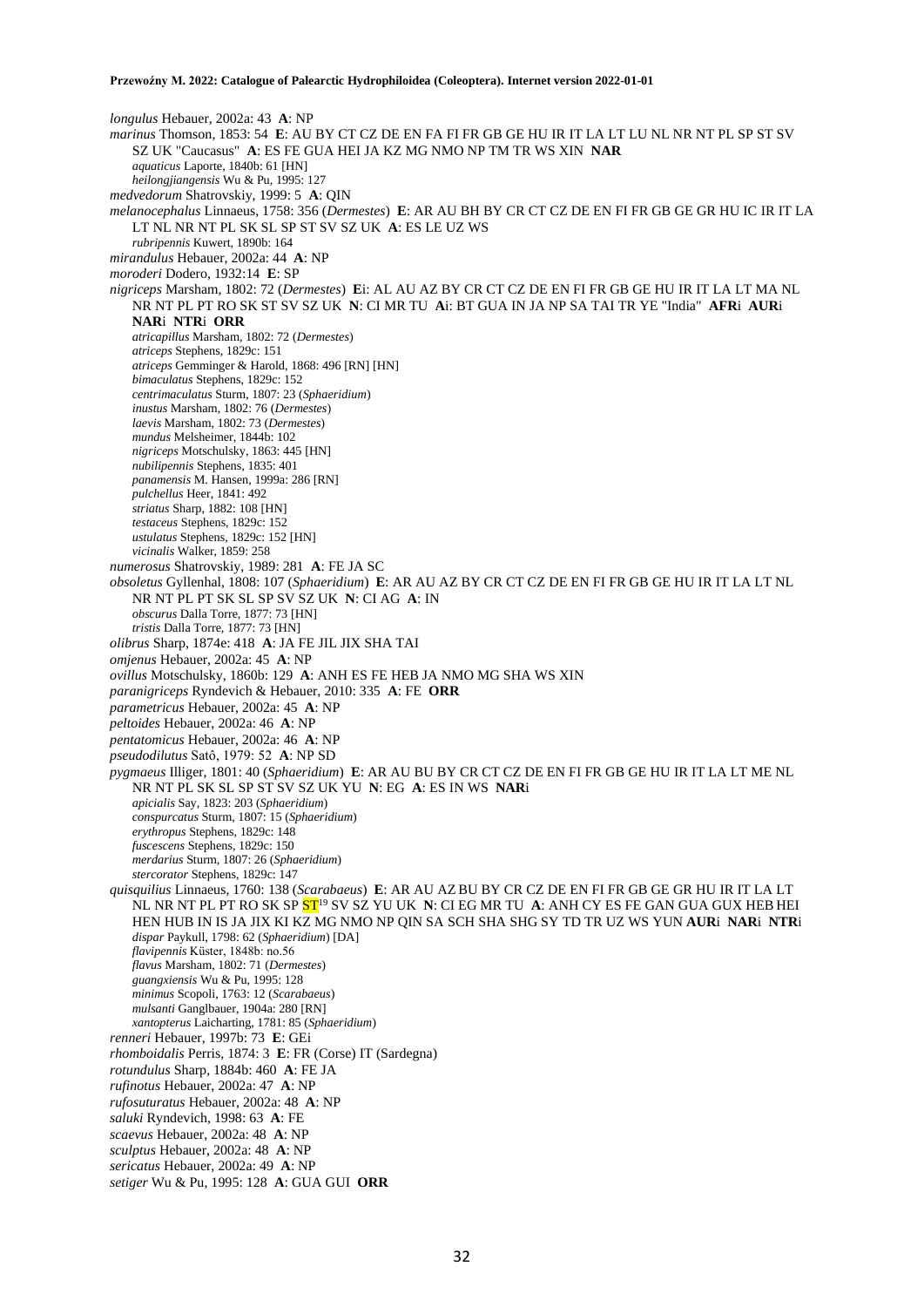*setulosus* Sharp, 1884b: 458 **A**: FE JA **NAR** *shinanensis* Nakane, 1965: 54 **A**: JA *spatiferides* Newton, 2015 **A**: NP *spatifer* Hebauer, 2002a: 49 [HN] *sternalis* Sharp, 1918: 276 **E**: AU AZ BU BY CR CT CZ DE FI FR GB GE GG HU IR IT LA LT NL PL SK ST SV UK **A**: IN WS *pumilio* Sharp, 1918: 277 *strandi* Roubal, 1938: 56 **E**: AR ST **A**: TR *subsulcatus* Rey, 1885a: 32 **E**: BH BY CR CT FR GE IT LA SP ST UK *agnotus* Kuwert, 1888a: 38 *sundukovi* Ryndevich, Hoshina & Prokin, 2019: 262 **A**: FE *symbion* Shatrovskiy, 1989: 281 **A**: FE JA *tabellarius* Hebauer, 2002a: 50 **A**: NP *tatricus* Endrödy-Younga, 1967: 63 **E**: PL RO SK UK **A**: ES FE *exorabilis* Shatrovskiy, 1989: 285 *terminatus* Marsham, 1802: 70 (*Dermestes*) **E**: AR AU AZ BY CR CT CZ DE EN FI FR GB GE HU IR IT LA LT ME NL NR NT PL SK SP SV SZ UK **N**: AG CI EG MR TU **A**: FE IS KZ MG SHA WS **NAR**i *basalis* Dalla Torre, 1877: 73 *exiguus* Grimmer, 1841: 40 (*Cambrus*) [DA] *fimetarius* Wollaston, 1854: 103 *lepidus* Wollaston, 1864: 94 *marginecollis* Dalla Torre, 1877: 73 *nanus* Melsheimer, 1844b: 102 *plagiatus* Erichson, 1837: 218 *scutellaris* Stephens, 1829c: 153 *separandus* Rey, 1886: 153 *torquatus* Hebauer, 2002a: 50 **A**: NP *tristis* Illiger, 1801: 39 (*Sphaeridium*) **E**: AU BY CT CZ DE EN FI FR GB GE HU IR IT LA LT LU NL NR NT PL PT SK SP ST SV SZ UK **A**: ES FE KZ MG NMO WS XIN *boletophagus* Marsham, 1802: 72 (*Dermestes*) *convexius* Stephens, 1829c: 145 *laevigatus* Stephens, 1829c: 140 *uenoi* Satô, 1984: 1 **A**: JA *undulipennis* Ryndevich, Jia & Fikáček 2017: 550 **A**: SCH YUN *unipunctatus* Linnaeus, 1758: 364 (*Coccinella*) **E**: AR AU BY CR CT CZ DE EN FI FR GB GE HU IC IR IT LA LT NL NR NT PL PT RO SK SL SP ST SV SZ UK **A**: ES FE HEI JA KZ MG WS **NAR**i *cordiger* Herbst, 1784: 122 (*Hydrophilus*) *dispar* Paykull, 1798: 62 (*Sphaeridium*) [DA] *impunctatus* Kuwert, 1890b: 166 *janssoni* Nyholm, 1952: 207 *unipustulatus* Nakane, 1982: 101 **A**: FE JA *ustus* Sharp, 1874e: 418 **A**: FE JA TAI *verus* Shatrovskiy, 1989: 282 **A**: FE WS *wui* M. Hansen, 1999a: 293 [RN] **A**: GUA *striatus* Wu & Pu, 1995: 129 [HN] *yayeyama* Chûjô & Satô, 1970: 7 **A**: JA *chujoi* Satô, 1985: 212 **subgenus** *Clinocercyon* d'Orchymont, 1942a: 2 type species *Cercyon grandis* Laporte, 1840

*aequalis* Sharp, 1884b: 459 **A**: JA *placidoides* Zaitzev, 1908b: 411 [RN] *hanseni* Jia, Fikáček & Ryndevich, 2011: 42 **A**: GUI HUN JIA JIX ZHE *incretus* d'Orchymont, 1941a: 9 **A**: FUJ JIX TAI ZHE *lineolatus* Motschulsky, 1863: 444 (*Trichopoda*) **A**: AE GUA JA NP YUN TAI **ORR AFRi**  *nigrostriatus* Wu & Pu, 1995: 127 *nepalensis* Ryndevich, 2011: 399 **A**: NP *placidus* Sharp, 1884b: 459 **A**: JA *primoricus* Ryndevich & Prokin, 2017: 129 **A**: FE *retius* Ryndevich & Prokin, 2017: 126 **A**: FE *rubicundus* Sharp, 1884b: 460 **A**: JA

**subgenus** *Conocercyon* Hebauer, 2003b: 30 type species *Cercyon crenatostriatus* Régimbart, 1903

*sanaii* Hoshina, 2008: 2 **A**: JA *vagus* Sharp, 1884b: 459 **A**: FE JA SC

**subgenus** *Dicyrtocercyon* Ganglbauer, 1904a: 274 type species *Sphaeridium ustulatum* Preyssler, 1790

*diversipunctus* Hebauer, 2002a: 41 **A**: NP UP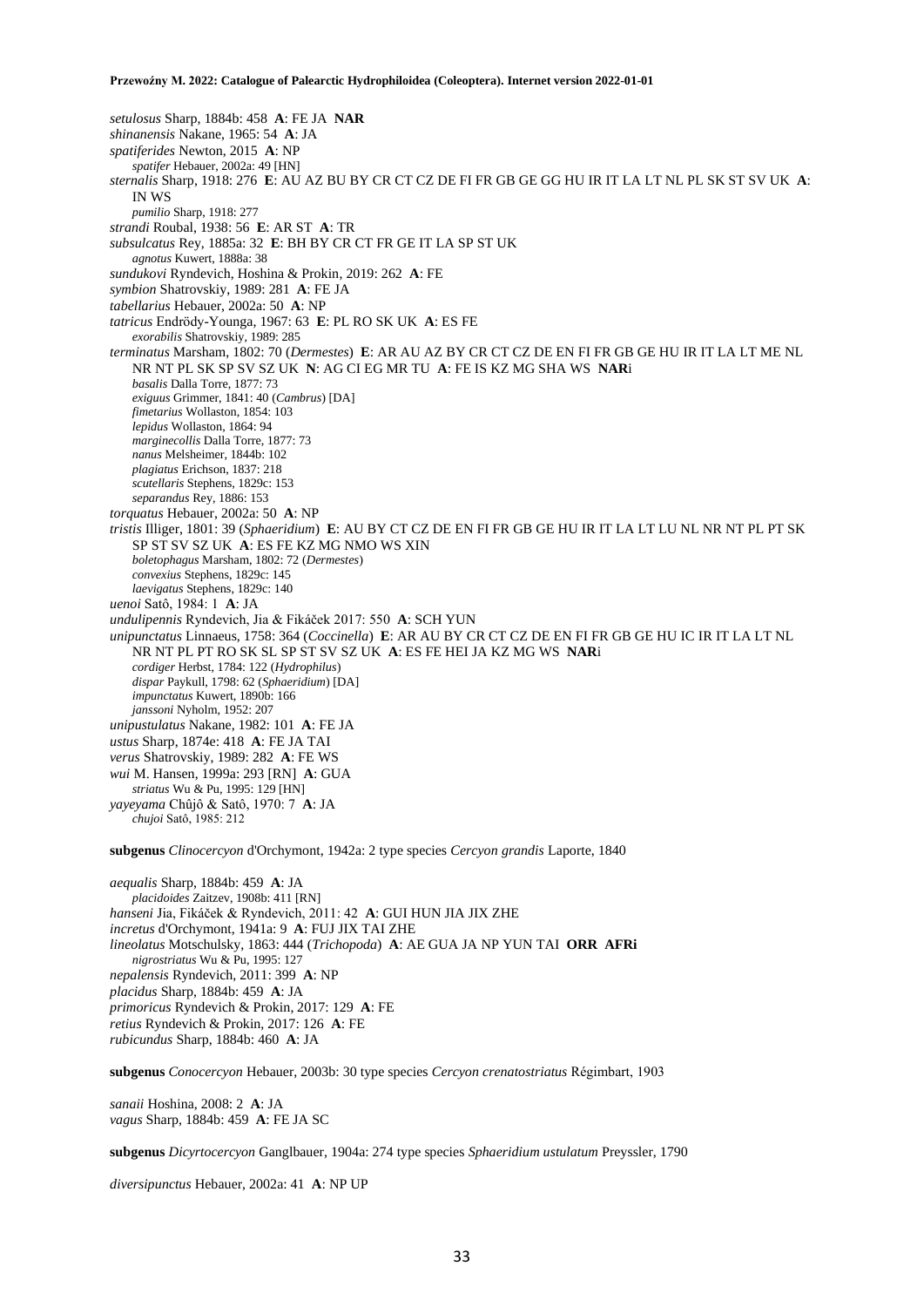*ustulatus* Preyssler, 1790: 34 (*Sphaeridium*) **E**: AU BY CR CT CZ DE EN FI FR GB GE HU IR IT LA LT LU MC NL NR NT PL PT RO SK SP ST SV SZ UK YU **A**: IN TR WS **NAR**i *haemorrhoidalis* Fabricius, 1792a: 185 (*Hydrophilus*) [HN] *haemorrhoum* Gyllenhal, 1808: 107 (*Sphaeridium*) [RN] *xanthorhoeus* Stephens, 1829c: 143

**subgenus** *Paracercyon* Seidlitz, 1888: [Gattungen] 23 type species *Hydrophilus analis* Paykull, 1798

*analis* Paykull, 1798: 187 (*Hydrophilus*) **E**: AU BU BY CR CT CZ DE EN FI FR GB GE HU IC IR IT LA LT NL NR NT PL RO SK SL SP ST SV SZ TR UK YU "Caucasus" **N**: AG **A**: ES FE JIL KZ TR WS **AUR**i **NAR**i *acutus* Stephens, 1829c: 139 *apicalis* Stephens, 1829c: 140 *aquaticus* Stephens, 1829c: 138 *maculatus* Melsheimer, 1844b: 101 *honorabilis* Shatrovskiy, 1999: 7 **A**: GAN QIN

**subgenus** *Paracycreon* d'Orchymont, 1942a: 3 type species *Cercyon hova* Régimbart, 1903

*laminatus* Sharp, 1873b: 66 **E**i: AL AR AU BE BU BY CT CZ DE EN FI FR GB GE GG GR HU IT LA LT MD NL PL SP ST SV SZ TR UK **A**: FE GUA GUX HKG HUB HUN IS JA JIL KI KZ NP SCH SHA SHG TAI TR WS ZHE **AUR**i **ORR PAC**i **NTR**i *sharpi* Harold, 1878: 68 *tropisternus* Wu & Pu, 1995: 129 *vicinaloides* d'Orchymont, 1925c: 278 *maculosus* Hebauer, 2002a: 44 **A**: NP *noctuabundus* Shatrovskiy, 1992: 367 **A**: FE GUI *subsolanus* Balfour-Browne, 1939c: 4 **A**: SA GUA HKG JIX TAI "India" **ORR** *linearis* Wu & Pu, 1995: 127

genus *Cercyon***, species incertae sedis** *scitus* Walker, 1836: 413 **N**: CI

genus *Cercyon*, **nomen dubium** *elegans* Betta, 1847: 25 **E**: IT

**genus** *Cryptopleurum* **Mulsant, 1844a: 188** type species *Sphaeridium minutum* Fabricius, 1775

*coomani* d'Orchymont, 1926b: 229 **A**: GUA **ORR** *crenatum* Kugelann, 1794: 543 (*Sphaeridium*) **E**: AR AU BE BU BY CR CT CZ DE EN FI FR GB GE GG HU IT LA LT NL NR NT PL RO SK SL SP SV SZ TR YU UK **A**: KZ TR WS *vaucherii* Tournier, 1868: 566 *ferrugineum* Motschulsky, 1863: 448 **A**: GUA SA NP TAI "India" **ORR** *minutum* Fabricius, 1775: 68 (*Sphaeridium*) **E**: AR AU BE BU BY CR CT CZ DE EN FI FR GB GE HU IR IT LA LT NL NR NT PL PT RO SK SL SP SV SZ UK YU **A**: ES FE GAN KI KZ NMO QIN WS **NAR**i *pulicarium* Thunberg, 1784: 7 (*Hister*) [DA] *sordidus* Marsham, 1802: 69 (*Dermestes*) *pygmaeum* d'Orchymont, 1913: 15 **A**: TAI **ORR** *subtile* Sharp, 1884b: 461 **E**i: AU BE BU BY CH CZ DE EN FI GB GE GG HU IT LA LT NL NR PL SV SZ UK **A**: BEI

ES FE FUJ GUA GUI GUX HEB HUB HUN JA JIX KI KZ NMO NP QIN SCH SHA SHG SHX TAI YUN ZHE "India" **NAR**i

*sulcatum* Motschulsky, 1863: 448 **A**: HAI NP YUN **ORR**

**genus** *Emmidolium* **d'Orchymont, 1937e: 466** type species *Emmidolium excavatum* d'Orchymont, 1937

*excavatum* d'Orchymont, 1937e: 467 **A**: JA TAI **ORR AFR**

**genus** *Himalcercyon* **Hebauer, 2002a: 39** type species *Cercyon mirus* Hebauer, 2002

*franzi* Jia, Liang & Fikáček, 2020: 40 **A**: XIZ *mirus* Hebauer, 2002a: 39 (*Cercyon*) **A**: NP

**genus** *Megasternum* **Mulsant, 1844a: 187** type species *Dermestes obscurus* Marsham, 1802 (= *Dermestes concinnus* Marsham, 1802)

*concinnum* Marsham, 1802: 74 (*Dermestes*) **E**: AR AU BE BU BY CR CT CZ DE EN FA FI FR GB GE GG GR HU IR IT LA LT MC ME NL NR NT PL PT RO SK SL SP ST SV SZ UK **N**: AG TU **A**: AHN ES FE TR WS **NAR**i *acutum* Stephens, 1829c: 139 (*Cercyon*) [DA] *algiricum* J. Sahlberg, 1903d: 17 *aquaticum* Stephens, 1829c: 138 (*Cercyon*) [DA]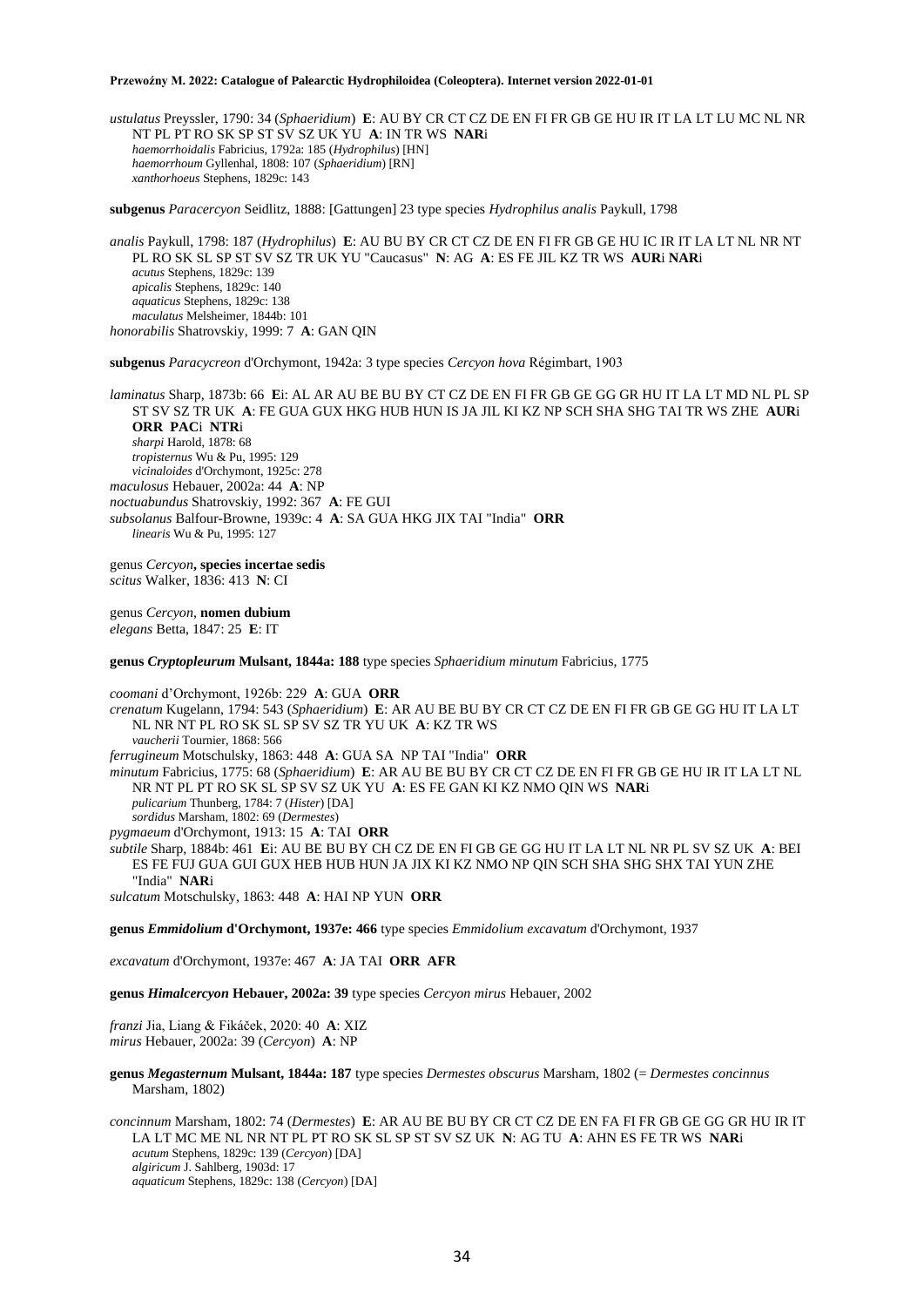*brunneum* Dalla Torre, 1877: 73 *calabricum* Kuwert, 1890b: 172 (324) *castaneum* Heer, 1841: 492 (*Cercyon*) *caucasicum* Kuwert, 1890b: 171 (323) *contaminatum* Stephens, 1829c: 149 (*Cercyon*) *convexior* Stephens, 1829c: 146 (*Cercyon*) *ferrugineum* Dalla Torre, 1877: 73 *immune* Stephens, 1829c: 140 (*Cercyon*) *obscurum* Marsham, 1802: 72 (*Dermestes*) [HN] *pusillum* Kuwert, 1890b: 173 (325) (*Pachysternum*) *stercorarium* Marsham, 1802: 76 (*Dermestes*) *testaceum* Stephens, 1829c: 152 (*Cercyon*) *immaculatum* Stephens, 1829c: 147 (*Cercyon*) **E**: BU GB PL **A**: ES WS *japonicum* Shatrovskiy, 1989: 286 **A**: FE JA *prometheus* Shatrovskiy, 1990: 83 **E**: GG ST

**genus** *Nipponocercyon* **Satô, 1963b: 267** type species *Nipponocercyon shibatai* Satô, 1963

*satoi* Fikáček, Jia & Ryndevich, 2015: 573 **A**: JIX ZHE *shibatai* Satô, 1963b: 267 **A**: JA *monticola* Nakane, 1968: 86 *oyamanum* Nakane, 1968: 86 *sichuanicus* Ryndevich, 2005: 244 (*Cryptopleurum*) **A**: SCH

**genus** *Oreosternum* **Jia, Liang & Fikáček, 2020: 46 [RN]** type species *Oreocyon frigidus* Hebauer, 2002 *Oreocyon* Hebauer, 2002a: 35 [HN] type species *Oreocyon frigidus* Hebauer, 2002

*frigidus* Hebauer, 2002a: 36 (*Oreocyon*) **A**: NP **ORR**

**genus** *Pachysternum* **Motschulsky, 1863: 446** type species *Pachysternum nigrovittatum* Motschulsky, 1863 *Pigrillum* Knisch, 1921a: 72 type species *Cercyon villosus* Régimbart, 1907

*apicatum* Motschulsky, 1863: 448 **A**: HAI **ORR** *brunneum* Balfour-Browne, 1951: 209 **A**: YE *capense* Mulsant, 1844c: 381 (*Cryptopleurum*) **E**i: FR GR HU IT PL RO **N**i: CI EG MR **AFR AUR**i **NTRi** *figuratum* Gerstaecker, 1867: 26 (*Cercyon*) *rufocaudatum* Fairmaire, 1893b: 526 (*Cercyon*) *scapulare* Boheman, 1851:608 (*Cercyon*) *cardoni* d'Orchymont, 1926b: 220 **A**: AP CE GUI NP SD SE SW **ORR** *haemorrhoum* Motschulsky, 1866: 168 **A**: ES FE JA MG NMO NO NE KZ WS "Korea" *distinctum* Sharp, 1873b: 66 (*Megasternum*) *gibbulum* Motschulsky, 1866: 169 (*Megasternum*) *sibiricum* Kuwert, 1890b: 172 (324) *kubani* Fikáček, Jia & Prokin, 2012: 31 **A**: SCH **ORR**  *nigrovittatum* Motschulsky, 1863: 447 **A**: CE FUJ GUA GUX HAI HKG NP SD SE SW UP **ORR** *rugosum* Fikáček, Jia & Prokin, 2012: 38 **A**: GAN SHA *stevensi* d'Orchymont, 1926b: 220 **A**: FUI GUA GUX YUN CE SE SW NP SD UP **ORR** *nigritum* Jia, Wu & Pu, 1998: 125 (127)

**genus** *Pacrillum* **d'Orchymont, 1941a: 14** type species *Pacrillum chinense* d'Orchymont, 1941 *Agnaeformia* Shatrovskiy, 1989: 286 type species *Agnaeformia lucida* Shatrovskiy, 1989

*chinense* d'Orchymont, 1941a: 16 **A**: FUJ SCH *cycrilloideum* Fikáček & Hebauer, 2006: 60 **A**: NP *lucidum* Shatrovskiy, 1989: 286 (*Agnaeformia*) **A**: FE *manchuricum* d'Orchymont, 1941a: 17 **A**: "Southern Manchuria"

**genus** *Paroosternum* **Scott, 1913: 220** type species *Paroosternum degayanum* Scott, 1913 *Anchorosternum* Jia, Wu & Pu, 2001: 155type species *Anchorosternum sinensis* Jia, Wu & Pu, 2001

*saundersi* d'Orchymont, 1925c: 289 (*Oosternum*) **A**: HKG NP **ORR** *sorex* Sharp, 1874e: 418 (*Cercyon*) **A**: GUA GUX HKG JA TAI **AFR**i **AUR**i **ORR** *horni* d'Orchymont, 1914: 326 (*Oosternum*) *sinense* Jia, Wu & Pu, 2001: 157 (*Anchorosternum*)

**genus** *Pelosoma* **Mulsant, 1844a: 184** type species *Pelosoma lafertei* Mulsant, 1844 *Merosoma* Balfour-Browne, 1939b: 472 type species *Pelosoma eremita* Knisch, 1925

*lafertei* Mulsant, 1844a: 185 **E**i: FR IT **NTR** *meridionale* Bruch, 1915: 468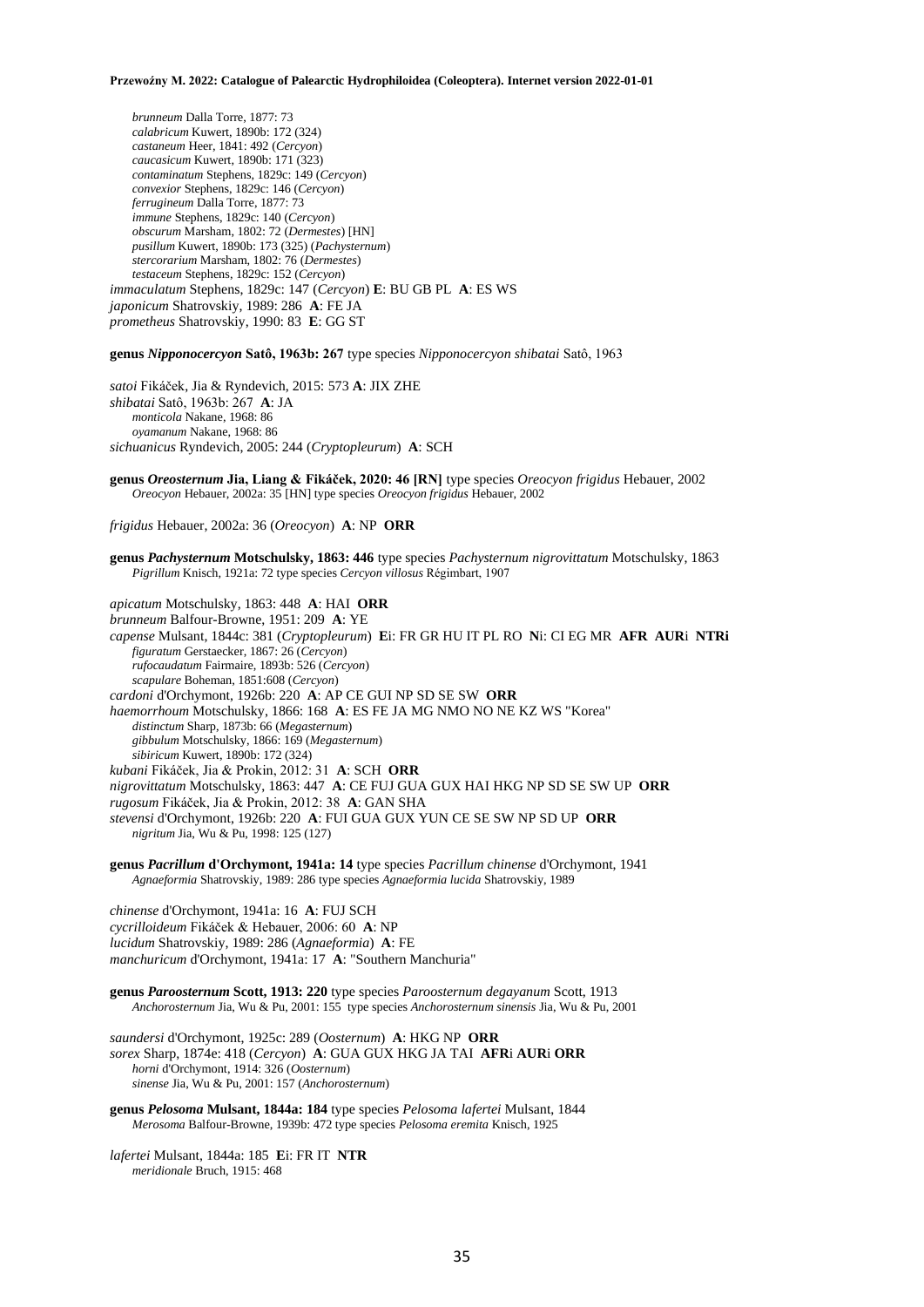**genus** *Peltocercyon* **d'Orchymont, 1925c: 284** type species *Peltocercyon coomani* d'Orchymont, 1925

*shigehisai* Hoshina, 2018: 293 **A**: JA *subopacipennis* (Nakane, 1965): 53 (*Cercyon*) **A**: JA

subtribe Oosternina Arriaga-Varela, Sýkora & Fikáček, 2021<sup>7</sup>

**genus** *Oosternum* **Sharp, 1882: 112** type species *Oosternum costatum* Sharp, 1882 (= *Oosternum sharpi* M. Hansen, 1999) *Pemelus* Horn, 1890b: 309 type species *Megasternum costatum* LeConte, 1855

*atramentarium* Hebauer, 2002a: 54 **A**: NP *okinawaense* Hoshina, 2011: 231 **A**: JA *robiginosum* Hebauer, 2002a: 55 **A**: NP *rudicolle* Hebauer, 2002a: 56 **A**: NP *sericicolle* Hebauer, 2002a: 56 **A**: NP *sharpi* M. Hansen, 1999c: 242 [RN] **E**i: AZ **AFR**i **NAR NTR ORR**i *costatum* Sharp, 1882: 113 [HN] *shigehisai* Hoshina & Satô, 2004: 11 **A**: JA *soricoides* d'Orchymont, 1941a: 13 **A**: FUJ JIX JA *sugitai* Hoshina, 2009: 2 **A**: JA *takedai* Hoshina & Satô, 2005: 2 **A**: JA *toshiiei* Hoshina & Satô, 2004: 9 **A**: JA

### tribe Omicrini Smetana, 1975

**genus** *Microgioton* **d'Orchymont, 1937e: 463** type species *Mirogioton coomani* d'Orchymont, 1937 *Ischyromicrus* Malcolm, 1981: 264 type species *Ischyromicrus julieae* Malcolm, 1981

*coomani* d'Orchymont 1937e: 464 **A**: YUN **ORR** *cognitus* Malcolm, 1981: 267 (*Ischyromicrus*) *grandis* Bameul, 1994b: 134 **A**: SD

**genus** *Noteropagus* **d'Orchymont, 1919: 132** type species *Noteropagus politus* d'Orchymont, 1919

*politus* d'Orchymont, 1919: 134 **A**: UP **AUR ORR**

**genus** *Omicrogiton* **d'Orchymont 1919: 121** type species *Omicrogiton insularis* d'Orchymont, 1919

*coomani* Balfour-Browne, 1939b: 471 **A**: GUA HAI HKG **ORR** *hainanensis* Jia, Lin, Li & Fikáček 2015: 105 **A**: HAI *insularis* d'Orchymont, 1919: 122 A: TAI **ORR** *roberti* Jia, Lin, Li & Fikáček 2015: 107 **A**: HAI

**genus** *Oreomicrus* **Malcolm, 1980: 186** type species *Oreomicrus explanatus* Malcolm, 1980

*tristis* Bameul, 1994a: 80 **A**: NP

**genus** *Paromicrus* **Scott, 1913: 206** type species *Paromicrus carinatus* Scott, 1913

*affinis* d'Orchymont, 1919: 127 **A**: JA *annandalei* d'Orchymont, 1919: 130 **A**: AP BT

**genus** *Peratogonus* **Sharp, 1884b: 461** type species *Peratogonus reversus* Sharp, 1884

*grandis* Malcolm, 1981: 263 **A**: SD *reversus* Sharp, 1884b: 461 **A**: GUA JA JIX TAI

**genus** *Psalitrus* **d'Orchymont, 1919: 123** type species *Psalitrus vandenbosscheae* d'Orchymont, 1919

*fallax* Balfour-Browne, 1948b: 384 **A**: UP *masatakai* Hoshina, 2007c: 42 **A**: JA *sauteri* d'Orchymont, 1929a: 92 **A**: TAI *smetanai* Bameul, 1992: 103 **A**: NP *temperei* Bameul, 1992: 105 **A**: NP *yamatensis* Hoshina & Satô, 2005: 15 **A**: JA

tribe Protosternini M. Hansen, 1991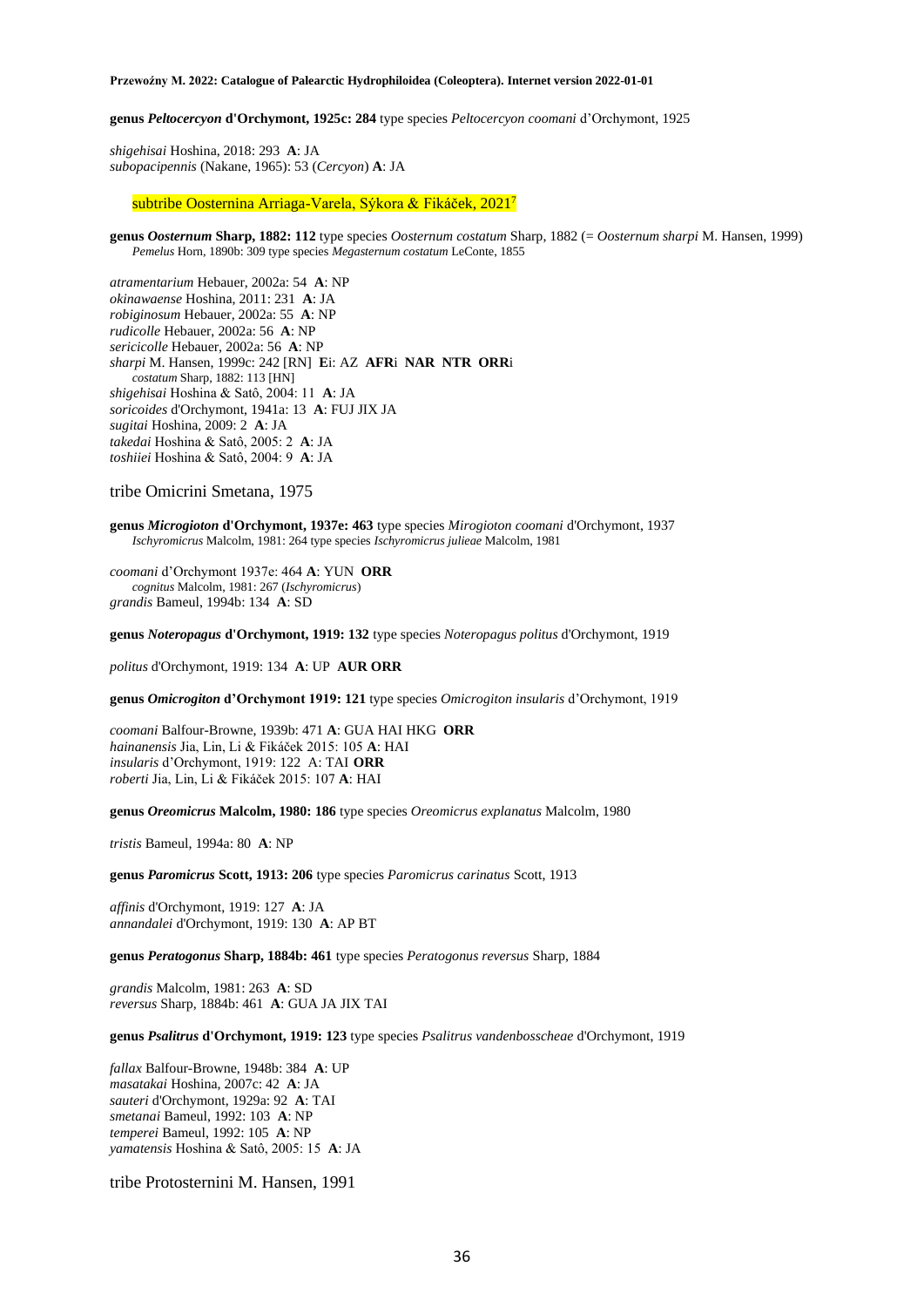**genus** *Protosternum* **Sharp, 1890: 356** type species *Protosternum atomarium* Sharp, 1890 *Blanodium* d'Orchymont, 1926a: 99 type species *Dactylosternum abnormale* d'Orchymont, 1913

*abnormale* d'Orchymont, 1913: 10 (*Dactylosternum*) **A**: TAI **ORR** *arunvallense* Hebauer, 2002a: 34 **A**: NP *hainanense* Fikáček, Liang, Hsiao, Jia & Vondráček, 2018: 97 **A**: HAI

# tribe Sphaeridiini Latreille, 1802

**genus** *Sphaeridium* **Fabricius, 1775: 66** type species *Dermestes scarabaeoides* Linnaeus, 1758 *Sphaeridiolinus* Minozzi, 1921: 54 type species *Sphaeridium bipustulatum* Fabricius, 1781

*bipustulatum* Fabricius, 1781a: 78 **E**: AR AU AZ BE BH BU BY CR CT CZ DE EN FI FR GB GE HU IR IT LA LT MC MD NL NR NT PL PT SK SL SP ST SV SZ UK YU **N**: AG CI EG TU **A**: AF ES FE<sup>15</sup> IN IS KZ MG TD TR WS **NAR**i *basalis* Dalla Torre, 1877: 72 [DA] *bimaculatum* Kuwert, 1890b: 174 [HN] [DA] *daltoni* Stephens, 1829c: 156 [DA] *haemorrhoum* Schrank, 1781: 26 (*Dermestes*) *humerale* Westhoff, 1881: 61 [DA] *lunulatum* Stephens, 1829c: 155 [DA] *marginatum* L.G. Scriba, 1790b: 164 [HN] [DA] *quadrimaculatum* Herbst, 1783: 30 [HN] [DA] *renipustulatum* Heer, 1841: 488 [DA] *semistriatum* Laporte, 1840b: 60 [DA] *tauricum* Motschulsky, 1849: 94[HN] *testaceum* Heer, 1841: 488 [HN] [DA] *testudinarium* Geoffroy, 1785: 24 (*Dermestes*) [HN] *caffrum* Laporte, 1840b: 60 **A**: YE **AFR** *apicale* Boheman, 1851: 606 *daemonicum* Fikáček & Kropáček, 2015: 674 **A**: AP **ORR** *densepunctatum* Berlov & Shatrovskiy, 1989: 277 **A**: FE "North China" *dimidiatum* Gory, 1834: pl. 20 [fig. 15] **A**: JA SD TAI UP **ORR** *cameroni* d'Orchymont, 1926b: 202 *dimidiatum* Laporte, 1840b: 60 [HN] *discolor* d'Orchymont, 1933a: 298 **A**: GUA GUX TAI UP **AUR ORR** *exile* Boheman, 1851: 607 **A**: YE **AFR** *lunatum* Fabricius, 1792a: 78 **E**: AR AU BE BU BY CR CT CZ DE EN FI FR GB GE HU IR IT LA LT NL NR NT PL SK SL SP SV SZ UK YU **N**: AG **A**: FE IS JA<sup>9</sup> JO KZ MG NW SY TD WS **NAR**i *bimaculatum* Ragusa, 1891a: 136 [HN] [DA] *marginatum* Fabricius, 1787: 43 **E**: BH BU BY CR CT CZ DE FI FR GB GE HU IR IT LT MC PL RO SK SL SP ST SZ TR UK **N**: AG TU **A**: CY FE<sup>15</sup> TD TR UZ WS "Middle East" "Near East" **NAR**i *quinquemaculatum* Fabricius, 1798: 39 **A**: FUJ GUA GUX HKG JA JIA JIX NP SA TAI "India" **ORR** *chinense* J. Frivaldszky, 1889: 197 *tricolor* Walker, 1858: 209 [HN] *vicinum* Laporte, 1840b: 60 *reticulatum* d'Orchymont, 1929b: 410 **E**: TR **A**: HP GUA JIX SCH SHN TAI UP **ORR** *scarabaeoides* Linnaeus, 1758: 356 (*Dermestes*) **E**: AB AR AU AZ BE BH BU BY CR CT CZ DE EN FI FR GB GE GG HU IR IT LA LT MC NL NR NT PL PT RO SK SL SP SV SZ UK **N**: TU **A**: ES FE HEI IN IS JA KI KZ NMO TD TR UK UZ WS **AFR**i **AUR**i **NAR**i *crenatum* Palisot de Beauvois, 1817: 158 [HN] *pictum* Ménétriés, 1832: 172 *pictum* Faldermann, 1835a: 235 [HN] *quadrimaculatum* Schrank, 1781: 25 (*Dermestes*) *quadrimaculatum* Marsham, 1802: 66 (*Dermestes*) [HN] *quadrimaculatum* Küster, 1845: no.23 [HN] *striolatum* Heer, 1841: 487 *testudinarium* De Geer, 1774: 345 (*Hister*) [RN] *tricolor* Geoffroy, 1785: 24 (*Dermestes*) *senegalense* Laporte, 1840b: 61 **A**: YE **AFR** *zavattarii* Marcuzzi, 1941: 107 *seriatum* d'Orchymont, 1913: 12 **A**: NP FUJ GUA HAI HKG HUN "India" **ORR** *severini* d'Orchymont, 1919: 116 **A**: HKG NP SD YUN **ORR** *substriatum* Faldermann, 1838: 8 **E**: AB AR AU AZ BH BU CR CZ DE FR GE GR HU IT LT MC ME PL SK ST UK **N**: AG EG TU **A**: ES FE IN IS KA KZ LIA MG NE NMO SHX TD TM TR WS *atratum* Ragusa, 1891a: 136 genus *Sphaeridium*, **nomina dubia** (possibly not Hydrophiloidea) *bipunctatum* Thunberg, 1794c: 102 [DA] **E**: SV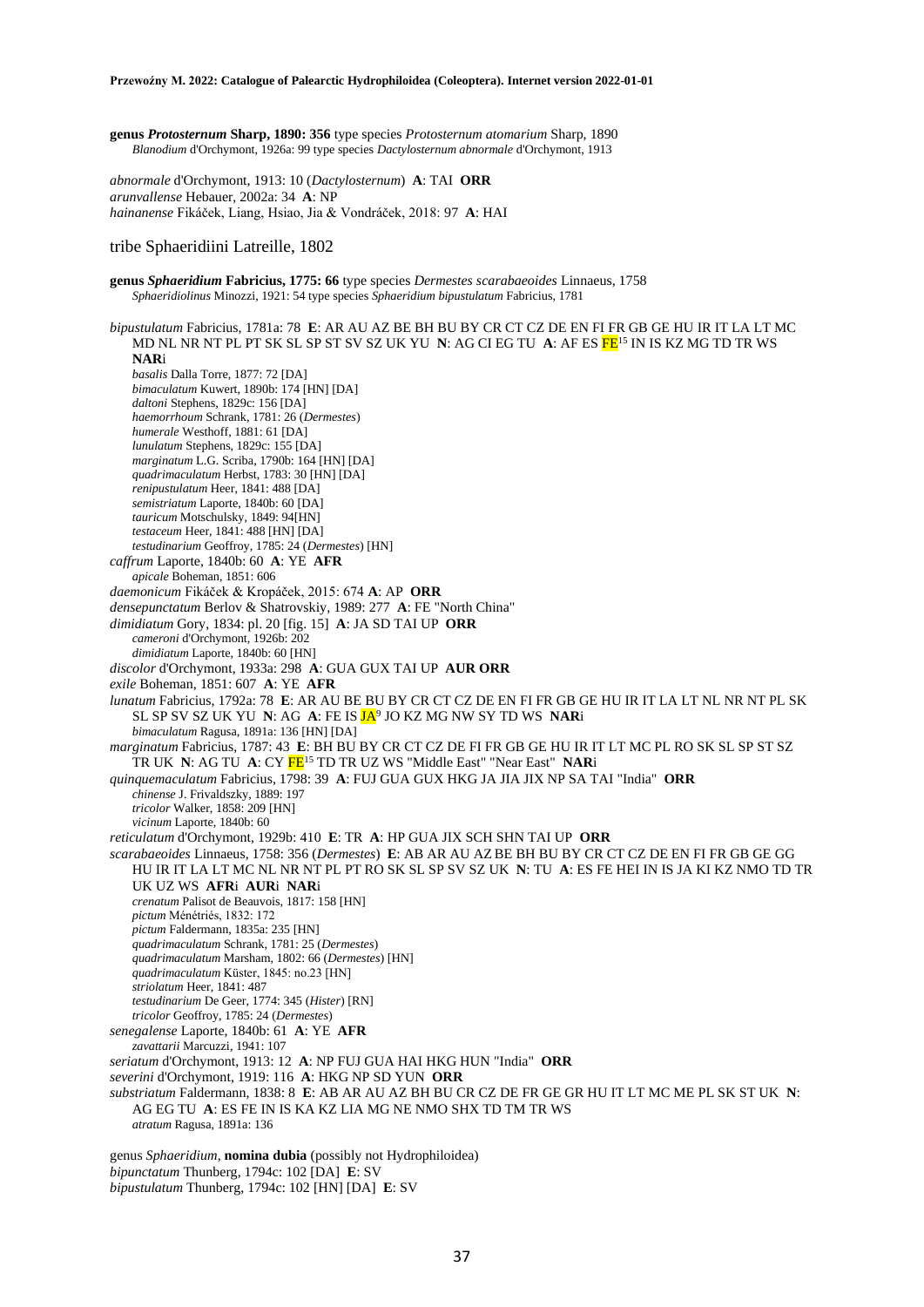*inquinatum* Kugelann, 1798: 69 [DA] **E**: PL *pellucidum* P. Rossi, 1794: 83 [DA] **E**: IT *plagiatum* Thunberg, 1794c: 101 [DA] **E**: SV *punctiforme* Schrank, 1798: 444 [DA] **E**: GE *rubrum* Thunberg, 1794c: 100 [DA] **E**: SV *ruficolle* Frölich, 1792: 121 [HN] [DA] **E**: GE *rufipes* Schrank, 1785: 315 [DA] **E**: GE *rufipes* Thunberg, 1794c: 101 [HN] [DA] **E**: SV *testudineum* P. Rossi, 1794: 83 [DA] **E**: IT *vaccarium* Kugelann, 1798: 69 [DA] **E**: PL

**\_\_\_\_\_\_\_\_\_\_\_\_\_\_\_\_\_\_\_\_\_\_\_\_\_\_\_\_\_\_\_\_\_\_\_\_\_\_\_\_\_\_\_\_\_\_\_\_\_**

- <sup>1</sup> Fikáček M., Matsumoto K., Perkins P., Prokin A., Sazhnev A., Litovkin S. & Jäch M.A. 2021: The family Epimetopidae (Coleoptera: Hydrophiloidea): review of current knowledge, genus-level phylogeny, and taxonomic revision of *Eupotemus*. *Acta Entomologica Musei Nationalis Pragae* **61**(1): 1-34.
- <sup>2</sup> Benamar L., Millán A., Sáinz-Cantero C.E., Belhaj A.& Bennas N. 2021: Annotated checklist of water scavenger beetles (Coleoptera: Polyphaga: Hydrophilidae) of Morocco. *Aquatic Insects*: 1-70. <https://doi.org/10.1080/01650424.2021.1874422>
- <sup>3</sup> Dong X. & Bian D. 2021: Three new species and two new records of *Helochares (Hydrobaticus)* MacLeay, 1871 from China (Coleoptera: Hydrophilidae: Acidocerinae). *Zootaxa* **4950**(1): 166–180.
- <sup>4</sup> Liu H.-C., Ma C.-H. & Fikáček M. 2021: Water scavenger beetles of Kinmen County, Taiwan (Coleoptera: Hydrophilidae). *Taiwan Journal of Biodiversity* **23**(1): 39–62.
- <sup>5</sup>Greń C. & Lubecki K. 2021: *Cercyon (Cercyon) alpinus* Vogt, 1968 (Coleoptera: Hydrophilidae, Sphaeridiinae) nowy dla fauny Polski gatunek chrząszcza. *Acta entomologica silesiana* **29**: (online 007): 1–3.
- <sup>6</sup> Greń C. & Tarnawski D.J. 2021: Pierwsza wzmianka o występowaniu *Dactylosternum abdominale* (Fabricius, 1792) (Coleoptera: Hydrophilidae) w Polsce. Acta entomologica silesiana **29**: (online 010): 1–2.
- <sup>7</sup> Arriaga-Varela E., Sýkora V. & Fikáček M. 2021: Molecular phylogeny of Megasternini terrestrial water scavenger beetles (Hydrophilidae) reveals repeated continental interchange during Paleocene-Eocene thermal maximum. Systematic Entomology: 1–22. DOI: 10.1111/syen.12476
- <sup>8</sup> Shatrovskiy A.G. 2020: New data on the little-known species of the water scavenger beetle *Helophorus pitcheri* Angus, 1970 (Coleoptera: Hydrophiloidea: Helophoridae). *The Kharkov Entomological Society Gazette* **28**: 12–16.
- <sup>9</sup> Suzumura A.L. 2020: New record of *Sphaeridium lunatum* (Coleoptera, Hydrophilidae) from Hokkaido, North Japan. *Elytra, Tokyo*: **10**: 343–347.
- <sup>10</sup> Queney P., Çiçek A. & Şen I. 2021: First record of *Cercyon* (s. str.) *inquinatus* Wollaston, 1854 from Turkey with notes about this problematic species (Coleoptera: Hydrophilidae: Sphaeridiinae: Megasternini). *Zootaxa* **4985**(1): 091–101.
- <sup>11</sup> Litovkin S.V., Sazhnev A.S, Prokin A.A. 2021: Species of the subgenus Lumetus Zaitzev (Coleoptera, Hydrophilidae: Enochrus Thomson) of the fauna of Russia and adjacent countries. *Entomological Review* **100**(2): 390–416.
- <sup>12</sup> Queney P. & Prévost P. 2021: Clés d'identification des coléoptères aquatiques (adultes) de France métropolitaine. Tome I: Myxophaga, Polyphaga Hydrophiloidea (y compris espèces terrestres). Compiègne: ADEP, Guyancourt: Opie, 190 pp.
- <sup>13</sup> Hendrich L. & Hendrich E. 2005: A contribution to the knowledge of the water beetle fauna of Uzbekistan (Coleoptera: Hydradephaga, Hydrophiloidea, Staphylinoidea, Dryopoidea). *Linzer biologische Beiträge* **37**(1): 425–434.
- <sup>14</sup> Yang Z., Jia F., Tang Y. & Jiang L. 2021: Two new species of Helochares, with additional faunistic records from China (Coleoptera, Hydrophilidae, Acidocerinae). *ZooKeys* **1078**: 57–83.
- <sup>15</sup> Sazhnev A.S., Prokin A.A. & Sergeev M.E. 2021: New data on water beetles (Coleoptera: Gyrinidae, Haliplidae, Noteridae, Dytiscidae, Hydrophilidae, Elmidae) of Primorsky Krai (Russia). *Russian Entomological Journal* **30**(3): 264– 274.
- <sup>16</sup> Prokin A.A., Sazhnev A.S & Philippov D.A. 2021: First data on aquatic Coleoptera of the Ispani sphagnum bogs (Kolkheti Lowlands, Georgia). Conference Paper: Problems of Aquatic Entomology in Russia and adjacent territories: Materials of VIIIth All-Russian, with International participation, Symposium on Amphibiotic and Aquatic Insects. Vladikavkaz: North Ossetian State University Publishing House 2021: 151–157.
- <sup>17</sup> Prokin A.A., Jäch M.A., Sazhnev A.S., Chuluunbaatar G., Byambanyam E., Petrov P.N., Przhiboro A.A. & Shaverdo H. 2021: An update on the water beetle fauna of Mongolia (Coleoptera: Haliplidae, Dytiscidae, Helophoridae, Hydrophilidae, Hydraenidae, Dryopidae) with new and additional country records. *Aquatic Insects* 1–17 <https://doi.org/10.1080/01650424.2021.2006234>
- <sup>18</sup> Ryndevich S.K., Prokin A.A., K.V. Makarov K.V. & Sundukov Yu.N. 2021: The beetles of the families Helophoridae, Georissidae, Hydrophilidae, Hydraenidae, and Elmidae (Insecta: Coleoptera) of Kunashir Island and the Lesser Kurils. *Journal of Asia-Pacific Biodiversity* **14**: 461–491.
- <sup>19</sup> Sazhnev A.S, Prokin A.A., Ilyina E.V., Zabaluev I.A. & Kovalev A.V. 2021: Notes on the aquatic and riparian beetles (Coleoptera) of the Dagestan Nature Reserve: section 'Sarykumskie Barkhany' (Russia). *Aquatic Insects* 1–16 <https://doi.org/10.1080/01650424.2021.2003819>
- $20$  Girón J.C. & Short A.E.Z. 2021: The Acidocerinae (Coleoptera, Hydrophilidae): taxonomy, classification, and catalog of species. *ZooKeys* **1045**: 1–236.
- <sup>21</sup> Rocchi S. & Poggi R. 2021: Nuove segnalazioni faunistiche di coleotteri acquatici paleartici dell collezione Nino Sanfilippo conservata nel Museo Civico di Storia Naturale "Giacomo Doria" di Genova. (Coleoptera, Haliplidae, Dytiscidae, Helophoridae, Hydrophilidae, Hydraenidae, Limnichidae, Heteroceridae). *Doriana, Annali del Museo civico di Storia Naturale "G. Doria"* **9**(415) 1–8.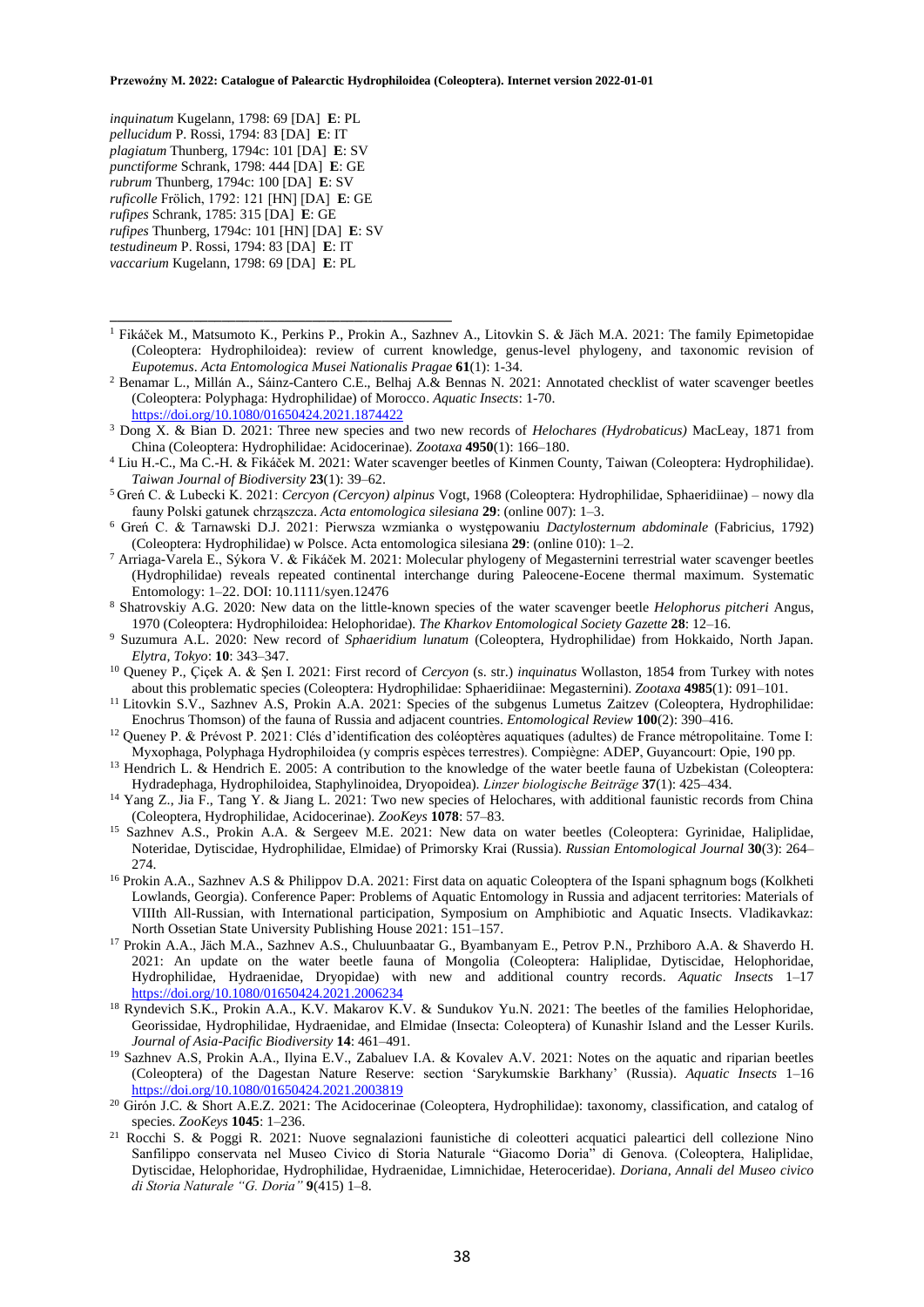# **REFERENCES**

Abeille de Perrin E. 1901: Nouvelles espèces de coléoptères français. *L'Échange, Revue Linnéenne* **17**: 59–62, 68–70.

Ackermann [-]. 1853: Note sur le Berosus salmuriensis. Annales de la Société Linnéenne de Maine-et-Loire **1**: 197–198.

- Acloque A. 1896: Faune de France contenant la description de toutes les espèces indigènes disposées en tableau analytique d'illustrée de figures représentant les types characteristiques des genres el des sous-genres. Cotéoptères. Paris: J.-B. Ballière et Fils, 466 pp,
- Alluaud C. 1899: Contributions à la faune entomologique de la région malgache. *Bulletin de la Société Enlomologique de France* **1899**: 378– 382.
- Angus R.B. 1970a: A revision of the beetles of the genus Helophorus F. (Coleoptera: Hydrophilidae) subgenera Orphelophorus d'Orchymont, Gephelophorus Sharp and Meghelophorus Kuwert. *Acta Zoologica Fennica* **129**: 1–62.
- Angus R.B. 1970b: Revisional studies on East Palearctic and some Nearctic species of Helophorus F. (Coleoptera: Hydrophilidae). Ergebnisse der zoologischen Forschungen von Dr. Z. Kaszab in der Mongolei (No. 226). *Acta Zoologica Academiae Scientiarum Hungaricae* **16**: 249–290.
- Angus R.B. 1973: Pleistocene Helophorus from Borislav and Starunia in the Western Ukraine, with a reinterpretation of M. Lomnicki's species, description of a new Siberian species, and comparison with British Weichselian faunas. *Philosophical Transactions of the Royal Sociely of London, B (Biol. Sci.)* **265**, no. 869: 299–326.
- Angus R.B. 1983: Separation of Helophorus grandis, maritimus and occidentalis sp. n. (Coleoptera, Hydrophilidae) by banded chromosome analysis. *Systematic Entomology* **8**: 1–13.
- Angus R.B. 1984: K revizii palearkticheskikh vodolyubov roda Helophorus F. (Coleoptera, HydrophiIidae). I. Entomologicheskoe Obozrenie **63**: 533–551, 8 pls.
- Angus R.B. 1985a: A new species of Helophorus (Col., Hydrophilidae) from Northern Spain. *The Entomologist's Monthly Magazine* 121: 89–90.
- Angus R.B. 1985b: A new species of Helophorus (Coleoptera: Hydrophilidae) from Mongolia. Results ofthe Mongolian-German Biological Expeditions since 1962, No. 148. *Mitteilungen aus dem Zoologschen Museum in Berlin* **61**: 163–164, pl. I.
- Angus R.B 1985c: K revizii palearkticheskikh vodolyubov roda Helophorus F. (Coleoptera, Hydrophilidae). II. *Entomologicheskoe Obozrenie* **64**: 716–747.
- Angus R.B. 1986: Revision of the Palaearctic species of the Helophorus minutus group (Coleoptera: Hydrophilidae), with chromosome analysis and hybridization experiments. *Systematic Entomology* **11**: 133–163.
- Angus R.B. 1987: A revision of the species of Helophorus Fabricius, subgenus Atracthelophorus Kuwert, occurring in France, the Iberian Peninsula and North Africa, with a note on H. discrepans Rey in Morocco (Coleoptera, Hydrophilidae). *Nouvelle Revue d'Entomologie (N. S.)* **4**: 45–60.
- Angus R.B. 1988a: A new sibling species of Helophorus F. (Coleoptera: Hydrophilidae), revealed by chromosome analysis and hybridisation experiments. *Aquatic Insects* **10**: 171–183.
- Angus R.B. 1988b: Notes on the Helophorus (Coleoptera, Hydrophilidae) occurring in Turkey, Iran and neighbouring territories*. Revue Suisse de Zoologie* **95**: 209–248.
- Angus R.B. 1995: Helophoridae: The Helophorus species of China, with notes on the species from neighbouring areas (Coleoptera). Pp. 185–206. In: Jäch M.A. & Ji L. (eds.): Water Beetles of China, Vol. I. Vienna: Zoologisch-Botanische Gesellschaft in Österreich and Wiener Coleopterologenverein, 410 pp.
- Angus R.B. 1998: A new Turkish Helophorus, with notes on H. griseus Herbst and H. montanus d'Orchymont (Col., Hydrophiloidea). *The Entomologist's Monthly Magazine* **134**: 5–9.
- Angus R.B. 2017: A remarkable new *Helophorus* species (Coleoptera, Helophoridae) from the Tibetan Plateau (China, Sichuan). *ZooKeys*  **718**: 133–137.
- Angus R.B. 2019: A new species of the *Helophorus* (*Rhopalhelophorus*) *frater*-*praenanus* group from western Sichuan (China) (Coleoptera: Helophoridae). *Koleopterologische Rundschau* **89**: 123–126.
- Angus R.B., Aouand N. 2009: A further chromosomally distinct sibling species of the *Helophorus minutus* complex from Morocco, with additional notes on Spanish *H. calpensis* Angus, 1988 (Coleoptera: Helophoridae). *Aquatic Insects* **31**: 293–299.
- Angus R.B. & Diaz Pazos J.A. 1991: Helophorus jocoteroi n. sp., from Northwest Spain (Coleoptera, Hydrophilidae). *Nouvelle Revue d'Entomologie (N. S.)* **7**[1990]: 419–422.
- Angus R.B., Jia F.-L. & Chen Z.-N. 2014: A review of the Helophorus frater-praenanus group of species, with description of a new species and additional faunal records of Helophorus Fabricius from China and Bhutan (Coleoptera: Helophoridae). *Koleopterologische Rundschau* **84**: 209–219.
- Angus R.B., Jia F., Chen Z.-N., Zhan Y, Vondráček D. & Fikáček M. 2016: Taxonomy, larval morphology and cytogenetics of *Lihelophorus*, the Tibetan endemic subgenus of *Helophorus* (Coleoptera: Hydrophiloidea). *Acta Entomologica Musei Nationalis Pragae* **56**(1): 109–148.
- Angus R.B. & Litovkin S.V. 2018: Two new *Helophorus* species from Kazakhstan (Coleoptera, Helophoridae). *Entomologische Blätter und Coleoptera* **114**: 057–063.
- Angus R.B., Litovkin S.V. & Jia F.-L. 2019: Notes on *Helophorus* (s.str.) *kozlovi* Zaitzev, 1908, with describtion of two new species, reevaluation of *Helophorus* s.str. Fabricius, 1775 and *Trichohelophorus* Kuwert, 1886, and revised keys to the subgenera of *Helophorus* and to the species of *Helophorus* s.str. (Coleoptera: Helophoridae). *Koleopterologische Rundschau* **89**: 127–150.
- Angus R.B. & Toledo M.A. 2010: A new, chromosomally distinct Italian Helophorus F. similar to H. aequalis Thomson, and notes on some other species in Italy (Coleoptera: Helophoridae). *Koleopterologische Rundschau* **80**: 103–111.
- Angus R.B., Mahdizadeh S. & Hosseinie S.O. 2005: A re-evaluation of the Helophorus leontis complex (Coleoptera: Helophoridae) based on chromosomal analysis, with description of H.biltoni sp. nov. from Iran. *Aquatic Insects* **27**: 193–198.
- Angus R.B., Ryndevich S.K. & Zhang T. 2017: A new species of *Helophorus* Fabricius, 1775 from the Chinese Altai, with notes on the former subgenus *Atractohelophorus* KUWERT, 1886 and selected species (Coleoptera: Helophoridae). *Koleopterologische Rundschau*  **87**: 239–252.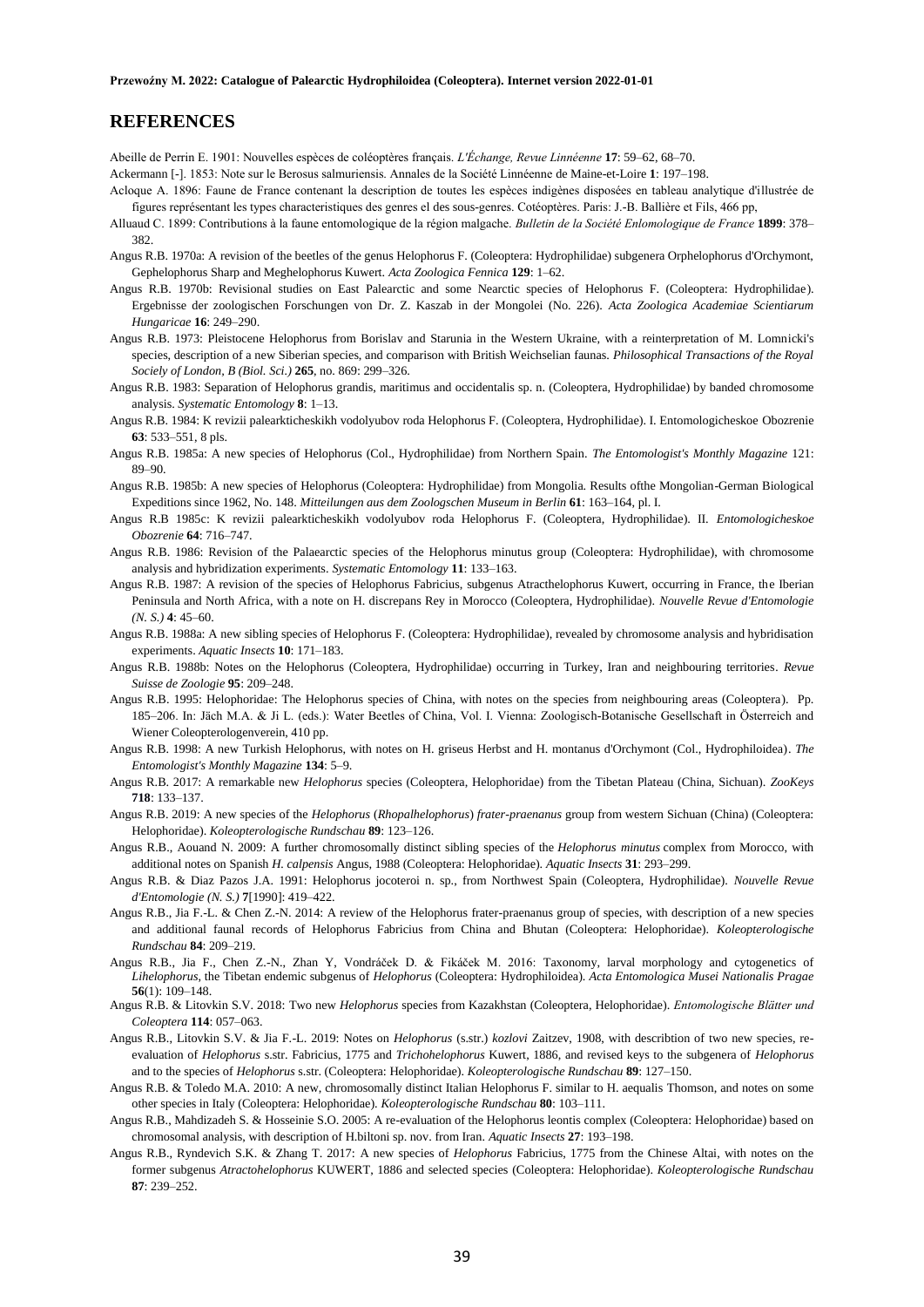- Arribas P. & Milán A. 2013: [new taxa]. In: Arribas P., Andújar C., Sánchez-Fernández D., Abellán P. & Millán A.: Integrative taxonomy and conservation of cryptic beetles in the Mediterranean region (Hydrophilidae). *Zoologica Scripta* **42**: 182–200.
- Bach M. 1851: Pp. 337–414. In: Käferfauna der Preussischen Rheinlande mit besonderer Rücksicht auf Nord- und Mitteldeulschland. Vol. I. Coblenz: J. Hölscher, 6 + 414 pp. [pp. 1–336 issued 1849–1850].
- Bach M. 1856: Nachträge und Verbesserungen zur Käferfauna von Nord- und Mitteldeutschland. *Entomologische Zeitung (Stettin)* **17**: 241– 247.
- Bach M. 1866: Systematisches Verzeichniss der Käfer Deutschlands, gehörend Zur Käferfauna. Coblenz: J. Hölscher, 1xiv pp.
- Balfour-Browne J. 1939a: A contribution to the knowledge of the Palpicornia of Palestine. *Bulletin de la Société Fouad ler d'Enlomologie* **22**[1938]: 28–35.
- Balfour-Browne J. 1939b: On the Aquatic Coleoptera of the New Hebrides and Banks Islands. Dytiscidæ Gyrinidæ and Palpicornia. *The Annals and Magazine of Natural History* (11) **3**: 459–479.
- Balfour-Browne J. 1939c: Contribution to the study of the Palpicornia. II. *The Entomologist's Monthly Magazine* **75**: 1–8.
- Balfour-Browne J. 1939d: Contribution to the Study of the Palpicornia. Part III. *The Annals and Magazine of Natural History* (11) **4**: 289– 310.
- Balfour-Browne J. 1942. On Species of Dactylosternum related to subquadratum (Fairm.) and the Description of a new Genus Rhombosternum related to Dactylosternum (Coleoptera, Palpicornia). *Annals and Magazine of natural History* (11) **9**: 855–864.
- Balfour-Browne J. 1948b: A Revision of the genus Psalitrus d'Orchymont. (Coleoptera: Palpicornia; Sphaeridiinæ). *The Annals and Magazine of Natural History* (12) **1**: 377–391.
- Balfour-Browne J. 1949: Notes on the subfamily Epimetopinae (CoL Palpicornia) with the description of a new genus and of three new species. *Proceedings of the Royal Entomological Society of London* (B) **18**: 12–18.
- Balfour-Browne J. 1951: Coleoptera: Haliplidae, Dytiscidae, Gyrinidae. Hydraenidae, Hydrophilidae. Pp. 179–220, pls. 10–11. In: British Museum (Natural History): *Expedilion to South-west Arabia 1937–1938*. London: British Museum (Natutal History), xiv + 504 pp.
- Balfour-Browne J. 1954: Descriptions of four new species of Hydrophilidae from Mauritius and Reunion. *Mauritius Inslitute Bulletin* **3**: 227–233.
- Balfour-Browne J. & Satô M. 1962: On the Japanese species of the genus Hydrochus Leach (Coleoptera, Hydrochidae). *Niponius* **1**(19): 1–6.
- Ballion E. 1871: Eine Centurie neuer Käfer aus der Fauna des russischen Reiches. *Bulletin de la Société Imperiale des Naturalistes de Moscou* **43**(3-4)[1870]: 320–-353.
- Bameul F. 1992: Description of two new Psalitrus d'Orchymont from Nepal (Coleoptera, Hydrophilidae, Sphaeridiinae). *Acta Coleoplerologica* (Munich) **8**: 103–108.
- Bameul F. 1994a: New Oriental Oreomicrus Malcolm (Coleoptera: Hydrophilidae: Sphaeridiinae) with a redefinition of the genus and notes on its phylogenetical relationships. *Annales de la Société Entomologique de France (N. S.)* **30**: 79–91.

Bameul F. 1994b: Two new oriental Mircogioton d'Orchymont, 1937 (Coleoptera: Hydrophilidae: Sphaeridiinae). *Elytron* **7**[1993]: 133–145.

- Bameul F. 1996: A new Hydrochara Berthold from North Korea (Coleoptera, Hydrophilidae). *Nouvelle Revue d'Entomologie (N. S.)* **13**: 3– 11.
- Bameul F. 2001: Description d'une nouvelle Anacaena Thomson de Corse (Coleoptera, Hydrophilidae). *Bullelin de la Société Enlomologique de France* **106**: 225–232.
- Baranowski R. 1985: Two new species of Cercyon Leach from boreal Sweden (Coleoptera: Hydrophilidae). *Entomologica Scandinavica* **15**: 341–347.
- Baudi di Selve F. 1864: Coleopterorum messis in insula Cypro et Asia minore ab Eugenio Truqui congregatae recensito: de Europaeis notis quibusdam additis. Pars prima. *Berliner Entomologische Zeitschrift* **8**: 195–233.
- Bedel L. 1879: [new taxon]. Bulletin de la Société Enlomologique de France **1878**: clxix-clxx.
- Bedel L. 1881: Pp. i-xxiv, 257–360. In: Faune des coléoptères du bassin de la Seine. Vol. I. App. to Annales de la Société Entomologique de France 24 + 360 pp. [pp. 1–256 issued 1879–1880].
- Bedel L. 1891a: Synopsis des grands Hydrophiles (Genre Stethoxus Solier). *Revue d'Entomologie* **10**: 306–323.
- Benick L. 1916a: Beitrag zur Käferfauna der Insel Fohr. *Entomologische Blätter* **12**: 197–205.
- Berge Henegouwen A.L. van. 1988: Hydrochus megaphallus, a new and widespread European water beetle described from the Netherlands (Coleoptera, Hydrophilidae). *Balfour-Browne Club Newsletter* **42**: 18–21.
- Berge Henegouwen A.L. van & Hebauer F. 1989: Anacaena lohsei, a new species from Italy and Switzerland (Coleoptera: Hydrophilidae). *Bulletin et Annales de la Société Royale Beige d'Entomologie* **125**: 273–275.
- Berge Henegouwen A.L. van & Sainz-Cantero C.E. 1992: Hydrochus nooreinus, a new species from Spain (Coleoptera, Hydrochidae). *Storkia* **1**: 26–28.
- Berlov [?] & Shatrovskiy A.G. 1989: [new taxon, p. 277]. In: Shatrovskiy A.G.: Hydraenidae, Hydrophilidae. Pp. 260–293. In: Ler P.A. (ed.): *Opredeitel nasekomykh Dalnego Vostoka SSSR v shesti tomakh. Vol. 3. Zhestkokryle, ili zhuki (part 1)*. Leningrad: Nauka, 572 pp.
- Berthold A.A. 1827: Lalreille's Natürliche Familien des Thierreiehs. Aus dem Französischen. Mit Anmerkungen und Zusätzen. Weimar: Industrie-Comptoirs, 606 pp.
- Betta V. 1847: De quibusdam Coleopteris agri Ticinensis. Dissertatio. Ticini regii: Fusi et Socii, 35 pp.
- Bian D., Schönmann H. & Ji L. 2008: Pelthydrus Orchymont, 1919 from Hainan (China) with descriptions of three new species (Coleoptera: Hydrophilidae). *Koleopterologische Rundschau* **78**: 265–274.
- Bian D., Schönmann H. & Ji L. 2009: Five new species of Pelthydrus Orchymont, 1919 from China and adjacent countries (Coleoptera: Hydrophilidae). *Zootaxa* **2118**: 53–64.
- Bielz E.A. 1851: Der Schlossberg bei Déva und seine Umgebung in entomologischer Beziehung beschrieben. *Verhandlungen und Mitteilungen des Siebenbügischen Vereins für Naturwissenschaften zu Hermannstadt* **2**: 146–154.
- Blackburn T. 1888b: Notes on Australian Coleoptera with descriptions of new species. *Proceedings of the Linnean Society of New South Wales* **3**[1889]: 805–875.
- Blackburn T. 1895a: Further Notes ou Australian Coleoptera, with Descriptions of New Genera and Species. XVII. *Transactions of the Royal Society of South Australia* **19**[1894–95]: 27–60.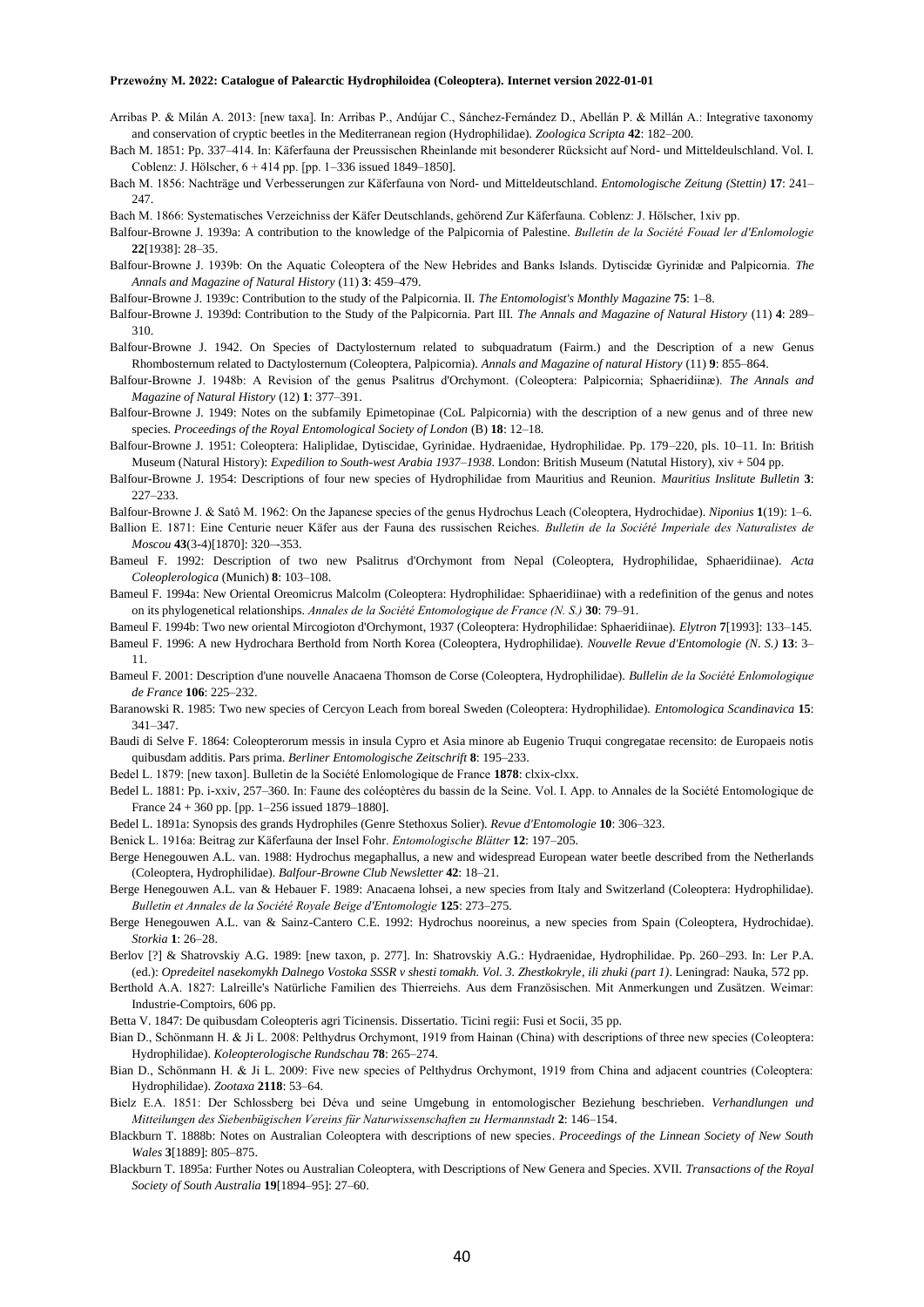- Blackburn T. 1898: Further notes on Australian Coleoptera, with descriptions of new genera and species. XXIV. *Transactions of lhe Royal Society of South Australia* **22**[1897–98]: 221–233.
- Blanchard C.É. 1853: Voyage au Pole Sud el dans l'Oceanie sur les corvettes l'Astrolabe el la Zélée; execute par ordre du roi pendant les années 1837–1838-–1839–1840, sous le commandement de M.J. Dumont-d'Urville, Captaine de vaisseau; publié par ordre du gouverment, sous la direction superieure de M. Jacquinot, Captaine de vaisseau, commandant de la Zélée. Zoologie, IV. Description des insects. Paris: Gide & J. Baudry, 422 pp.
- Boheman C.H. 1851: Pp. 299–625. In: Insecta Caffrarta annis 1838–1845 a J.A. Wahlberg collecta. Vol. 1. Coleoptera. (Buprestides, Elaterides, Cebrionites. Rhipicerides, Cyphonides, Lycides, Lampyrides, Telephorides, Melyrides, Clerii, Terediles, Ptiniores, Palpatores, Silphales, Histeres, Scaphidilia, Nitidulariæ, Cryptophagidæ, Byrrhii, Dermestini, Parnidæ, Hydrophilidaæ). Holmire: Fritze  $&$  Norstedt, viii + 625 pp.
- Boheman C.H. 1858: Coleoptera. Species novas descripsit, Pp. 1–112. In: Virgin C.: Kongliga Svenska fregatten Eugenies resa omkring jorden under befäl of C.A. Virgin, Ären 1851–1853. Vetenskapliga Jakttagelser pa H.M. Konung Oscart den Förstes befallning utgifna af K. Svenska Vetenskaps Akademien. Andra delen. Zoologi. 1. Insecta. Stockholm: P.A. Norstedt & Soner, 614 pp. [issued in parts: 1858–1859].
- Boisduval J.B.A. Déchauffour de. 1835: Faune entomologique de l'océan Pacifique, avec illustration des insectes nouveaux recueillis pendant Ie voyage. Deuxième partie. Coteoptérès et autres ordres. In: Voyage de découverts de l'Astrolabe execute par l'ordre du Roi, pendant les années 1826–1827–1828–1829, sous Ie commandement de M.J. Dumont d'Urville. Paris:J. Tastu, vii + 716 pp., 12 pl.
- Bosc [d'Antic] L.A.G. 1791: Description d'une nouvelle espèce d'opatre. *Bullelin des Sciences, par la Société Philomatique de Paris* **1**: 8.
- Breit J. 1916b: Zweiter Beitrag zur Kenntnis des Tribus Helophorinae und der Familie Heteroceridae. *Coleopterologische Rundschau* **5**: 83– 85.
- Brèthes J. 1922: Descripción de varios Coleópteros de Buenos Aires. *Anales de la Sociedad Cienlifica Argentina* **94**: 263–305.
- Brown W.J. 1937a: The Coleoptera of Canada's Eastern Arctic. *Canadian Enlomologist* **69**: 106–111.
- Bruch C. 1915: Nuevas especies de coleópteros hidrofilidos. *Revista del Museo de La Plata* (2) **19**: 447–470.
- Brullé G.A. 1832: Pp 1–288. In: Bory de Saint Vincent J.B.G.M.: Expédition scientifique de Morée. Section des sciences physiques, Tome III, - Ier partie. Zoolgie. Deuxième section. -. Des animaux articulés. Paris: F.G. Levrault, [1] + 400 + [2] pp. (note pp 289–400 + [2] issues in 1833).
- Brullé G.A. 1835: In: Audouin J.V. & Brullé G.A.: Histoire naturelle des insectes (Coléoptères, Orthoptères el Hemiptères), traitant de leur organisation et de leurs moeurs en general, par M.V. Audouin; et comprenant leur classification et la description de espèces. par M.A. Brullé. Tome V. Coléoplères II. Paris: F.D. Pillot, 436 pp.
- Brullé G.A. 1837: Coléoptères. III. In: Audouin J.V.: *Histoire naturelle des insects, … Tome VI*. Paris: F.D. Pillot, 448 pp. [see 1835]
- Burmeister E.-G. 1985: Interessante Wasserkäferarten einer Aufsammlung aus Israel und dem Sinai. Anacaena jordanensis sp. n. (Coleoptera, aquatica). *Entomofauna* **6**: 37–56.
- Camerano L. 1907: Spedizione al Ruwenzori di S.A.R. Luigi Amedeo di Savoia Ollca degli Abruzzi. Nuove specie di coleotteri (Diagnosi preventive). *Bollettino dei Musei di Zoologia e di Anatomia comparata della R. Università di Torino* **22**(562): 1–7.
- Castro A. & Delgado J.A. 1999: Hydrochus aljibensis sp. n., una nuova especie del sur de la Peninsula Ibérica (Coleoptera, Hydrochidae). *Boletín de la Asociaciòn Española de Entomologia* **23**: 25–28.
- Champion G.C. 1919d: Some Indian Coleoptera (I). *The Entomologist's Monthly Magazine* **55**: 236–246.
- Champion G.C. 1923b: Some Indian Coleoptera (II). *The Entomologist's Monthly Magazine* **59**: 165–179.
- Charpentier T. de. 1825: Horae Entomologicae, adjectis tabulis novem colaratis. Wratislaviae: A. Gosohorsky, xvi + 255 + [5] pp., 9 pls.

Chevrolat L.A.A. 1863: Coleopteres de l'ile de Cuba. Notes, synonymies et descriptions d'espèces nouvelles. Familles des Cicindélètes, Carabiques, Dytiscides, Gyrinides et Palpicornes. *Annales de la Société Entomologique de France* (4) **3**: 183–210.

- Chiesa A. 1959: *Hydrophilidae Europae*. Bologna: A. Forni, 199 pp.
- Chiesa A. 1964a: Il Cercyon bononiensis, nuova specie di coleottero idrofilide. *Bolletlino della Società Enlomologica Italiana* **94**: 117–119.
- Chiesa A. 1965: Enochrus concii, nuova specie di coleottero idrofilide d'Italia. *Bolletlino della Società Entomologica Italiana* **95**: 55–56.
- Chiesa A. 1966: Beiträge zur Kenntnis der Hydrophiliden (Coleoptera) Afghanistans nebst Beschreibung drei neuer Arten. *Annales historico-naturales Musei nationalis hungarici* **58**: 299–303.
- Chiesa A. 1967: Compimento di una Revisione di Hydrophilidae del Afghanistan (Coleoptera: Hydrophilidae). *Annales historico-naturales Musei nationalis hungarici* **59**: 275–277.
- Chûjô M. & Satô M. 1970: Coleoptera of the Loo-choo Archipelago (II), 7. Family Hydrophilidae. *Memoirs of the Faculty of Liberal Arts and Education, the Kagawa University* **2**(192): 6–8.
- Costa A. 1884: Notizie ed osservazioni sulla geo-fauna Sarda. Memoria terza, Risultamento delle ricerche fatte in Sardegna nella estate del 1883. *Alii dell'Accademia delle Scienze Fisiche e Malematiche*, Napoli **1**(9): 1–64.
- Cox H.E. 1874: *A handbook of the Coleoptera,. or Beetles, of Great Britain and Ireland, Vol. 1*. London: E.W. Janson, viii + 527 pp.
- Curtis J. 1828: *Brilish entomology, … Vol. V*. London: J. Curtis, plates 195–241.
- Dalla Torre C.W. 1877: Synopsis der Insecten Oberösterreichs. *Jahresbericht des Vereins für Naturkunde in Linz* **8**: 15–74.
- Dalla Torre C.W. 1879: Die Käferfauna von Oberösterreich. Systematisches Verzeichnis der in Oberösterreich bisher beobachteten Käfer. *Jahresbericht des Vereins für Naturkunde in Linz* **10**: 1–125 (continued in vol. 11, 1880: 1–81).
- De Geer C. 1774: *Mémoires pour servir a l'histoire des insectes. Tome quatrième*. Stockholm: P. Hesselberg, xii + 456 + [1] pp.

Desbrochers des Loges J. 1869: [new taxon]. *Petites Nouvelles Enlomologiques* **1** [1869–1875](12): (45)–(46).

Dodero A. 1932: [new taxon]. In: Boscá Berga F.: *Los coleópteros acuáticos dela región Valenciana. Familia Hydrophilidae*. Valencia: José Olmos, 15 pp.

- Dong X. & Bian D. 2021: Three new species and two new records of *Helochares (Hydrobaticus)* MacLeay, 1871 from China (Coleoptera: Hydrophilidae: Acidocerinae). *Zootaxa* **4950**(1): 166–180.
- Donisthorpe H. 1932d: Cercyon aquatilis n. sp., a species of Coleoptera (Hydrophilidae) new to science. *The Enlomologist's Monthly Magazine* **68**: 129.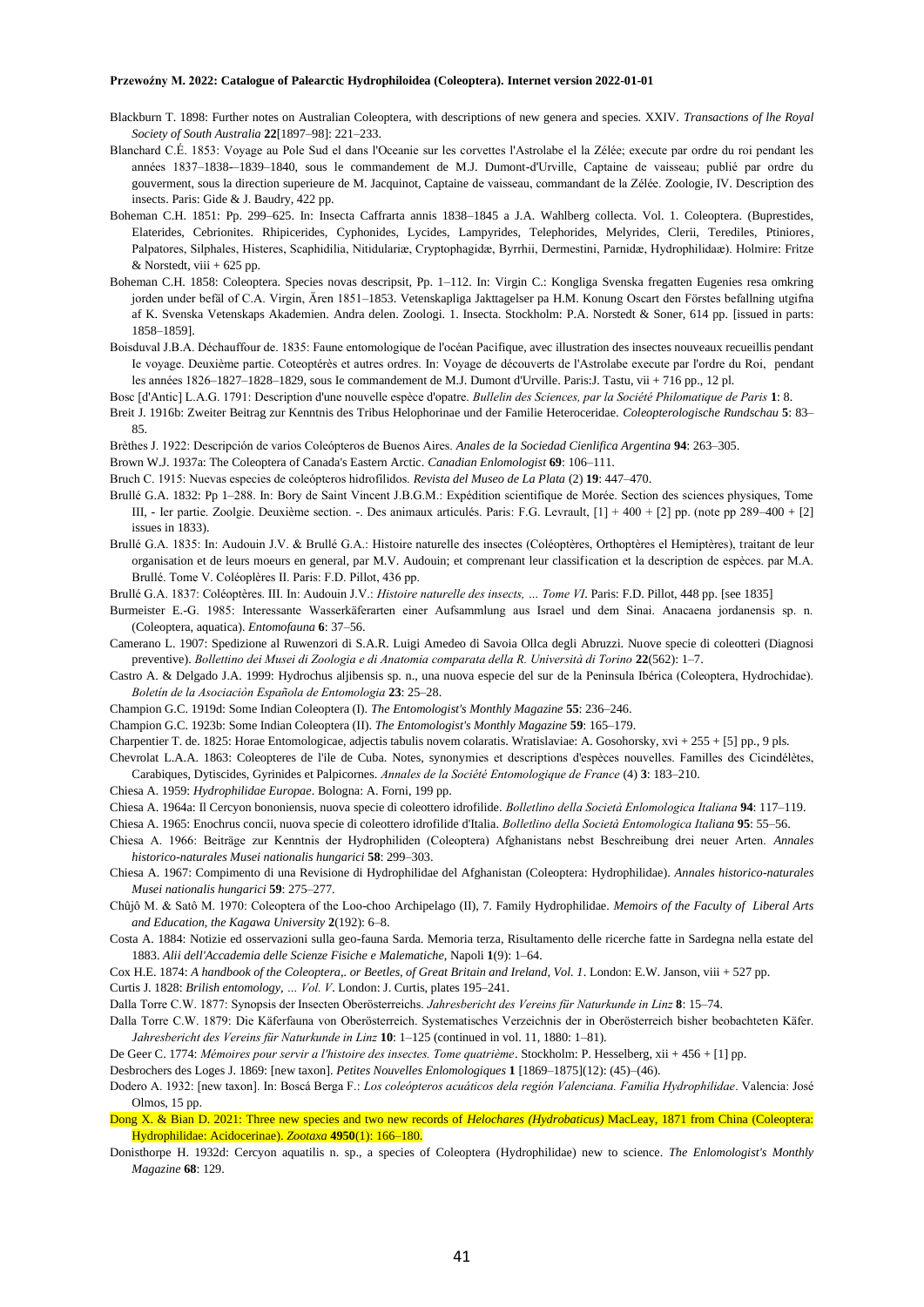- Dufour L. 1843: Excursion entomologique dans les montagnes de la vallée d'Ossau. *Bulletin de la Société des Sciences, Lettres et Arts de Pau* **3**: 5–118.
- Dufour L. 1851: Des zones entomologiques dans nos Pyrénées occidentales, et désignation des insectes qui les habitent. *Actes de la Société Linnéenne de Bordeaux* **17**: 304–364.

Duftschmid C. 1805: *Fauna Austriae, oder Beschreibung der österreichischen Inseclen für angehende Freunde der Entomologie. Erster Theil*. Linz und Leipzig: Verlag der k.k. priv. akademischen Kunst- Musik- und Buchhandlung, 311 + [5] pp.

Eichler G. 1876: Hydrophilus piceus und aterrimus. *Entomologische Nachrichten* (Putbus) **2**: 168.

- Endrödy-Younga S. 1967: *Csiboralkalúak – Palpicornia*. Fauna Hungariae 87, VI. Köt., 10. Füz. Coleoptera I. Budapest: Akademiai Kiadó, 97 pp.
- Erichson W.F. 1837: *Die Käfer der Mark Brandenburg. Erster Band. Erste Abtheilung*. Berlin: F. H. Morin, viii + 384 pp.
- Erichson W.F. 1843: Beitrag zur Insecten-Fauna von Angola, in besonderer Beziehung zur geographischen Verbreitung der Insecten in Afrika. *Archiv für Naturgeschichte* **9**: 199-267.
- Erichson W.F. 1847: [IV., V, Lieferungen], pp. 481–800. In: *Naturgeschichte der Insecten Deutschlands. Erste Abtheilung. Coleoptera. Dritter Band*. Berlin: Nikolaischen Buchhandlung, vii + 968 pp.
- Eschscholtz J.F.G. von. 1818: Decades tres Eleutheratorom novorum descripsit. *Mémoires de l'Académie Impériale des Sciences de St. Petersbourg* **6**: 451-484.
- Eschscholtz J.F.G. von. 1822: *Entomographien. Ersle Lieferung*. Berlin: G. Reimer, iii + 128 pp., 2 pls.
- Fabricius J.C. 1775: *Systema entomologiae, sistens insectorum classes, ordines, genera, species, adiectis synonymis, locis, descriptionibus, observationibus*. Flensburgi et Lipsiae: Libraria Kortii, [32] + 832 pp.
- Fabricius J.C. 1777: *Genera insectorum eorumque characteres naturales secundum numerum, figuram, situm et proportionem omnium partium oris adiecta mantissa specierum nuper detectarum*. Chilonii: M.F. Bartsch, 14 + 310 pp.
- Fabricius J.C. 1781a: *Species insectorvm exhibentes eorvm differentias specificas, synonyma avctorvm, loco natalia, melamorphosin adiectis observalionibvs, descriptionibvs. Tomus 1*. Hamburgi & Kilonii: C.E. Bohn, viii + 552 pp.
- Fabricius J.C. 1787: *Mantissa insectorvm sistens eorvm species nvper delectas adiectis characteribvs genericis. differentiis specificis, emendalionibvs, observationibvs. Tom. I*. Hafniae: C. G. Proft, xx + 348 pp.
- Fabricius J.C. 1792a: *Entomologia syslematica emendata et aucta, secundum classes, ordines. genera. species ajectis synonimis, locis, observationibus, descriptionibus. Tomus I. Pars 1*. Hafniae: C. G. Proft. xx + 330 pp.
- Fabricius J.C. 1798: *Supplementum entomologiae systematicae*. Hafniae: C.G. Proft & Storch, iv + 572 pp.
- Fabricius J.C. 1801a: *Systema eleutheratorum secundum ordines, genera, species adiectis, synonimis. locis, observationibus, descriptonibus. Tomus I*. Kiliae: Bibliopolii Academici Novi, xxiv + 506 pp.
- Fairmaire L. 1859a: Miscellanea entomologiea. Troisième partie. *Annales de la Société Entomologique de France* (3) **7**: 21–64.
- Fairmaire L. 1859b: [new taxon]. In: Fairmaire L. & Coquerel C.: Essai sur les coléoptères de Barbarie. *Annales de la Société Entomologique de France* (3) **6**[1858]: 743–795.
- Fairmaire L. 1869a: Notes sur les coléoptères recueil1is par Charles Coquerel à Madagascar et sur les côtes d'Afrique. 2e partie. Annales de la Société Entomologique de France (4) **9**: 179–260.
- Fairmaire L. 1873: [Première partie], pp. 331–360. In: Fairmaire L. & Raffray A.: Coléopterès du nord de l'Afrique. *Revue et Magasin de Zoologie* (3) **1**: 331–385.
- Fairmaire L. 1877a: Coléoptères nouveaux du nord de l'Afrique. *Petites Nouvelles Entomologiques* **9**: 141.
- Fairmaire L. 1878a: [new taxon]. In: Deyrolle H. & Fairmaire L.: Descriptions de coléoptères recueillis par M. l'abbé David dans la Chine centrale. *Annales de la Société Enlomologique de France* (5) **8**: 87–140, 3–4 pls.
- Fairmaire L. 1879a: Descriptions de coléoptères nouveaux ou peu connus de Musée Godeffroy. *Journal de Museum Godeffroy* **5:** 80–114.
- Fairmaire L. 1879b: Descriptions de coléoptères nouveaux du nord de l'Afrique. *Annales de la Société Entomologique de France* (5) **9**: 155– 172.
- Fairmaire L. 1879c: Coleopteres du nord de l'Afrique. *Revue et Magasin de Zoologie* (3) **7**(42): 178–218.
- Fairmaire L. 1889b: Descriptions de coléoptères de l'Indo-Chine. *Annales de la Société Entomologique de France* (6) **8**[1888]: 333–378.
- Fairmaire L. 1892a: Coléoptères d'Obock. Troisième partie. *Revue d"Entomologie* **11**: 77–127.
- Fairmaire L. 1892b: Descriptions de coléoptères des environs d'Akbès (Syrie). *Annales de la Société Entomologique de Belgique* **36**: 144– 159.
- Fairmaire L. 1893a: Note sur quelques coléoptères des pays Somalis. *Annales de la Société Enlomologique de Belgique* **37**: 144–156.
- Fairmaire L. 1893b: Coléoptères des Iles Comores. *Annales de la Société Entomologique de Belgique* 37: 521–555.
- Faldermann F. 1835a: Additamenta entomlogica ad faunam Rossicam in itineribus Jussu Imperatoris Augustissimi annis 1827–1834 a CI. Ménétriés et Szovitz susceptis collecta, in lucem edita. *Nouveaux Mémoires de la Société Impériale des Naturalistes de Moscou* (2) **4**: 1– 310, 10 pls.
- Faldermann F. 1838: Fauna Entomologica Transcaucasica. Pars 3. *Nouveaux Mémoires de la Société Impériale des Naturalistes de Moscou* **6**: 338 pp.
- Fauvel A. 1883b: Les coléoptères de la Nouvelle-Calédonie et dépandances avec descriptions, notes et synonymies nouvelles. *Revue d'Entomologie* **2**: 335–360.
- Fauvel A. 1887: Rectifications au Catalogus Coleopterorum Europæ et Caucasi (Suite). *Revue d'Entomologie* **6**: 75–96.
- Ferro G. 1986c: Diagnosi preliminare di una nuova specie di Hydrobiini (Coleoptera Hydrophilidae). *Rivista di ldrobiologia* **15**: 433–437.
- Fikáček M., Delgado J.A. & Gentili E. 2012: The Hydrophiloid beetles of the Socotra Island (Coleoptera: Georissidae, Hydrophilidae). *Acta Entomologica Musei Nationalis Pragae* **52** (supplementum 2): 107–130.
- Fikáček M. & Falamarzi Sh. 2010: Georissus persicus sp. nov. from Iran, with notes on the West-Palaearctic species of the G. laesicollis group (Coleoptera: Georissidae). *Acta Entomologica Musei Nationalis Pragae* **50**: 107–116.
- Fikáček M., Gentili E. & Short A.E.Z. 2010: Order Coleoptera, family Hydrophilidae. Pp. 135–165. In: Harten A. van (ed.): *Arthropod fauna of the UAE, volume 3*. Dar Al Ummah Publishing, Distribution & Advertising, Abu Dhabi, 700 pp.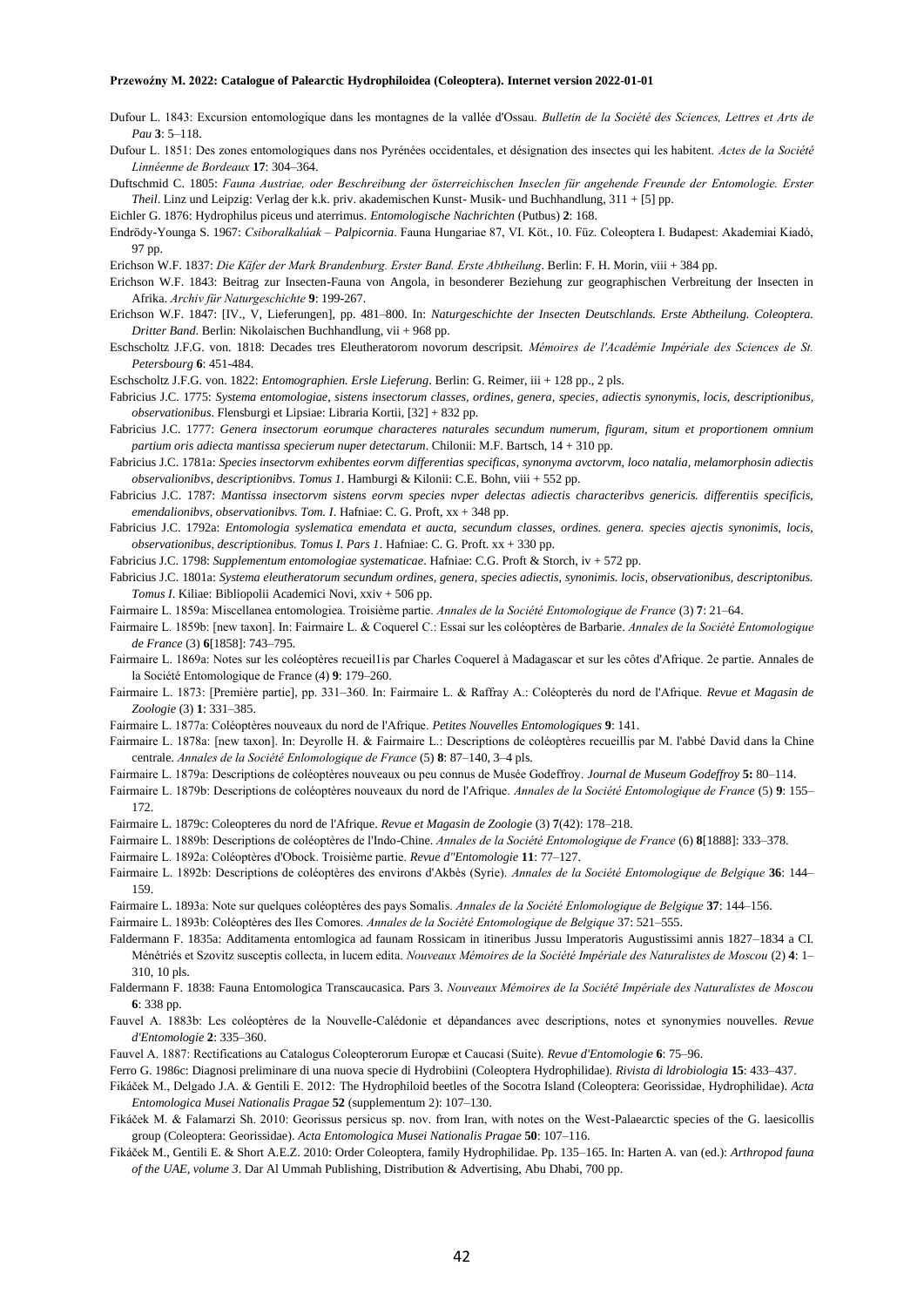- Fikáček M. & Hebauer F. 2006: A new aberrant species of the genus Pacrillum from Nepal (Hydrophilidae: Sphaeridiinae: Megasternini). *Acta Entomologica Musei Nationalis Pragae* **45**(2005): 59–64.
- Fikáček M., Jia F.-L. & Prokin A. 2012: A review of the Asian species of the genus Pachysternum (Coleoptera: Hydrophilidae: Sphaeridiinae). *Zootaxa* **3219**: 1–53.
- Fikáček M., Jia F., Ryndevich S. 2015: A new aberrant species of Nipponocercyon from the mountains of southeastern China (Coleoptera: Hydrophilidae: Sphaeridiinae). *Zootaxa* **3904** (4): 572–580.
- Fikáček M. & Kropáček D. 2015: A new species of Sphaeridium from northeastern India and Myanmar (Coleoptera: Hydrophilidae: Sphaeridiinae). *Acta Entomologica Musei Nationalis Prague* **52** (2): 673–680
- Fikáček M., Liang W.-R., Hsiao Y., Jia F. & Vondráček D. 2018: Biology and morphology of immature stages of banana-associated Protosternum beetles, with comments on the status of Taiwanese endemic *P. abnormale* (Coleoptera: Hydrophilidae). Zoologischer Anzeiger 277: 85–100.
- Fikáček M. & Liu H.-C. 2019: A review of *Thysanarthria* with description of seven new species and comments on its relationship to *Chaetarthria* (Hydrophilidae: Chaetarthriini). *Acta Entomologica Musei Nationalis Pragae* **59**(1): 229–252.
- Fikáček M. & Trávníček D. 2009: Georissidae of the United Arab Emirates. Pp.145–148. In: Harten A. van (ed.): Arthropod fauna of the UAE, volume 2. Dar Al Ummah Publishing, Distribution & Advertising, Abu Dhabi, 786 pp.
- Fiori A. 1915: A ppunti sulla fauna coleotterologica dell'Italia meridionale e della Sicilia. *Rivista Coleotterologica Italiana* **13**: 5–17, 57–84.
- Forster J.R. 1771: Novæ species Insectorum. Centuria I. Nam miht contuenti se persuasit rerum naturalium, nihil incredible existimare de ea. Plin, Lib. Xi.c.2. Londini: T. Davies & B. White, viii + 100 pp.
- Frivaldsky J. 1889: Coleoptera in Expeditione D. Comitis Belae Széchenyi in China, praecipue boreali, a Dominis Gustavo Kreitner et Ludovico Lóczy Anno 1879 Collecta. *Természetrajzi Füzetek* **12**[1890]: 197–210.
- Frölich J.A. von. 1792: Bemerkungen über einige seltene Käfer aus der Insectensammlung des Herrn Hofr. und Prof. Rudolph in Erlangen. *Der Naturforscher* **26**: 68–165.
- Ganglbauer L. 1901a: Beiträge zur Kenntniss der paläarktischen Hydrophiliden. *Verhandlungen der Kaiserlich-Königlichen Zoologisch-Bolanischen Gesellschaft in Wien* **51**: 312–332.
- Ganglbauer L. 1904a: *Die Käfer von Mitteleuropa. Die Käfer des österreichisch-ungarischen Monarchie, Deutschlands, der Schweiz, sowie des französischen und italienischen Alpengebietes. Vierter Band, erste Hälfle. Dermestidae, Byrrhidae, Nosodendridae, Georyssidae, Dryopidae. Heteroceridae, Hydrophilidae*. Wien: Karl Gerold's Sohn, 286 pp.
- García M. 2000: Dos nuevos géneros y tres nuevas especies del coleópteros acuáticos (Hydrophilidae: Hydrophilinae) de Venezuela. *Boletín del Centro de Investigaciones Biológicas Universidad del Zulia* **34**: 221–236.
- Gebler F.A. von. 1830: Bemerkungen über die Insekten Sibiriens, vorzüglich des Altai. [Part 3], pp. 1–228. In: Ledebour C.F. (ed.): *Reise durch das Altai-Gebirge und die soongorische Kirgisen-Steppe. Zweiler Theil*. Berlin: G. Reimer, 427 pp.
- Gemminger M. & Harold B. de. 1868: *Calalogus Coleopterorum hucusque descriptorum synonymicus et systematicus. Tom. II. Dytiscidae. Gyrinidae, Hydrophilidae, Staphylinidae, Pselaphidae, Gnostidae, Paussidae, Scydmaenidae, Silphidae, Trichopterygidae, Scaphidiidae*. Monachii: E.H. Gummi, pp. 425–752 + [6].
- Gené C.G. 1836: De quibusdam insectis Sardiniae novis aut minus cognitis. *Memorie della Reale Accademia delle Scienze di Torino* **39**: 161–199.
- Gentili E. 1973: Ergebnisse der zoologischen Forschungen von Dr. Z. Kaszab in der Mongolei. 326. Le specie mongoliche del genere Laccobius (Coleoptera, Hydrophilidae). *Folia Entomologica Hungarica Rovartani Közlemények (N. S.)* **26** *suppl.:* 57–69.
- Gentili E. 1974: Descrizione di nuove entità appartenenti al genere Laccobius Erichson, 1837 e proposta per un nuovo inquadramento sottogenerico (Coleoptera Palpicomia). *Memorie del Museo Civlco di Storia Nalurale di Verona* **20**[1972]: 549–565.
- Gentili E. 1975: Alcuni nuovi Laccobius Paleartici (Coleoptera Hydrophilidae). *Bollettino della Società Entomologica Italiana* **107**: 127– 134.
- Gentili E. 1976: [new taxon], p. 143. In: Gentili E. & Chiesa A.: Revisione dei Laccobius paleartici (Coleoptera Hydrophilidae). Memorie della Società Entomologica Italiana **54**[1975]: 1–187.
- Gentili E. 1979a: I Laccobius della regione orientale (Coleoptera, Hydrophilidae). *Annuario Osservatorio di Fisica Terrestre e Museo Antonio Stoppani del Seminario Arcivescoville di Milano (N. S.)* **1**[1978]: 27–50.
- Gentili E. 1979b: Aggiunte alla revisione dei Laccobius paleartici (Coleoptera Hydrophilidae). *Bolleltino della Società Entomologica Italiana* **111**: 43–50.
- Gentili E. 1980: Studi sui Laccobius (Coleoptera, Hydrophilidae). *Annuario Osservatorio di Fisica terrestre e Museo Antonio Stoppani del Seminario Arcivescoville di Milano (N. S.)* **2**[1979]: 29–35.
- Gentili E. 1982: Laccobius del Vecchio Mondo: N uove specie e dati faunistici (Coleoptera: Hydrophilidae). *Annuario Osservatorio di Fisica terrestre e Museo Antonio Stoppani del Seminario Arcivescoville di Milano (N. S.)* **4**[1981]: 31–38.
- Gentili E. 1984: Nuove specie e nuovi dati zoogeografici sui genere Laccobius (Coleoptera: Hydrophilidae). *Annuario Osservatorio di Fisico terrestre e Museo Antonio Stoppani del Seminario Arcivescoville di Milano (N. S.)* **5**[1982]: 31–32.
- Gentili E. 1988: Verso una revisione del genere Laccobius (Coleoptera, Hydrophilidae). *Annuario Osservatorio di Fisica terrestre e Museo Antonio Stoppani del Seminario Arcivescoville di Milano (N. S.)* **9**[1986]: 31–47.
- Gentili E. 1989a: Alcune novità sul genere Laccobius (Coleoptera. Hydrophilidae). *Annuario Osservatorio di Fisica terrestre e Museo Antonio Stoppani del Seminario Arcivescoville di Milano (N. S.)* **10**[1987]: 31–39.
- Gentili E. 1989b: The Laccobius (Coleoptera, Hydrophilidae) of the Arabian Peninsula and Sinai. *Fauna of Saudi Arabia* **10**: 95–102.
- Gentili E. 1991: Elementi per una revisione del genere Laccobius (Coleoptera, Hydrophilidae). *Giornale Italiano di Entomologia* **5**: 381– 389.
- Gentili E. 1995: Hydrophilidae: 3. The genus Laccobius Erichson in China and neighbouring areas (Coleoptera). Pp. 245–286. In: Jäch M.A. & Ji L. (eds.): *Water Beetles of China. Vol. 1.* Vienna: Zoologisch-Botanische Gesellschaft in Österreich and Wiener Coleopterologenverein, 410 pp.
- Gentili E: 1996: Laccobius nuovi o poco noti di Sierra Leone, Pakistan, Vietnam, Australia, Sumatra, Filipine e Nuova Guinea (Coleoptera Hydrophilidae). *Memorie della Società Enlomologica Italiana* **74**[1995]: 21–32.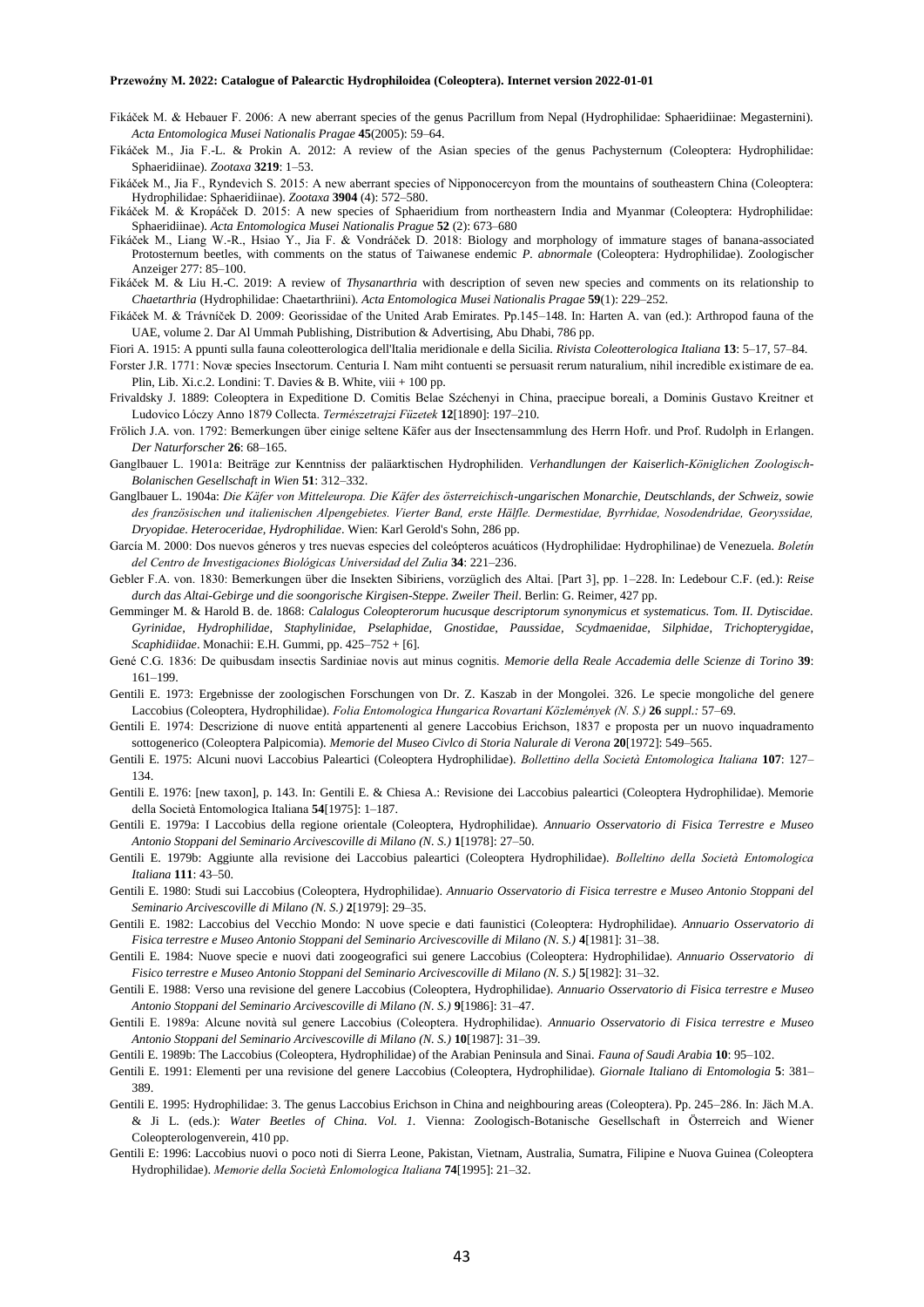- Gentili E. 2002: Hebauerina, new genus of water beetle from Thailand (Coleoptera, Hydrophilidae). *Giornale Italiano di Entomologia* **10**: 141–145.
- Gentili E. 2003: Hydrophilidae: III. Additional notes on the genus Laccobius Erichson in China and neighbouring areas (Coleoptera), pp. 411–429. In: Jäch M.A. & Ji L. (eds.): *Water beetles of China, Vol. 3.* Wien: Zoologisch-Botanische Gesellschaft in Österreich and Wiener Coleopterologenverein, vi + 572 pp.
- Gentili E. 2005: The genus Laccobius Erichson, 1837 in the Australian region (Coleoptera, Hydrophilidae), pp. 317–370. In: Daccordi M. & Giachino P.M. (eds.): Results of the zoological missions to Australia of the Regional Museum of Natural Sciences of Turin, Italy. II. *Monografie del Museo Regionale di Scienze Naturali, Torino* **42**, 643 pp.
- Gentili E. 2006. Revisional notes on the genus Laccobius. I. Subgenus Glyptolaccobius (Coleoptera: Hydrophilidae). *Acta Entomologica Musei Nationalis Pragae* **46**: 57–76.
- Gentili E. 2015: The rediscovery of the type of Laccobius zugmayeri Knisch, 1910 and description of Laccobius jumlanus new species (Coleoptera, Hydrophilidae). *Giornale Italiano di Entomologia* 14 (60): 155-164.
- Gentili E. & Fikáček M. 2009: Taxonomic notes on Laccobius, subgenus Glyptolaccobius, with new records and description of four new species (Coleoptera: Hydrophilidae). *Acta Entomologica Musei Nationalis Pragae* **49**: 607–623.
- Gentili E. & Fikáček M. 2015: A new CW Mediterranean species of Laccobius (Dimorpholaccobius): L. (D.) fresnedai sp. n. (Coleoptera, Hydrophilidae). *Giornale Italiano di Entomologia* **14** (60): 99–106.
- Gentili E. & Ribera I. 1998: Description of Laccobius gloriana sp.n. from Spain, and notes on L. ytenensis Sharp, 1910 and L. atrocephalus Reitter, 1872 (Insecta: Coleoptera: Hydrophilidae). *Annalen des Naturhistorischen Museums in Wien* (B) **100**: 193–198.
- Gentili E. & Rocchi S. 2017: Osservazioni e studi sul genere *Laccobius* Erichson, 1837 in Sicilia con descrizione di una nuova specie (Coleoptera, Hydrophilidae). *Giornale Italiano di Entomologia* **14**(62): 697–702.
- Gentili E. & Sadeghi S. 2004: A new Laccobius (Hydrophilidae) from Iran: Laccobius (Dimorpholaccobius) elmii, sp.n. *Aquatic Insects* **26**: 39–43.
- Gentili E. & Shaverdo H. 2016: Review of the genus *Laccobius* Erichson, 1837 from Armenia, Azerbaijan, and Georgia, with description of a new species (Coleoptera: Hydrophilidae). *Koleopterologishe Rundschau* **86**: 171–198.
- Gentili E. & Whitehead P.E. 2000: A new species of Laccobius (Col., Hydrophilidae) from Lycia, Turkey. *The Entomologist's Monthly Magazine* **136**: 73–76.
- Geoffroy E.L. 1762: Hisloire abrégée des Insectes … Vol. 1. Paris: Durand, 28 + 523 pp., 10 pls. [Reissued in identical edition in 1764). [Work rejected for nomenclatural purposes (ICZN, Opinion 228), but some names subsequently made available (ICZN, 1994)].
- Geoffroy E.L. 1785: [new taxa]. In: Fourcroy A.F. de: *Entomologia Parisiensis; sive catalogus insectorum quae in agro Parisiensi reperiuntur; secundum methodum Geoffroeanum in sectiones, genera et species distributus; cui addita sunt nomina trivialia etfere trecentae novae species. Pars prima*. Parisiis: Aedibus Serpentinensis, vii + [1] + 231 pp.
- Gerhardt J. 1872: Hydrobius Rottenbergii n. sp. *Zeitschrift für Entomologie (Breslau) (N. F.)* **3**: 3–7.
- Gerhardt J. 1877a: Zur Gruppe A der Rottenberg'schen Laccobius-Arten. *Zeitschrift für Entomologie (Breslau) (N. F.)* **6**: 8–27.
- Germar E.F. 1824: *Insectorum Species novae aut minus cognitae, descriptionibus illustratae. Vol. I. Coleoptera*. Halae: J. C. Hendelii & Filii,  $xxiv + 624$  pp., 2 pls.

Germar E.F. 1832: *Fauna Insectorum Europae. XV.* Halae: C. A. Kümmel, 25 pls.

- Gerstaecker A. 1867: Beitrag zur Insekten-Fauna von Zanzibar, nach dem während der Expedition des Baron. V.d. Decken gesammelten Material zusammengestellt. *Archiv fur Naturgeschichte* **33**: 1–49.
- Giraud J. 1852: Entomologische Wanderungen in Gastein. *Verhandlungen des Zoologisch-Botanischen Vereins in Wien* **1**[1851]: 84–98, 132–140.
- Gmelin J.F. 1790: Caroli a Linné, systema naturae per regna tria naturae, secundum classes, ordines, genera, species, cum characteribus, differentiis, synonymis, locis. Edilio decima tercia, aucta, reformata. Tom. I., pars IV. Lipsiae: G.E. Beer, pp. 1517–2224.
- Goeze J.A.E. 1777: Entomologische Beyträge zu des Ritter Linne zwölften Ausgabe des Natursystems. Erster Theil. Leipzig: Weidmanns Erben & Reich, xvi + 736 pp.
- Gorham H.S. 1907: Description of a species of Laccobius apparently new to science. *The Enlomologist's Monthly Magazine* **43**:54–55.
- Gory H. 1834: [new taxa, pl. 20, figs. 11, 14, 15]. In: Guérin-Méneville F.E.: Iconographie du Règne Animal de G. Cuvier, Insectes [plates]. Paris: J. B. Ballière, 104 pl.
- Gozis M. des. 1916: Tableaux de détermination des Hydrophilidæ de la Faune Franco-Rhenane. *Miscellanea Entomologica* **23**: 1–48 (continued) [publ. 1916–1920].
- Gozis M. des. 1919: Tableaux détetermination des Hydrophilidæ de la Faune Franco-Rhenane. *Miscellanea Entomologica* **24**: 113–176 (continued) [publ. 1916–1920].
- Graëlls M. de la Paz. 1847: Description de cinq espèces nouvelles de coléoptères d'Espagne. *Annales de la Société Enlomnlogique de France* (2) **5**: 305–308, pl. 4.
- Gravenhorst J.L.C. 1807: Vergleichende Uebersicht des Linneischen und einiger neuern zoologisehen Systeme, nebsl dem eingesehalteten Verzeiehnisse der zoologischen Sammlung des Verfassers und den Beschreibungen neuer Thierarten, die in derselben vorhanden sind. Goettingen: H. Dieterich,  $xx + 476$  pp.
- Gredler P.V.M. 1863a: Die Käfer von Tirol nach ihrer horizontalen und vertikalen Verbreitung. I. Hälfte: Cicindelidae Dascillidae. Mit mehreren diagnosierten Novitäten. Bozen: Eberle'sche Buchdrukerei, v + 235 pp.

Grimmer K.H.B. 1841: Steiermark's Coleopleren mit Einhundert sechs neu beschriebenen Species. Grätz: C. Tanzer, iv + 5–50 pp.

Guérin-Méneville F.E. 1842: Pp. 71–73. In: *Iconographie du regne animal de G. Cuvier*... Paris: J.B. Baillière, 576 pp.

Guillebeau F. 1893: [new taxa]. *Bulletin de la Société Entomologique de France* **1893**: xxxiv–xxxvii.

- Guillebeau F. 1896b: Descriptions de quelques espèces de coléoptères inédites. *Bulletin de la Société Entomologique de France* **1896**: 226– 232, 239–245.
- Gyllenhal L. 1808: *Insecta Suecica descripta. Classis 1. Coleoptera sive Eleuterata. Tomus I*. Scaris: F.J. Leverentz, viii + [4] + 572 pp.
- Gyllenhal L. 1827: *Insecta Suecica descripta. Classis 1. Coleoptera sive Eleuterata. Tom I. Pars IV. Cum appendice ad partes priores*. Lipsiae: F. Fleischer, viii  $+[2]+762$  pp.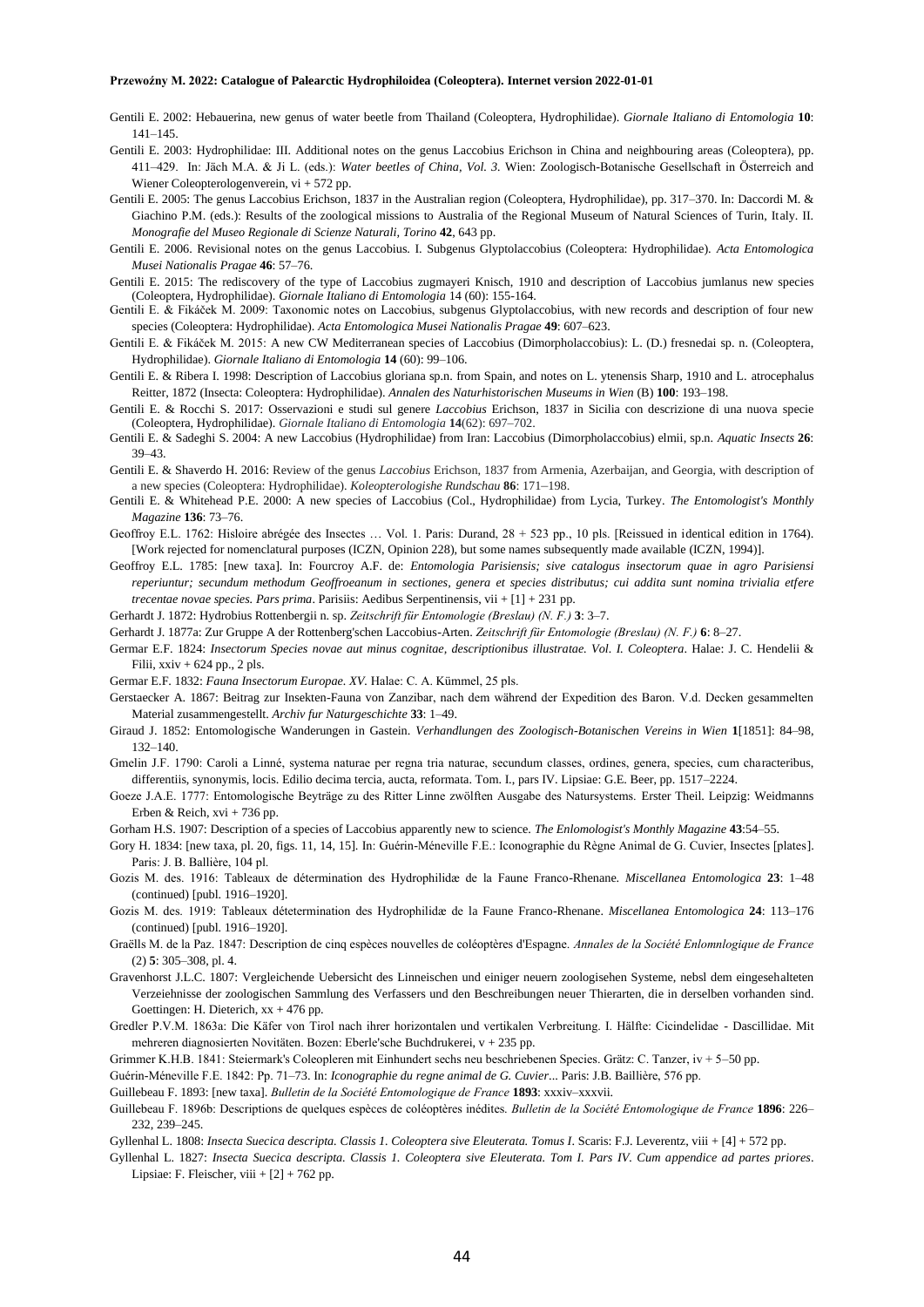Hansen M. 1989: New genera of Sphaeridiinae (Coleoptera: Hydrophilidae). *Entomologica Scandinavica* **20**: 251–262.

- Hansen M. 1991: The Hydrophiloid Beetles. Phylogeny, Classification and a Revision of the Genera (Coleoptera, Hydrophiloidea). *Biologiske Skrifter, Det Kongelige DanskeVidenskabernes Selskab* **40**: 1–368.
- Hansen M. 1997: A new subfamily for a remarkable new genus and species of Hydrophilidae from New Guinea (Coleoptera: Hydrophilidae). *Annales Zoologici* **47:** 107–110.

Hansen M. 1999a: Hydrophiloidea (s. str.) (Coleoptera). *World Catalogue of lnsects* **2**: 416 pp.

- Hansen M. 1999b: Fifteen new genera of Hydrophilidae (Coleoptera), with remarks on the generic classification of the family. *Entomologica Scandinavica* **30**: 121–172.
- Hansen M. 1999c: Taxonomic changes in the genera Oosternum Sharp and Paroosternum Scott (Coleoptera: Hydrophilidae). *Entomologica Scandinavica* **30**: 241–242.
- Hansen M. & Hebauer F. 1988: A new species of Helochares from Israel, with a key to the European and some Near East species (Coleoptera: Hydrophilidae). *Enlomologica Scandinavica* **19**: 27–30.
- Hansen M. & Schödl S. 1997: Description of Hydrophilomima gen.n. from Southeast Asia (Coleoptera: Hydrophilidae). *Koleopterologische Rundschau* **67**: 187–194.
- Hardy J. 1871: Contributions to the Entomology of the Cheviot Hills. No.11. *Proceedings of the Berwickshire Naluralistls' Club* **6**[1869– 1872]: 251–267.
- Harold E. von. 1877: Beiträge zur Käferfauna von Japan. (Zweites Stück.) Japanische Käfer des Berliner Königl. Museums. Deutsche *Entomologische Zeitschrift* **21**: 337–367.
- Harold E. von. 1878: Beiträge zur Käferfauna von Japan. (Viertes Stück.) Japanische Käfer des Berliner Königl. Museums. Deutsche *Entomologische Zeitschrift* **22**: 65–88.
- Haworth A.H. 1807: A brief account of some rare and interesting insects, not hitherto announced as inhabitants of Great Britain. The *Transactions of the Entomological Society of London* **1**(1): 75–100. 3 pl.
- Hebauer F. 1981: Enochrus (Methydrus) isotae sp. n. eine neue Hydrophiliden-Art aus Jugoslawien*. Entomologische Blätter* 77: 137–139.
- Hebauer F. 1991a: Enohrus (Lumetus) falcarius n. sp., aus Sizilien (Coleoptera, Hydrophilidae). *Acta Coleopterologica* **7**: 83–86.
- Hebauer F. 1991b: Die Hydrophiliden-Ausbeuten H. Muches und D.W. Wrases aus Tadzhikistan. Ein Beitrag zur Fauna der UdSSR (Coleoptera, Hydrophilidae). *Entomologische Nachrichten und Berichte* **35**: 175–179.
- Hebauer F. 1993: European *Chaetarthria*. *Latissimus* **3**: 1–3.
- Hebauer F. 1994: The Crenitis of the Old World (Coleoptera, Hydrophilidae). *Acta Coleoplerologica* **10**(2): 3–40.
- Hebauer F. 1995a: Neues zu den Acidocerina Hansen (Helocharae d'Orchymont) der indomalaiischen Region (Coleoptera, Hydrophilidae). *Acta Coleopterologica* **11**(3): 3–14.
- Hebauer F. 1995b: Bekannte und neue Hydrophiloidea aus Ostsibirien (Col.). *Entomologische Nachrichten und Berichte* **39**: 29–36.
- Hebauer F. 1995c: Oriental *Chaetarthria*. *Latissimus* **5**: 7–9.
- Hebauer F. 1997a: Revision der Arten der Familie Spercheidae Erichson, 1837 (Coleoptera. Hydrophiloidea). *Entomologische Blatter* **93**: 9–  $42^{\circ}$
- Hebauer F. 1997b: Cercyon (s.str.) renneri sp.n. eine deutsche Art? (Coleoptera: Hydrophilidae). *Acta Coleopterologica* **13**(2): 73–74.
- Hebauer F. 1997c: Annotated checklist of the Hydrophilidae and Helophoridae (Insecta: Coleoptera) of the Arabian Peninsula with a description of a new genus and species. *Fauna of Saudi Arabia* **16**: 255–276.
- Hebauer F. 1999: Helophorus angusi, a new species from Nepal (Coleoptera: Hydrophiloidea). *Acta Coleopterologica* **15**(2): 3–4.
- Hebauer F. 2000: The genus Megagraphydrus Hansen, 1999, with description of new species (Coleoptera: Hydrophilidae). *Acta Coleopterologica* **16**(2): 14–22.
- Hebauer F. 2001a: The genus Notionotus Spangler, 1972 in the Old World (Coleoptera: Hydrophilidae). *Acta Coleopterologica* **17**(4): 9–14.
- Hebauer F. 2001b: The species of the genus Thysanarthria d'Orchymont, 1926 (Coleoptera, Hydrophilidae). *Beiträge zur Entomologie* **51**: 393–400.
- Hebauer F. 2002a: Hydrophilidae of northern India and southern Himalaya (Coleoptera: Hydrophilidae). *Acta Coleopterologica* **18(1)**: 3–72.
- Hebauer F. 2002b: New Hydrophilidae of the Old World (Coleoptera: Hydrophilidae). *Acta Coleopterologica* **18(3)**: 3–24.
- Hebauer F. 2003b: Review of the Malgassic Cercyon, with description of new species and a new genus (Coleoptera: Hydrophilidae). *Acta Coleopterologica* **19(2)**: 5–26.
- Hebauer F. 2005: Description of three remarkable new Enochrus from eastern Asia (Coleoptera: Hydrophilidae). *Acta Coleopterologica* **21**: 51–55.
- Hebauer F. 2006: Description of a new Coelostoma from China (Coleoptera: Hydrophilidae, Sphaeridiinae). *Acta Coleopterologica* **22(1)**: 3– 4.
- Hebauer F. & Wang L.-J. 1998: New species of the genus Oocyclus Sharp, 1882 from India, Sri Lanka and Taiwan with a key to all known species (Coleoplera: Hydrophilidae). Acta Coleopterologica **14**(1): 37–46.
- Heer O. 1841: *Fascicule III*. Pp. 361–652, In: *Fauna Coleoplerorum Helvetica Pars I*. Turici: Orelii, Fuesslini et Sociorum, xii + 652 pp.
- Herbst J.F.W. 1779: Beschreibung und Abbildung einiger, theils neuer, theils noch nicht abgebildeter Insekten. *Beschäftigungen der Berlinischen Gesellschaft Naturforschender Freunde* **4**: 314–326. pl. VII.
- Herbst J.F.W. 1783: Heft 4, pp. 1–72, pls. 19–23. In: Kritisches Verzeichniss meiner Insektensammlung. In: Fuessly J.C. (ed.): Archiv der Insectengeschichte. Heft 4–5. Zurich: J.C. Fuessly, 151 pp., pls. 19–30 [publ. 1783–1784].
- Herbst J.F.W. 1784: Heft 5, pp. 73–151, pls. 24–30. In: Kritisches Verzeichniss meiner Insektensammlung. In: Fuessly J.C. (ed.): *Archiv der Insectengeschichte. Heft 4–5*. Zurich: J.C. Fuessly, 151 pp., pls. 19–30.
- Herbst J.F.W, 1793: *Natursystem aller bekannten in- und ausländischen lnsekten, als eine Forlsetzung der von Büffonschen Naturgeschichte. Der Käfer, fünfter Theil.* Berlin: J. Pauli, xvi + 392 pp., 16 pls.
- Herbst J.F.W. 1797: Natursystem aller hekannten in- und ausländischen Insekten, als eine Forlselzung der von Buffonschen Naturgesschichte. Der Käfer, siebenter Theil. Berlin: J. Pauli, xi + 346 pp., 26 pls.
- Hernando C. & Fresneda J. 1994: Limnoxenus olmoi sp. n. de la Península Ibérica (Coleoptera: Hydrophilidae). *Elytron* **7**[1993]: 81–85.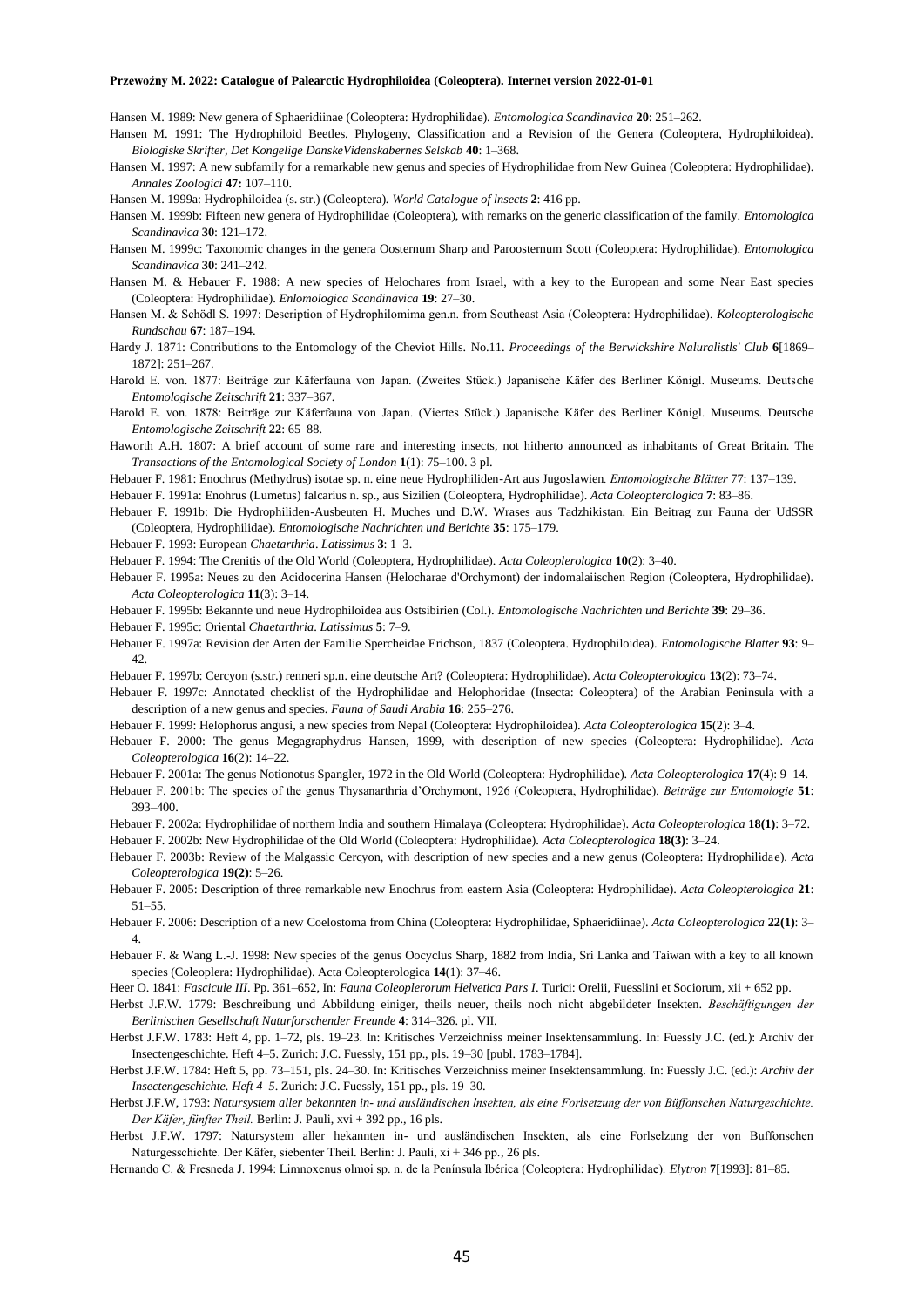- Heyden L. von. 1870: Pp. 1–176. In: Entomologische Reise nach dem südlichen Spanien, der Sierra Guadarrama und Sierra Morena, Portugal und den Cantabrischen Gebirgen. Mit beschreibungen der neuen Arten. Berlin: Dr. G. Kraatz, Nicolai; Leipzig: Friedrich Fleischer; Paris: L. Buquet, 218 pp., pls. I-II.
- Heyden L. von. 1891: Hydrophilidae (pp.66–75); Georyssidae (p. 75). In: Reitter E. (ed.): *Catalogus Coleopterum Europae, Caucasi et Armeniae rossicae*. R. Friesländer & Sohn, Berlin; E. Reitter, Mödling; Revue d'Entomologie, Caen. 8+ 420 pp.
- Hidalgo-Galiana A., Jäch M.A. & Ribera I. 2010: Hydrochus farsicus sp.n. from Iran and notes on other Palearctic species of the genus (Coleoptera: Hydrophiloidea: Hydrochidae). *Zootaxa* **2344**: 61–64.
- Hirasawa K. & Yoshitomi H. 2021: A New Species of the Genus *Hydrochus* (Coleoptera, Hydrochidae) from Fukushima, Northeastern Japan. *Elytra, Tokyo, New Series* **11**(2): 301–305.
- Hochhuth J.H. 1871: Enumeration der in den russischen Gouvernements Kiew und Volhynien bisher aufgefundenen Käfer. Bulletin de la Société Impériale des Naturalistes de Moscou **44**(1-2): 176–253.
- Hope F.W. 1838: *The coleopterist's manual, part the second. containing predaceous land and water beetles of Linnaeus and Fabricius*. London: Henry G. Bohn,  $xvi + 168$  pp., 4 pls.
- Hope F.W. 1845: On the entomology of China, with descriptions of the new species sent to England by Dr. Cantor from Chusan and Canton. *The Transactions of the Entomological Society of London* **4**[1845–1847]: 4–17, pl. 1.
- Horn G.H. 1873a: Revision of the genera and species of the tribe Hydrobiini. *Proceedings of the American Philosophical Society* **13**: 118– 137.
- Horn G.H. 1890a: Notes on some Hydrobiini of Boreal America. *Transactions of the American Entomological Society* **17**: 237–278, pl. 3–4.
- Horn G.H. 1890b: A revision of the Sphreridiini inhabiting Boreal America. *Transactions of the American Entomological Society* **17**: 279– 314, pl. 9.
- Hoshina H. 2007c: Description of a new species of the genus Psalitrus (Coleoptera, Hydrophilidae) from the Ryukyus, Japan, with a key to Japanese species. *Elytra* (Tokyo) **35**: 42–47.
- Hoshina H. 2008: A new species of the genus Cercyon (Coleoptera: Hydrophilidae) from Fukui Pref., Japan. *Memoirs of the Research and Education Center for Regional Environment, University of Fukui* **15**: 1–7.
- Hoshina H. 2009: Description of a new species of the genus Oosternum (Coleoptera: Hydrophilidae) from Fukui Pref., Honshu, Japan. *Memoirs of the Research and Education Center for Regional Environment, University of Fukui* **16**: 1–5.
- Hoshina H. 2011: A new species of the genus Oosternum (Coleoptera, Hydrophilidae) from Ryukyus, Japan. *Japanese Journal of Systematic Entomology* **17**: 231-235.
- Hoshina H. 2018: Discovery of Second Japanese Species of the Genus *Peltocercyon* (Coleoptera: Hydrophilidae: Sphaeridiinae) with Description of a New Species. *Japanese Journal of Systematic Entomology* **24**(2): 293–295
- Hoshina H. & Satô M. 2004: Two new species of the genus Oosternum (Coleoptera: Hydrophilidae) from Japan. *Memoirs of the Research and Education Center for Regional Environment, University of Fukui* **11**: 9–15.
- Hoshina H. & Satô M. 2005: Taxonomic notes of the genus Oosternum (Coleoptera: Hydrophilidae) from Japan. *Memoirs of the Research and Education Center for Regional Environment Fukui University* **12**: 1–9.
- Hoshina H. & Satô M. 2006: A taxonomic study of the genus Armostus (Coleoptera: Hydrophilidae) from Japan. *Coleopterists Bulletin* **60**: 95–104.
- Houlbert C. 1922: Les coléoptères d'Europe France et regions voisines. Anatomie générale; classification et tableaux génériques illustrés. In: Toulouse D. (ed.) *Encyclopédie Scientifique. Tome second.* G. Doin, Paris, 340+xii pp.
- Hubenthal W. 1911b: Beschreibungen neuer europäischer Coleopteren und Bemerkungen zu bekannten Arten. *Entomologische Blätter* **7**: 185–193.
- lablokoff-Khnzorian S.M. 1962b: Novye vidy zhestkokrylykh iz Zakavkazya. New species of Coleoptera from Transcaucasus (Insecta-Coleoptera). *Zoologicheskiy Sbornik Zoologicheskiy Institut, Akademii Nauk Armyanskoy SSR* **12**: 99–124.
- ICZN 1990: Opinion 1577. (Case 2607) Hydrobius Leach, 1815 (Insecta, Coleoptera): Dytiscus fuscipes Linnaeus, 1758 conserved as type species, and Berosus Leach, 1817 (Insecta, Coleoptera): conserved. *Bulletin of zoological nomenclature* **47**(1): 71–72
- Illiger J.K.W. 1798: *Verzeichniss der Käfer Preussens. Entworfen von Johann Gottlieb Kugelann. Apotheker in Ostlerode. Mit einer Vorrede des Professors und Pagenhofmeisters Hellwig in Braunschweig, und dem angehängen Versuche einer natlürlischen Ordnungs- und Gattungs-Folge der lnsecten*. Halle: J.J. Gebauer, xlii + 510 + [I] pp.
- llliger J.K.W. 1801: Nachtrag und Berichtigungen zum Verzeichnisse der Kafer Preussens. *Magazinfiir Inseklenkunde* 1: 1–94.
- İncekara U. 2008: A new species of Helophorus Fabricius, 1775 (Coleoptera: Helophoridae) from Turkey, with remark to the key to subgenera in Angus (1992). *Entomological News* **119**: 420–424.
- İncekara M., Mart A. & Erman O. 2005: Helophorus erzurumicus sp. n., a new species from Turkey and some notes on H. ponticus Angus, 1988 (Coleoptera: Hydrophilidae). *Aquatic Insects* **27**: 43–46.
- İncekara M., Mart A., Polat A., Aydoğan Z., Türken H., Taşar G.E. & Bayram S. 2011: Studies on Turkish Hydrophilidae (Coleoptera) IV. Genus Berosus Leach, 1817 with description of a new species: Berosus dentalis sp. n. *Turkish Journal of Entomology* **35**: 231–244.
- İncekara M., Mart A., Polat A. & Karaca H. 2009: Turkish hydrophilidae (Coleoptera) III. genus Hydrochara Berthold, 1827 with the description of a new species, Hydrochara major sp.n. *Turkish Journal of Zoology* **33**: 315–319.
- Jayaswal K.P. 1972: On the two new species of the Hydrophilid Beetle (Coleoptera: Hydrophilidae). *Zoologischer Anzeiger* **189**: 409–412.
- Ji L. & Jäch M.A. 1998: Epimetopidae: Synopsis of the genus Eumetopus Balfour-Browne (Coleoptera). Pp. 195-205. In: Jäch M.A. & Ji L. (eds.): *Water Beetles of China*, *Vol. 2*. Vienna: Zoologisch-Botanische Gesellschaft in Österreich and Wiener Coleopterologenverein, 371 pp.
- Ji L. & Komarek A. 2003: Hydrophilidae: II. The Chinese species of Crenitis Bedel, with descriptions of two new species, pp. 397–409. In: Jäch M.A. & Ji L. (eds.): *Water beetles of China, Vol. 3*. Wien: Zoologisch-Botanische Gesellschaft in Österreich and Wiener Coleopterologenverein, vi+572 pp.
- Ji L. & Schödl S. 1998: Hydrophilidae: Faunistic notes on Hydrocassis Deyrolle & Fairmaire and Ametor Semenov, with descriptions of new species (Coleoptera). Pp. 207–218. In: Jäch M.A. & Ji L. (eds.): *Waler Beelles of China, Vol. 2*. Vienna: Zoologisch-Botanische Gesellschaft in Österreich and Wiener Coleopterologenverein, 371 pp.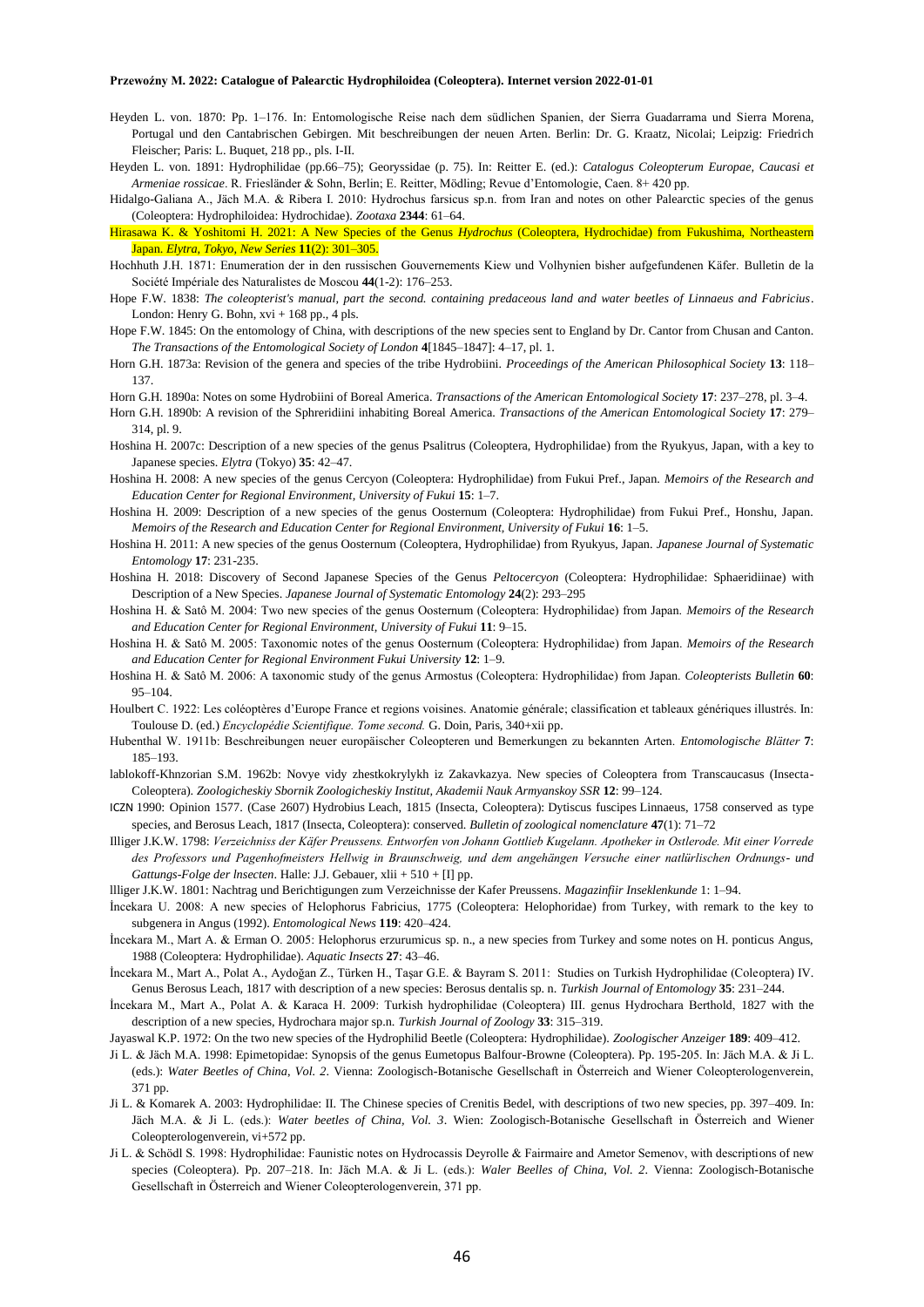- Jia F.-L. 1994: [A new species of Amphiops Erichson in Fujian Province (Coleoptera: Hydrophilidae)]. *Wuyi Science Journal* **11**: 100–102 (in Chinese, English summary).
- Jia F.-L. 1995: Studies on Hydrobius Leach of China (Coleoptera: Hydrophilidae). *Journal of Sun Yatsen University*, Supplement **2**: 128– 133.
- Jia F.-L. 1996: A new note on genus Crenitis with a new species in China. *Acta Scientiarum Naturalium Universitatis Sunyatseni* **35**: 96–98 (in Chinese, English summary).
- Jia F.-L. 1997a: Taxonomy of the genus Anacaena (Coleoptera: Hydrophilidae) in China. *Entomotaxonomia* **19**: 104–110.
- Jia F.-L. 1997b: Coleoptera: Hydrophilidae. Pp. 644–650. In: Yang X. (ed.): *Insects of the Three Gorge Reservoir area of Yanglze river. Part I*. Chongqing: Chongqing Publishing House, xx + 974 pp. (in Chinese, English summary).
- Jia F.-L. 1998: A new genus Pseudopelthydrus gen. n. from Hainan Island, China (Coleoptera: Hydrophilidae: Hydrophilinae). *Chinese Journal of Entomalogy* **18**: 225–230.
- Jia F.-L. 2002: Dactylosternum pui (Coleoptera: Hydrophilidae: Sphaeridiinae), a new species in China. *Entomologia Sinica* **9**: 65–68.
- Jia F.-L. 2010: Megagraphydrus puzhelongi, sp. n., a new water scavenger beetle from China (Coleoptera: Hydrophilidae: Hydrophilinae). *Zootaxa* **2498**: 65–68.
- Jia F.-L. 2014: A revisional study of the Chinese species ofAmphiops Erichson (Coleoptera, Hydrophilidae, Chaetarthriini). *Journal of Natural History* **48**: 1085-1101.
- Jia F.-L., Angus R.B. & Bian D. 2019: Two new species of *Coelostoma* Brullé, 1835 from China (Coleoptera: Hydrophilidae: Sphaeridiinae). *Aquatic Insects* **40**(4): 291–299.
- Jia F.-L., Aston P. & Fikáček M. 2014: Review of the Chinese species of the genus Coelostoma Brullé, 1835 (Coleoptera: Hydrophilidae: Sphaeridiinae). *Zootaxa* **3887**(3): 354–376.
- Jia F.-L., Chen J.-H. & Fikáček M. 2019: A new species of *Laccobius* Erichson, 1837 (Hydrophilidae, Coleoptera) from the Chinese Himalaya, with comments on taxonomic status of subgenera Glyptolaccobius Gentili, 1989 and Cyclolaccobius Gentili, 1991 and additional faunistic records from China. *ZooKeys* **889**: 65–80.
- Jia F.-L., Gentili E. & Fikáček M. 2013: The genus Laccobius in China: new species and new records (Coleoptera: Hydrophilidae). *Zootaxa* **3635**: 402–418.
- Jia F.-L., Fikáček M. & Ryndevich S. K. 2011: Taxonomic notes on Chinese Cercyon: description of a new species, new synonyms and additional faunistic records (Coleoptera: Hydrophilidae: Sphaeridiinae). *Zootaxa* **3090**: 41–56.
- Jia F.-L., Fikáček M. & Song K.-Q. 2013: Hemisphaera orientalis new species, the first species of Hemisphaera from the Oriental region (Coleoptera: Hydrophilidae: Chaetarthriini). Journal of the Kansas Entomological Society 86: 301–306.
- Jia F.-L., Liang Z., & Fikáček M. 2020: A review of *Himalcercyon* stat. nov., with description of a new species from the Chinese Himalaya and an updated key to Asian genera of Megasternini (Coleoptera, Hydrophilidae). *Deutsche Entomologische Zeitschrift* **67**(1): 35–49.
- Jia F.-L., Liang Z., Ryndevich S.K.. & Fikáček M. 2019: Two new species and additional faunistic records of *Cercyon* Leach, 1817 from China (Coleoptera: Hydrophilidae). *Zootaxa* **4565**(1): 501–514.
- Jia F.-L., Lin R., Chan E., Skale A. & Fikáček M. 2017: Two new species of *Coelostoma* Brullé, 1835 from China and additional faunistic records of the genus from the Oriental Region (Coleoptera: Hydrophilidae: Sphaeridiinae: Coelostomatini). *Zootaxa* 4232(1): 113–122.
- Jia F.-L., Lin R., Li B. & Fikáček M. 2015: A review of the omicrine genera Omicrogiton, Mircogioton and Peratogonus of China (Coleoptera, Hydrophilidae, Sphaeridiinae). ZooKeys **511**: 99–116.
- Jia F.-L., Song K.-Q. & Gentili E. 2013: A new species of Laccobius Erichson, 1837 from China (Coleoptera: Hydrophilidae). *Zootaxa* **3734**: 91–95.
- Jia F.-L., Tang Y. & Minoshima Y.N.. 2016: Description of three new species of *Crenitis* Bedel from China, with additional faunistic records for the genus (Coleoptera: Hydrophilidae: Chaetarthriinae). *Zootaxa* **4208**(6): 561–576.
- Jia F.-L., Wang S.-S. & Aston P. 2018: Revision of *Chaetarthria* Stephens (Coleoptera: Hydrophilidae) in China, with a key to the species in the Oriental Region. *Journal of Natural History* **52**(37-38): 2369–2384.
- Jia F.-L., Wu W. & Pu Z. 1998: The genus Pachysternum Motschulsky of China (Coleoptera: Hydrophilidae: Sphaeridiinae). Acta Scientiarum Naturalium Universitatis Sunyatseni **37**: 125–127 (in Chinese, English summary).
- Jia F.-L., Wu W. & Pu Z.-L. 2001: Anchorosternum, gen. nov. from China (Coleoptera: Hydrophilidae: Sphaeridiinae). *Oriental Insects* **35**: 155–158.
- Jia F.-L., Yang Z., Jiang L., Chen K. & Jian S. 2020: *Chaetarthria chenjuni* Jia & Yang, sp. nov. (Coleoptera: Hydrophilidae), a new species from China and additional faunistic records. *Zoological Systematics* **45**(2): 146–149.
- Jia F.-L. & Lin R. 2015a: Additions to the review of Chinese Enochrus, with description of a new species (Coleoptera, Hydrophilidae, Enochrinae). *ZooKeys* **480**: 49–57
- Jia F.-L. & Lin R. 2015b: Cymbiodyta lishizheni sp. nov., the second species of the genus from China. *Zootaxa* **3985** (3): 446–450.
- Jia F.-L. & Maté J. F. 2012: A new species of Oocyclus Sharp from Southeastern China (Coleoptera: Hydrophilidae). *Zootaxa* **3509**: 81–84.
- Jia F.-L. & Pu Z. 1997: [new taxa]. In: Jia F., Wu W. & Pu Z.: Notes on Berosus Leach in China with four new species (Coleoptera: Hydropilidae). *Acta Entomologica Sinica* **40**: 189–194 (in Chinese, English summary).
- Jia F.-L. & Short A.E.Z. 2009: Description of Hydrobius orientalis sp. n., the first species of the subtribe Hydrobiusina from the Oriental Region (Coleoptera: Hydrophilidae: Hydrophilini). *Aquatic Insects* **31**: 25–29.
- Jia F.-L. & Short A. E. Z. 2011a: Description of Cymbiodyta orientalis sp.n., the first species of the genus from the Oriental region (Coleoptera: Hydrophilidae). *Entomological News* **4**: 348–351.
- Jia F.-L. & Short A. E. Z. 2011b: Notionotus attenuatus sp. n. from southern China with a key to the Old World species of the genus (Coleoptera: Hydrophilidae). *Zootaxa* **2830**: 55–58.
- Jia F.-L. & Short A. E. Z. 2013: Enochrus algarum sp. nov., a new hygropetric water scavenger beetle from China (Coleoptera: Hydrophilidae: Enochrinae). *Acta Entomologica Musei Nationalis Pragae* **53**: 609–614.
- Jia F.-L. & Tang Y. 2018a: A faunistic study of genus *Chasmogenus* Sharp, 1882 of China (Coleoptera, Hydrophilidae). *ZooKeys* **738**: 59– 66.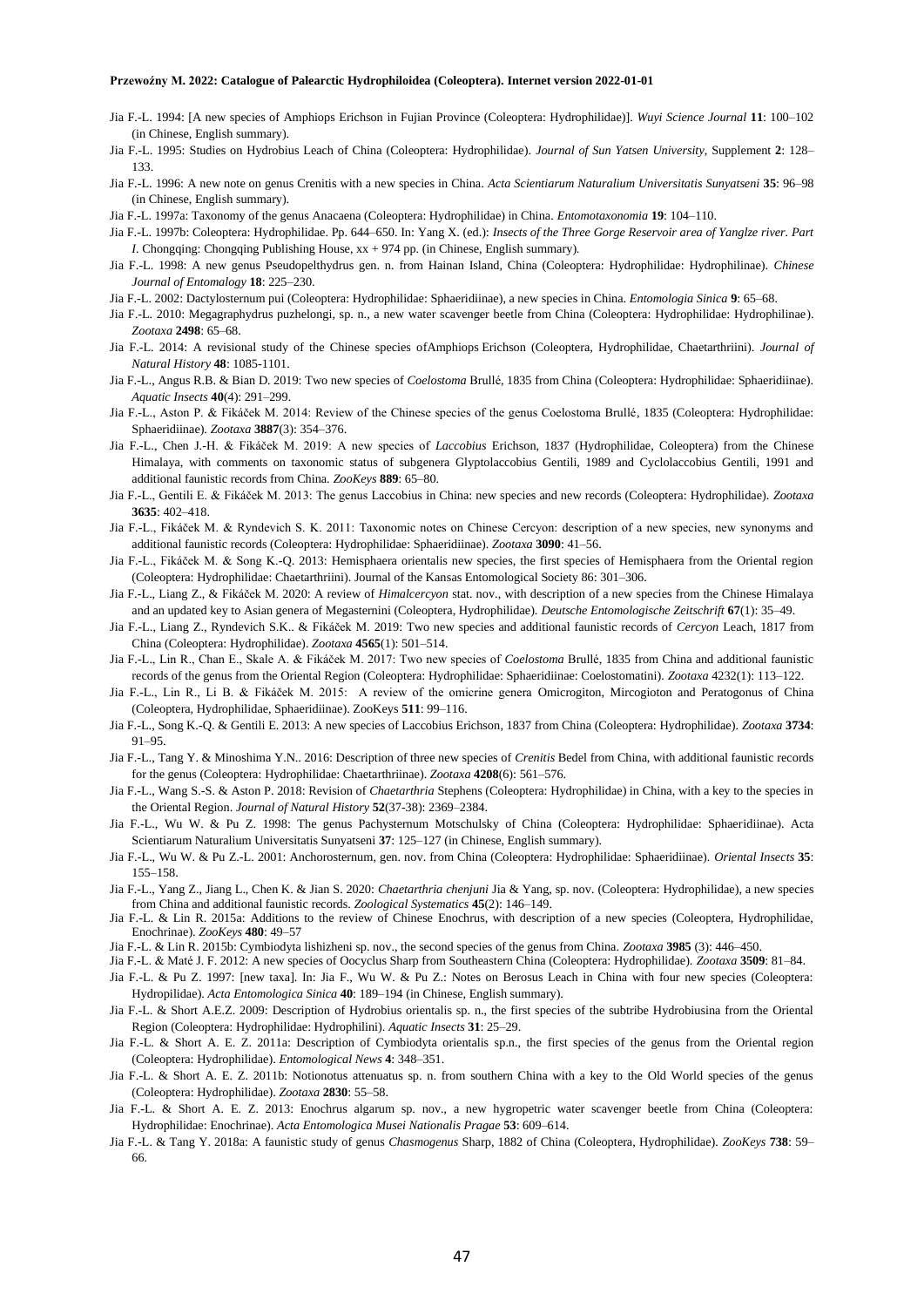- Jia F.-L. & Tang Y. 2018b: A revision of the Chinese *Helochares* (s.str.) Mulsant, 1844 (Coleoptera, Hydrophilidae). *European Journal of Taxonomy* **438**: 1–27.
- Jia F.-L. & Wang Y. 2010: A revision of the species of Enochrus (Coleoptera: Hydrophilidae) from China. *Oriental Insects* **44**: 361–385.
- Jia F.-L. & Wu W. 1999: Notes on Hydrochidae of China, with description of a new species (Coleoptera, Hydrophiloidea). *Acta Entomologica Sinica* **42**: 307–310 (in Chinese, English summary).
- Jia F.-L. & Zhao Sh. 2007. (Hydrochidae and Hydrophilidae). Pp. 251–255. In: Li Z., Yang M. & Jin D. (eds.): *Insects from Leigongshan landscape.* Guizhou Science and Technology Publishing House, Guiyang, 759 pp (in Chinese, English abstract).
- Jia F.-L. & Zhao S. 2013: Taxonomic notes on Chinese Ametor and Hydrocassis (Coleoptera: Hydrophilidae: Sperchopsini). *Acta Entomologica Musei Nationalis Pragae* **53**: 127–139.
- Jordan K. 1894: New species of Coleoptera from the Indo- and Austro-Malayan Region, collected by William Doheny. *Novitates Zoologicae* **1**: 104–122, pl. VIII.
- Kamite Y. & Hayashi M. 2019: A New Species of the Genus *Hydrocassis* Deyrolle & Fairmaire (Coleoptera, Hydrophilidae) from Yakushima Island, Japan,with Notes on the Japanese Members. *Japanese Journal of Systematic Entomology* **25**(2): 169–178.
- Kamite Y., Ogata T. & Hikida N. 2007: Two new species of the genus Laccobius (Coleoptera, Hydrophilidae) from Japan. *Elytra* (Tokyo) **35**: 34–41.
- Kamiya K. 1935: Insects of Jehol (VI) Order Coleoptera (I). Family Hydrophilidae. In: *Reports of the first scientific expedition to Mauehoukuo*. Section V. Division I. PartX. Article 45.5 pp.
- Kiesenwetter E.A.H. von. 1858b: [new taxa]. In: Kraatz G.: Beitrag zur Käferfauna Griechenlands. Zweites Stück: Palpicomia, Silphales, Scydmaenidae, Pselaphidae, Staphylinidae. *Berliner Enlomologische Zeitschrift* **2**: 37–67.
- Kiesenwetter E.A.H. von. 1870: [new taxon]. In: Heyden L.: Entomologische Reise nach dem südlichen Spanien, der Sierra Guadarrama und Sierra Morena, Portugal und den Cantabrischen Gebirgen, mit Beschreibungen der neuen Arten. Berlin: Dr. G. Kraatz, Nicolai; Leipzig: Friedrich Fleischer; Paris: L. Buquet, 218 pp., pls. 1–2.
- Kniž [ = Knisch] A. 1909: [new taxa]. *Verhandlungen der Kaiserlich-Königliehen Zoologisch-Botanischen Gesellschaft in Wien* **59**: Sitzber. (297)–(299).
- Kniž [ = Knisch] A. 1910a: Helophorus (Atractelophorus) nivalis novo subspec. Apfelbecki Kniz. *Verhandlungen der Kaiserlich-Königlichen Zoologisch-Botanischen Gesellschaft in Wien* **60**: Sitzber. (51)–(52).
- Kniž [ = Knisch] A. 1910b: Über einige von Dr. Erich Zugmayer in Tibet und Turkestan gesammelte Hydrophiliden. *Zoologische Jahrbücher (Abteilung für Systematik, Geographie und Biologie der Thiere)* **29**: 451–454.
- Kniž [ = Knisch] A. 1912: Beschreibungen eines neuen Subgenus und zweier neuer Arten paläarktischer Hydrophiliden. *Verhandlungen der Kaiserlich-Königlichen Zoologisch-Botanischen Gesellschaft in Wien* **61**[1911]: Sitzber. (168)–(170).
- Kniž [ = Knisch] A. 1914: Neue paläarktische Hydrophiliden. *Verhandlungen der Kaiserlich-Königliehen Zoologisch-Botanischen Gesellschaft in Wien* **64**: Sitzber. (114)–(117).
- Kniž [ = Knisch] A. 1919: Zur Kenntnis der palaearktischen Hydrophiliden. *Entomologische Blatter* **15**: 11–16.
- Knisch [ = Kniž] A. 1921a: Die exotischen Hydrophiliden des Deutschen Entomologischen Museums (Col.). *Archiv für Naturgeschichte (A)* **85**(8) [1919]: 55–88
- Knisch [ = Kniž] A. 1921b: Über die Gattung Hydrocyclus Sharp (Col. Hydrophilidae op. 9). *Entomologiseher Anzeiger* **1**: 99–107.
- Knisch [ = Kniž] A. 1922: Hydrophiliden-Studien. (Op. 10.). Archiv für Naturgeschiehte (A) 88: 87–126.
- Knisch [ = Kniž] A. 1924a: Pars 79: Hydrophilidae. In: Junk W. & Schenkling S. (eds): *Coleopterorum Catalogus. Volumen XIV*. Berlin: W. Junk, 306 pp.
- Knisch [ = Kniž] A. 1924b: Neue Palpicornier aus dem südlichen Himalaya. (Col. Hydrophilidae. Op. 15.). *Wiener Entomologische Zeitung* **41**: 29–41.
- Knisch [ = Kniž] A. 1924c: Neue neotropische Palpicornier (Col. Hydrophilidae Op. 15). *Wiener Entomologische Zeitung* **41**: 114–140.
- Knisch [ = Kniž] A. 1924d. Neue afrikanische Palpicornier. (Col. Hydrophilidae. Op. 14.). *Wiener entomologische Zeitung* **41**: 17–24.
- Knisch [ = Kniž] A. 1925: Neue Palpicornier aus dem äquatorialen Orient (Col. Hydrophilidae Op. 17). *Treubia* **6**: 199–206.
- Knisch [ = Kniž] A. 1927: Neue Hydrophiliden Der Orientalfauna. *Spolia Zeylanica* **14**: 129–133.
- Kolbe H.J. 1886: Beiträge zur Kenntniss der Coleopteren-Fauna Koreas. *Archiv für Naturgeschichte* **52**: 139–239.
- Kolenati F.A.R. 1846b: Meletemata enlomologica. Fascicule V. Insecta Caucasi. Coleoptera,. Dermaptera, Lepidoptera, Neuroplera,. Mutillidae. Aphaniptera, Anoplura. Petropoli: Typis Irnperialis Academiae Scientarium, [8] + iii + 169 pp., pls. XVII–XIX.
- Kollar V. & Redtenbacher L. 1844: Aufzählung und Beschreibung der von Freiherrn Carl v. Hügel auf seiner Reise durch Kaschmir und das Himalayagebirge gesammelten Insecten. Pp. 393–564. In: Hügel C.F. von. (ed.): *Kaschmir und das Reich der Siek. Vierler Band, Zweite Abtheilung*. Stuttgart: Hallberger, pp. 244–586 [1844], 587–865 + [6], 1 map, pls. I-XXVII.
- Komarek A. 2006: Taxonomic Revision of Anacaena Thomson, 1859. III. The Indian Subcontinent. (Coleoptera: Hydrophilidae). *Koleopterologische Rundschau* **76**: 283–314.
- Komarek A. 2011: Taxonomic revision of Anacaena Thomson, 1859: VIII: Taiwan (Coleoptera: Hydrophilidae). *Koleopterologische Rundschau* **81**: 229–236.
- Komarek A. 2012: Taxonomic revision of Anacaena Thomson, 1859. IX. The People's Republic of China (Coleoptera: Hydrophilidae). *Koleopterologische Rundschau* **82**: 235–284.
- Komarek A. 2018: Taxonomic revision of *Agraphydrus* Régimbart, 1903 II. The Indian Subcontinent (Coleoptera: Hydrophilidae: Acidocerinae). *Koleopterologische Rundschau* **88**: 103–204.
- Komarek A. & Hebauer F. 2018: Taxonomic revision of *Agraphydrus* Régimbart, 1903 I. China and Taiwan (Coleoptera: Hydrophilidae: Acidocerinae). *Zootaxa* **4452**(1): 001–101.
- Kôno H. 1936: H. Sauter's Formosa-Ausbeute: Georyssidae. (Coleoptera). *Arbeiten über Morphologische und Taxonumische Entomologie aus Berlin-Dahlem* **3**: 53–54.
- Kraatz G. 1883: Allocotocerus novo gen. Hydrophilidarurn. *Deutsche Entomologische Zeitschrift* **27**: 14–15.
- Krauss H. 1900a: Coleopterologische Beiträge zur Fauna austriaca. *Wiener Entomologische Zeitung* **19**: 239–241.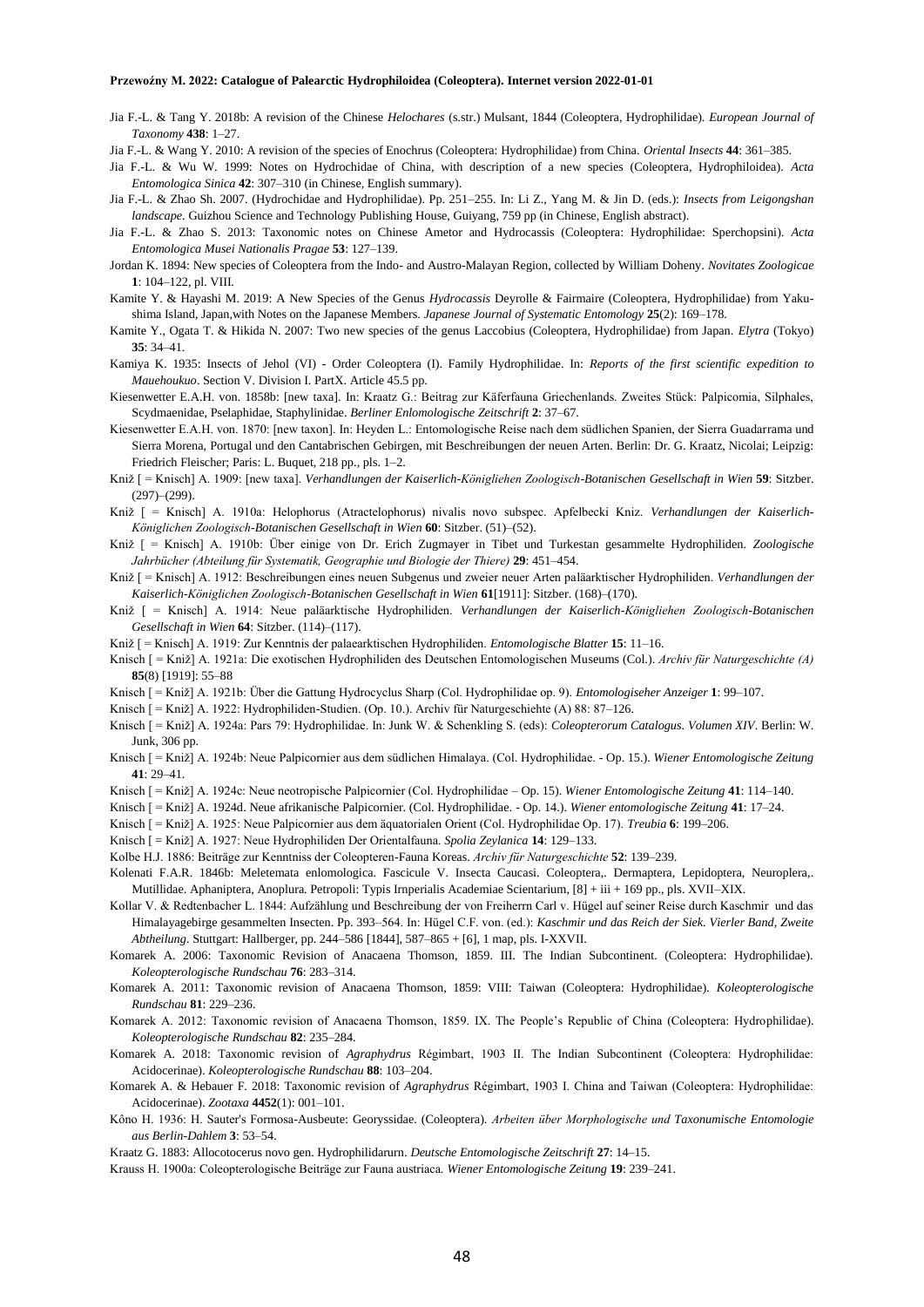- Krynicki J. 1832: Enumeratio Coleopterorum Rossiae meridionalis et praecipue In Umversitatis Caesareae Charcoviensis circulo obvenientium, quae annorum 1827–1831 spatio observavit. Bulletin de la Société Impériale des Naluralistes de Moscou **5**: 65–179, pl. II–III.
- Kugelann J.G. 1794: Verzeichniss der in einigen Gegenden Preussens bis jetzt entdeckten Käfer-Arten, nebst kurzen Nachrichten yon denselben. *Neustes Magazin für die Liebhaber der Enlomologie, herausgegeben von D.H. Schneider* **1**: 513–582.
- Kugelann J.G. 1798: [new taxa]. In: IIliger J.C.W.: *Verzeichniss der Käfer Preussens. Entworfen von Johann Gottlieb Kugelann, Apotheker in Osterode. Mit einer Vorrede des Professors und Pagenhofmeister Hellwilg in Braunschweig, und dem angehängten Versuche einer natürlichen Ordnungs- und Gattungs-Folge der Insekten*. Halle: J.J. Gebauer, xlii + 510 pp.
- Küster H.C. 1844: *Die Käfer Europa's. Nach der Naturbeschrieben*. Erster Band [sic]. Nürnberg: Bauer & Raspe, [12] + 100 leafs, 2 pls. [28 Hefts published 1844–1855, each species numbered, one per leaf].

Küster H.C. 1845: *Die Käfer Europa's. Nach der Natur beschrieben*. Zweites Heft. Nürnberg: Bauer & Raspe, [6] + 100 leafs, 2 pls.

Küster H.C. 1847: *Die Käfer Europa's. Nach der Naturbeschrieben*. Zwolftes Heft. Nürnberg: Bauer & Raspe, [4] + 100 leafs, 2 pls.

Küster H.C. 1848a: *Die Käfer Europa's. Nach der Naturbeschrieben*. Dreizehntes Heft. Nürnberg: Bauer & Raspe, [4] + 100 leafs, 2 pls.

- Küster H.C. 1848b: *Die Käfer Europa's, Nach der Natur beschrieben*. Vierzehntes Heft. Nürnberg: Bauer & Raspe, [4] + 100 leafs, 2 pls.
- Küster H.C. 1849b: *Die Käfer Europa's. Nach der Natur beschrieben*. Achtzehntes Heft. Nürnberg: Bauer & Raspe, [4] + 100 leafs, 2 pls.
- Küster H.C. 1851a: *Die Käfer Europa's. Nach der Natur beschrieben*. Zweiundzwanzigstes Heft. Nürnberg: Bauer & Raspe, [4] + 100 leafs, 3 pls.
- Küster H.C. 1851b: *Die Käfer Europa's. Nach der Natur beschrieben*. Dreiundzwanzigstes Heft. Nürnberg: Bauer & Raspe, [4] + 100 leafs, 3 pls.
- Küster H.C. 1852: *Die Käfer Europa's. Nach der Natur beschrieben*. Fünfundzwanzigstes Heft. Nürnberg: Bauer & Raspe, [4] + 100 leafs, 2 pls.
- Kuwert A. 1885: Beiträge zur Kenntniss der Helophoren aus Europa und den angrenzenden Ländern. *Wiener Entomologische Zeitung* **4**: 229–232, 261–264, 309–312.
- Kuwert A. 1886a: Beiträge zur Kenntniss der Helophoren aus Europa und den angrenzenden Ländern. *Wiener Entomologische Zeitung* **5**: 90–-92, 135–139, 169.
- Kuwert A. 1886b: General-Uebersicht der Helophorinen Europas und der angrenzenden Gebiete. *Wiener Entomologische Zeitung* **5**: 221– 228, 247-250,281-285.
- Kuwert A. 1887b: Vier neue Helophorus-Arten. *Wiener Entomologische Zeitung* **6**: 165–168.
- Kuwert A. 1887c: Uebersicht der europäischen Hydrochus. *Deutsche Entomologische Zeitschrift* **31**: 289–292.
- Kuwert A. 1888a: Tre nuovi coleotteri di Sicilia. *Il Naturalista Siciliano* **8**[1888–1889]: 38–39.
- Kuwert A. 1888b: Generalübersicht der *Philydrus*-Arten Europas und der Mittelmeerfauna. *Deutsche entomologische Zeitschrift* **32**: 273– 293.
- Kuwert A. 1888c: Uebersicht der Berosus-Arten Europas, der Mittelmeer-Fauna und der angrenzenden Lander. *Deutsche Entomologische Zeitschrift* **32**: 129–144.
- Kuwert A. 1888e: Generalübersicht der Philydrus-Arten Europas und der Mittelmeerfauna. *Deulsche Entomologische Zeilschrift* **32**: 273– 293.
- Kuwert A. 1889: Helochares nigritulus, n. sp. *Il Naturalista Siciliano* **9**[1889–1890]: 8–9.
- Kuwert A. 1890a: Bestimmungs-Tabellen der europäischen Coleopteren. XIX. Heft. Hydrophilidae. I. Abteilung: Hydrophilini. *Verhandlungen des Naturforschenden Vereins in Brünn* **28**[1889]: 1–121. [Also issued as reprmt: 121 pp. Brünn.]
- Kuwert A. 1890b: Bestimmungs-Tabellen der europäischen Coleopteren. XX. Heft. Hydrophilidae. II. Abteilung: Sphaeridiini und Helophorini. *Verhandlungen des Naturforschenden Vereins in Brünn* **28**[1889]: 159–328. [Also issued as reprint: 172 pp. Brünn.]
- Kuwert A. 1892a: [new taxa]. In: Heyden L. von. XIV. Beitrag zur Coleopteren-Fauna von Turkestan. *Deutsche Enlomologische Zeitschrift* **1892**: 99–104.
- Kuwert A. 1892d: Philydrus carbonarius nov. sp. von Dresden. *Deutsche Entomologische Zeitschrift* **1891**: 364.
- Kuwert A. 1893a: Neue Coleopteren. *Societas Entomologica* **8**[1893–1894]: 17–18.
- Kuwert A. 1893b: Die grossen Hydrophiliden des Erdballs des Genus Hydrous Leach. *Deutsche Entomologische Zeitschrift* **1893**: 81–93.
- Laicharting J.N.E. von. 1781: *Verzeichniss und Beschreibung der Tyroler-Insecten. 1. Theil, Käferartige 1nsecten*. *Vol. 1.* Zürich: J.C. Fuessly,  $xii + [1] + 248$  pp.
- Laporte [ = Castelnau] F.L.N. Caurnonr de. 1832: Mémoire sur cinquante espèces nouvelles ou peu connues d'insectes. *Annales de la Société Enlomologique de France* **1**: 386–415.
- Laporte [ = Castelnau] F.L.N. Caumont de. 1840a: Histoire naturelle des insectes coléoptères. Tome premier. In: *Histoire naturelle des animaux articulés, annelides, crustacés. arachnides, myriapodes et insectes. Tome troisième*. Paris: P. Duménil, cxxv + 324 pp.
- Laporte [ = Castelnau] F.L.N. Caumont de. 1840b: Histoire nalurelle des insectes coléoptères. Tome deuxieme. In: Histoire naturelle des animaux articulés, annelids, crustacés, arachnids, myriapodes et insectes. Tome troisième. Paris: P. Duménil, 563 + [1] pp., 38 pls.
- Latreille P.A. 1802: *Histoire nalurelle, générale et particulière des crustacés et des insectes. Tome troisième, FamilIes naturelles et genres*. Paris: F. Dufart,  $xii + 13-468$  pp.
- Latreille P.A. 1809: *Genera crustaceorum et insectorum secundum ordinem naturalem in familias disposita, iconibus exemplisque plurimis explicata. Tomus quartus et ultimus*. Parisiis: A. Koenig, 399 pp.
- Latreille P.A. 1829: *Crustacés, arachnides et partie des insectes. In: Cuvier G.: Le règne animal distribué d'après son organisation, pour servir de base à l'histoire naturelle des animaux et d'introduction à l'anatomie comparée. Nouvelle édition, revue et augmentée. Tome IV*. Paris: Déterville, xxvii + [1] + 584 pp.
- Leach W.E. 1815: Entomology. Pp. 57-172. In: Brewster D. (ed,): *The Edinburgh encyclopaedia*. *Vol. 9.* Edinburgh: Balfour, 384 pp.
- Leach W.E. 1817: The Zoological Miscellany, being descriptions of new or interesting animals. Vol. III. London: R.P. Nodder, v + [1] + 151 pp., pls. 121–150.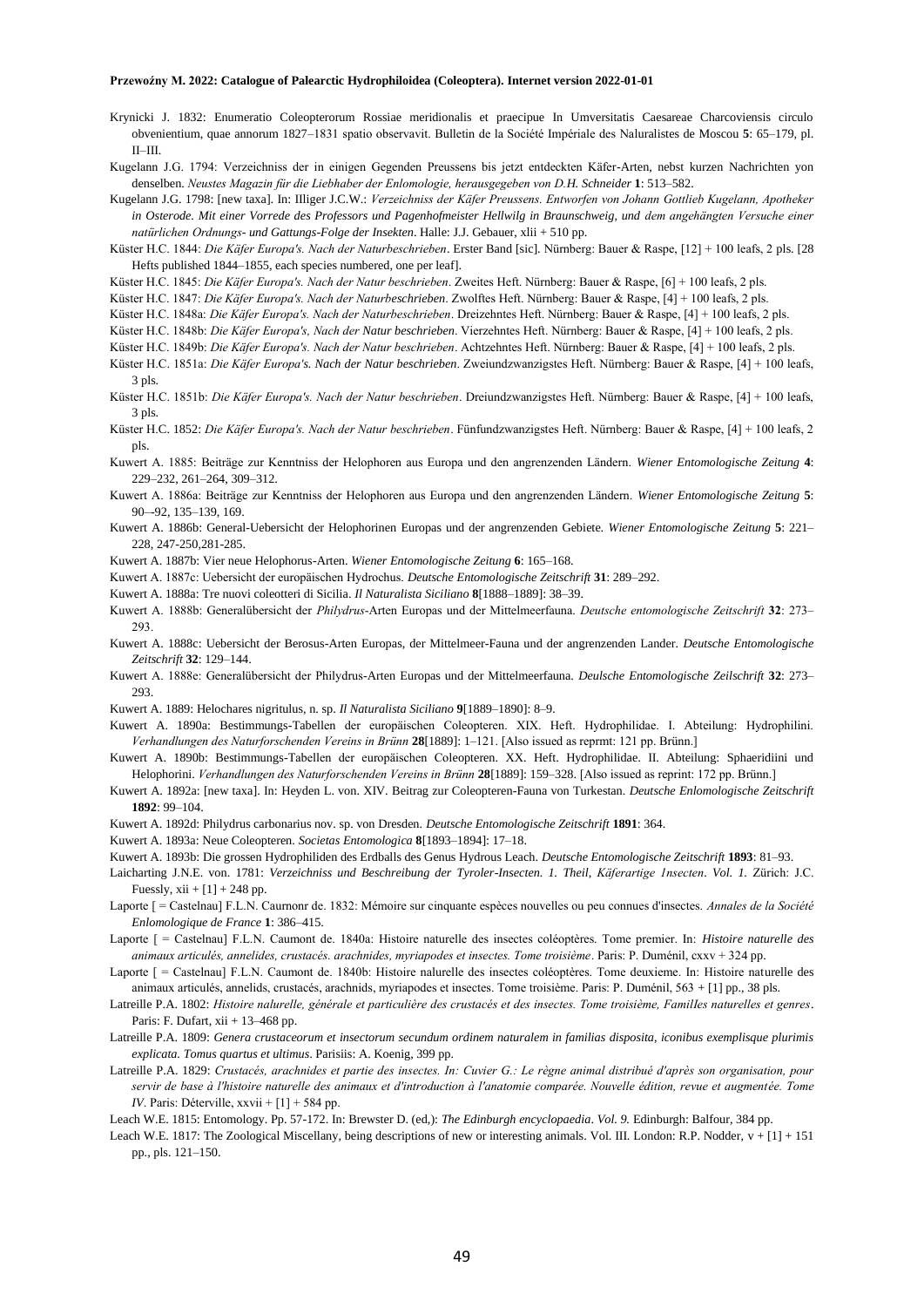- LeConte J.L. 1850: General remarks upon the Coleoptera of Lake Superior. Pp. 201–242. In: Agassiz L.: Lake Superior: its physical character, vegetation, and animals, compared with those of other and similar regions. (With a narrative of the tour byJ. Elliot Cabot). Boston: Gould, Kendall and Lincoln,  $x + 428$  pp., 17 pl.
- LeConte J.L. 1855: Synopsis of the Hydrophilidae of the United States. *Proceedings of the Academy of Nalural Sciences of Philadelphia* **7**[1854]: 356–375.
- LeConte J.L. 1878b: [new taxa]. In: Hubbard H.G. & Schwarz E.A.: The Coleoptera of Michigan. *Proceedings of the American Philosophical Society* **11**: 593–669. pl. XV.
- Letzner K. 1840: [new taxon]. *Uebersicht der Arbeiten und Veränderungen der Schlesischen Gesellschaft für Vaterländische Kultur* **1840**: 81–82.
- Letzner K. 1884: Ueber Hydrophilus aterrimus Esch., var barbatus. *Jahresbericht der Schlesischen Gesellschaft für Vaterländische Kultur* **61**: 301–302.
- Lin R., Jia F. & Fikáček M. 2016: A review of *Elocomosta* Hansen with a description of a new species with reduced eyes from China (Coleoptera, Hydrophilidae, Sphaeridiinae). *ZooKeys* **607**: 81–92.
- Linnaeus C. 1758: *Systema naturae per regna tria naturae, secundum classes, ordines, genera species. cum characteribus, differentiis, synonymis, locis. Editio decima, reformata. Tomus I*. Holmiae: Laurentii Salvii, [4] + 824 + [1] pp.
- Linnaeus C. 1760: Fauna suecica sistens animalia Sueciae regni; Mammalia, Aves, Amphibia, Pisces, Insecta, Vermes. Distributa per classes et ordines, genera and species, cum differentiis specierum, synonymis auctorum, nominibus incolarum, locis natalium descriptlionibus insectorum. Editio alterna, auctior. Stockhohmiae: Laurentii Salvii, [49] + 578 pp.
- Linnaeus C. 1775: *Dissertatio Entomologica, Bigas Insectorum Sistens. (Resp. A. Dahl).* Upsaliæ: Typis Edmannianis, iii + 7 pp., 1 pl.
- Liu H.-C., Hu F.-S. & Fikáček M. 2020: Review of the genus *Coelostoma* of Taiwan with description of a new species (Coleoptera: Hydrophilidae). *Acta Entomologica Musei Nationalis Prague* **60**(1): 155–162.
- Liu H.-C. & Fikáček M. 2021: Review of the Taiwanese *Laccobius* Erichson, 1837 (Coleoptera: Hydrophilidae), with description of a new species. *Zootaxa* **4963**(3): 587–599.
- Liu Y.-B., Ji L.-Z. & Jing T.-Z. 2008: Morphological and molecular characrerization [sic!] of Hydrocassis mongolica, sp. nov. (Coleoptera: Hydrophilidae) from China. *Oriental Insects* **42**: 173–184.
- Łomnicki A.M. 1874: Wykaz dodatkowy chrząszczów galicyjskich. Sprawozdanie Komisyi Fizyjograficznéj. *Materyały do fizyografii krajowéj. Akademija Umiejętności W Krakowie* **8**: 12–18.
- Łomnicki J. 1911: Przeglad wodo]ubków (Philydrus) Polski. (Synopsis des espèces Philydrus de Pologne.). *Kosmos, Warsawa* **36**: 263–273.
- Lucas P.H. 1846: *Histoire naturelle des animaux articulés. Deuxième partie. Insectes. In: Exploration scienlifique de l'Algérie pendant les années 1840, 1841,1842, publiée par ordre du Gouvernement et avec le concours d'une Commission Academique. Sciences Physiques. Zoologie II*. Paris: A. Bertrand, 590 pp., 47 pls.
- Lüderwaldt H. 1897: Eine neue Psammophila-Art und eine neue Varietat des Hydrous caraboides F. *Stettiner Entomologische Zeitung* **58**: 125–126.
- MacLeay W. J. 1873: Notes on a collection of insects from Gayndah. *The Transactions of the Entomological Society of New South Wales* **2**: 79–205.
- MacLeay W.S. 1825: *Annulosa Javanica or an attempt to illustrate the natural affinities and analogies of the Insects collected in Java by Thomas Horsfield, M.D.F.L. & G.S. and deposited by him in the Museum of the Honourable East-India Company*. London: Kingsbury, Parbury, and Allen, 50 pp., 1 pl.
- Makhan D. 1992: Twelve new Hydrochus-species from South America (Coleoptera: Hydrophilidae). *Phegea* **20**: 95–103.
- Makhan D. 1994: Descriptions of a new species in a new genus, Kiransus, and five new species of Hydrochus (Coleoptera, Hydrophilidae). *Zoological Studies* **33**: 160–164.
- Makhan D. 1995: Descriptions of ten new species of Hydrochus from different parts of the World (Coleoptera: Hydrochidae). *Phegea* **23**: 187–193.
- Makhan D. 1996: Description of three new species of Hydrochus (Coleoptera: Hydrochidae). *Phegea* **24**: 183–185.
- Makhan D. 1998a: Three new genera and two new species of Hydrochidae from different parts of the World (Coleoptera*). Annales Historico-Naturales Musei Nalionalis Hungarici* **90**: 139–150.
- Makhan D. 2001a: A new genus Rishihydroius and three new Hydrochus species (Coleoptera: Hydrochidae) from Africa. *Bangladesh Journal of Zoology* **29**: 83–95.
- Makhan D. 2001b: A new genus, Soesilius, and a new species of Hydrochidae (Coleoptera) from America. *Russian Entomological Journal* **10**: 389–393.
- Makhan D. 2004: Hydrochidae of the World, Dryopidae and Hydrophilidae (Coleoptera). *Calodema* **2**: 11–26.
- Makhan D. 2007a. Aschnaia soesilae gen. et sp. nov. from India (Coleoptera: Hydrophilidae). *Calodema Supplementary Paper* **55**: 1–4.
- Malcolm S.E. 1980: Oreomicrus new genus, and elaboration of the tribe Omicrini (Coleoptera: Hydrophilidae: Sphaeridiinae). *Annals of the Entomologlcal Society of America* **73**: 185–188.
- Malcolm S.E. 1981: Some Omicrini from the Oriental and Pacific regions (Coleoptera: Hydrophilidae: Sphaeridiinae). *The Pan-Pacific Entomologist* **57**: 260–268.
- Mannerheim C.G. 1852a: Insectes coléoptères de la Siberie orientale, nouveaux ou peu connus, deceits. Decades tertia, quarta et quinta. *Bulletin de la Société Impériale des Naturalistes de Moscou* **25**(2): 273–309.
- Mannerheim C.G. 1852b: Zweiter Nachtrag zur Kaefer-Fauna der Nord-Amerikanischen Laenderdes Russischen Reiches. *Bulletin de la Société Impériale des Naturalistes de Moscou* **25**(1): 283–387.
- Mannerheim C.G. von. 1853: Dritter Nachtrag zur Kaefer-Fauna der Nord-Amerikanischen Laender des Russischen Reiches. *Bulletin de la Société Impériale des Naturalisles de Moscou* **26**(3–4): 95–273.
- Marcuzzi G. 1941: Gli Sphaeridium dell'Africa Orientale (Col. Hydrophil.). *Annali del Museo Civico di Storia Naturale "Giacomo Doria"* **61**[1941–1943]: 102–115, pl. III-IV.
- Marjanian M. A. 2009: K faune vodolyubov roda Paracymus Thomson (Coleoptera, Hydrophilidae) Armenii. (On the hydrophilid genus Paracymus Thomson (Coleoptera, Hydrophilidae) of the fauna of Armenia). *Entomologicheskoe Obozrenie* **88**: 118–125 (in Russian,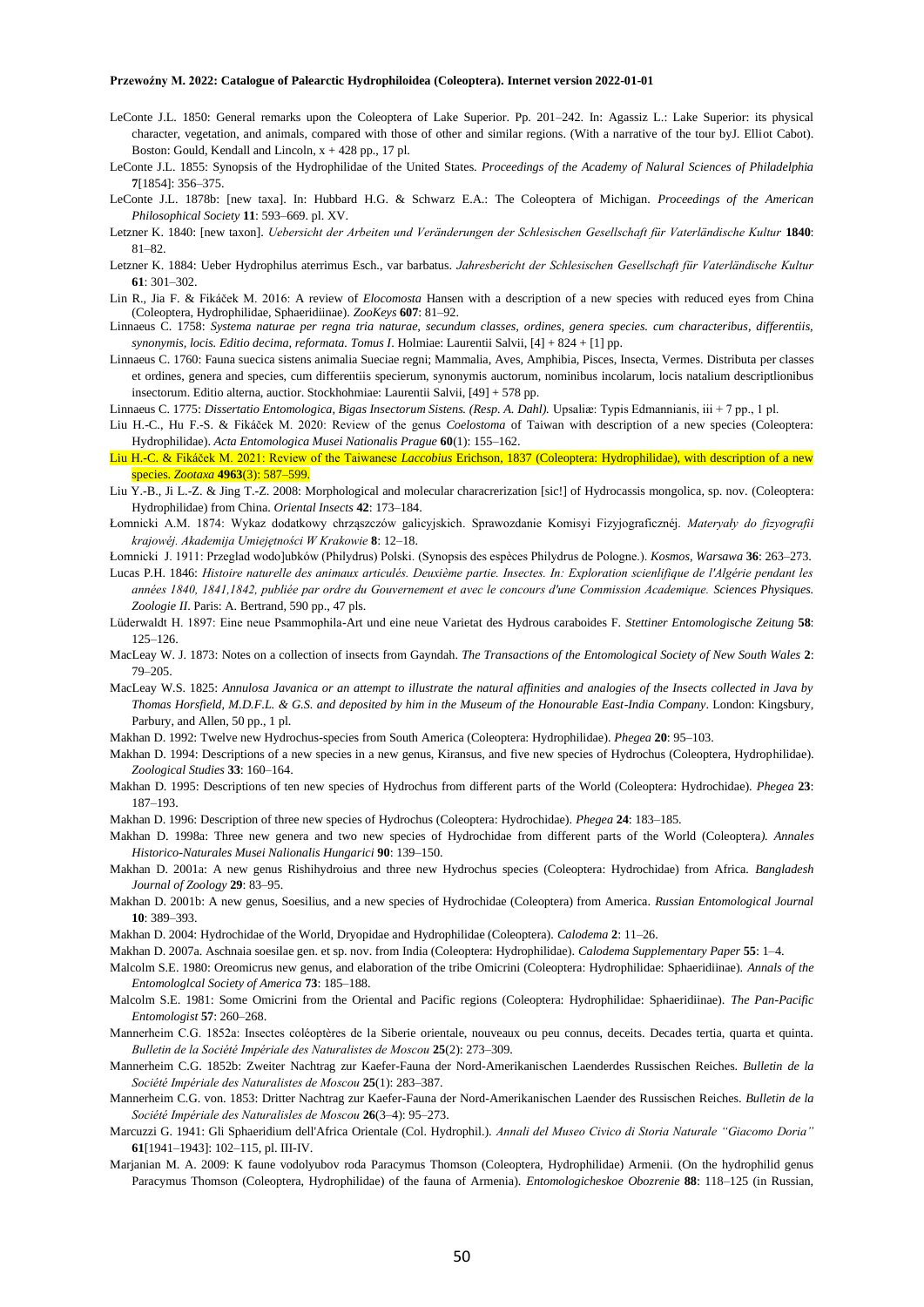English abstract). [English translation: Marjanian M. A. 2009: On the hydrophilid genus Paracymus Thomson (Coleoptera, Hydrophilidae) of the fauna of Armenia. *Entomological Review* **89**: 72–78].

Marsham T. 1802: *Entomologia Britannica, sistens insecta Britanniae indigena, secundum methodum Linnaeanam disposita. Tomus I. Coleoptera*. Londini: Wilks & Taylor, xxxi + 547 + [1] pp.

- Mart A., İncekara U. & Erman O. 2003: A new species of Laccobius Erichson, 1837 (Coleoptera: Hydrophilidae: Hydrophilinae). *Aquatic Insects* **25**: 75–80.
- Mart A., İncekara U. & Karaca H. 2010: A new species and new records of Hydrophilidae (Coleoptera) from Turkey. *Turkish Journal of Zoology* **34**: 297–303.
- Mathieu C.M.J. 1858: Catalogue de la famille des Hydrophilidées de la Belgique suivi du catalogue des Elmidées, Parnidées et Heteroceridées. *Annales de la Société Entomologique Belge* **2**: 29–44.
- Matsui E. 1986: Notes on some new Hydrophiloidea from Japan (Coleoptera). Pp. 81–90. In: Papers *on Entomology presented to Prof. Takehiko Nakane in Commemoration of his Retirement*. Tokyo: Japanese Society of the Coleopterology.
- Matsui E. 1993: A new species of the genus Laccobius (Coleoptera, Hydrophilidae) from the Ryukyu Islands, Japan. *Elytra* **21**: 319–321.
- Matsui E. 1994: Three new species of the genus Enochrus from Japan and Taiwan (Coleoptera: Hydrophilidae). *Transactions of lhe Shikoku Entomological Society* **20**: 215–220.
- Matsui E. 1995: A new species of the genus Helochares (Coleoptera, Hydrophilidae) from Japan, with a key to the Japanese species of the subgenus Hydrobaticus. *Special Bulletin of lhe Japanese Society of Coleopterology* **4**: 317–322.
- Matsui E. & Nakane T. 1985: Notes on some species of Hydrophilidae in Japan (Insecta, Coleopera). *Report of Faculty of Science, Kagoshima University (Earth Sci. Biol.)* **18**: 89–95.
- McCorkle D.V. 1970: [new taxa]. In: Angus R.B.: Revisional studies on East Palearctic and some Nearctic species of Helophorus F. (Coleoptera: Hydrophilidae). Ergebnisse der zoologischen Forschungen von Dr. Z. Kaszab in der Mongolei (No. 226*). Acta Zoologica Academiae Scientiarum Hungaricae* **16**: 249–290.
- Melsheimer F.E. l844b: Descriptions of new species of Coleoptera of the United States (continued). *Proceedings of the Academy of Natural Sciences of Philadelphia* **2**[ l844–l845]: 98–118.
- Ménétriés E. l832: *Catalogue raisonné des objets de zoologie recueillis dans un voyage au Caucase et jusqu'aux frontieres actuelles de la Perse entrepris par ordre de S.M. l'Empereur.* St. Pérersbourg: L'Academie Impériale des Sciences, [2] + 271 + xxxii + iv + [1] pp,
- Miller L. 1852a: [new taxon]. *Verhandlungen des Zoologisch-Botanischen Vereins in Wien* **1**[1851]: 10, 109–113.
- Miller L. 1881: [new taxa]. In: Reitter E.: Neue und seltene Coleopteren, im Jahre 1880 in Süddalmatien und Montenegro gesammelt und beschrieben. *Deutsche Entomologische Zeitschrift* **25**: 177–230.
- Minoshima Y.N. 2016: Taxonomic review of *Agraphydrus* from Japan (Coleoptera: Hydrophilidae: Acidocerinae). *Entomological Science* **19**: 351-366.
- Minoshima Y. & Fujiwara J. 2009: Discovery of water scavenger beetle genus Megagraphydrus Hansen (Coleoptera, Hydrophilidae) from Japan, with description of a new species. *Elytra* (Tokyo) **37**: 53–64.
- Minoshima Y.N., Komarek A. & Ôhara M. 2015: A revision of Megagraphydrus Hansen (Coleoptera, Hydrophilidae): synonimization with Agraphydrus Régimbart and description of seven new species. *Zootaxa* **3930** (1): 001–063.
- Minozzi C. 1921: Nota su una quarta specie del genere Sphaeridium F. (Coleop. Hydrophilidae). *Bulleltino della Società Enlomologica Italiana* **53**: 53–57.
- Montrouzier X. 1860: Essai sur la faune entomologique de la Nouvelle-Calédonie et des íles de Pins, Art, Lifu, etc. *Annales de la Société Entomologique de France* (3) **8**: 229–308.
- Moroni B. J. C. 2000: Aporte al conocimiento de los coleopteros hidrofilidos Sphaeridiini de Chile. Andotypus perezdearcei n. sp. (Coleoptera: Hydrophilidae: Sphaeridiinae). *Revista Chilena de Entomologia* **26**: 23–27.
- Motschulsky V. de. 1843: Monographie du genre Georissus Latreille. *Bulletin de la Société Impériale des Naluralistes de Moscou* **16**: 645– 662, pls. xi-xii.
- Motschulsky V. de. 1845a: Remarques sur la collection de coléoptères russes de Victor de Motschulsky. Art. 1. *Bulletin de la Société Impériale des Naturalistes de Moscou* **18**(1-2): 3–127 pp., pls. 1–3 [errata: p. 549].
- Motschulsky V. de. 1849: Coléoptères reçus d'un voyage de M. Handschuh dans le midi de I'Espagne, énumérés et suivis de notes. *Bulletin de la Société Impériale des Naturalistes de Moscou* **22**(3): 52–163.
- Motschulsky V. de. 1853b: *Hydrocanthares de la Russie*. Helsingfors: Société de Literature Finnoise, 15 pp.
- Motschulsky V. de. 1854: Diagnoses de coléoptères nouveaux, trouvés par M.M. Tatarinoff et Gaschkéwitsh aux environs de Pékin. *Études Entomologiques* **2**[1853]: 44–51.
- Motschulsky V. de. 1855b: Nouveautés. *Études Enlomologiques* **4**: 82–84.
- Motschulsky V. de. 1859a: Coléoptères nouveaux de la Californie. *Bulletin de la Société Impériale des Naturalistes de Moscou* **32**(2): 122– 185, 357–410, pl. 3–4.
- Motschulsky V. de. 1860a: Entomologie spéciale. Insectes des Indes orientales, et de contées analogues. *Études Entomologiques* 8[1859]: 25–118.
- Motschulsky V. de. 1860b: Coléoptères rapportés de la Siberie orientale et notamment des pays situés sur les bords du fleuve Amour par MM. Schrenck, Maack, Ditmar. Voznessenski etlc. In: Schrenck L.: *Reisen und Forschungen im Amur-Lande in den Jahren 1854–1856 im Auftrage der Keiserl. Akademie der Wissenschaften zu St. Pelersburg ausgeführl und in Verbindung mit mehreren Gelehrten herausgegeben. Band II. Zweile Lieferung. Coleopteren*. St. Petersburg: Eggers & Comp., pp. 80–257, pls VI-XL
- Motschulsky V. de. 1861a: Essai d'un catalogue des insectes de I'île Ceylan. *Bulletin de la Société Impériale des Naturalistes de Moscou* **34**(1): 95–155, pl. Ix.
- Motschulsky V. de. 1863: Essai d'un catalogue des insectes de l'île Ceylan (Suite). *Bulletin de la Société Impériale des Naturalistes de Moscou* **36**: 421–532.
- Motschulsky V. de. 1866: Catalogue des insectes reçus du Japon. *Bulletin de la Société Impériale des Naturalistes de Moscou* **39**: 163–200.
- Mouchamps R. 1958: Notes sur quelques Coelostoma (Brullé) (Coleopteres Hydrophilidae) principalement africains (12me note). *Bulletin de l'lnstitut Royal des Sciences Naturelles de Belgique* **34**(41): 1–36.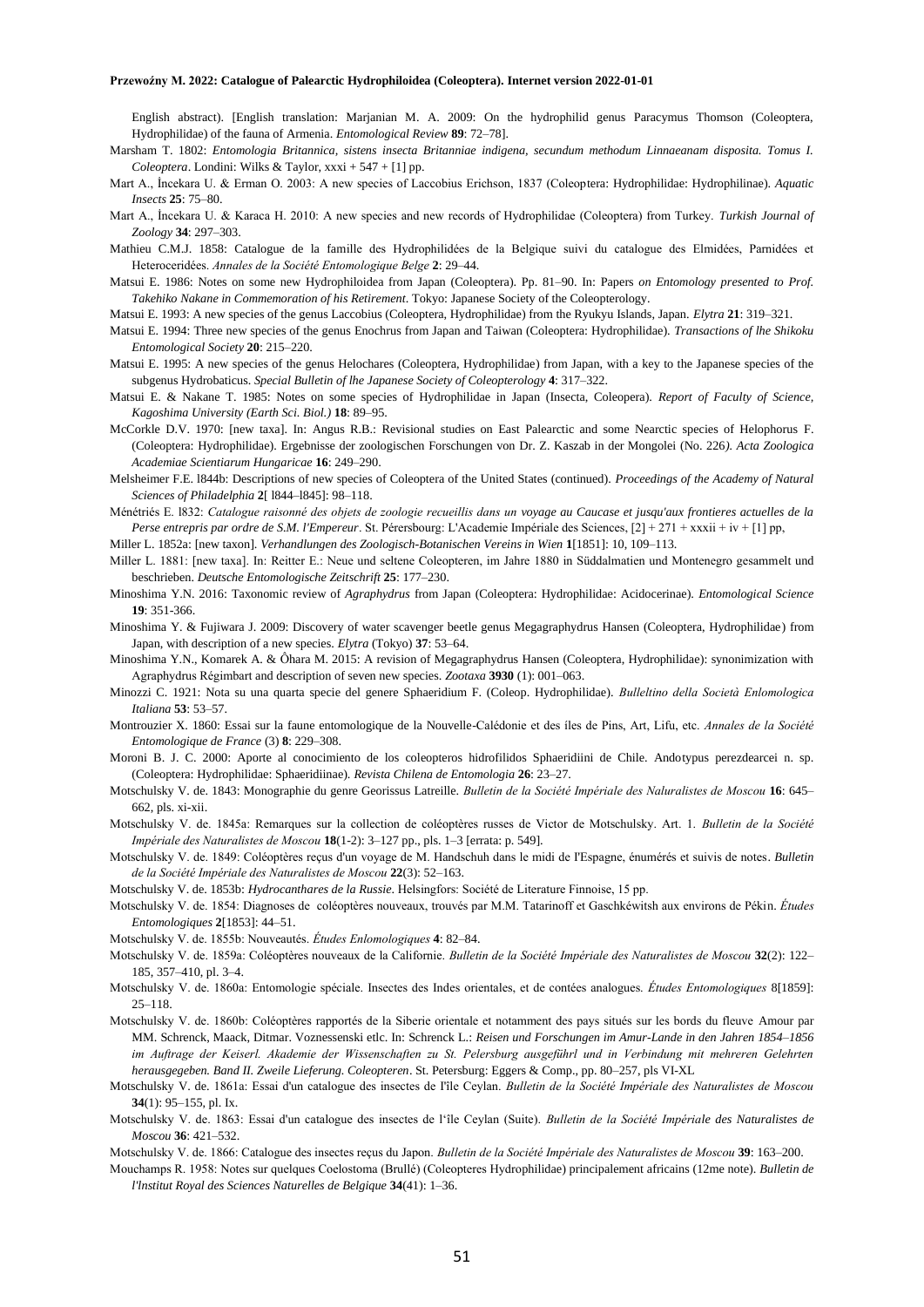- Mouchamps R. 1959: Remarques concernant les genres Hydrobiomorpha Blackburn et Neohydrophilus Orchymont (Coleopteres Hydrophilides). *Bulletin et Annales de la Société Royale d'Entomologie de Belgique* **95**: 295–335.
- Müller J. [G.] 1924b: Nuovi coleotteri palaearctici. *Bollettino della Società Entomologica Italiana* **56**: 68–80.
- Müller J. [G.] 1941b: Nuovi coleotteri delI'Africa orientale. *Atti del Museo Civico di Storia Naturale, Trieste* **14**: 319*–*352.
- Müller O.F. 1776: *Zoologia Danicae prodromus, seu animalium Daniae et Norvegiae indigenarum characteres, nomina, et synonyma imprimis popularium*. Hafniae: Hallager, xxxii + 282 pp.
- Mulsant E. 1844a: *Histoire naturelle des coléopteres de France. Palpicornies*. Paris: L. Maison; Lyon: Ch. Savy Jeune, 7 + 196 pp., 1 pl. (errata et addenda: 197).
- Mulsant E. 1844b: Essai m onographique du genre Cyclonotum. *Annales de la Société Royal d'Agriculture, Histoire nalurelle et des Arts utiles de Lyon* **7**: 167–180.
- Mulsant E. 1844c: Description de quelques Palpicornes inedits. *Annales de la Société Royal d'Agriculture, Histoire nalurelle et des Arts utiles de Lyon* **7**: 372–382,
- Mulsant E. 1846: Histoire nalurelle des coléoptères de France. Sulcicolles.-Sécuripalpes. (With a suppl. to Palpicornes, Lamellicornes & Longicornes). Paris: Maison; Lyon: Ch. Savy Jeune, 24 + 306 pp., 1 pl. (pp. 281 ff. ( = suppl.) without pagination).
- Mulsant E. 1851: Description d'une coléoptère nouveau de la famille des Hydrophiliens constituant un nouvelle coupe générique. *Memoires de l'Académie de Lyon, Classe des Sciences* (2) **1**: 75–76.
- Mulsant E. 1853: Description de quelques espèeces inédites de Palpicomes constituant un genre nouveau dans la branche des Bérosaires. *Opuscules Entomologique* **2**: 173–180.
- Mulsant E. & Rey C. 1858: Description de quelques espèces nouvelles de coléoptères du genre Bérose. Annales de la Société d'Agriculture de Lyon (3) **2**: 316–320. (The same article issued in Mulsant E. 1859: Opuscules Entomologique **9**: 58–62)
- Mulsant E. & Rey C. 1861a: Description de quelques coléoptères nouveaux ou peo connus. *Opuscules Entomologiques* **12**: 47–92.
- Mulsant E. & Wachanru A. 1852: Premières série de coleopteres nouveaux, ou peu connus. *Mémoires de l'Academie de Lyon, Classe des Sciences* (2) **2**: 1–17 [the same article issued in Opuscules Entomologiques **1**(1852): 161–177].
- Murray A. 1859: List of Coleoptera received from Old Calabar, on the West Coast of Africa. *The Annals and Magazine of Natural History* (3) **4**: 116–123, 352–358.
- Nakane T. 1963c: Hydrophilidae. Pp. 63–66, pl. 32–33. In: Nakane T., Ohbayashi K., Nomura S. & Kurosawa Y.: [*Iconographia Insectorum Japonicorum Colore naturali edita. Vol. 2 (Coleoplera)*]. Tokyo: Hokuryukan, 443 pp., 192 pls. (in Japanese).
- Nakane T. 1965: New or litt1e-known Coleoptera from Japan and its adjacent regions. XXIII. *Fragmenta Coleopterologica Japonica* **13**: 51– 54.
- Nakane T. 1966: New or little-known Coleoptera from Japan and its adjacent regions. XXIII (conlinuation). *Fragmenta Coleopterologica. Pars 14*: 55–58, *Pars 15*: 59.
- Nakane T. 1968: New or little-known Coleoptera from Japan and its adjacent regions. XXVIII. *Fragmenta Coleopterologica. Pars 21*: 85– 86.
- Nakane T. 1982: New or little-known Coleoptera from Japan and its adjacent regions. XXXV. *Report of Faculty of Science, Kagoshima University (Earth Sciences and Biology)* **15**: 101–111.
- Nakane T. 1995: Notes on some little-known beetles (Coleoptera) in Japan. 13. *Kita-Kyûshû no Konchû* **42**: 41–46.
- Nakane T. & Matsui E. 1986a: A new species of the genus Enochrus Thomson from Japan, with a key to the species of the genus in Japan (Insecta, Coleoptera, Hydrophilidae). *Journal of Law and Economics* **2**(2): 78–84.
- Nasserzadeh H. & Komarek A. 2017: Taxonomic revision of the water scavenger beetle genus Sternolophus Solier, 1834 (Coleoptera: Hydrophilidae). *Zootaxa* **4282**(2): 201-254.
- Newbery E.A. 1908: On a new species of Laccobius, Er., with a table of the British species of the genus. *The Enlomologist's Monthly Magazine* **44**: 30–31.
- Newton A.F. 2015: New Nomenclatural and Taxonomic Acts and Comments. Hydrophilidae, p. 1. In. Löbl I & Löbl D. (eds.): *Catalogue of Palaearctic Coleoptera. Volume 2. Hydrophiloidea – Staphylinoidea. Revised and Updated Edition.* Brill, Leiden Boston, 1702 pp.
- Nietner J. 1856: Entomological Papers, [being chiefly descriptions of New Ceylon Coleoptera, with such Observations on their Habitats, &c., as appear in any way inleresling]. No. II. Colombo, 16 pp. [issued as separata July 1856; also issued in Journal of the Ceylon Branch of the Royal Asiatic Society of Bengal **25**[1856]: 523–554 and Madras Journal (Ser. 2) **1**[1857]].
- Notman H. 1920b: Coleoptera collected at Windsor, Broome Co., N. Y., 26 May to 5 June, 1918, with notes and descriptions. *Journal of the New York Enlomological Society* **28**: 178–194.
- Nyholm T. 1952: Cercyon Janssoni n. sp., eine neue Cercyon-Art aus Schweden (CoL, Hydrophilidae). *Entomologisk Tidskrift* **73**: 207–211. Ochs G. 1923: Hydrophilus caraboides L. var. flaviventris m. nov. var. *Enlomologische Blätter* **19**: 46.
- Olivier A.G. 1793: *Encyclopédie méthodique*. Histoire naturelle. Insectes. Tome septième. Pars 1. Paris: Panckoucke, 1-368. [pp. 369–827 in Pars 2 issued in 1797].
- Olivier A.G. 1795: Entomologie, ou histoire naturelle des insectes, avec leur caractères génériques et spécfiques, leur description leur synonymie, et leur figure illumine. Coléoptères. Tome troisieme. Paris: Lanneau, 557 pp. [each genus with separate pagination; pp. ixxviii = errata + explanation of plates; the 65 corresponding plates issued in 1788 as vol. 7 (in part)].
- Orchymont A. d'. 1911: Contribution it l'étude des genres Sternolophus Solier, Hydrophilus Leach, Hydrous Leach (Fam Hydrophilidre). *Mémoires de la Société Entomologique de Belgique* **19**: 53–72, pl. 6.
- Orchymont A. d'. 1913: H. Sauter's Formosa-Ausbeute. Hydrophilidae (Col.). *Supplemenla Enlomologica* **2**: 1–18, pl. 1.
- Orchymont A. d'. 1914: H. Sauter's Formosa-Ausbeute: Hydrophilidae (Col.) II*. Entomologische Mitteilungen* **3**: 322–328.
- Orchymont A. d'. 1919: Contribution à l'étude des sous-familles des Sphaeridiinae et des Hydrophilinae (Col. Hydrophilidae). *Annales de la Société Enlomologique de France* **88**: 105–168.

Orchymont A. d'. 1922: Zoological Results of the Abor Expedition. L. Coleoptera, X: Hydrophilidae. *Records of the Indian Museum* **8**: 623– 629.

Orchymont A. d'. 1920: Palpicornia de l'Hindoustan. *Annales de la Société Entomologique de Belgique* **60**: 18-20.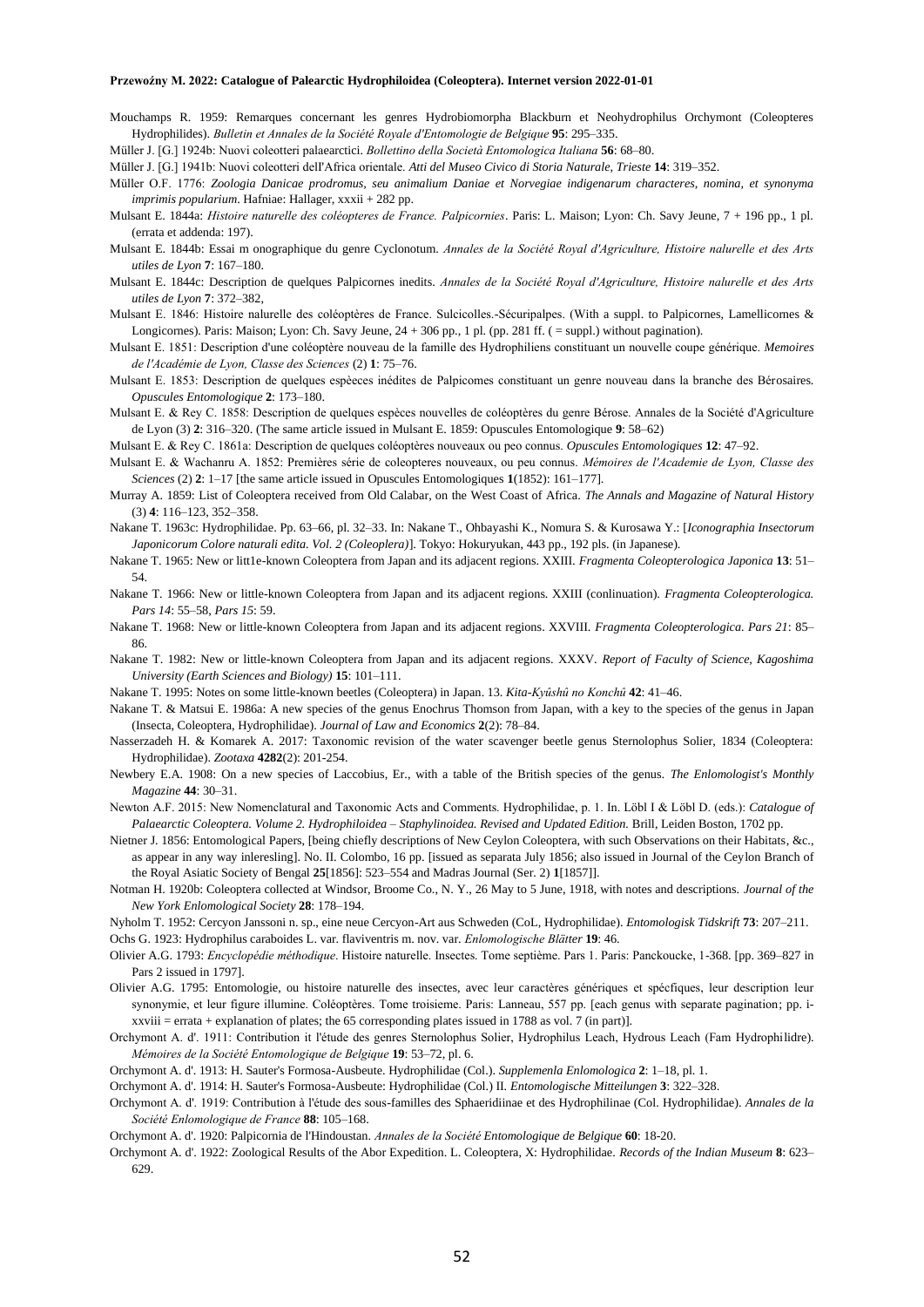Orchymont A. d'. 1923a: Hydrophilidae of India (Col.). A List of the Species in the Collection of the Agricultural Research Institute at Pusa (Bihar). *Memoirs of the Department of Agriculture in India* **7**: 1–12.

Orchymont A. d'. 1923b: Neue oder interessante Sphaeridiinen und Hydrophilinen der Malayischen Region. *Treubia* **3**: 416–421.

Orchymont A. d'. 1925a: Contribution à l'étude des Hydrophilides II. *Bulletin el Annales de la Société Entomologique de Belgique* **65**: 139– 169.

Orchymont A. d'. 1925b: Hydrophilides des Iles Philippines. *Bulletin et Annales de la Société Entomologique de Belgique* **65**: 200–202.

- OrchymontA. d'. 1925c: Contribution à I'élude des Hydrophilides III. *Bulletin et Annales de la Société Enlomologique de Belgique* **65**: 261– 295.
- Orchymont A. d'. 1926a: Contribution à l'étude des Hydrophilides V. *Bulletin et Annales de la Société Entomologique de Belgique* **66**: 91– 106.
- Orchymont A. d'. 1926b: Contribution à l'étude des Hydrophilides VI. Bulletin et *Annales de la Société Enlomologique de Belgique* **66**: 201– 248.
- Orchymont A. d'. 1926c: Au sujet de quelques Helophorus (Col. Hydrophilidae). Récoltes faites en Perse et au Caucase par le Marquis Doria. *Annali del Museo Civico di Storia Naturale "Giacomo Doria"* **50**[1921–1926]: 384–392.
- Orchymont A. d'. 1927a: Über zwei neue diluviale Helophoren-Arten. *Sitzungsberichte und Abhandlungen der Naturwissenschaftlichen Gesellschaft Isis in Dresden* **1926**: 100–104.
- Orchymont A. d'. 1927b: Papers on Malayan aquatic biology. V. Notes on the Hydrophilidae in the Federated Malay States Museums. *Journal of the Federated Malay States Museums* **13**, 246−252.
- Orchymont A. d'. 1929a: Contribution à l'étude des Palpicornia. VII. *Bulletin et Annales de la Société Enlomologique de Belgique* **69**: 79–96.
- Orchymont A. d'. 1929b: On two species of Sphaeridium from the Oriental region (Coleoptera Hydrophilidae). *Lingnan Science Journal* **7**: 409–412.
- Orchymont A. .d'. 1932b: Palpicornes recueillis en Turquie d'Asie par M. Henri Gadeau de Kerville. Pp. 393–401. In: *Société entomologique de France: Livre du Centenaire*. Paris: Au siège de la Société, xii + 729 pp.
- Orchymont A. d'. 1932c: Zur Kenntnis der Kolbenwasserkäfer (Palpicornia) von Sumatra, Java und Bali. *Archiv für Hydrobiologie* (Supplement Band IX: "Tropische Binnengewasser II"): 623–714, pls. XIV–XVII.
- Orchymont A. d'. 1933a: Contribution à I'étude des Palpicornia VIII. *Bulletin el Annales de la Société Enlomologique de Belgique* **73**: 271– 314, pl. 5.
- Orchymont A. d'. 1934b: Aquatic Insects of China. Article XVII. A new species of water scavenger beetle from China. (Coleoptera, Hydrophilidae). *Peking Natural History Bulletin* **9**: 109-110.
- Orchymont A. d'. 1935: lnventa entomologica itineris Hispanici et Maroccani, quod a. 1926 fecerunt Harald et Håkan Lindberg. XXII, Palpicornia. *Commentationes Biologicae. Societas Scientiarum Fennica* **5**(1): 1–22.
- Orchymont A. d'. 1936a: Revision des Coelostoma (s. str.) non Américains. *Mémoires du Musée Royal d'Histoire Naturelle de Belgique* (2) **7**: 1–38.
- Orchymont A. d'. 1936c: Scientific results of the Vernay-Lang Kalahari Expedition, March to September, 1930. Hydrophilidae. *Annals of the Transvaal Museum* **17**(2): 109–116, pl. I.
- Orchymont A. d'. 1936d: Anacæna lævis, espèce nouvelle du nord de I'lnde (Coleopt. Hydrophilidæ). Pp, 257–258. In*: Livre Jubilaire de M. Eugène-Louis Bouvier*. Paris: Firmin-Didot et C, 379 pp.
- Orchymont A. d'. 1937a: Revision du groupe oriental Berosus (Enoplurus) indicus Motschulsky (Coleoptera Hydrophilidae). *Bullelin du Musée Royal d'Histoire Naturelle de Belgique* **13**(30): 1–15.
- Orchymont A. d'. 1937b: Descriptions of three new Hydrophilidae from India. *Records of the Indian Museum* **39**: 29–31.
- Orchymont A. d'. 1937c: Coleoptera Palpicornia from the Khewra Gorge, Salt Range, Punjab. *Records of the Indian Museum* **39**: 33–41.
- Orchymont A. d'. 1937e: Contribution à l'étude des Palpicornia X. *Bulletin et Annales de la Société Entomologique de Belgique* **77**: 457–475.
- Orchymont A. d'. 1938a: Die Arthropodenfauna von Madeira nach den Ergebnissen der Reise von Prof. Dr. O. Lundblad Juli-August 1935. X. Coleoptera: Palpicornia. *Arkiv för Zoologi* (B) **30**(11): 1–5.
- Orchymont A. d'. 1939a: Revision des Globaria (Latreille), Hope ex p. (Coleoptera Hydrophilidae). *Bulletin et Annales de la Société Entomologique de Belgique* **79**: 87–110.
- Orchymont A. d'. 1939b: Helochares (Hydrobaticus) Andreinii n. sp. H. melanophthalmus Regimbart, 1905 (nec Mulsant, non Reiche). *Redia* **25**: 319–323.
- Orchymont A. d'. 1939c: Contribution à l'étude des Palpicornia XIII. *Bulletin et Annales de la Société Entomologique de Belgique* **79**: 357– 378.
- Orchymont A. d', 1940d: Les Palpicornia des Iles Atlantiques. *Mémoires du Musée Royal d'Histoire Naturelle de Belgique* (2) **20**: 1–86.
- Orchymont A. d'. 1940f: Contribution à l'étude des Palpicornia XIV. *Bulletin et Annales de la Société Entomologique de Belgique* **80**: 157– 197.
- Orchymont A. d'. 1941a: Palpicornia (Coleoptera). Notes diverses et espèces nouvelles I. *Bulletin du Musée Royal d'Histoire Naturelle de Belgique* **17**(1): 1–23.
- Orchymont A. d'. 1942a: Palpicornia (Coleoptera). Notes diverses et espèces nouvelles III. *Bulletin du Musée Royal d'Histoire Naturelle de Belgique* **18**(26): 1–20.
- Orchymont A. d', 1942e: Contribution à I'étude de la tribu Hydrobiini Bedel, specialement de sa sous-tribu Hydrobiae (Palpicornia-Hydrophilidae). *Mémoires du Musée Royal d'Histoire Naturelle de Belgique* (2) **24**: 1–68.
- Orchymont A. d'. 1943a: Notes complémentaires sur les Helochares (Hydrobaticus) orientaux (Palplcornia Hydrophilidae), *Bulletin du Musée Royal d'Histoire Naturelle de Belgique* **19**(21): 1–12.
- Orchymont A. d'. 1943d: Palpicornia (Coleoptera), VI. *Bulletin du Musée Royal d'Histoire Naturelle de Belgique* **19**(60): 1–12.
- Orchymont A. d'. 1945c: Notes sur des Helophorus, spécialement americains (Coleoptera Palpicornia Hydrophilidae). *Bulletin du Musée Royal d'Histoire Naturelle de Belgique* **2**1(8): 1–28.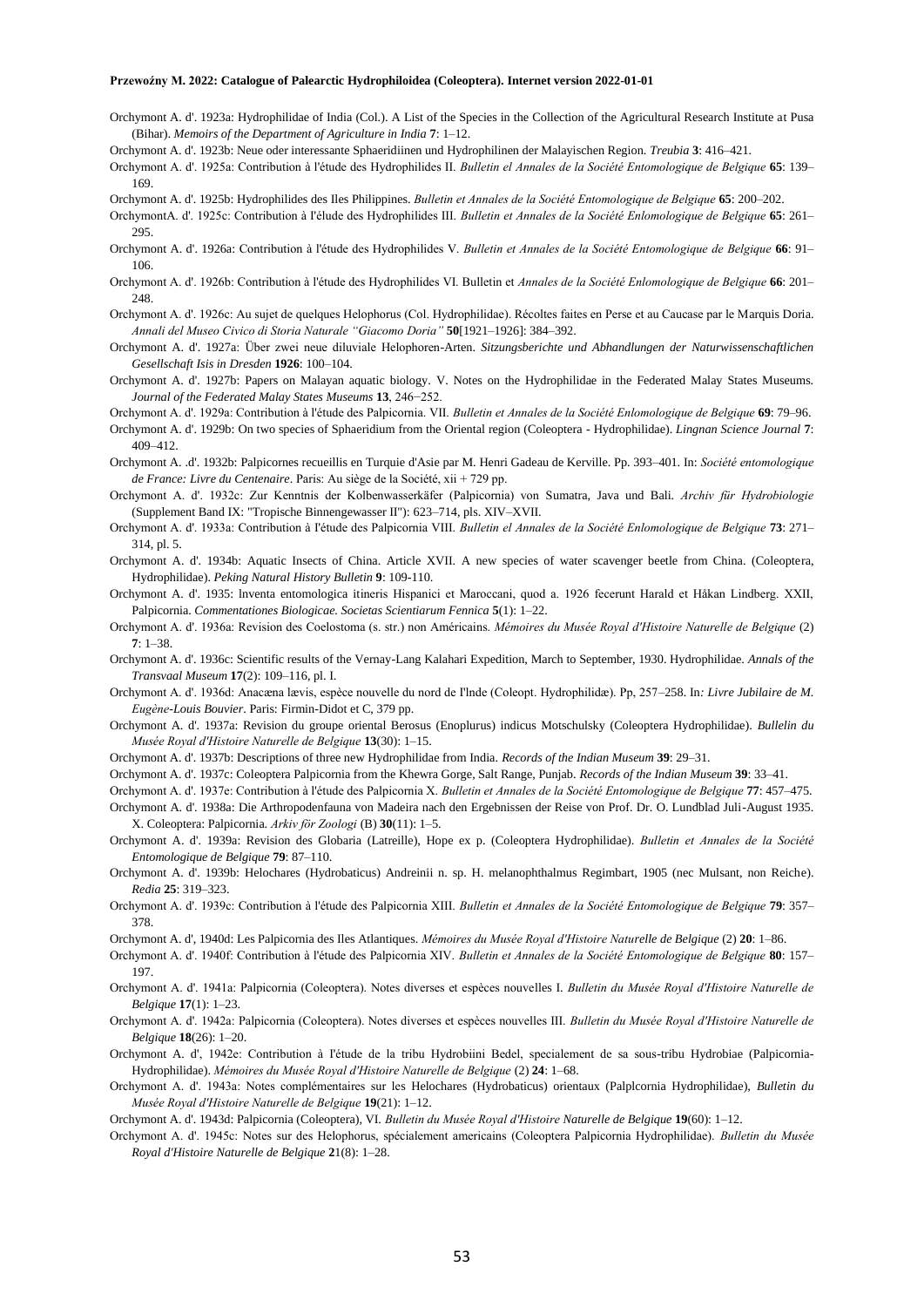- Palisot de Beauvois A.M.F.J. 1817: Dixième Livraison 10: Pp. 157–172, In: *Insectes recueillis en Afrique et en Amerique, dans les royaumes d'Owares et de Benin, à Saint-Dominque et dans les États Unis, pendsant les années 1786–1797*. Paris: Fain et Compagnie,  $xvi + 276$  pp., 90 pls. [entire work published  $1805-1821$ . see Griffin, 1937 for dates].
- Pandellé L. 1876: [new taxa], pp. 57–59. In: Uhagón S. de: Coleópteros de Badajoz. *Anales de la Sociedad Española de Historia Natural* **5**: 45–78, pl. 1.
- Panzer G.W.F. 1799a: *Faunae insectorum Germanicae initia oder Deulschlands Insecten*. Sechster lahrgang. Heft 62. Nümberg: Felssecker,  $24$  pp.  $+ 24$  pls.
- Panzer G.W.F. 1799c: Faunae insectorum Germanicae inilia oder Deutschlands Insecten. Sechster lahrgang. Heft 67. Nümberg: Felssecker, 24 pp. + 24 pls.
- Paulino d'Oliveira M. 1880: Études sur les insectes d'Angola qui se trouvent au Museum Nátional de Lisbonne. Fam. Hydrophilidae. J*omal de Sciencias Mathematicas, Physicas e Naturaes* **7**[1879–1880]: 156–158,
- Paykull G. de. 1798: *Fauna Suecica. Insecta. Tomus I*. Upsaliae: J.F. Edman, 8 + 358 + [2] pp.
- Peng Y., Ji L. & Bian D. 2019: Description of *Laccobius* (s. str.) *shengshanensis* sp. n. from China (Coleoptera: Hydrophilidae). *Zootaxa* **4691**(2): 197–200.
- Percheron A. 1835: Part 3 [10 pls. + text without pagination]. In: Guérin-Méneville E. & Percheron A.: *Genera des Insectes, ou exposition détailtée de tous les caractières propres a chacun des genres de cette classe d'animaux*. Paris: Méquignon-Marvis Père et Fils.
- Péringuey L. 1892a: Third contribution to the South African coleopterous fauna. On beetles collected in tropical South-Western Africa by Mr. A.W. Eriksson. *Transactions of the South African Philosophical Society* **6**(2): 1–94.
- Péringuey L. 1892b: Fourth contribution to the South African coleopterous fauna. Description of new Coleoptera in the South African Museum. *Transactions of the South African Philosophical Society* **6**(2): 95–136.
- Perkins P.D. & Short A.E.Z. 2004: Omniops gen. n. for two new species of Hydrophilini from Papua New Guinea (Coleoptera: Hydrophilidae). *Zootaxa* **494**: 1–14.
- Perris E. 1864: Description de quelques espèces nouvelles de coléoptères et notes diverses. *Annales de la Société Enlomologique de France* (4) **4**: 275–310.
- Perris E. 1874: Descriptions de quelques insects jugés nouveaux. *L'Abeille, Journal d'Entomologie* **13**[1875]: 1–14.
- Peyerimhoff P.M. de Fontenelle. 1929c: Sur deux coléoptères recueillis par M.G. Seurat dans les eaux sursalées des chotts tunisiens. *Bulletin de la Société d'Histoire Naturelle de l'Afrique du Nord* **20**: 120–121.
- Peyron E. 1856a: Description de deux genres et de quatre espèces de coléoptères provenant d'Orient. *Annales de la Société Entomologique de France* (3) **4**: 715–725.
- Poppius B. 1907a: Beiträge zur Kenntnis der Coleopteren-Fauna des Lena-Thales in Ost-Sibirien. III. Gyrinidæ, Hydrophilidæ, Georyssidæ, Parnidæ, Heteroceridæ, Lathridiidæ und Scarabæidæ. *Öfversigt av Finska Vetenskaps-Societetens Forhandlingar* **49**[1905-1906](2): 1– 17.
- Poppius B. 1909b: Die Coleopleren-Fauna der Halbinsel Kanin. Acta Societatis pro Fauna et Flora Fennica **31**(8): 1–58.
- Preyssler J.D. 1790: *Verzeichniss böhmischer lnsecten. Erstes Hundert*. Prag: Schönfeld-Meissnerische Buchhandlung, 108 pp., 2 pl.
- Prokin A.A. 2018: New species of the genus *Berosus* (Coleoptera: Hydrophilidae) from Central Asia and Transcaucasia. *Far Eastern Entomologist* **368**: 1–10.
- Pu C.-L. 1963: [Results of the zoologico-botanical expedition to southwest China, 1955–1957 (Coleoptera, Hydrophilidae)]. *Acta Emtomologica Sinica* **12**: 77–82 (in Chinese, English summary).
- Pu C.-L. 1964: [The genus Anacaena Thomson of China (Coleoptera, Hydrophilidae)]. *Acta Entomologica Sinica* **13**: 396–400 (in Chinese, English summary).
- Queney P. 2007: Berosus atlanticus n. sp. de France (Coleoptera, Hydrophilidae). *Bulletin de la Société Entomologique de France* **112**: 93– 97.
- Ragusa E. 1874: Di un nuovo Georyssus e Calomicrus trovati in Sicilia. *Bullettino della Società Enromologica Italiana* **5**[1873]: 233–234.
- Ragusa E. 1891a: Catalogo ragionato dei coleotteri di Sicilia. *Il Naturalista Siciliano* **10**[1890–1891]: 133–148.
- Redtenbacher L. 1868: Zoologisher Teil. Zweiter Band I. Abtheilung A 2. Coleopteren. In: *Reise der Oesterreichischen Fregatte Novara um die Erde in den Jahren 1857, 1858, 1859 unter den Befehlen des Comm odore B. von Wüllerstorf-Urbair*. [1867]. Wien: Karl Gerold's Sohn, iv + 249 + [5] pp., 5 pls.
- Régimbart M. 1898: Description d'un Laccobius (Hydrophilide) nouveau des îles Baleares. *Bulletin de la Société Enlomologique de France* **1898**: 350–35l.
- Régimbart M. 1902a: Revision des grands bydrophiles. *Annales de la Société Entomologique de France* **70**[1901]: 188–232, pls. 7–8.
- Régimbart M. 1902b: Voyage du Dr. W. Horn a Ceylan. Coléoptères aquatiques. *Annales de la Société Entomologique de France* **71**: 468– 475.
- Régimbart M. 1903a: Coléoptères aquatiques (Haliplidae, Dytiscidae, Gyrinidae et Hydropbilidae) recueillis dans le sud de Madagascar par M.Ch. Al1uaud (Juillet 1900 - mai 1901). *Annales de la Société Entomologique de France* **72**: 1–51.
- Régimbart M. 1903b: Contribution à la faune Indo-Chinoise. 19e mémoire. *Annales de la Société Entomologique de France* **72**: 52–64.
- Régimbart M. 1903c: Voyage de M. Maurice Maindron dans l'lnde méridionale (Mai à Novembre 1901). Dytiscides, Gyrinides et Palpicornes. *Annales de la Société Entomologique de France* **72**: 331–339.
- Régimbart M. 1905: Materiali per lo studio della fauna Eritrea raccolti nel 1901–03 del Dr. A. Andreini tenente medico. II. Dytiscidae, Gyrinidae et Hydrophilidae. *Bollettino della Società Enlomologica Italiana* **36**[1904]: 201–226.
- Régimbart M. 1906: Voyage de M. Ch. Alluaud dans l'Afrique Orientale. Dytiscidae, Gyrinidae. Hydrophilidae. *Annales de la Société Enlomologique de France* **75**: 235–278.
- Régimbart M. 1907a: Hydrophilides provenant du Voyage de M.L. Fea dand l'Afrique Occidentale. *Annali del Museo di Storia natural di Genova* (3) **43**: 46–62
- Reiche L. 1861: Coléoptères nouveaux recueillis en Corse par M.E. Bellier de la Chavignerie. *Annales de la Société Enlomologique de France* (4) **1**: 201–210.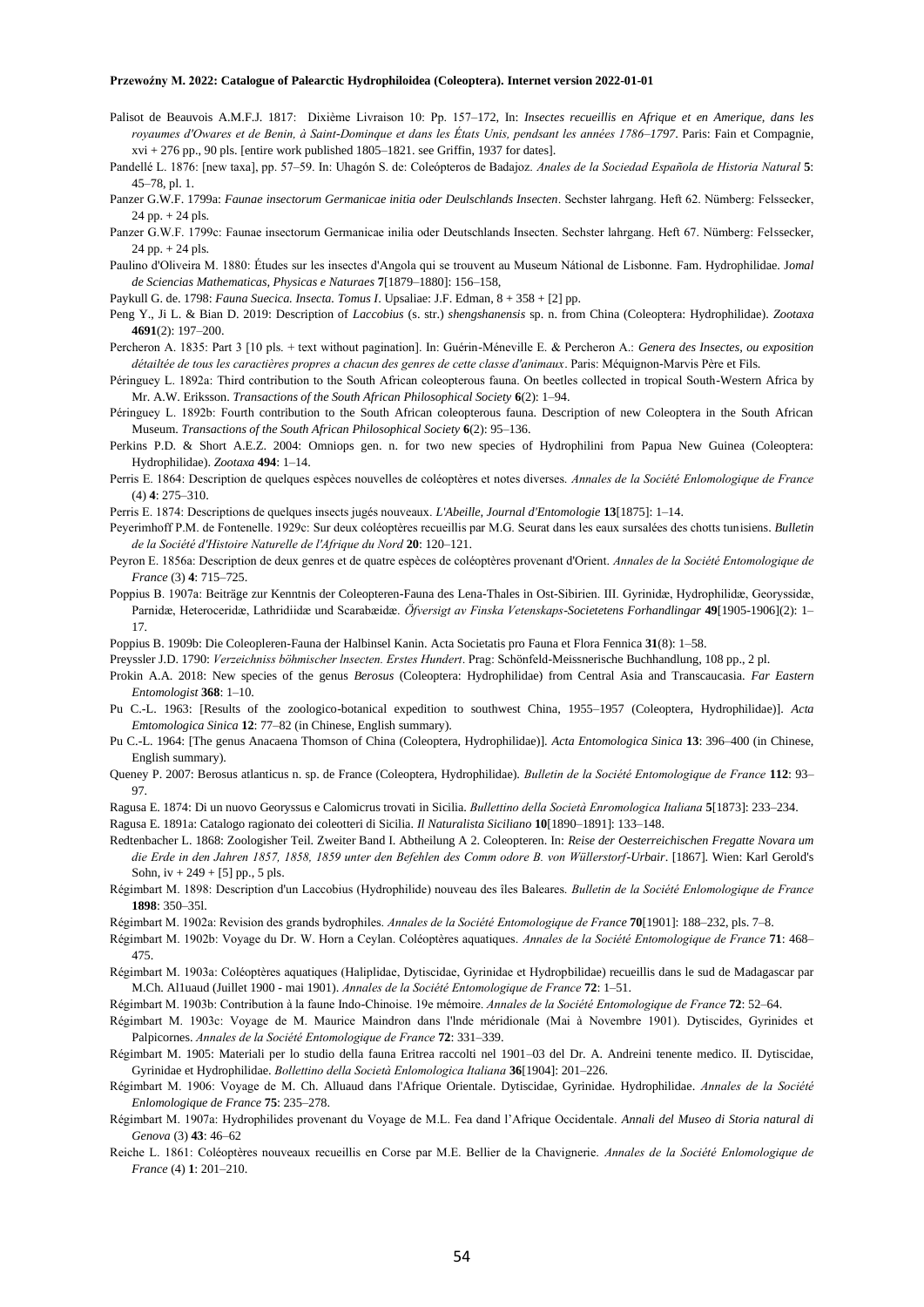- Reiche L. 1879: Descriptions de quelques nouvelles espèces de Georissides, Parnides et Hétérocérides propres à la faune européenne. *Annales de la Société Entomologique de France* (5) **9**: 237–239,
- Reiche L. & Saulcy F. de. 1856: Espèces nouvelles ou peu counues de coléoptères, recueillies par M.F. de Saulcy, membre de l'Institut, dans son voyage en Orient. *Annales de la Société Entomologique de France* (3) **4**: 353–422, pl. 12.
- Reitter E. 1872: Neue Käferarten Von Oran, gesammelt von Hans Leder (Erstes Stück). *Berliner Entomologische Zeitschrift* **16**: 167–186.
- Reitter E. 1889d: Berichte über die von E. v. Oertzen im Jahre 1887 in Griechenland u. Klein-Asien gesammelten Coleopteren. IX. Neue Arten aus verschiedenen Familien. *Deutsche Entomologische Zeilschrift* **1889**: 251–259.
- Reitter E. 1896d: Vierzehnter Beitrag zur Coleopteren-Fauna des russischen Reiches. *Wiener Entomologische Zeitung* **15**: 285–291.
- Reitter E. 1897d: Dreissig neue Coleopteren aus russisch Asien und der Mongolei. *Deutsche Entomologische Zeitschrift* **1897**: 209–228.
- Reitter E. 1899b: Beitrag zur Coleopteren-Fauna des russischen Reiches und der angrenzenden Länder. *Deutsche Entomologische Zeitschrift*  **1899**: 193–209.
- Reitter E. 1906b: Neue Coleopteren aus der palaearktischen Fauna. *Wiener Entomologische Zeitung* **25**: 31–-37.
- Reitter E. 1906c: Drei neue im Quellgebiet des Indus von Dr. Koken gesammelte Coleopteren. *Wiener Entomologische Zeitung* **25**: 40–42.
- Reitter E. 1909a: Fauna Germanica. Die Käfer des Deutschen Reiches. Nach der analytischen Methode bearbeitet. II Band. Schriften des Deutschen Lehrervereins für Naturkunde. 24. Stuttgart: K.G. Lutz, 392 pp., pls. 41–80.
- Reitter E. 1909c: Laccobius sulcatulus n. sp. *Entomologische Blätter* **5**: 80.
- Rey C. 1883b: Notices entomologiques. *Revue d'Entomoologie* **2**: 84–91.
- Rey C. 1884b: Notices sur les Palpicornes et diagnoses d'espèces nouvelles ou peu connues. *Revue d'Enlomologie* **3**: 266–271.
- Rey C. 1885a: Descriptions de coléoptères nouveaux ou peu connus de la tribu des Palpicornes. *Annales de la Société Linnéenne de Lyon* **31**[1884]: 13–32.
- Rey C. 1885b: Histoire naturelle des coléoptères de France (suite). *Annales de la Société Linnéenne de Lyon* **31**[1884]: 213–396.
- Rey C. 1886: Histoire naturelle des coléoptères de France (suite). *Annales de la Société Linnéenne de Lyon* **32**[1885]: 1–187, pl. 1–2.
- Ribera I., Hernando C. & Cieslak A. 2019: Aquatic Coleoptera of North Oman, with description of new species of Hydraenidae and Hydrophilidae. *Acta Entomologica Musei Nationalis Pragae* **59**(1): 253–272.
- Rosenhauer W.G. 1856: Die Thiere Andalusiens nach dem Resultate einer Reise zusammengestellt, nebst den Beschreibungen von 249 neuen oder bis jetzt noch unbeschriebenen Gattungen und Arten. Erlangen: T. Blaesing. viii + 429 pp., 3 pls.
- Rossi P. 1790: *Fauna Etrusca sistens insecta quae in provinciis Florentina et Pisana praesertim collegit. Tomus primus*. Liburni: T. Masi & Sociorum, xii +  $[2] + 272$  pp.
- Rossi P. 1792: *Mantissa insectorum, exhibens species nuper in Etrusca collectas, adiectis faunae Etruscae illuslrationibus ac emendationibus*. Pisis: Polloni, 148 pp.
- Rossi P. 1794: *Mantissa insectorum, exhibens species nuper in Etruria collectas, adiectis faunae Etruscae illustralionibus, ac emendationibus. Tomus 2*. Pisis: Polloni. 154 pp.
- Rottenberg A. von. 1870: Beiträge zur Coleopteren-Fauna von Sicilien. *Berliner Entomologische Zeitschrift* **14**: 11–40.
- Rottenberg A. von. 1874a: Revision der europäischen Laccobius-Arten. *Berliner Entomologische Zeitschrift* **18**: 305–324.
- Roubal J. 1934d: Description de coleopteres nouveaux palearctiques. *Miscellanea Enlomologiea* **35**: 43.
- Roubal J. 1938: Krátká studie o nekterých druzích rodu Cercyon Leach a popis nového druhu. Kleine Studie über einige palaearktische Cercyon Leach-Arten nebst Beschreibung einer neuen Species. *Časopis Československe Společnosti Entomologické* **35**: 52–57.
- Ribera I., Hernando C. & Aguilera P. 1999: Hydrochus tariqi sp. n. from south Spain (Coleoptera: Hydrochidae). *Koleopterologische Rundschau* **69**: 99–102.
- Ryndevich S.K. 1998: New species of beetles of the genus Cercyon (Coleoptera: Hydrophilidae) from Russian Far East. *Pakistan Journal of Zoology* **30**: 63–64.
- Ryndevich S.K. 2000: A new species of the genus Anacaena Thomson from South Crimea and the Caucasus (Coleoptera: Hydrophilidae). *Russian Entomological Journal* **9**: 123–125.
- Ryndevich S.K. 2004: Two new species of Cercyon Leach, 1817 from China (Coleoptera: Hydrophilidae). *Genus* **15**: 59–63.
- Ryndevich S.K. 2005: A new species of Cryptopleurum Mulsant, 1844 from China (Coleoptera: Hydrophilidae). *Zoosystematica Rossica* **13**: 244.
- Ryndevich S.K. 2007: A new species of Cercyon from India (Coleoptera: Hydrophilidae). *Zoosystematica Rossica* **15**(2006): 309–310.
- Ryndevich S.K. 2011: New data on Holarctic and Oriental Spercheidae and Hydrophilidae (Coleoptera, Hydrophiloidea). *Euroasian Entomological Journal* **10**: 337-340.
- Ryndevich S.K. & Hebauer F. 2010: Review of the species of the genus Cercyon Leach, 1817 of Russia and adjacent regions. V. Subgenus Cercyon Leach, 1817. Cercyon nigriceps-group (Coleoptera: Hydrophilidae). *Zoosystematica Rossica* **19**: 330–340.
- Ryndevich S.K., Hoshina H. & Prokin A.A. 2019: Review of species of the genus *Cercyon* of Russia and adjacent regions. VI. Subgenus *Cercyon*, the *C. shinanensis* group (Coleoptera: Hydrophilidae). *Zoosystematica Rossica* **28**(2): 258–266.

Ryndevich S.K., Jia F. & Fikáček M. 2017: A review of the Asian species of the *Cercyon unipunctatus* group (Coleoptera: Hydrophilidae: Sphaeridiinae). *Acta Entomologica Musei Nationalis Pragae* **57**(2): 535–576.

- Ryndevich S.K. & Prokin A.A. 2017: Two new species of Cercyon (Clinocercyon) from Russian Far East (Coleoptera: Hydrophilidae). *Zootaxa* **4300**(1): 125-134.
- Queney P. 2007: Berosus atlanticus n. sp. de France (Coleoptera, Hydrophilidae). Bulletin de la Société Entomologique de France 112: 93– 97.
- Sahlberg J.R. 1875: Enumeratio Coleopterorum palpicornium Fenniae. Systematisk förteckning öfver de inom Finlands natural-historiska område hittills funna Coleoptera palpicornia jemte uppgift om arternas utbredning och beskrifuingar af nya och mindre kända species. *Notiser ur Sällskapets pro Fauna el Flora Fennica Förhandlingar (N. S.)* **11**: 201–227.
- Sahlberg J.R. 1880a: Bidrag till Nordvestra Sibiriens Insektfauna. Coloeptera. Insamlade under Expeditionerna till obi och Jenessej 1876 och 1877. I. Cicindelidae, Carabidae, Dytiscidae, Hydrophilidae, Gyrinidae, Dryopidae, Georyssidae, Limnichidae, Heteroceridae, Staphylinidae och Micropeplidae. *Kongliga Svenska Vetenskaps-Akademiens Handlingar* **17**[1879](4): 1–115.
- Sahlberg J.R. 1892: (Några invid hafskusterna i norden förekommande arter af släktet Philhydrus). *Meddelanden af Societas pro Fauna et Flora Fennica* **18**: 224–225.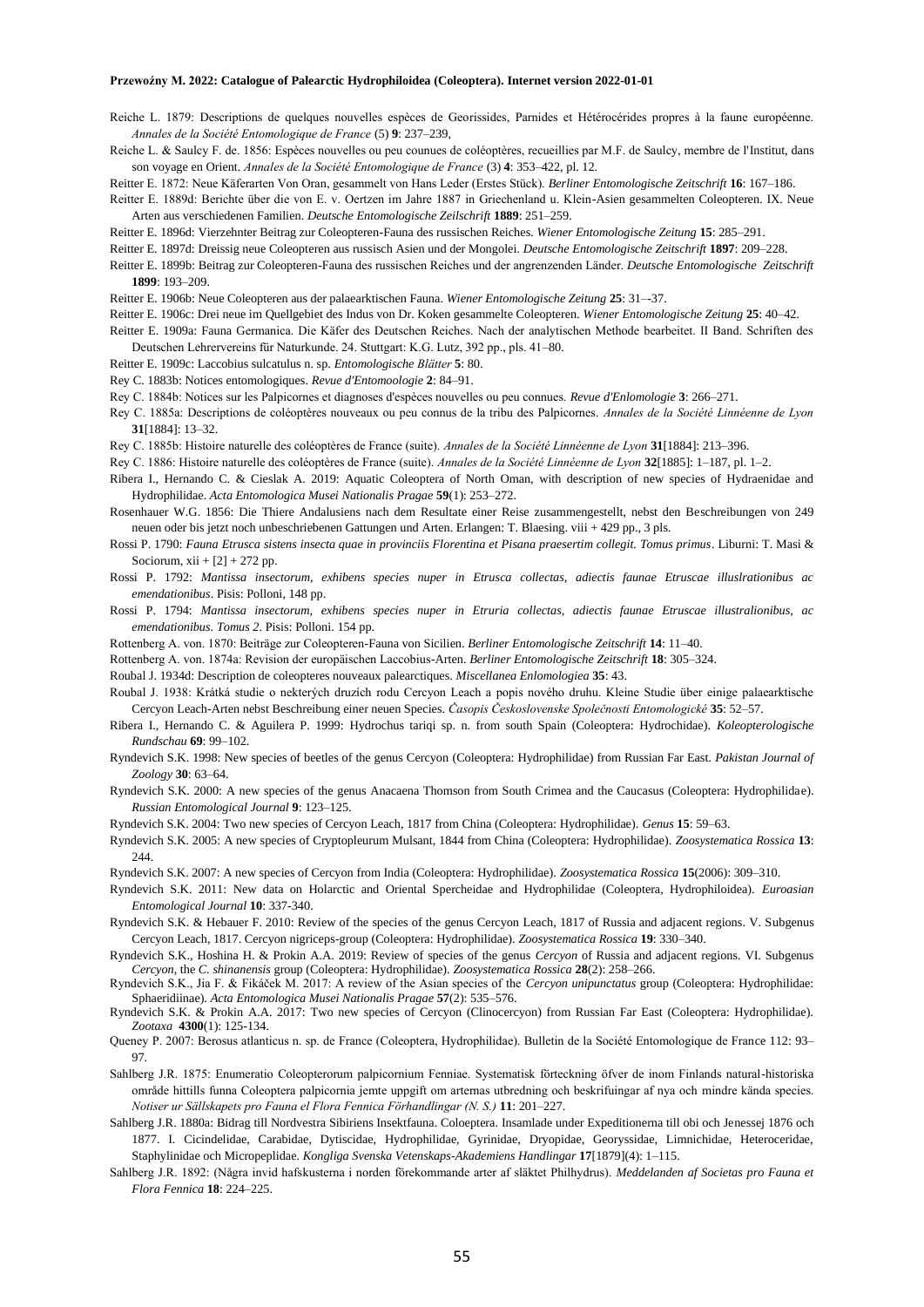Sahlberg J.R. 1894: Berosus lapponicus J. SahIb. n. sp. *Meddelanden af Societas pro Fauna et Flora Fennica* **20:** 47–48.

- Sahlberg J.R. 1900b: Coleoptera mediterranea et rosso-asiatica nova vel minus cognita itineribus annis 1895–1896 et 1898–1899 collecta. *Öfversigt av Finska Vetenskaps-Societetens Forhandlingar* **42**: 174–208.
- Sahlberg J.R. 1903b: Messis hiemalis Coleopterorum Corcyraeorum. Enumeratio Coleopterorum mensibus Novembri-Februario 1895–1896 et 1898–1899 nec non primo vere 1896 in insula Corcyra collectorum. *Öfversigt av Finska Vetenskaps-Societetens Förhandlingar* **45**[1902–1903](11): 1–85.
- Sahlberg J.R. 1903d: Coleoptera Numido-Punica mensibus Martio, Aprili et Majo 1899 in Tunisia et Algeria orientali collecta. *Öfversigt av Finska Vetenskaps-Societetens Förhandlingar* **45**[1902–1903](19): 1–70.
- SahIberg J.R. 1908: Coleoplera mediterranea et rosso-asiatica nova et minus cognita, maxima ex parte itineribus annis 1895–1896, 1898– 1899 et 1903–1904 collecta. *Öfversigt af Finska Vetenskaps-Societetens Förhandlingar* **50**[1907–1908](7): 1–94.
- Sahlberg R.F. 1834: *Novas Coleopterorum Fennicorum species. Disserlatio Academica*. Helsingforsiae: Typis Frenckelliorum, 12 pp.
- Sadeghi S. & Gentili E. 2004: Laccobius (Dimorpholaccobius) torbaticus, new species from Iran (Coleoptera: Hydrophilidae). *Giornale Italiano di Entomologia* **11**: 75–77.
- Sainte-Claire Deville J. 1914: *Calalogue critique des coléoptères de la Corse*. Caen: G. Poisson, pp. 401–573 [published separately].
- Sainte-Claire Deville J. 1926a: [Hydrophilidae]. In: Sainte-Claire Deville J. & Peyerimhoff P. de: Nouveaux coléoptères du Nord-Africain. Cinquante-cinquième note. Faune du Grand-Atlas marocain (suite). *Bulletin de la Société Enlomologique de France* **1926**: 93–96.
- Samouelle G. 1832: [new taxon, no.5–1]. In: *Enlomological Cabinet; being a Natural History of British Insects. 2 vols*. London: G. Samouelle, 156 pls. [published in parts, 1832–1834].
- Satô M. 1960: One new genus and two new species of the subtribe Helocharae from Japan (Coleoptera: Hydrophilidae). *Transactions of the Shikoku Enlomological Society* **6**: 76–80.

Satô M. 1963b: Description of a new hydrophilid-species from Japan (Coleoptera). *Kontyû* **31**: 267–269.

- Satô M. 1970: Une nouvelle espèce de genre Georyssus Latreille au Japon (Coleoptera: Georyssidae). *Journal of Nagoya Women's College*  **16**: 199–200.
- Satô M. 1971: Description of a new Hydrocassis-species from Formosa (Coleoptera: Hydrophilidae). Transactions *oflhe Shikoku Entomological Society* **11**: 35–36.
- Satô M. 1972: The georissid beetles of Japan. *Journal of Nagoya Women's College* **18**: 207–213.
- Satô M. 1976: Two Helochares-species from the Ryukyus (Hydrophilidae). *The Entomological Review of Japan* **29**: 21–24.
- Satô M. 1977: Ergebnisse der Bhutan-Expedition 1972 des Naturhistorischen Museums in Basel. Coleoptera: Fam. Hydrophilidae, Dryopldae und Elminthidae. *Entomologica Basiliensia* **2**: 197–204.
- Satô M. 1979: Ergebnisse der Bhutan-Expedition 1972 und Indien-Nepal-Expeditionen 1975–1977 des Naturhistorischen Museums in Basel. Coleoptera: Fam. Georissidae. Hydraenidae, Hydrophilidae und Ptilodactylidae. *Enlomologica Basilensia* **4**: 43–67.
- Satô M. 1982: The Coleoptera of the Ozegahara Moor. Pp. 379–408. In: Hara H. (ed.): *Ozegahara. Scientific Researches of the Hlghmoor izn Central Japan*. Tokyo: Japanese Suciety for the Promotion of Science, ix + 456 pp.
- Satô M. 1984: A new Cercyon (Coleoptera, Hydrophilidae) found in a Japanese cave. *Journal of the Speleological Society of Japan* **9**: 1–4.
- Satô M. 1985: Hydrophilidae. pp. 209-216 + pls. 38-39. In: Uéno S.-I., Kurosawa Y. & Satô M.: The Coleoptera of Japan in Color. Volume II. First edition. Hoikusha Publishing Co. Ltd., Osaka, 540 pp.
- Satô M. 1995: A new species of the genus Hydrocassis (Coleoptera, Hydrophilidae) from Northern Vietnam. *Japanese Journal of Systematic Entomology* **1**: 129–130.
- Satô M. 1998: An additional new species of the genus Hydrocassis (Coleoptera, Hydrophilidae) from Amami-Ôshima the Ryukyu Islands. *Elytra* **26**: 81–84.
- Satô M. & Yoshitomi H. 2004: Discovery of a second representative of the genus Horelophopsis (Coleoptera, Hydrophilidae). *Elytra* (Tokyo) **32**: 41–49.
- Say T. 1823: Descriptions of coleopterous insects collected in the late expedition to the Rocky Mountains, performed by order of Mr. Calhoun, Secretary of War, under the command of Major Long. *Journal of the Academy of Natural Sciences of Philadelphia* **3**: 139– 216.
- Say T. 1825b: Descriptions of new species of coleopterous insects inhabiting the United States. *Journal of the Academy of Natural Sciences of Philadelphia* **5**: 160–204.
- Schaefer L. 1975: Une espèce nouvelle d'Hydrophilidre (Col.). *Annales de la Société d'Horticulture et d'Histoire Naturelle de l'Hérault* **115**: 129–130.
- Schaller J.G. 1783: Neue Insekten. *Abhandlungen der Hallisehen Naturforsehenden Gesellsehaft* **1**: 217–332.
- Schaufuss L.W. 1869: *Beitrag zur Kennlnis der Coleopteren-Fauna der Balearen*. Prag: Seibstverlag, 31 pp.
- Schaufuss L.W. 1882b: Zoologische Ergebnisse von Excursion auf den Balearen.III. Addenda und Fortsetzung. *Nunquam Otiosus* **3**: 527– 552.
- Schaufuss L.W. 1882c: Zoologische Ergebnisse von Excursionen auf den Balearen. I. *Verhandlungen der Kaiserlich-Königlichen Zoologisch-Botanisehen Gesellsechaft in Wien* **31**[1881]: 619–624.
- Schaufuss L.W. 1883b: [new taxa]. *Bulletin de la Société Entomologique de France* **1882**: cxc.
- Schaufuss L.W. 1887: Beitrag zur Fauna der Niederlandischen Besitzungen auf den Sunda-Inseln. II. *Horae Societatis Entomologicae Rossicae* **21**: 102–147.
- Schilsky J. 1888: Beitrag zur Kenntniss der deutschen Käferfauna. *Deutsche Entomologische Zeitschrift* **32**: 177–190.
- Schödl S. 1991: Revision der Gattung Berosus Leach, 1. Teil: Die paläarktischen Arten der Untergattung Enoplurus (Coleoptera: Hydrophilidae). *Koleopterologische Rundschau* **61**: 111–135.
- Schödl S. 1992: Revision der Gattung Berosus Leach 2. Teil: Die orientalischen Arten der Untergattung Enoplurus (Coleoptera: Hydrophilidae). *Koleopterologische Rundschau* **62**: 137–164.
- Schödl S. 1993a: Nachtrag zur Revision der paläarktischen und orientalischen Arten der Gattung Berosus Leach (Untergattung Enoplurus Hope) (Insecta: Coleoptera: Hydrophilidae). *Entomological Problems* **24**(2): 29–34.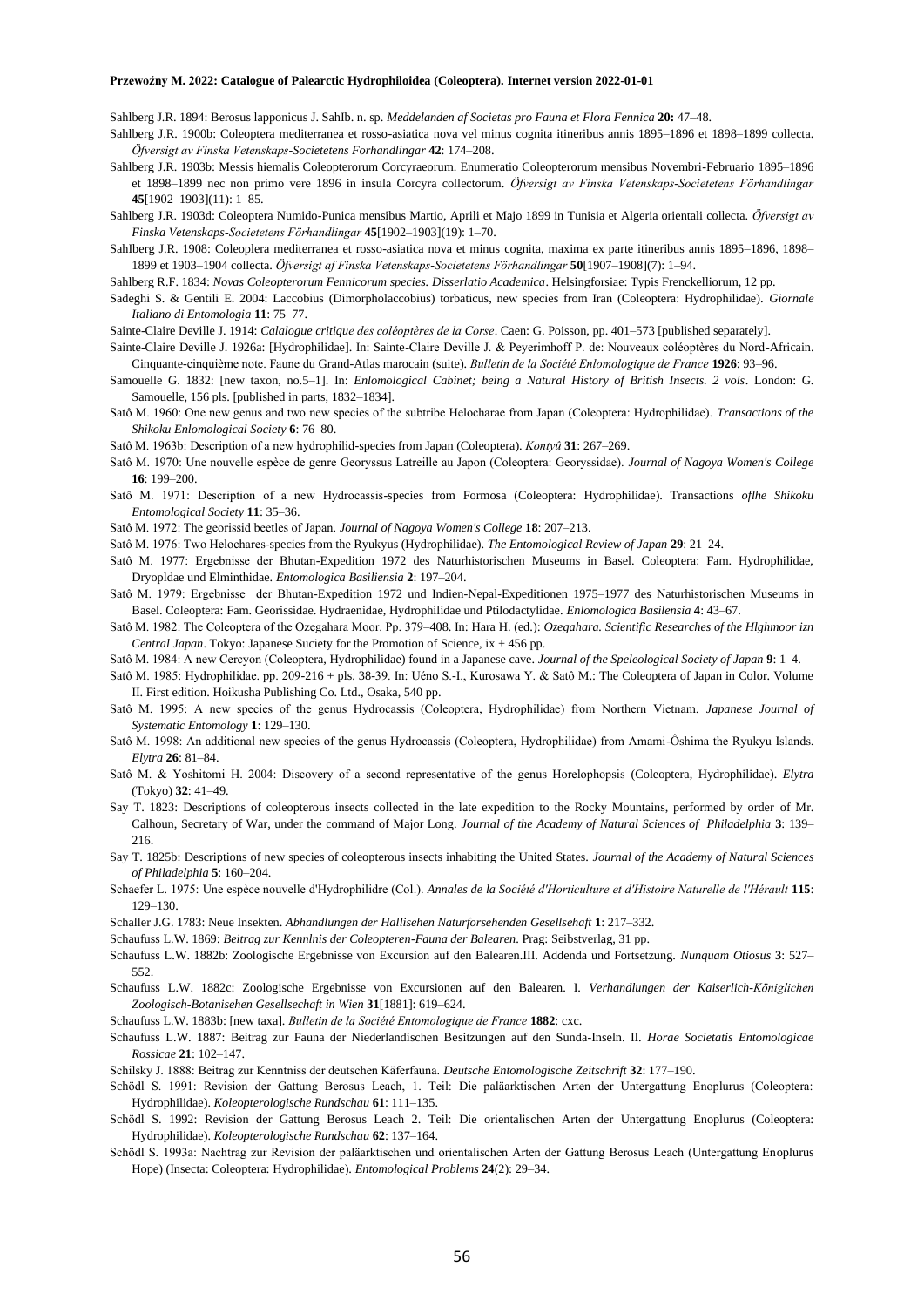- Schödl S. 1993b: Revision der Gattung Berosus Leach 3. Tei1: Die paläarktischen und orientalischen Arten der Untergattung Berosus s. str. (Coleoptera: Hydrophilidae). *Koleopterologische Rundschau* **63**: 189–233.
- Schödl S. 1998: Taxonomic revision of Enochrus (Coleoptera: Hydrophilidae) I. The E. bicolor species complex. *Entomological Problems* **29**: 111–127.
- Schödl S. 2000: Description of Hydrocassis hebaueri sp.n. from Laos, with faunistic notes on Hydrocassis Deyrolle and Fairmaire and Ametor Semenov (Coleoptera: Hydrophilidae). *Koleopterologische Rundschau* **70**: 177–180.
- Schödl S. & Ji L. 1995: Hydrophilidae: 2. Synopsis of Hydrocassis Deyrolle & Fairmaire and Ametor Semenov, with description of three new species (Coleoptera). Pp. 221–243. In: Jäch M.A. & Ji L. (eds.): *Waler Beetles of China. Vol. 1.* Vienna: Zoologisch-Botanische Gesellschaft in Österreich and Wiener Coleopterologenverein, 410 pp.
- Schönmann H. 1994: Revision der Gattung Pelthydrus Orchymont 1. Tei1: Globipelthydrus subgen. n. (Coleoptera: Hydrophilidae). *Koleopterologische Rundschau* **64**: 189–222.
- Schönmann H. 1995: Revision der Gattung Pelthydrus Orchymont 2. Teil: Pelthydrus s. str. (Coleoptera: Hydrophilidae). *Koleopterologische Rundschau* **65**: 105–144.
- Schrank F. von Paula. 1781: Enumeratio insectorum Austriae indigenorum. Augustae Vindelicorum: E. Klett et Franck, 22 + 548 + [2] pp., 4 pl.
- Schrank F. von Paula. 1785: Verzeichniss beobachteter Insecten im Fürstenthume Berchtesgaden. In: Füessly J.C.: *Neues Magazin für die Liebhaber der Entomologie* **2**: 313–345.
- Schrank F. von Paula. 1798: *Fauna Boica. Durchgedachte Geschichte der in Baiern einhelmischen und zahmen Thiere*. Erster Band. Nürnberg: Stein'schen Buchhandlung, xii + 720 pp.
- Schwarz E.A. & Barber H.S. 1918: Two new hydrophilid beetles. *Proceedings of the Entomological Society of Washington* **19**(1917): 129– 135.
- Scopoli J.A. 1763: *Entomologia Carniolica, exhibiens Insecta Carnioliae indigena, et distributa in ordines, genera, species, varietates, methodo Linnaeana*. Vindobonae: IoannisThomae Trattner, [36] + 420 + [4] pp.
- Scott H. 1913: The Percy Sladen Trust Expedition to the Indian Ocean in 1905, under the leadership of Mr. J. Stanley Gardiner, M.A. Vol. V. No. X. Coleoptera; Hydrophilidae, Histeridae. *Transactions of the Linnean Society of London* (2: Zoology) **16** (2): 193–235, pl. 14.
- Scriba L.G. 1790b: Erste Fortsezzung des Verzeichnisses der Insekten der Darmstadter Gegend. Journal für die Liehhaher der Enlomologie **1**(2): 151–192.
- Seidlitz G.K.M. von. 1888: Pp. xli–xlviii, (Gattungen:) pp. 17–80, and (Arten:) pp. 97–336. In: Fauna Baltica. Die Kaefer (Coleoptera) der deutschen Ostseeprovinzen Russlands. Zweite neue bearbeitete Auflage. Königsberg: Hartungsche Verlagsdruckerei, 10 + lvi + (Gattungen:) 192 + (Arten:) 818 pp, 1 pl. [issued in parts: 1887–1891].
- Semenov A.P. 1889: Diagnoses Coleopterorum novorum ex Asia Centrali et Orientali. *Horae Societatis Entomologicae Rossicae* **24**[1889– 1890]: 193–226.
- Semenov A.P. 1899: Coleoptera nova Rossiae Europaeae Caucasique. VI. *Horae Societatis Entomologicae Rossicae* **32**[1898–1899]: 604– 615.
- Semenov A.P. 1900a: Coleoptera nova Rossiae Europaeae Caucasique. VII. *Horae Societatis Entomologicae Rossicae* **34**[1899–1900]: 88– 94.
- Semenov A.P. 1900b: Coleoptera asiatica nova. X. *Horae Societatis Entomologicae Rossicae* **34**[1899–1900]: 577–605.
- Semenov A.P. 1900c: Obodnom novom rode vodolyubov (Coleoptera, Hydrophilidae) v svyazi s voprosom o morfologicheskom' (morfomaticheskom) parallelelizme. *Horae Societatis Entomologicae Rossicae* **34**[1899–1900]: 614–630.
- Sharp D.S. 1870a: On the species of the genus Philhydrus found in the Atlantic Islands. *The Annals and Magazine of Natural History* (4) **5**:

Sharp D.S. 1869b: Description of a new species of Philhydrus. *The Entomologist's Monthly Magazine* **5**: 240–241.

- 13–16.
- Sharp D.S. 1870b: On Hydrobius and allied genera. *The Entomologist's Monthly Magazine* **6**: 253–256.
- Sharp D.S. 1872: Description of a new genus and species of Hydrophilidæ from New Zealand, and of a new species of Philhydrus from Great Britain. *The Entomologist's Monthly Magazine* **9**: 152–153.
- Sharp D.S. 1873b: The water beetles of Japan. *The Transactions of the Entomological Society of London* **1873**: 45–57.
- Sharp D.S. 1873c: Descripciones de algunas especies nuevas de co1eópteros. *Anales de la Sociedad Española de Historia Natural* **1**[1872]: 259–271.
- Sharp D.S. 1874d: Espèces nouvelles de co1éoptères des Alpes Piémontaises. *Bullettino della Società Enlomologica Italiano* **6**: 317–319.
- Sharp D.S. 1874e: Some additions to the coleopterous fauna of Japan. *The Transactions of the Entomological Society of London* **1874**: 417– 422.
- Sharp D.S. 1875b: On three new species of Hydrophilidæ. *The Entomologist's Monthly Magazine* **11**: 247–250.
- Sharp D.S. 1882: [Haliplidae, Dytiscidae, Gyrinidae, Hydrophilidae, Heterocerirlae, Parnidae, Georissidae, Cyathoceridae], pp. 1–144. In: *Biologia Centrali-Americana Insecta. Coleoplera Vol. 1. Part 2*. London: Taylor and Francis, xvi + 824 pp., 19 pls. [1882-1887]
- Sharp D.S. 1884b: The water-beetles of Japan. *The Transactions of the Entomological Society of London* **1884**: 439–464.
- Sharp D.S. 1888a: Descriptions of some new Coleoptera from Japan. *The Annals and Magazine of Natural History* (6) **2**: 242–245.
- Sharp D.S. 1890: On some aquatic Coleoptera from Ceylon. *The Transactions of the Entomological Society of London* **1890**: 339–359.
- Sharp D.S. 1904: Water-beetles (Dytiscidae & Hydrophilidae) of the Swedish Zoological expedition to Egypt and the White Nile (No. 10: 10 pp.). In: Jägerskiöld L.A.: *Results of the Swedish Zoological expedition top Egypt and the White Nile 1901 under the direction of L.A. Jägerskiöld. Part I*. Uppsala: Library of !be Royal University of Uppsala.
- Sharp D.S. 1910b: A new species of Laccobius. *The Entomologist's Monthly Magazine* **46**: 250.
- Sharp D.S. 1914a: Notes on British Philydrus. *The Entomologist's Monthly Magazine* **50**: 80–83.
- Sharp D.S. 1914b: A new species of Helophorus, *The Entomologist's Monthly Magazine* **50**: 103–104.
- Sharp D.S. 1915a: Studies in Helophorini. 4. The Empleuri. *The Entomologist's Monthly Magazine* **51**: 130–138.
- Sharp D.S. 1915b: Studies in Helophorini. 5. The Trichelophori. *The Entomologist's Monthly Magazine* **51**: 156–163.
- Sharp D.S. 1915c: Studies in Helophorini. 6. Gephelophorus and Meghelophorus. *The Entomologist's Monthly Magazine* **51**: 198–204.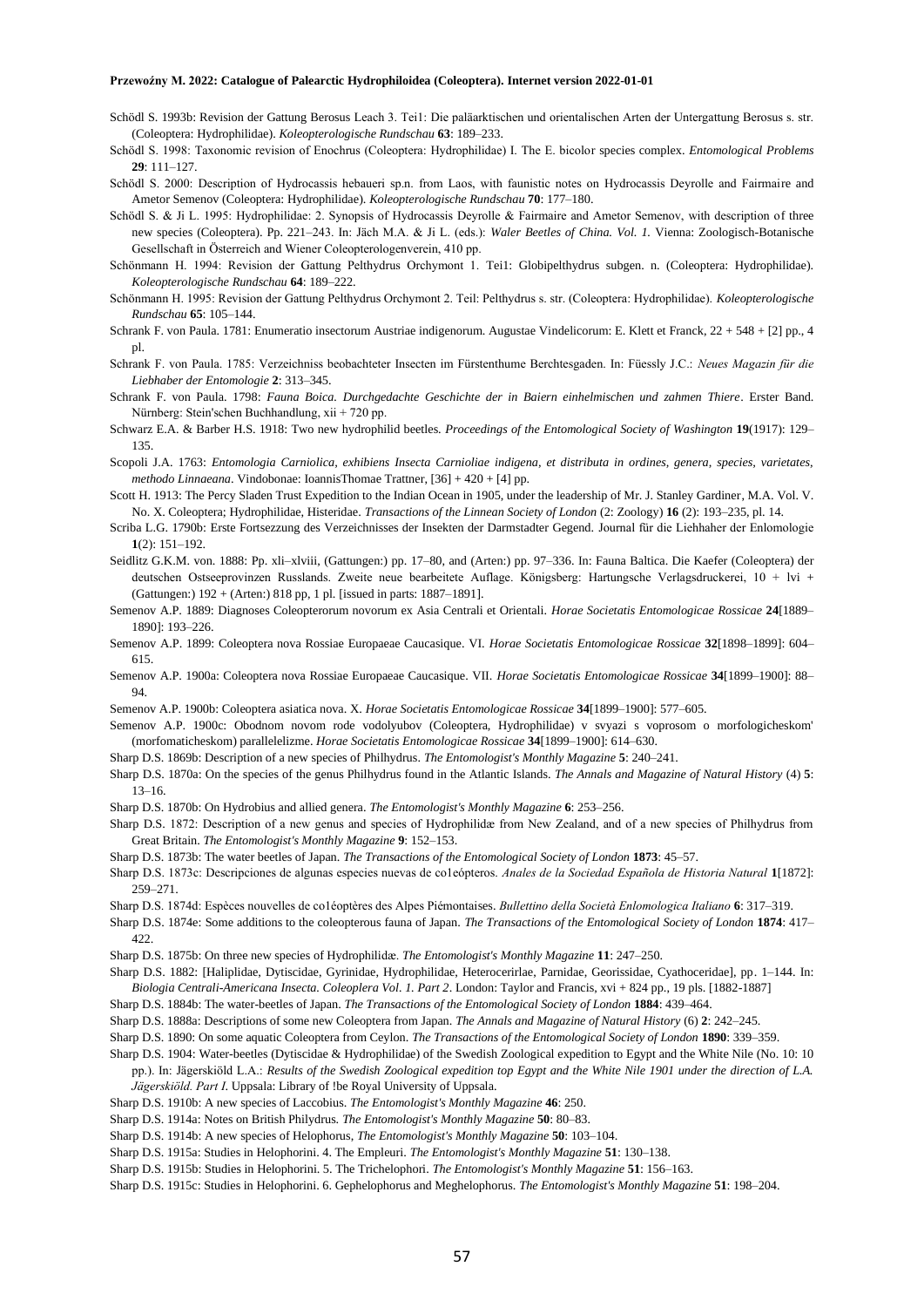Sharp D.S. 1915e: Studies in Helophorini. *The Entomologist's Monthly Magazine* **51**: 233–238, 270–277.

Sharp D.S. 1915f: Notes on British Philydrus. No. 2. *The Entomologist's Monthly Magazine* **51**: 320–324.

- Sharp D.S. 1916a: Studies m Helophorini. 9. Helophorus (continued). *The Entomologist's Monthly Magazine* **52**: 83–86.
- Sharp D.S. 1916b: Studies in Helophorini. 10. Helophorus (continued). *The Entomologist's Monthly Magazine* **52**: 108–112, 125–130, 164– 177.
- Sharp D.S. 1916d: Studies in Helophorini. 11. Atracthelophorus and Cyphelophorus. *The Entomologist's Monthly Magazine* **52**: 193–200, pls. III–VI.
- Sharp D.S. 1918: On some species hitherto assigned to the genus Cercyon (Coleoptera, Hydrophilidae). *The Entomologist's Monthly Magazine* **54**: 274–277.
- Shatrovskiy [= Schatrowskij] A.G. 1984: Obzor vodolyubov roda Laccobius Er. (Coleoptera, Hydrophilidae) fuuny SSSR. *Entomologicheskoe Obozrenie* **63**: 301–325.
- Shatrovskiy [= Schatrowskij] A.G. 1989: Hydraenidae, Hydrophilidae. Pp. 260–293. In: Ler P.A. (ed.): *Opredelitel nasekomykh Dalnego Vostoka SSSR v shesti tomakh. Vol. 3. Zhestkokrylye, ili zhuki (part 1)*. Leningrad: Nauka, 572 pp.
- Shatrovskiy [= Schatrowskij] A.G. 1990: Kaukasische Hydrophiliden der Gattung Megasternum Mulsant 1844 (Insecta: Coleoptera: Hydrophilidae). *Senckenbergiana Biologica* **70**: 83–87.
- Shatrovskiy [= Schatrowskij] A.G. 1992: Novye i maloizvestnye vodolyubovye (Coleoptera, Hydrophiloidea) iz yuzhnogo Primoria i sopredelnykh territorii. [New and little known Hydrophiloidea (Coleoptera) from southern Primorye territory and adjacent regions]. *Enlomologicheskoe Obozrenie* **71**: 359–371.
- Shatrovskiy [= Schatrowskij] A.G. 1993: 0 novykh i maloizvestnykh vodolyubakh roda Hydrochus Leach (Coleoptera, Hydrophilidae). *Entomologicheskoe Obozrenie* **72**: 827–829.
- Shatrovskiy [= Schatrowskij] A.G. 1999: Novye vidy aziatskikh vodolyubov roda Cercyon Leach. (Coleoptera, Hydrophilidae), sobrannye v ekspeditsiyakh velikikh russkikh puteshestvennikov. *Izvestiya Khar'kovkogo Entomologicheskogo Obshcheslva* **7**: 5–7.
- Short A.E.Z., Cole J. & Toussaint E.F.A. 2017: Phylogeny, classification and evolution of the water scavenger beetle tribe Hydrobiusini inferred from morphology and molecules (Coleoptera: Hydrophilidae: Hydrophilinae). *Systematic Entomology* 1-15, DOI: 10.1111/syen.12239
- Short A.E.Z. & Fikáček M. 2011: World catalogue of the Hydrophiloidea (Coleoptera): additions and corrections II (2006-2010). *Acta Entomologica Musei Nationalis Pragae* **51**: 83–122.
- Short A.E.Z. & Fikáček M. 2013: Molecular phylogeny, evolution and classification of the Hydrophilidae (Coleoptera). *Systematic Entomology* **38**: 723–752.
- Short A.E.Z. & Jia F.-L. 2011: Two new species of Oocyclus Sharp from China with a revised key to the genus from mainland Southeast Asia (Coleoptera: Hydrophilidae). *Zootaxa* **3012**: 64–68.
- Skale A. & Jäch M.A. 2003: A new species of Eumetopus Balfour-Browne, 1949 from Nepal (Insecta: Coleoptera), pp. 195–196. In: Hartmann M. & Baumbach H. (eds.): Biodiversität und Naturausstattung im Himalaya. Erfurt, Verein der Freunde & Förderer des Naturkundemuseums Erfurt e.V., 391 pp., XVI pls.
- Smetana A. 1975: Revision of the New World Genera of the Tribe Omicrini trib. Nov. of the Hydrophilid Subfamily Sphaeridiinae (Coleptera). *Studies in the Neotropical Fauna* **10**: 153–182
- Solier A.J.J. 1834: Observations sur la tribu des Hydrophiliens, et principalement sur le genre Hydrophilus de Fabricius. *Annales de la Société Entomologique de France* **3**: 299–318.
- Solsky S.M. 1873: Coléoptères de Russie. *Horae Societatis Entomologicae Rossicae* **9**[1872]: 299–309.
- Solsky S.M. 1874: Zhestkokrylye (Coleoptera), Tetrad 1. In: Fedschenko A.P. (ed.): *Puteshestvie v Turkestan. Tom II, Zoogeograficheskiya izsledovaniya, Chast V, Otdel Shestoy*. St. Petersburg and Moskva: Imperatorskoe obshschestvo lyubiteley estestvoznaniya, antropologii i etnografii,  $iv + 222 + [I]$  pp.
- Spangler P.J. 1961: A new species of Spercheus from Texas (Coleoptera: Hydrophilidae). *Coleoplerists Bulletin* **15**: 117–119.
- Spangler P.J. 1972: A new genus and two new species of madicolous beetles from Venezuela (Coleoptera: Hydrophilidae). *Proceedings of the Biological Society of Washington* **85**: 139–146.
- Spangler P.J. 1980: Results of the Austrian Hydrobiological Mission, 1974, to the Seychelles-, Comores- and Mascarene Archipelagos. Part IV: The Aquatic Beetles Collected on the Mission to Réunion and Comoro Island (Coleoptera: Hydrophilidae, Hydraenidae, Gyrinidae). *Annalen des Naturhistorischen Museums in Wien* **83**[1979]: 701–709.
- Speiser F. 1893: Kalocsa környékének bogárfaunaja. Coleoptera regionis Colocensis. Coloczae: Antonius Malatin, 60 pp.
- Stephens J.F. 1828: Pp. 1–-112, pls. 10–12. In: Illustrations of British entomology; or, a synopsis of indigeneous insects: containing their generic and specific distinctions; with an account of their metamorphoses, times of appearance, localities, food, and economy, as far as practicable. Mandibulata. Vol. II. London: Baldwin and Cradock, 200 pp., pls. 10–15. [pp. 113–200, pls. 13–15 issued in 1829].

Stephens J.F. 1829c: Pp. 113–200, pls. 13–15. In: Illustrations of British entomology; ... Vol. II. London: Baldwin and Cradock, 200 pp., pls. 10–15. [see 1828]

- Stephens J.F. 1835: Pp. 369–448. In: *Illustrations of British entomology; … Vol. V*. London: Baldwin and Cradock, 448 pp. [see 1832]
- Stephens J.F. 1839: A manual of British Coleoplera, or beetles; containing a brief description of all the species of beetles hitherto ascertained to inhabit G reat Britain and Ireland; together with a notice of their chief localities, times and places of appearances, etc. London: Longman, Orme, Brown, Green, and Longmans, xii + 443 pp.
- Steven C. von. 1808: [new taxa]. In: Schönherr C.J.: *Synonymia Insectorum, oder Versuch einer Synonymie aller bisher bekannten Insecten. nach Fabricii Systema Eleutheratorum &c. geordnet. Erster Theil. Eleutherata oder Käfer. Zweiter Band. (Spercheus-Cryptocephalus)*. Stockholm: C.F. Marquard,  $x + 424$  pp., 1 pl.
- Stierlin W.G. 1900: *Coleoptera Helvetiae. Fauna Coleopterorum helvetica. Die Käfer-Fauna der Schweiz nach der analytischen Methode. I. Theil*. Schaffhausen: Bolli & Bocherer, xii + 667 pp.
- Stöcklein F. 1954: Zwei neue Käfer aus der Mandschurei. *Entomologische Arbeiten aus dem Museum G. Frey* **5**: 268–270.
- Sturm J. 1807: *Deutschlands Fauna in Abbildungen nach der Natur mit Beschreibungen. V. Abtheilung. Die Insecten. Zweites Bändchen. Käfer*. Nürnberg: J. Sturm, 4 + 219 pp., pls. 21–52 [also under title: Deutschlands Insecten. Käfer.].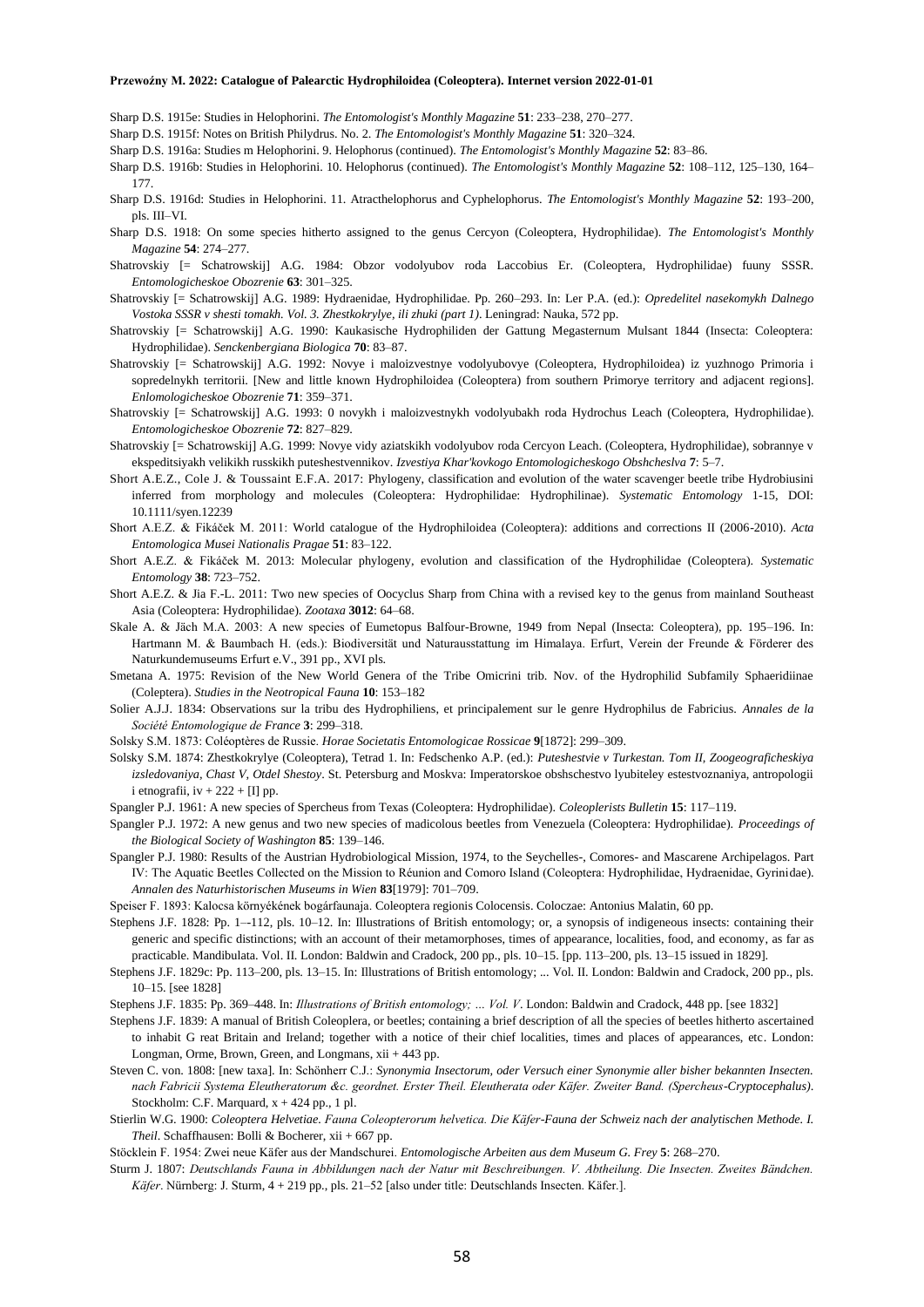- Sturm J. 1835: Deutschlands Fauna in Abbildungen nach der Natur mit Beschreibungen. V. Abtheilung. Die Insecten. Neuntes Bändchen. Käfer. Nürnberg: J. Sturm, 12 + 120 pp., pl. 203–216 (also under title: Deutschlands Insecten. Käfer.).
- Sturm J. 1836: *Deulschlands Fauna in Abbildungen nach der Natur mit Beschreibungen. V. Abtheilung. Die Inseclen. Zehntes Bändchen. Käfer*. Nürnberg: J. Sturm, 108 pp., pl. 216–227. (also under title: Deutschlands Insecten, Käfer.).
- Sturm J. 1843: Catalog der Kæfer-Sammlung Von Jacob Slurm. Nürnberg: J. Sturm, xii + 386 pp., 6 pls.
- Taşar G.E. 2017: *Hydrochus adiyamanensis* sp. n. from Adıyaman Provincein south-eastern Turkey (Coleoptera: Hydrochidae). *Zoology in the Middle East* **63**(4): 356–361.
- Thomson C.G. 1853: Öfversigt af de i Sverige funna arter af famillien Palpicornia. *Öfversigt af Kongliga Vetenskaps-Akademiens Förhandlingar* **10**: 40–58.
- Thomson C.G. 1859: *Skandinaviens Coleoptera, synoptiskt bearbetade. Tom I.* Lund: Berlingska Boktryckeriet, [5] + 290 pp.
- Thomson C.G. 1867a: *Skandinaviens Coleoptera, synoptiskt bearbetade. Supplementum. Tom. IX* . Lund: Lundbergska Boktryckeriet, 407 pp.

Thomson C.G. 1868: *Skandinaviens Coleoptera, synoptiskt bearbetade. Tom. X*. Lund: Lundbergska Boktryckeriet, 420 pp.

- Thomson C.G. 1870a: Några för Sveriges Fauna nya Coleoptera. *Opuscula Entomologica* **2**.124–140.
- Thomson C.G. 1870b: Bidrag till Sveriges Insect-fauna. (1). *Opuscula Entomologica* **3**: 322–340.
- Thomson C.G. 1884a: Bidrag till Sveriges insectfauna. *Opuscula Entomologica* **10**: 1029–1040
- Thomson C.G. 1884b: [new taxon]. *Bulletin de la Société Enlomologique de France* **1883**: cxxxi.
- Thunberg C.P. 1784: Novæ insectorum species descriptæ. *Nova Acta Regiae Societatis Scientarum Upsaliensis* **4**: 1–28, pl. I.
- Thunberg C.P. 1794b: Dissertatio entomologica sistens Insecla Suecica. Partem sextam (Resp. S. Kinmanson). Upsaliæ: J.F. Edman, pp. II + 73–82.
- Thunberg C.P. 1794c: Dissertatio entomologica sistens Insecta Suecica. Partem octavam. Upsaliae: J.F. Edman, pp. 97–104.
- Toumier H. 1868: De quelques nouveaux coléoptères d'Europe et d'Algérie. Annales de la Société Entomologique de France (4) **7**[1867]: 561–570, pl. 13.
- Toumier H. 1878: Description d'un nouveau coleoptère, appartenant au genre Laccobius Er. *Mitteilungen der Schweizerischen Entomologischen Gesellschaft* **5**[1877–1880]: 434–438.
- Turton W. 1802: *A general system of nature through the three grand kingdoms of animals, vegetables, and minerals; systematically divided into their several classes orders, genera, species, and varieties, with their habitations, manners, economy, structure, and peculiarities. Translated from Gmelin's last edition of the celebrated Systema Naturae, by Sir Charles Linné, amended and enlarged by the improvements and discoveries of later naturalists and societies, with appropriate copper-plates. Volume II*. London: Lackington, Allen, and Co., 717 pp., 1 pl. [second edition issued in 1806; insects are in Vol. 3 (784 pp.)].
- Ueng Y.-T., Wang W.-C. & Wang J.-P. 2006: A new species of water scavenger beetle, Berosus salinus, n. sp. from Taiwan and China (Coleoptera: Hydrophilidae). *Journal of the National Taiwan Museum* **59**: 61–68.
- Ueng Y.-T., Wang W.-C. & Wang J.-P. 2007: Berosus tayouanus, a replacement name for Berosus salinus Ueng et al. (Coleoptera: Hydrophilidae). *Journal of the National Taiwan Museum* **60**: 87–88.
- Valladares L.F. 1988: Descripción de Hydrochus angusi n. sp. del norte de España (Coleoptera, Hydrophilidae). *Nouvelle Revue d'Entomologie (N. S.)* **5**: 83–87.
- Valladares L. F., Díaz J.A & Delgado J.A. 1999: Hydrochus ibericus sp. n. (Coleoptera: Hydrochidae) ftom the Iberian Peninsula. *Aquatic Insects* **21**: 81–87.
- Villa A. & Villa. G.B. 1833b: Coleopterorum species novae in Catalogo dupletorum extantes diagnosibus, adumbrationibus atque observailombus Illustrae. Coleoplera Europae duplete in collectione Villa. Mediolani, pp. 32–36.
- Villa A. & Villa G.B. 1838: *Alterum supplementum Coleoplerorum Europæ sive additio ad Calalogum et supplementum I. dupletorum collectionis Villa*. Mediolani, pp. 51–66.
- Vogt H. 1969: Cercyon-Studien mit Beschreibung zweier neuer deutscher Arten. *Entomologische Blätter* **64**[1968]: 172–191.
- Vogt H. 1974: Cercyon-Studien II. *Entomologische Blätter* **70**: 190–192.
- Vorst O. 2009: Cercyon castaneipennis sp.n., an overlooked species from Europe (Coleoptera: Hydrophilidae). *Zootaxa* **2054**: 59–68.
- Vorst O. & Cuppen J.G.M. 2003: A third Palearctic species of Chaetarthria Stephens (Coleoptera: Hydrophilidae). *Koleopterologische Rundschau* **73**: 161–167.
- Walker F. 1836: Notes on some insects ofTeneriffe. *The Entomological Magazine* **3**: 412–413.
- Walker F. 1858: Characters of some apparently undescribed Ceylon Insects. *The Annals and Magazine of Natural History* (3) **2**: 202–209.
- Walker F. 1859: Characters of some apparently undescribed Ceylon Insects. *The Annals and Magazine of Natural History* (3) **3**: 50–56, 258– 265.
- Watanabe N. 1983: A new species of the genus Helophorus Fabricius (Coleoptera, Hydrophilidae) from Japan, with notes on the Japanese species. *Proceedings of the Japanese Society of Systematic Zoology* **25**: 43–47.
- Watanabe N. 1987: The Japanese species of Helochares (Crephelochares) (Coleoptera: Hydrophilidae), with description of a new species from Honshu. *Aquatic Insects* **9**: 11–15.
- Westhoff F. 1881: Pp. i–xxviii, 1–140. In: Die Käfer Westfalens. *Verhandlungen des Naturhistorischen Vereins der Preussischen Rheinlande und Westfalens* **38**(Supplement): i–xxviii, 1–323 [pp. 141–323 issued in 1882].
- Wollaston T.V. 1854: *Insecta Maderensia; being an account of the insects of the islands of the Madeiran group*. London: J. Van Voorst, xliii + 634 pp., 13 pls.
- Wollaston T.V: 1857; *Catalogue of the coleopterous lnsects of the Madeira in the collection of the British Museum. London*. The Trustees of the British Museum, xvi + 234 pp.
- Wollaston T.V. 1864: *Calalogue of the coleopterous insects of the Canaries in the collection of the British Museum*. London: The Trustees of the British Museum,  $xiii + 648$  pp.
- Wollaston T.V. 1867: Coleoptera *Hesperidum, being an enumeration of the coleopterous insects of the Cape Verde Archipelago*. London: J. van Voorst, xxxix + 285 pp.